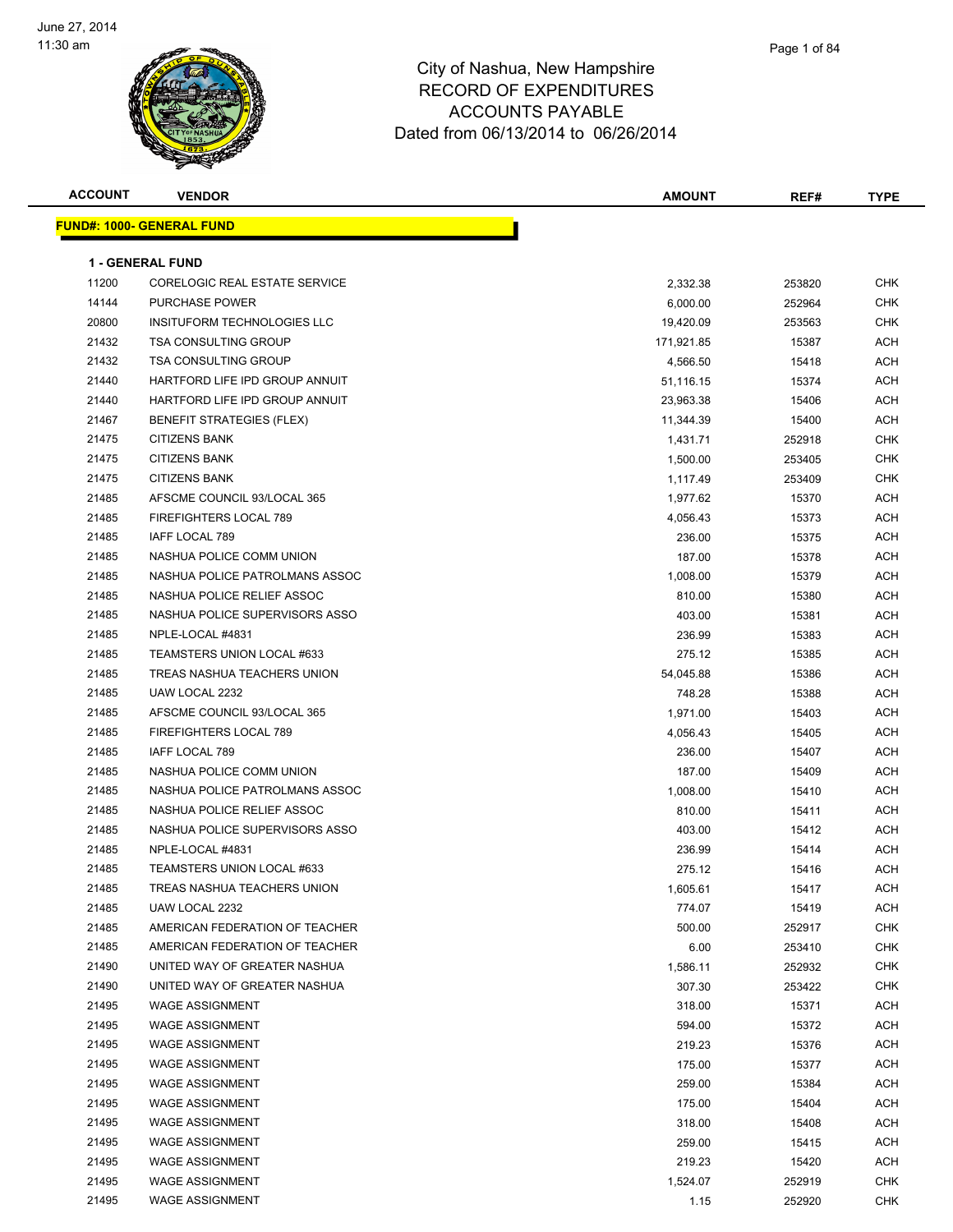

| <b>ACCOUNT</b> | <b>VENDOR</b>                          | <b>AMOUNT</b> | REF#   | <b>TYPE</b> |
|----------------|----------------------------------------|---------------|--------|-------------|
|                | <u> FUND#: 1000- GENERAL FUND</u>      |               |        |             |
|                |                                        |               |        |             |
|                | <b>1 - GENERAL FUND</b>                |               |        |             |
| 21495          | <b>WAGE ASSIGNMENT</b>                 | 144.79        | 252921 | <b>CHK</b>  |
| 21495          | <b>WAGE ASSIGNMENT</b>                 | 582.02        | 252922 | <b>CHK</b>  |
| 21495          | WAGE ASSIGNMENT                        | 104.00        | 252923 | <b>CHK</b>  |
| 21495          | <b>WAGE ASSIGNMENT</b>                 | 275.00        | 252924 | <b>CHK</b>  |
| 21495          | <b>WAGE ASSIGNMENT</b>                 | 1,422.61      | 252925 | <b>CHK</b>  |
| 21495          | <b>WAGE ASSIGNMENT</b>                 | 75.00         | 252926 | <b>CHK</b>  |
| 21495          | <b>WAGE ASSIGNMENT</b>                 | 11.54         | 252927 | <b>CHK</b>  |
| 21495          | <b>WAGE ASSIGNMENT</b>                 | 103.50        | 252928 | <b>CHK</b>  |
| 21495          | <b>WAGE ASSIGNMENT</b>                 | 366.91        | 252929 | <b>CHK</b>  |
| 21495          | <b>WAGE ASSIGNMENT</b>                 | 237.00        | 252930 | <b>CHK</b>  |
| 21495          | <b>WAGE ASSIGNMENT</b>                 | 197.68        | 252931 | <b>CHK</b>  |
| 21495          | <b>WAGE ASSIGNMENT</b>                 | 1,313.94      | 252933 | <b>CHK</b>  |
| 21495          | <b>WAGE ASSIGNMENT</b>                 | 741.15        | 252934 | <b>CHK</b>  |
| 21495          | <b>WAGE ASSIGNMENT</b>                 | 1,524.07      | 253411 | <b>CHK</b>  |
| 21495          | <b>WAGE ASSIGNMENT</b>                 | 1.15          | 253412 | <b>CHK</b>  |
| 21495          | <b>WAGE ASSIGNMENT</b>                 | 139.12        | 253413 | <b>CHK</b>  |
| 21495          | <b>WAGE ASSIGNMENT</b>                 | 582.03        | 253414 | <b>CHK</b>  |
| 21495          | <b>WAGE ASSIGNMENT</b>                 | 104.00        | 253415 | <b>CHK</b>  |
| 21495          | <b>WAGE ASSIGNMENT</b>                 | 275.00        | 253416 | <b>CHK</b>  |
| 21495          | <b>WAGE ASSIGNMENT</b>                 | 1,409.40      | 253417 | <b>CHK</b>  |
| 21495          | <b>WAGE ASSIGNMENT</b>                 | 11.54         | 253418 | <b>CHK</b>  |
| 21495          | <b>WAGE ASSIGNMENT</b>                 | 103.50        | 253419 | <b>CHK</b>  |
| 21495          | <b>WAGE ASSIGNMENT</b>                 | 237.00        | 253420 | <b>CHK</b>  |
| 21495          | <b>WAGE ASSIGNMENT</b>                 | 25.00         | 253421 | <b>CHK</b>  |
| 21495          | <b>WAGE ASSIGNMENT</b>                 | 123.67        | 253423 | <b>CHK</b>  |
| 21538          | NASHUA TEACHERS UNION                  | 10,087.37     | 15382  | <b>ACH</b>  |
| 21538          | NASHUA TEACHERS UNION                  | 229.68        | 15413  | <b>ACH</b>  |
| 21907          | 111 COBURN ASSOC                       | 186.04        | 253815 | <b>CHK</b>  |
| 21907          | EARLY DAY CONSTRUCTION                 | 296.20        | 253824 | <b>CHK</b>  |
| 21907          | <b>FREESTONE LLC</b>                   | 100.20        | 253829 | <b>CHK</b>  |
| 21907          | <b>GARY SULLIVAN</b>                   | 344.20        | 253830 | <b>CHK</b>  |
| 21907          | <b>GEORGE MARTIN</b>                   | 117.20        | 253831 | CHK         |
| 21907          | <b>INTERSTATE CARPET &amp; BINDING</b> | 220.20        | 253835 | CHK         |
| 21907          | <b>JEFF WANG</b>                       | 117.20        | 253837 | <b>CHK</b>  |
| 21907          | JOHN LONGAN                            | 107.60        | 253838 | CHK         |
| 21907          | LUIS CASTRO                            | 24.00         | 253840 | CHK         |
| 21907          | PARRIS BALLENTINE                      | 274.20        | 253844 | <b>CHK</b>  |
| 21907          | PAUL OCONNELL                          | 131.20        | 253845 | <b>CHK</b>  |
| 21907          | RALPH LOMANDO                          | 169.20        | 253848 | <b>CHK</b>  |
| 21907          | TWIN PEAKS REALITY                     | 121.20        | 253854 | CHK         |
| 21921          | STATE OF NH-MV                         | 10,013.82     | 15363  | ACH         |
| 21921          | STATE OF NH-MV                         | 15,526.16     | 15364  | ACH         |
| 21921          | STATE OF NH-MV                         | 14,983.67     | 15365  | <b>ACH</b>  |
| 21921          | STATE OF NH -MV                        | 16,139.66     | 15366  | ACH         |
| 21921          | STATE OF NH -MV                        | 23,603.00     | 15389  | ACH         |
| 21921          | STATE OF NH -MV                        | 17,944.87     | 15393  | ACH         |
| 21921          | STATE OF NH-MV                         | 22,895.79     | 15396  | ACH         |
| 21921          | STATE OF NH -MV                        | 16,625.59     | 15397  | ACH         |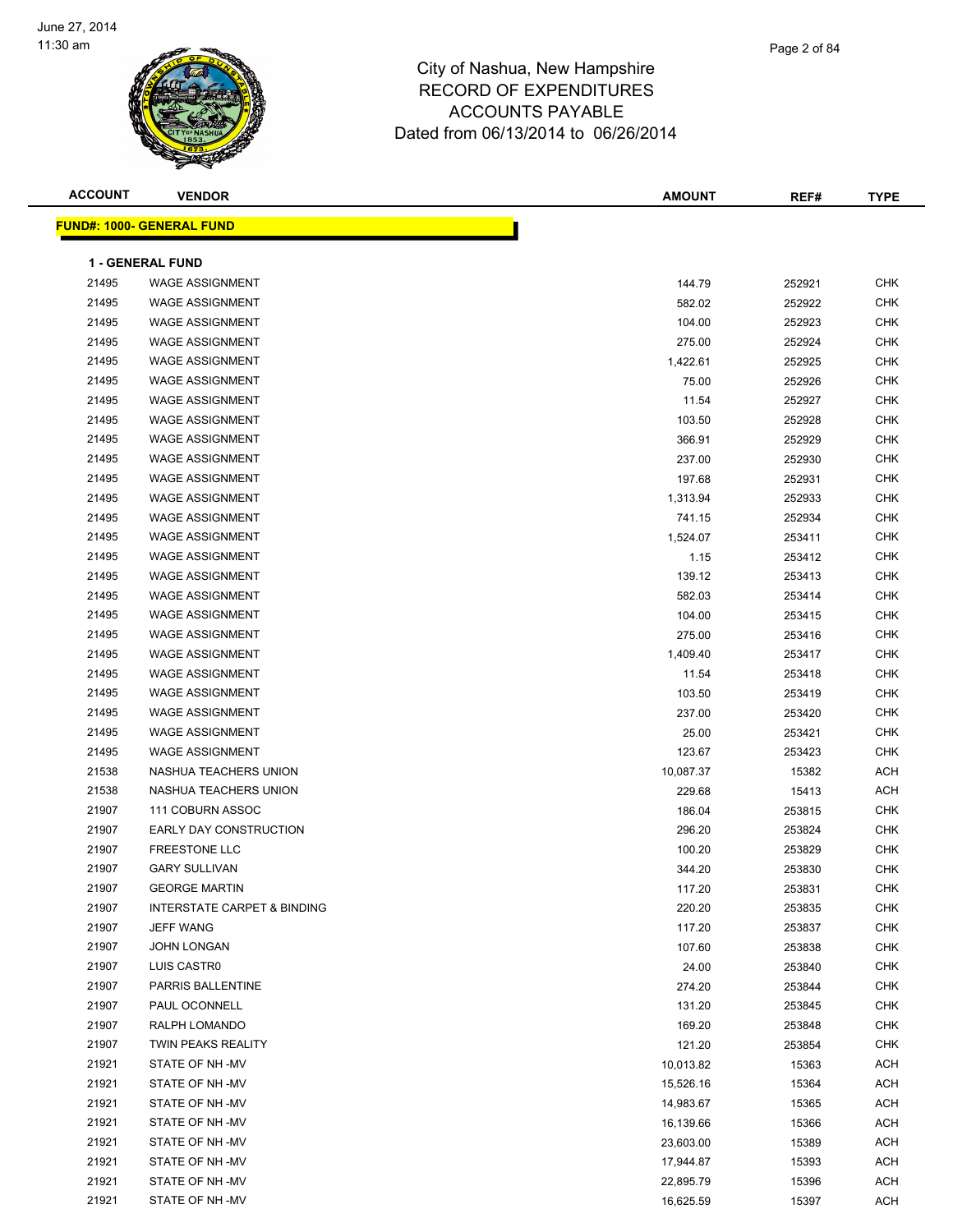

| <b>ACCOUNT</b>     | <b>VENDOR</b>                                       | <b>AMOUNT</b> | REF#   | <b>TYPE</b> |
|--------------------|-----------------------------------------------------|---------------|--------|-------------|
|                    | <u> FUND#: 1000- GENERAL FUND</u>                   |               |        |             |
|                    | 1 - GENERAL FUND                                    |               |        |             |
| 21921              | STATE OF NH -MV                                     | 19,245.55     | 15398  | ACH         |
| 21921              | STATE OF NH-MV                                      | 14,953.47     | 15421  | <b>ACH</b>  |
|                    | TOTAL 1 - GENERAL FUND                              | \$571,290.46  |        |             |
| <b>101 - MAYOR</b> |                                                     |               |        |             |
| 71800              | AMAZON                                              | 235.93        | 253448 | <b>CHK</b>  |
|                    | TOTAL 101 - MAYOR                                   | \$235.93      |        |             |
|                    | 102 - BOARD OF ALDERMEN                             |               |        |             |
| 61100              | WB MASON CO INC                                     | 227.12        | 253182 | <b>CHK</b>  |
|                    | <b>TOTAL 102 - BOARD OF ALDERMEN</b>                | \$227.12      |        |             |
| <b>103 - LEGAL</b> |                                                     |               |        |             |
| 55200              | NATL DISTRICT ATTORNEY ASSOC                        | 235.00        | 253475 | <b>CHK</b>  |
| 61100              | WB MASON CO INC                                     | 188.11        | 253182 | <b>CHK</b>  |
| 61807              | LAWYERS DIARY & MANUAL                              | 75.00         | 253459 | <b>CHK</b>  |
|                    | TOTAL 103 - LEGAL                                   | \$498.11      |        |             |
|                    | 107 - CITY CLERK                                    |               |        |             |
| 53479              | KOFILE PRESERVATION INC                             | 280.00        | 253086 | <b>CHK</b>  |
| 53485              | KOFILE PRESERVATION INC                             | 1,960.00      | 253086 | <b>CHK</b>  |
| 55200              | INTERNATIONAL INSTITUTE OF                          | 270.00        | 252978 | <b>CHK</b>  |
| 55200              | NH ARCHIVES GROUP                                   | 15.00         | 252984 | <b>CHK</b>  |
| 55400              | <b>NHCTCA</b>                                       | 100.00        | 252985 | <b>CHK</b>  |
| 55400              | SOCIETY OF AMERICAN ARCHIVISTS                      | 319.00        | 253482 | <b>CHK</b>  |
| 55699              | NORTHEAST DOC CONSERVATION CTR                      | 963.00        | 252986 | <b>CHK</b>  |
| 61100              | WB MASON CO INC                                     | 16.87         | 253182 | <b>CHK</b>  |
| 61650              | WB MASON CO INC                                     | 126.20        | 253182 | <b>CHK</b>  |
|                    | <b>TOTAL 107 - CITY CLERK</b>                       | \$4,050.07    |        |             |
|                    | <b>109 - CIVIC &amp; COMMUNITY ACTIVITIES</b>       |               |        |             |
| 54875              | NASHUA RIVER HOLDING CO                             | 13,322.72     | 252897 | CHK         |
|                    | <b>TOTAL 109 - CIVIC &amp; COMMUNITY ACTIVITIES</b> | \$13,322.72   |        |             |
|                    | <b>111 - HUMAN RESOURCES</b>                        |               |        |             |
| 55400              | <b>BARBARA HILL</b>                                 | 286.68        | 252954 | <b>CHK</b>  |
| 55425              | RACHEL DESILETS                                     | 25.00         | 253054 | <b>CHK</b>  |
| 55425              | <b>HANNAH ROOT</b>                                  | 25.00         | 253143 | <b>CHK</b>  |
| 55425              | MICHAEL TENNEY                                      | 25.00         | 253172 | <b>CHK</b>  |
| 55425              | ZACH WAYNE                                          | 40.00         | 253186 | <b>CHK</b>  |
|                    | AMANDA BOUTIN                                       | 25.00         | 253508 | <b>CHK</b>  |
| 55425              |                                                     |               |        |             |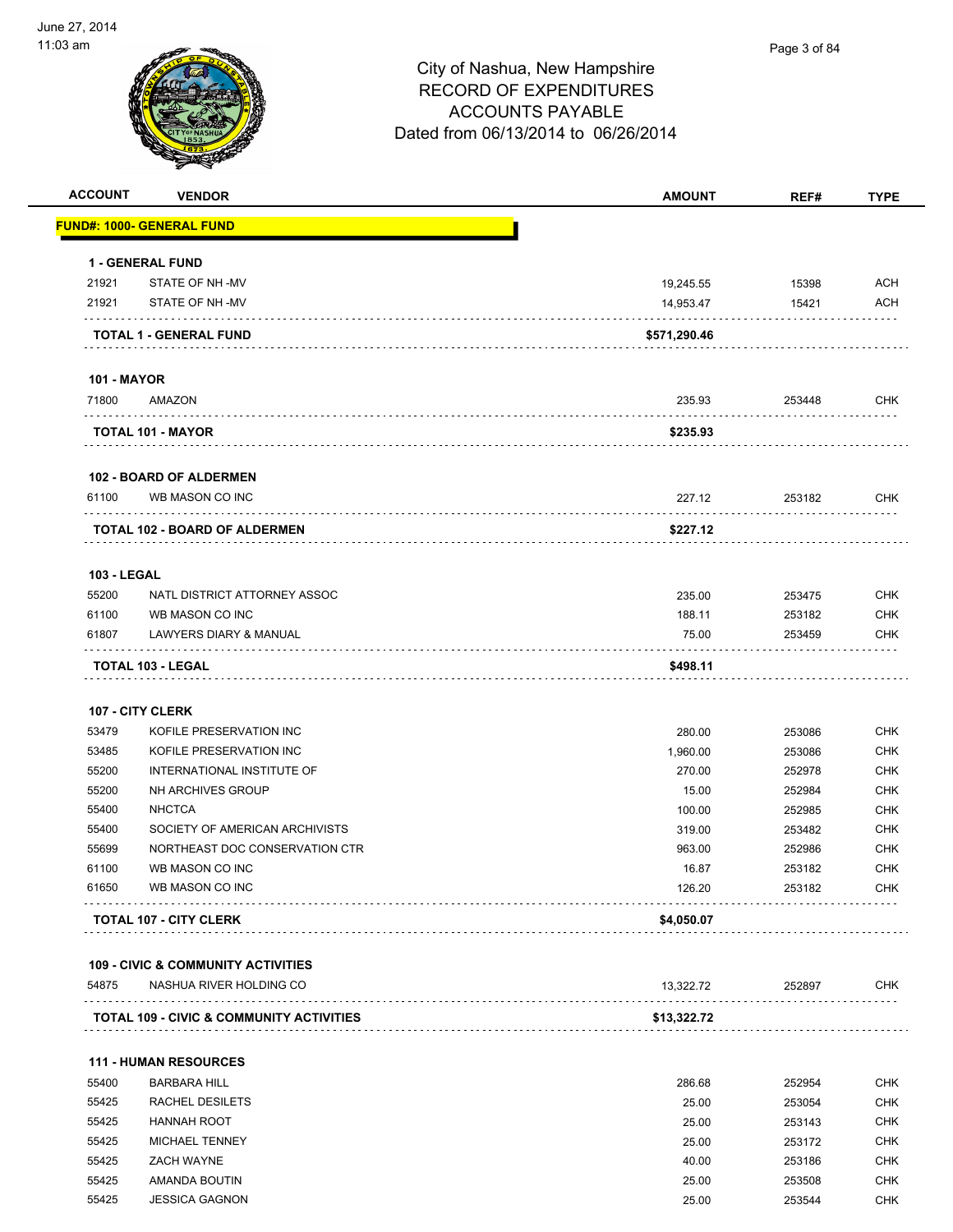

**ACCOUNT VENDOR AMOUNT REF# TYPE**

|       | <u> FUND#: 1000- GENERAL FUND</u>     |             |        |            |
|-------|---------------------------------------|-------------|--------|------------|
|       | <b>111 - HUMAN RESOURCES</b>          |             |        |            |
| 55425 | <b>CODY MAWN</b>                      | 40.00       | 253580 | <b>CHK</b> |
| 55425 | <b>KAYLA O'BRIEN</b>                  | 25.00       | 253607 | <b>CHK</b> |
| 55425 | <b>RENEE REDER</b>                    | 25.00       | 253619 | <b>CHK</b> |
|       | <b>TOTAL 111 - HUMAN RESOURCES</b>    | \$541.68    |        |            |
|       | <b>120 - TELECOMMUNICATIONS</b>       |             |        |            |
| 55109 | LANGUAGE LINE SERVICES                | 300.77      | 253088 | <b>CHK</b> |
| 55109 | <b>FAIRPOINT COMMUNICATIONS</b>       | 2,028.60    | 253456 | <b>CHK</b> |
| 55109 | AMERICAN TELECOM SERVICES LLC         | 5,607.48    | 253498 | <b>CHK</b> |
|       | <b>TOTAL 120 - TELECOMMUNICATIONS</b> | \$7,936.85  |        |            |
|       |                                       |             |        |            |
|       | <b>122 - INFORMATION TECHNOLOGY</b>   |             |        |            |
| 54407 | <b>ADMINS INC</b>                     | 53.800.00   | 253006 | <b>CHK</b> |
| 54407 | PITNEY BOWES GLOBAL FIN SRVS          | 323.58      | 253479 | <b>CHK</b> |
| 54428 | AFFILIATED COMPUTER SERVICES          | 18,218.00   | 253008 | <b>CHK</b> |
| 55118 | AT & T MOBILITY                       | 61.14       | 252974 | <b>CHK</b> |
| 55118 | AT & T MOBILITY                       | 79.98       | 253453 | <b>CHK</b> |
| 55421 | NEW HORIZONS COMPUTER LEARNING        | 948.00      | 253602 | <b>CHK</b> |
| 61100 | AMAZON                                | 46.83       | 253448 | <b>CHK</b> |
| 71221 | AXIS BUSINESS SOLUTIONS               | 125.00      | 253022 | <b>CHK</b> |
| 71221 | <b>VOLOGY DATA SYSTEMS</b>            | 1,161.00    | 253181 | <b>CHK</b> |
| 71221 | AMAZON                                | 2,183.57    | 253448 | <b>CHK</b> |
| 71221 | COMPUTER HUT dba IT INSIDERS          | 469.95      | 253520 | <b>CHK</b> |
| 71221 | <b>VOLOGY DATA SYSTEMS</b>            | 2,004.00    | 253644 | <b>CHK</b> |
|       | TOTAL 122 - INFORMATION TECHNOLOGY    | \$79,421.05 |        |            |
|       | <b>126 - FINANCIAL SERVICES</b>       |             |        |            |
| 42200 | PAUL F CONNOLLY                       | 10.00       | 253612 | <b>CHK</b> |
| 45913 | <b>DELORIA GAMACHE</b>                | 35.00       | 253052 | <b>CHK</b> |
| 45913 | <b>MARANDA TWOMBLEY</b>               | 45.80       | 253099 | CHK        |
| 53467 | <b>MAILINGS UNLIMITED</b>             | 771.49      | 253576 | <b>CHK</b> |
| 54828 | US BANK EQUIPMENT FINANCE             | 96.71       | 252999 | <b>CHK</b> |
| 54828 | US BANK EQUIPMENT FINANCE             | 87.58       | 253000 | <b>CHK</b> |
| 55307 | <b>CINDY BIELAWSKI</b>                | 64.48       | 253425 | <b>CHK</b> |
| 55307 | <b>REAN LAM</b>                       | 48.80       | 253435 | <b>CHK</b> |
| 55607 | <b>MAILINGS UNLIMITED</b>             | (5.16)      | 253576 | <b>CHK</b> |
| 61100 | WB MASON CO INC                       | 119.90      | 253182 | <b>CHK</b> |
| 61100 | WB MASON CO INC                       | 148.25      | 253646 | <b>CHK</b> |
|       | <b>TOTAL 126 - FINANCIAL SERVICES</b> | \$1,422.85  |        |            |
|       |                                       |             |        |            |

#### **129 - CITY BUILDINGS**

| 54100 | <b>PSNH-LARGE POWER</b>    | 5.085.21 | 252990 | CHK |
|-------|----------------------------|----------|--------|-----|
| 54114 | DIRECT ENERGY BUSINESS     | 80.15    | 253056 | СНК |
| 54141 | PENNICHUCK WATER WORKS INC | 233.44   | 252988 | снк |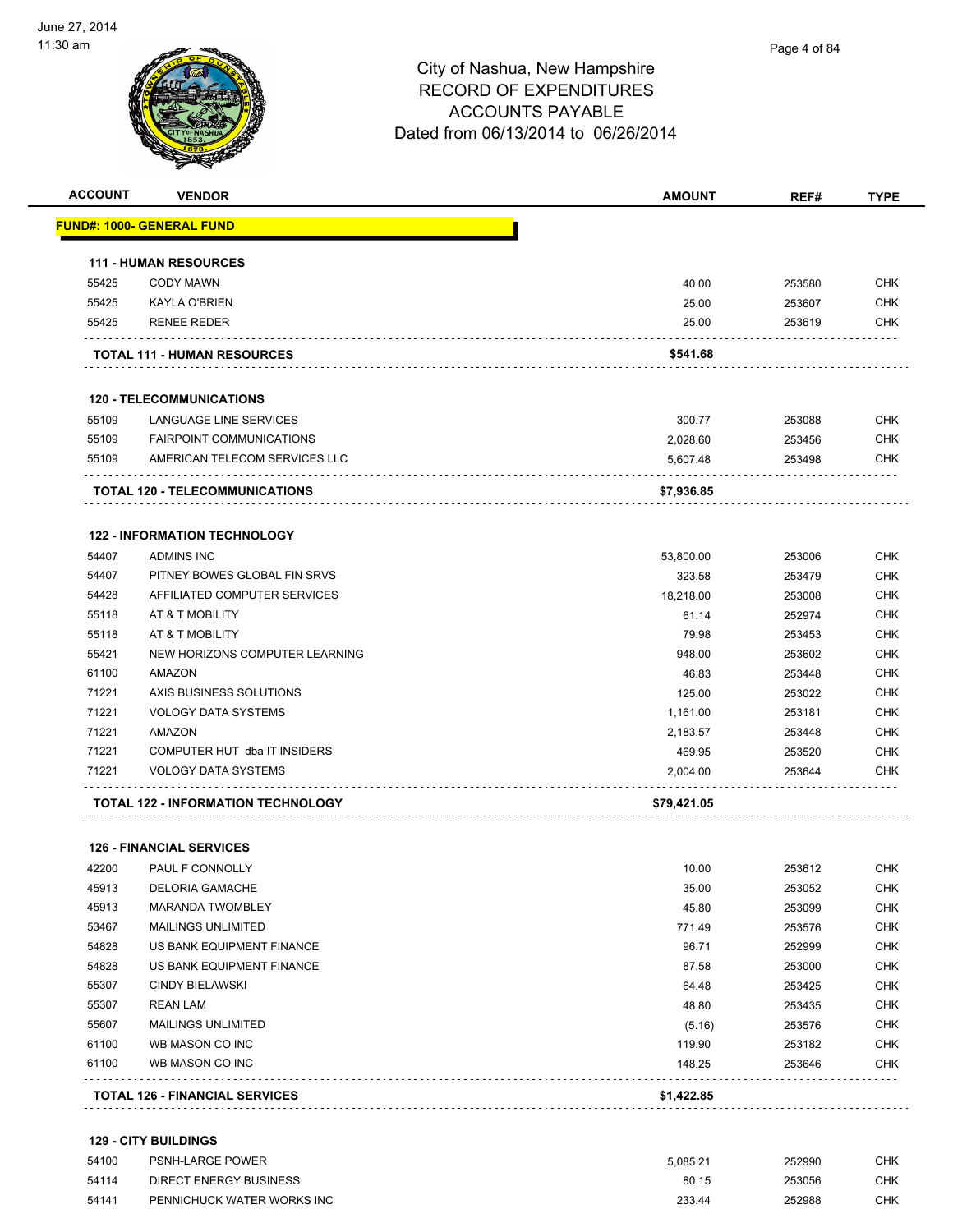

| <b>ACCOUNT</b> | <b>VENDOR</b>                           | <b>AMOUNT</b> | REF#   | <b>TYPE</b> |
|----------------|-----------------------------------------|---------------|--------|-------------|
|                | <b>FUND#: 1000- GENERAL FUND</b>        |               |        |             |
|                | <b>129 - CITY BUILDINGS</b>             |               |        |             |
| 54243          | CONTROL TECHNOLOGIES INC                | 341.67        | 253044 | <b>CHK</b>  |
| 54243          | HOME DEPOT CREDIT SERVICE 3065          | 239.00        | 253073 | <b>CHK</b>  |
| 54243          | J LAWRENCE HALL INC                     | 272.50        | 253081 | <b>CHK</b>  |
| 54280          | ALI PLUMBING SERVICES CORP              | 85.00         | 253011 | <b>CHK</b>  |
| 54280          | STANLEY ELEVATOR CO INC                 | 268.00        | 253163 | <b>CHK</b>  |
| 54280          | <b>DOOR CONTROL INC</b>                 | 919.35        | 253532 | <b>CHK</b>  |
| 54487          | ALLARD SERVICE AND SALES INC            | 429.00        | 253012 | CHK         |
| 55118          | AT & T MOBILITY                         | 125.37        | 252974 | <b>CHK</b>  |
| 55699          | <b>KERRY FIRE PROTECTION INC</b>        | 140.00        | 253085 | <b>CHK</b>  |
| 61299          | M & M ELECTRICAL SUPPLY CO INC          | 95.89         | 253097 | CHK         |
| 61428          | <b>CROSS-COUNTRY MAINT &amp; SUPPLY</b> | 72.36         | 253048 | <b>CHK</b>  |
| 61428          | <b>GRAINGER</b>                         | 60.35         | 253071 | <b>CHK</b>  |
| 61428          | <b>NEW ENGLAND PAPER &amp; SUPPLY</b>   | 1,113.43      | 253600 | CHK         |
|                | <b>TOTAL 129 - CITY BUILDINGS</b>       | \$9,560.72    |        |             |
|                | <b>130 - PURCHASING</b>                 |               |        |             |
| 54842          | PITNEY BOWES                            | 1,020.00      | 253478 | CHK         |
| 55500          | THE TELEGRAPH                           | 1,914.65      | 253484 | CHK         |
| 55500          | MASSACHUSETTS MUNICIPAL ASSOC           | 285.00        | 253579 | CHK         |
| 55500          | UNION LEADER CORP -- 19828              | 324.65        | 253639 | CHK         |
| 61242          | WB MASON CO INC                         | 438.60        | 253182 | CHK         |
|                | <b>TOTAL 130 - PURCHASING</b>           | \$3,982.90    |        |             |
|                | <b>132 - ASSESSING</b>                  |               |        |             |
| 55200          | ASA                                     | 670.00        | 253452 | CHK         |
| 55200          | <b>NNEREN</b>                           | 54.00         | 253603 | <b>CHK</b>  |
| 55307          | DOUGLAS DAME                            | 6.72          | 253428 | CHK         |
|                | <b>TOTAL 132 - ASSESSING</b>            | \$730.72      |        |             |
| 134 - GIS      |                                         |               |        |             |
| 53500          | PICTOMETRY INTL CORP                    | 10,891.36     | 253136 | <b>CHK</b>  |
| 55400          | SAN DIEGO MARRIOTT MARQUIS              | 1,211.32      | 253147 | CHK         |
|                | TOTAL 134 - GIS                         | \$12,102.68   |        |             |
|                | <b>142 - WOODLAWN CEMETERY</b>          |               |        |             |
| 54280          | HOME DEPOT CREDIT SERVICE 3065          | 46.48         | 253073 | CHK         |
| 54280          | NASHUA WALLPAPER & PAINT CO             | 251.44        | 253599 | CHK         |
| 61428          | HOME DEPOT CREDIT SERVICE 3065          | 64.44         | 253559 | CHK         |
|                | TOTAL 142 - WOODLAWN CEMETERY           | \$362.36      |        |             |
|                | <b>144 - EDGEWOOD CEMETERY</b>          |               |        |             |
| 54114          | <b>BOT L GAS INC</b>                    | 75.73         | 253030 | CHK         |
|                |                                         |               |        |             |

54141 PENNICHUCK WATER WORKS INC 125.75 252988 CHK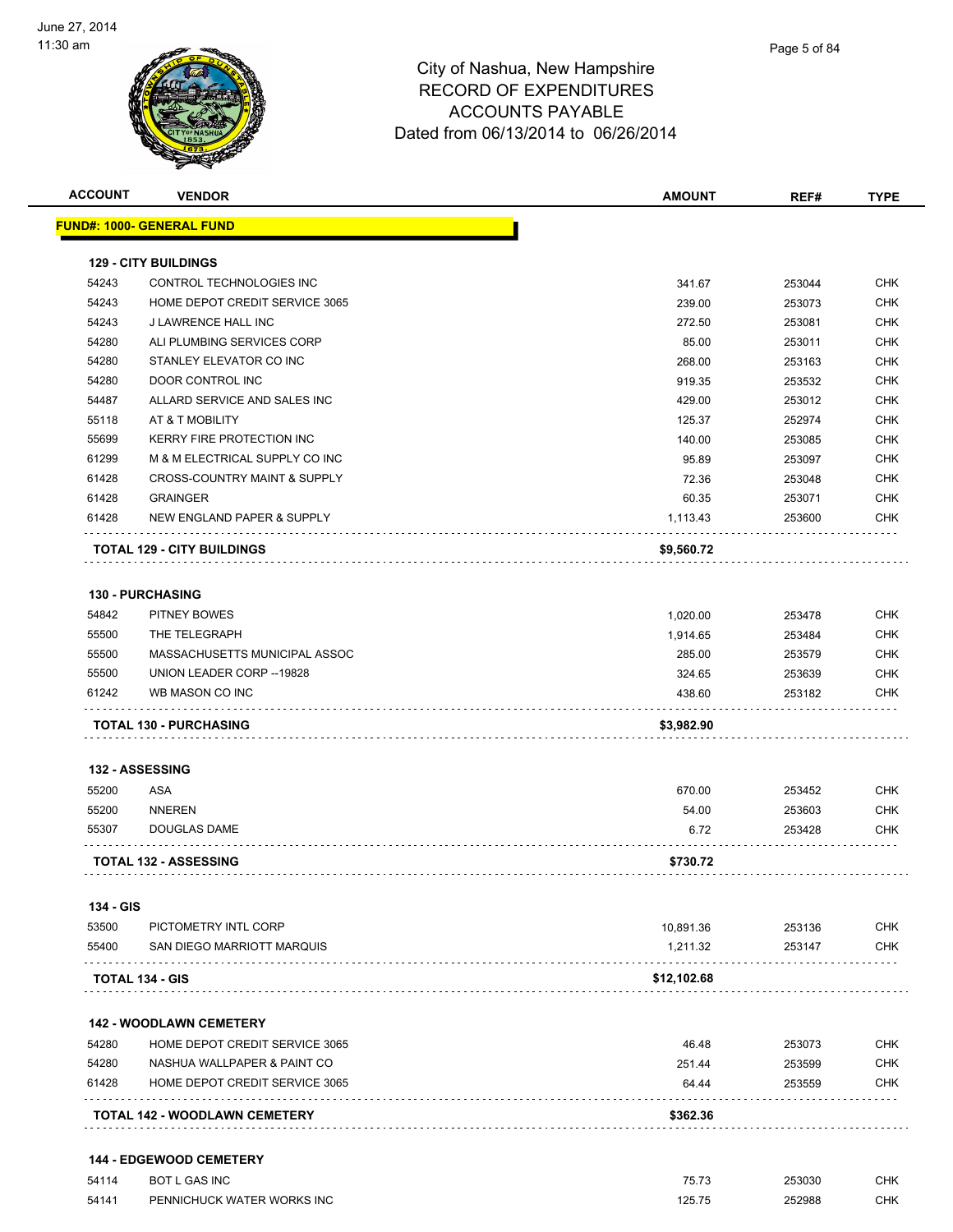

| <b>ACCOUNT</b> | <b>VENDOR</b>                     | <b>AMOUNT</b>    | REF#             | <b>TYPE</b> |
|----------------|-----------------------------------|------------------|------------------|-------------|
|                | <u> FUND#: 1000- GENERAL FUND</u> |                  |                  |             |
|                | <b>144 - EDGEWOOD CEMETERY</b>    |                  |                  |             |
| 54280          | <b>CVS WHOLESALE FLAGS</b>        | 54.71            | 253049           | <b>CHK</b>  |
| 54280          | HOME DEPOT CREDIT SERVICE 3065    | 35.56            | 253073           | <b>CHK</b>  |
| 54280          | NASHUA WALLPAPER & PAINT CO       | 337.40           | 253116           | <b>CHK</b>  |
| 54487          | NASHUA OUTDOOR POWER EQUIPMENT    | 677.51           | 253115           | <b>CHK</b>  |
| 55699          | <b>TOPOGRAPHIX LLC</b>            | 375.00           | 253174           | <b>CHK</b>  |
| 61499          | LOWE'S - 3502                     | 98.56            | 253096           | <b>CHK</b>  |
|                | TOTAL 144 - EDGEWOOD CEMETERY     | \$1,780.22       |                  |             |
| 150 - POLICE   |                                   |                  |                  |             |
| 52800          | <b>JEFFREY BUKUNT</b>             | 900.00           | 252941           | <b>CHK</b>  |
| 52809          | ADALBERTO GARCIA                  | 120.00           | 252950           | <b>CHK</b>  |
| 52809          | <b>SCOTT HAMMOND</b>              | 239.40           | 252951           | <b>CHK</b>  |
| 52809          | PATRICK HANNON                    | 200.00           | 252952           | <b>CHK</b>  |
| 52809          | <b>ROBERT MACLEOD</b>             |                  | 252958           | <b>CHK</b>  |
| 52809          | <b>TODD MARTYNY</b>               | 200.00           |                  | <b>CHK</b>  |
| 52809          | NICOLE BROOKS                     | 250.00<br>200.00 | 252959<br>253426 | <b>CHK</b>  |
| 52809          | <b>JOHN HANNIGAN</b>              | 108.85           | 253431           | <b>CHK</b>  |
| 54100          | <b>PSNH</b>                       | 250.78           | 252989           | CHK         |
| 54114          | LIBERTY UTILITIES - NH            | 859.60           | 252980           | CHK         |
| 54114          | LIBERTY UTILITIES - NH            | 9.63             | 252981           | <b>CHK</b>  |
| 54114          | LIBERTY UTILITIES - NH            | 43.47            | 253473           | CHK         |
| 54141          | PENNICHUCK WATER WORKS INC        | 27.12            | 252988           | <b>CHK</b>  |
| 54243          | J LAWRENCE HALL INC               | 1,195.31         | 253081           | <b>CHK</b>  |
| 54243          | J LAWRENCE HALL INC               | 1,634.08         | 253564           | CHK         |
| 54280          | NASHUA WALLPAPER & PAINT CO       | 265.91           | 253116           | <b>CHK</b>  |
| 54280          | HOME DEPOT CREDIT SERVICE 3073    | 358.73           | 253560           | <b>CHK</b>  |
| 54280          | <b>METRO GROUP INC</b>            | 192.00           | 253586           | CHK         |
| 54280          | REXEL                             | 8.53             | 253621           | <b>CHK</b>  |
| 54407          | THE OMEGA GROUP                   | 1,200.00         | 253635           | <b>CHK</b>  |
| 54600          | <b>BEST FORD</b>                  | 648.23           | 253029           | <b>CHK</b>  |
| 54600          | DAVE ILLGS COLLISION REPAIR CE    | 667.87           | 253051           | <b>CHK</b>  |
| 54600          | LIONEL'S ALIGNMENT                | 95.95            | 253093           | CHK         |
| 54600          | MACMULKIN CHEVROLET INC           | 301.40           | 253098           | <b>CHK</b>  |
| 54600          | MILE-X EQUIPMENT INC              | 2,085.00         | 253107           | <b>CHK</b>  |
| 54600          | SULLIVAN TIRE COMPANY             | 42.00            | 253167           | <b>CHK</b>  |
| 54842          | PITNEY BOWES GLOBAL FIN SRVS      | 317.13           | 253479           | <b>CHK</b>  |
| 54849          | DIRECTV INC                       | 11.00            | 252976           | <b>CHK</b>  |
| 54849          | STATE OF NH DEPT OF SAFETY        | 1,125.00         | 252993           | <b>CHK</b>  |
| 54849          | COMCAST CABLE COMMUNICATIONS I    | 124.85           | 253454           | <b>CHK</b>  |
| 54849          | <b>FAIRPOINT COMMUNICATIONS</b>   | 61.96            | 253456           | <b>CHK</b>  |
| 55118          | VERIZON WIRELESS-581499451        |                  | 253488           | <b>CHK</b>  |
| 55307          | <b>MATTHEW HALL</b>               | 480.59<br>44.80  |                  | <b>CHK</b>  |
| 55307          | DANIEL HAYDEN                     | 44.80            | 253430<br>253432 | CHK         |
| 55699          | <b>CINTAS DOCUMENT MANAGEMENT</b> | 60.00            |                  | <b>CHK</b>  |
| 55699          | <b>VERIZON WIRELESS</b>           | 100.00           | 253040           | <b>CHK</b>  |
| 61100          | <b>STATIONERS INC</b>             |                  | 253492           | <b>CHK</b>  |
|                |                                   | 78.81            | 253633           |             |
| 61100          | WB MASON CO INC                   | 1,238.71         | 253646           | <b>CHK</b>  |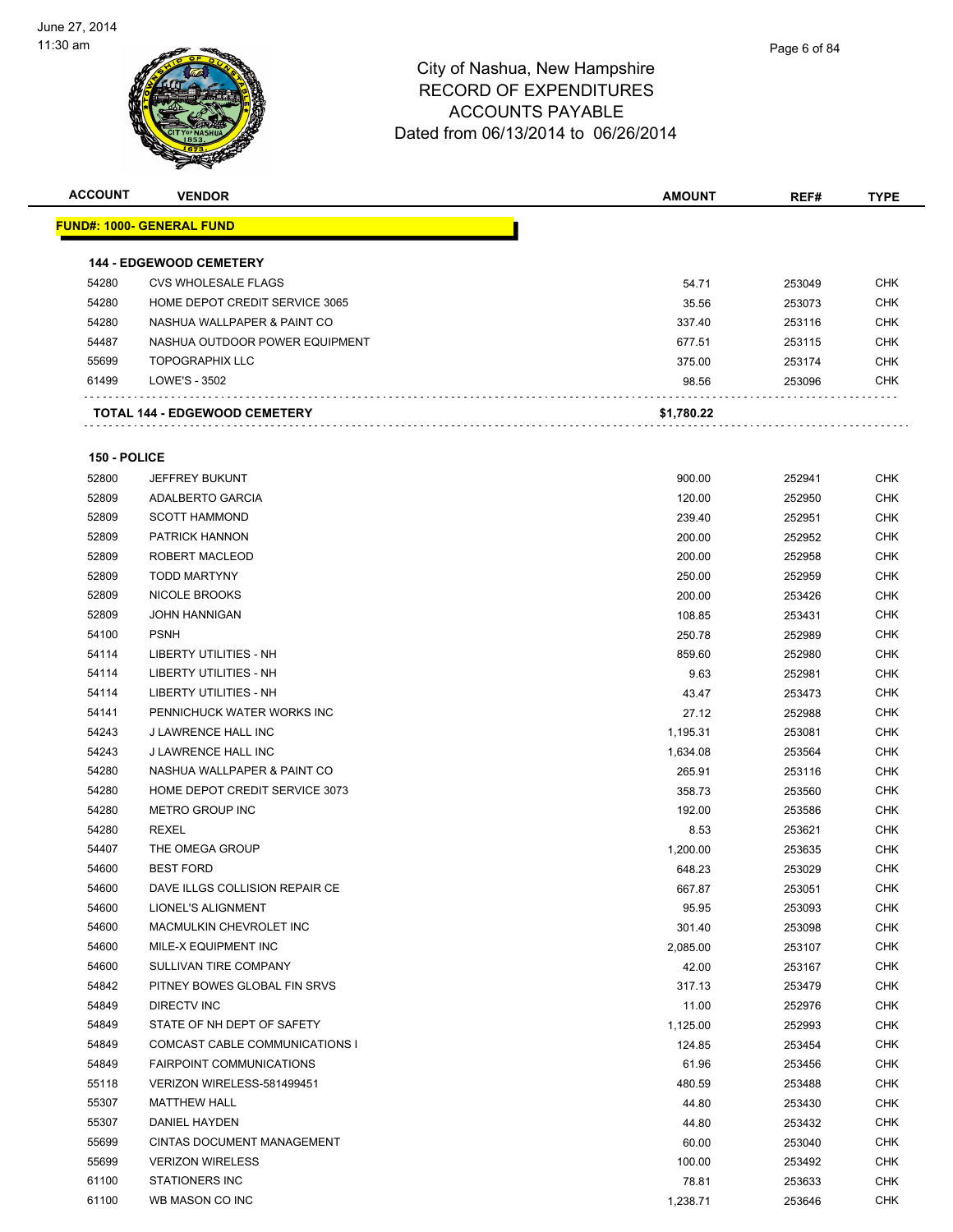

| <u> FUND#: 1000- GENERAL FUND</u>       |             |        |            |
|-----------------------------------------|-------------|--------|------------|
|                                         |             |        |            |
| 150 - POLICE                            |             |        |            |
| 61107<br>ALECS SHOE STORE INC           | 2,830.57    | 253010 | <b>CHK</b> |
| 61107<br><b>BEN'S UNIFORMS</b>          | 1,503.00    | 253028 | <b>CHK</b> |
| 61107<br>DICK AVARD'S HABERDASHERY      | 173.00      | 253055 | <b>CHK</b> |
| 61107<br><b>GEORGE'S APPAREL</b>        | 1,569.00    | 253068 | <b>CHK</b> |
| ALECS SHOE STORE INC<br>61107           | 2,949.67    | 253495 | CHK        |
| 61107<br><b>BEN'S UNIFORMS</b>          | 7,067.48    | 253505 | <b>CHK</b> |
| ALECS SHOE STORE INC<br>61110           | 199.90      | 253010 | <b>CHK</b> |
| 61110<br><b>BEN'S UNIFORMS</b>          | 105.00      | 253028 | CHK        |
| 61110<br>LA POLICE GEAR INC             | 460.00      | 253087 | <b>CHK</b> |
| 61110<br>RILEYS SPORT SHOP INC          | 328.75      | 253142 | CHK        |
| 61110<br><b>STAR PACKER BADGES</b>      | 313.80      | 253164 | CHK        |
| 61110<br><b>BEN'S UNIFORMS</b>          | 616.96      | 253505 | <b>CHK</b> |
| 61110<br>RILEYS SPORT SHOP INC          | 1,997.50    | 253622 | <b>CHK</b> |
| 61142<br>BOUND TREE MEDICAL, LLC        | 344.21      | 253031 | <b>CHK</b> |
| 61142<br>LA POLICE GEAR INC             | 555.00      | 253087 | <b>CHK</b> |
| 61299<br><b>KENNEL DECK COMPANY</b>     | 728.01      | 253084 | CHK        |
| 61299<br><b>STUDIO MARK EMILE</b>       | 165.00      | 253166 | <b>CHK</b> |
| 61300<br><b>WEX BANK</b>                | 965.85      | 253183 | <b>CHK</b> |
| 61428<br>NASHUA OUTDOOR POWER EQUIPMENT | 10.36       | 253115 | CHK        |
| 61428<br><b>BELLETETES INC</b>          | 5.80        | 253504 | <b>CHK</b> |
| 61428<br>CENTRAL PAPER PRODUCTS CO      | 337.76      | 253515 | CHK        |
| 61650<br>WB MASON CO INC                | 189.30      | 253646 | CHK        |
| 61799<br><b>BELLETETES INC</b>          | 1.16        | 253027 | <b>CHK</b> |
| 61799<br><b>BEST FORD</b>               | 420.36      | 253029 | CHK        |
| 61799<br><b>CARPARTS OF NASHUA</b>      | 65.11       | 253035 | <b>CHK</b> |
| 61799<br>FISHER AUTO PARTS INC          | 132.00      | 253064 | <b>CHK</b> |
| 61799<br>HOME DEPOT CREDIT SERVICE 3073 | 11.94       | 253074 | CHK        |
| 61799<br>MACMULKIN CHEVROLET INC        | (13.49)     | 253098 | <b>CHK</b> |
| 61799<br>NORTHERN FOREIGN CAR PARTS INC | 451.87      | 253127 | <b>CHK</b> |
| 61799<br><b>TOWERS MOTOR PARTS CORP</b> | 128.97      | 253175 | CHK        |
| 61799<br>LDV INC                        | 29.83       | 253572 | CHK        |
| 61799<br>MACMULKIN CHEVROLET INC        | 61.95       | 253575 | <b>CHK</b> |
| 61799<br>NORTHERN FOREIGN CAR PARTS INC | 519.27      | 253605 | CHK        |
| 61799<br><b>TOWERS MOTOR PARTS CORP</b> | 56.68       | 253636 | <b>CHK</b> |
| 71025<br>SNAP ON TOOLS                  | 47.75       | 253157 | <b>CHK</b> |
| 71407<br>RILEYS SPORT SHOP INC          | 55.50       | 253142 | <b>CHK</b> |
| 71414<br>HUNTS PHOTO AND VIDEO          | 814.75      | 253076 | <b>CHK</b> |
| <b>TOTAL 150 - POLICE</b>               | \$41,991.08 |        |            |

**152 - FIRE**

| 52800 | <b>SCOTT CARRIGAN</b>         | 1.002.00 | 253154 | <b>CHK</b> |
|-------|-------------------------------|----------|--------|------------|
| 54100 | <b>PSNH</b>                   | 377.01   | 252989 | CHK        |
| 54107 | SHATTUCK MALONE OIL CO        | 733.94   | 253481 | <b>CHK</b> |
| 54114 | LIBERTY UTILITIES - NH        | 81.56    | 252979 | <b>CHK</b> |
| 54114 | DIRECT ENERGY BUSINESS        | 372.89   | 253056 | <b>CHK</b> |
| 54114 | LIBERTY UTILITIES - NH        | 218.97   | 253460 | <b>CHK</b> |
| 54114 | <b>LIBERTY UTILITIES - NH</b> | 201.92   | 253461 | <b>CHK</b> |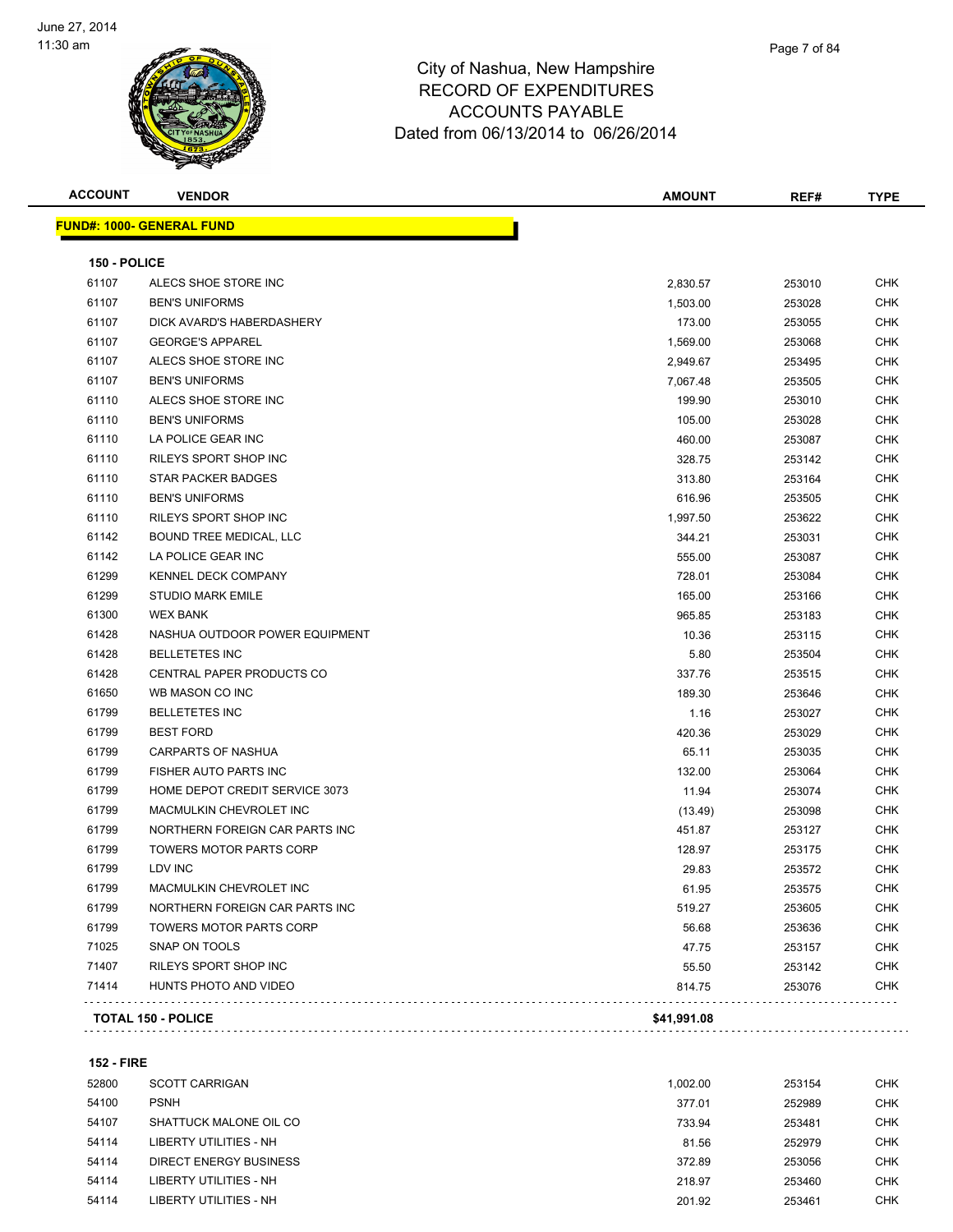

**FUND#: 1000- GENERAL FUND**

#### City of Nashua, New Hampshire RECORD OF EXPENDITURES ACCOUNTS PAYABLE Dated from 06/13/2014 to 06/26/2014

|                   | W                                | Dated from 06/13/2014 to 06/26/2014 |               |        |             |
|-------------------|----------------------------------|-------------------------------------|---------------|--------|-------------|
| <b>ACCOUNT</b>    | <b>VENDOR</b>                    |                                     | <b>AMOUNT</b> | REF#   | <b>TYPE</b> |
|                   | <u> IND#: 1000- GENERAL FUND</u> |                                     |               |        |             |
| <b>152 - FIRE</b> |                                  |                                     |               |        |             |
| 54114             | <b>LIBERTY UTILITIES - NH</b>    |                                     | 76.43         | 253462 | <b>CHK</b>  |
| 54114             | <b>LIBERTY UTILITIES - NH</b>    |                                     | 133.39        | 253474 | <b>CHK</b>  |
| 54141             | PENNICHLICK WATER WORKS INC.     |                                     | 754 74        | 252088 | <b>CHK</b>  |

| 54114 | LIBERTY UTILITIES - NH                | 76.43    | 253462 | UHK        |
|-------|---------------------------------------|----------|--------|------------|
| 54114 | LIBERTY UTILITIES - NH                | 133.39   | 253474 | <b>CHK</b> |
| 54141 | PENNICHUCK WATER WORKS INC            | 754.74   | 252988 | CHK        |
| 54243 | AE MECHANICAL INC                     | 174.10   | 253007 | <b>CHK</b> |
| 54243 | <b>J LAWRENCE HALL INC</b>            | 264.90   | 253081 | <b>CHK</b> |
| 54280 | <b>FLETCHERS APPLIANCE</b>            | 114.20   | 253066 | <b>CHK</b> |
| 54280 | WIND RIVER ENVIROMENTAL LLC           | 298.50   | 253184 | CHK        |
| 54280 | HOME DEPOT CREDIT SERVICE 3065        | 14.94    | 253559 | <b>CHK</b> |
| 54414 | AMAZON                                | 287.41   | 253448 | <b>CHK</b> |
| 54600 | <b>CUMMINS NORTHEAST LLC</b>          | 168.24   | 253525 | <b>CHK</b> |
| 54600 | JACK YOUNG CO INC                     | 514.70   | 253566 | CHK        |
| 55118 | AT & T MOBILITY                       | 167.14   | 252974 | <b>CHK</b> |
| 55118 | VERIZON WIRELESS-842015493            | 80.04    | 253491 | CHK        |
| 55421 | NATIONAL REGISTRY OF EMTS             | 90.00    | 252960 | CHK        |
| 55699 | <b>TRUE BLUE CLEANERS</b>             | 40.92    | 253177 | <b>CHK</b> |
| 55699 | <b>TRUE BLUE CLEANERS</b>             | 52.78    | 253637 | <b>CHK</b> |
| 61100 | WB MASON CO INC                       | 251.10   | 253646 | CHK        |
| 61299 | <b>GRANITE CITY ELECTRIC SUPPLY</b>   | 34.93    | 253552 | <b>CHK</b> |
| 61307 | SANEL AUTO PARTS CO                   | 160.97   | 253626 | <b>CHK</b> |
| 61307 | YANKEE TRUCK LLC                      | 60.80    | 253649 | <b>CHK</b> |
| 61428 | NEW ENGLAND PAPER & SUPPLY            | 433.86   | 253118 | CHK        |
| 61428 | NEW ENGLAND PAPER & SUPPLY            | 180.80   | 253600 | CHK        |
| 61499 | SANEL AUTO PARTS CO                   | 789.00   | 253149 | <b>CHK</b> |
| 61799 | MINUTEMAN TRUCKS INC                  | 128.44   | 253109 | CHK        |
| 61799 | <b>CHELMSFORD AUTO ELECTRIC</b>       | 1,508.59 | 253516 | <b>CHK</b> |
| 61799 | DONOVAN SPRING CO INC                 | 9,063.82 | 253531 | <b>CHK</b> |
| 61830 | <b>STEVEN GALIPEAU</b>                | 40.00    | 252949 | CHK        |
| 68335 | HOME DEPOT CREDIT SERVICE 3065        | 455.25   | 253559 | <b>CHK</b> |
| 71000 | <b>INDUSTRIAL PROTECTION SERVICES</b> | 100.00   | 253078 | <b>CHK</b> |
| 71432 | <b>BELLETETES INC</b>                 | 161.82   | 253027 | <b>CHK</b> |
| 71432 | FIRE TECH & SAFETY OF NEW ENGL        | 2,844.00 | 253061 | CHK        |
| 71432 | <b>BELLETETES INC</b>                 | 161.82   | 253504 | CHK        |
| 71999 | LIFEGUARD SYSTEMS INC                 | 380.00   | 253092 | CHK        |
| 71999 | <b>AQUATIC SPECIALTIES LLC</b>        | 1,175.00 | 253500 | CHK        |

**TOTAL 152 - FIRE \$24,150.92**

**153 - BUILDING INSPECTION**

|       | <b>TOTAL 153 - BUILDING INSPECTION</b> | \$1,502.23 |        |            |
|-------|----------------------------------------|------------|--------|------------|
| 61299 | EDUCATIONAL OUTFITTERS OF NH           | 338.00     | 253534 | <b>CHK</b> |
| 61807 | INTERNATIONAL CODE COUNCIL INC         | 1.164.23   | 253458 | <b>CHK</b> |

#### **155 - CODE ENFORCEMENT**

| 55118 | AT & T MOBILITY                     | 97.07   | 252974 | CHK |
|-------|-------------------------------------|---------|--------|-----|
|       |                                     |         |        |     |
|       | <b>TOTAL 155 - CODE ENFORCEMENT</b> | \$97.07 |        |     |
|       |                                     |         |        |     |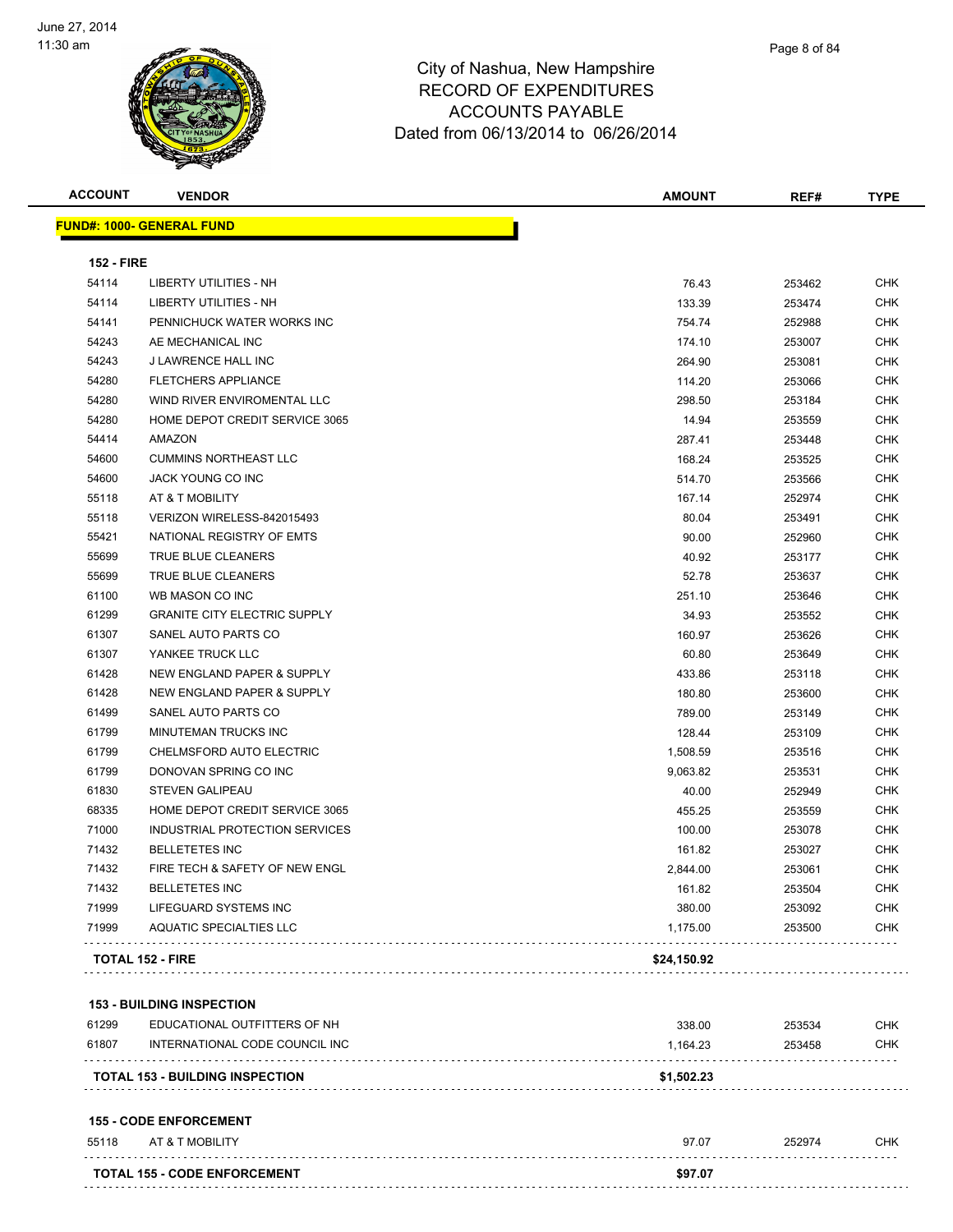

| <b>ACCOUNT</b> | <b>VENDOR</b>                               | <b>AMOUNT</b> | REF#   | <b>TYPE</b> |
|----------------|---------------------------------------------|---------------|--------|-------------|
|                | <u> FUND#: 1000- GENERAL FUND</u>           |               |        |             |
|                | <b>156 - EMERGENCY MANAGEMENT</b>           |               |        |             |
| 55421          | <b>JUSTIN KATES</b>                         | 243.52        | 253434 | <b>CHK</b>  |
| 68325          | AMAZON                                      | 103.21        | 253448 | <b>CHK</b>  |
| 68325          | SAM'S CLUB DIRECT-0860                      | 119.29        | 253624 | <b>CHK</b>  |
|                | TOTAL 156 - EMERGENCY MANAGEMENT            | \$466.02      |        |             |
|                | <b>157 - CITYWIDE COMMUNICATIONS</b>        |               |        |             |
| 54100          | <b>PSNH</b>                                 | 404.26        | 252989 | <b>CHK</b>  |
| 54100          | <b>PSNH</b>                                 | 298.26        | 253480 | <b>CHK</b>  |
| 55118          | VERIZON WIRELESS-581499451                  | 40.01         | 253488 | <b>CHK</b>  |
| 55699          | PAGE STREET LEASING LLC                     | 75.00         | 253133 | <b>CHK</b>  |
| 61299          | FISHER AUTO PARTS INC                       | 149.92        | 253540 | <b>CHK</b>  |
| 61799          | NORTHERN FOREIGN CAR PARTS INC              | 161.34        | 253127 | <b>CHK</b>  |
|                | <b>TOTAL 157 - CITYWIDE COMMUNICATIONS</b>  | \$1,128.79    |        |             |
|                | <b>160 - PUBLIC WORKS-ADMIN/ENGINEERING</b> |               |        |             |
| 54114          | <b>LIBERTY UTILITIES - NH</b>               | 20.39         | 252981 | <b>CHK</b>  |
| 54141          | PENNICHUCK WATER WORKS INC                  | 61.15         | 252988 | <b>CHK</b>  |
| 55118          | AT & T MOBILITY                             | 191.64        | 252974 | <b>CHK</b>  |
| 55118          | AT & T MOBILITY                             | 7.50          | 253453 | <b>CHK</b>  |
| 55200          | APWA                                        | 217.50        | 253450 | <b>CHK</b>  |
| 55307          | PETTY CASH                                  | 7.50          | 253440 | <b>CHK</b>  |
| 55307          | <b>WILLIAM TOOMEY</b>                       | 316.40        | 253445 | <b>CHK</b>  |
| 55400          | <b>APWA</b>                                 | 72.50         | 253451 | <b>CHK</b>  |
| 55400          | <b>HYDROCAD SOFTWARE SOLUTIONS</b>          | 325.00        | 253562 | <b>CHK</b>  |
| 55607          | UNITED PARCEL SERVICE                       | 9.28          | 252998 | <b>CHK</b>  |
| 55699          | SQUIRES STAFFING SERVICES INC               | 787.50        | 253161 | <b>CHK</b>  |
| 61100          | PETTY CASH                                  | 17.99         | 253440 | <b>CHK</b>  |
| 61299          | NEW ENGLAND PAPER & SUPPLY                  | 72.89         | 253118 | <b>CHK</b>  |
| 61299          | PETTY CASH                                  | 6.20          | 253440 | <b>CHK</b>  |
| 61299          | AMAZON                                      | 57.20         | 253448 | <b>CHK</b>  |
| 61299          | WB MASON CO INC                             | 174.21        | 253646 | CHK         |
| 61310          | ALTERNATIVE VEHICLE SERVICE GR              | 261.04        | 253497 | <b>CHK</b>  |
| 61807          | <b>EXECUTIVE LEADERSHIP</b>                 | 127.00        | 253455 | <b>CHK</b>  |
|                | TOTAL 160 - PUBLIC WORKS-ADMIN/ENGINEERING  | \$2,732.89    |        |             |
|                |                                             |               |        |             |
| 161 - STREETS  |                                             |               |        |             |
| 54100          | <b>PSNH</b>                                 | 1,093.33      | 252989 | <b>CHK</b>  |
| 54100          | <b>PSNH</b>                                 | 31.98         | 253480 | <b>CHK</b>  |
| 54114          | LIBERTY UTILITIES - NH                      | 530.08        | 252983 | CHK         |
| 54236          | NH SAFE & LOCK CO INC                       | 276.30        | 253125 | <b>CHK</b>  |
|                |                                             |               |        |             |

| <u>- 15</u> | _____________________________ | JJU.UU   | دەھەر  | יוו וש |
|-------------|-------------------------------|----------|--------|--------|
| 54236       | NH SAFE & LOCK CO INC         | 276.30   | 253125 | СНК    |
| 54275       | HI-WAY SAFETY SYSTEMS INC     | 2.590.83 | 253557 | СНК    |
| 54280       | UNIFIRST CORPORATION          | 26.00    | 253178 | CHK    |
| 54280       | UNIFIRST CORPORATION          | 26.00    | 253638 | CHK    |
| 54305       | JOHNSONS ELECTRIC INC         | 362.44   | 253082 | CHK    |
| 54600       | AUTO ELECTRIC WAREHOUSE INC   | 150.00   | 253021 | CHK    |
|             |                               |          |        |        |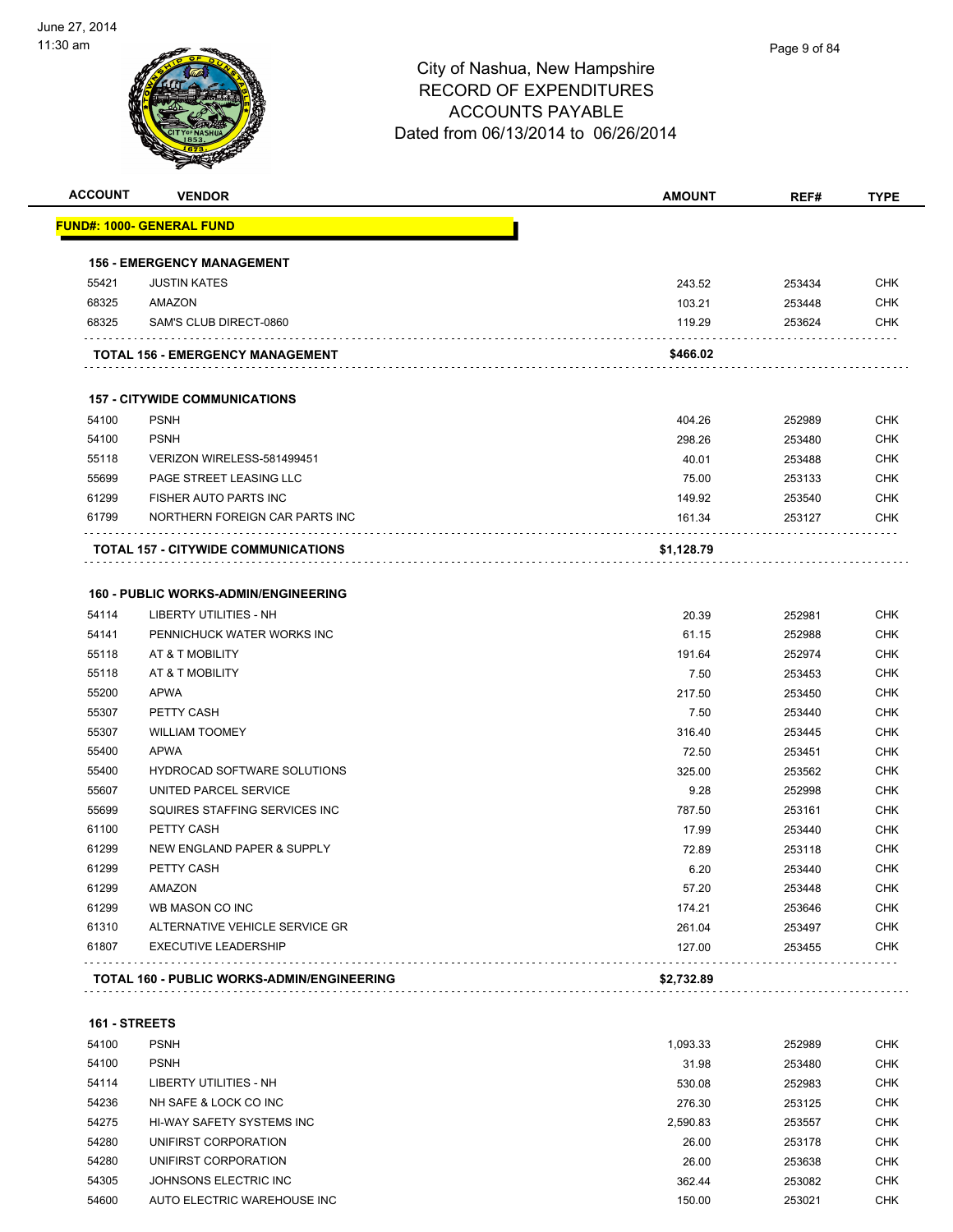

| <b>ACCOUNT</b> | <b>VENDOR</b>                      | <b>AMOUNT</b> | REF#   | <b>TYPE</b> |
|----------------|------------------------------------|---------------|--------|-------------|
|                | <b>FUND#: 1000- GENERAL FUND</b>   |               |        |             |
|                |                                    |               |        |             |
| 161 - STREETS  |                                    |               |        |             |
| 54600          | <b>CARPARTS OF NASHUA</b>          | 59.95         | 253035 | <b>CHK</b>  |
| 54600          | DONOVAN SPRING CO INC              | 100.74        | 253057 | CHK         |
| 54600          | FREIGHTLINER OF NH INC             | 49.75         | 253067 | CHK         |
| 54600          | LIBERTY INTNL TRUCKS OF NH LLC     | 171.74        | 253091 | CHK         |
| 54600          | <b>MAYNARD &amp; LESIEUR INC</b>   | (250.00)      | 253101 | <b>CHK</b>  |
| 54600          | NUERA TRANSPORT INC                | 136.00        | 253128 | CHK         |
| 54600          | RELIABLE EQUIPMENT LLC             | 532.12        | 253141 | <b>CHK</b>  |
| 54600          | SANEL AUTO PARTS CO                | 74.71         | 253151 | CHK         |
| 54600          | TENNANT SALES & SERVICE CO         | 1,214.70      | 253171 | CHK         |
| 54600          | DONOVAN EQUIPMENT CO INC           | 87.76         | 253530 | CHK         |
| 54600          | RELIABLE EQUIPMENT LLC             | 74.14         | 253620 | CHK         |
| 54600          | SANEL AUTO PARTS CO                | 447.66        | 253628 | CHK         |
| 54600          | <b>WILLARDS AUTO RADIATOR SHOP</b> | 345.00        | 253647 | CHK         |
| 55118          | AT & T MOBILITY                    | 213.90        | 252974 | CHK         |
| 55118          | AT & T MOBILITY                    | (8.75)        | 253453 | CHK         |
| 55699          | GARY D ALTMAN ESQ.                 | 200.00        | 253014 | CHK         |
| 61107          | UNIFIRST CORPORATION               | 349.82        | 253178 | <b>CHK</b>  |
| 61107          | UNIFIRST CORPORATION               | 200.53        | 253638 | <b>CHK</b>  |
| 61166          | <b>BOT L GAS INC</b>               | 127.00        | 253030 | <b>CHK</b>  |
| 61299          | <b>BELLETETES INC</b>              | 64.94         | 253027 | CHK         |
| 61299          | HOME DEPOT CREDIT SERVICE 3065     | 234.38        | 253073 | CHK         |
| 61299          | TEAM EJP CONCORD NH                | 257.33        | 253170 | CHK         |
| 61299          | JOHNSON SUPPLY CO INC              | 85.06         | 253570 | CHK         |
| 61299          | TEAM EJP CONCORD NH                | 353.14        | 253634 | CHK         |
| 61300          | DENNIS K BURKE INC                 | 16,559.80     | 253053 | CHK         |
| 61310          | ALTERNATIVE VEHICLE SERVICE GR     | 2,374.65      | 253497 | CHK         |
| 61507          | CONTINENTAL PAVING INC             | 872.56        | 253043 | <b>CHK</b>  |
| 61507          | <b>BROX INDUSTRIES INC</b>         | 3,288.10      | 253509 | <b>CHK</b>  |
| 61507          | <b>CONTINENTAL PAVING INC</b>      | 708.14        | 253522 | CHK         |
| 61535          | <b>BROX INDUSTRIES INC</b>         | 196.56        | 253509 | <b>CHK</b>  |
| 61542          | PERMA LINE CORP OF NEW ENGLAND     | 1,701.05      | 253134 | CHK         |
| 61556          | M & M ELECTRICAL SUPPLY CO INC     | 22.40         | 253097 | CHK         |
| 61556          | PERMA LINE CORP OF NEW ENGLAND     | 2,136.60      | 253134 | <b>CHK</b>  |
| 61560          | <b>CONCRETE SYSTEMS INC</b>        | 960.00        | 253042 | <b>CHK</b>  |
| 61562          | <b>FASTENAL CO</b>                 | 313.47        | 253060 | <b>CHK</b>  |
| 61562          | <b>FASTENAL CO</b>                 | 116.19        | 253538 | <b>CHK</b>  |
| 61705          | MAYNARD & LESIEUR INC              | 6,013.92      | 253100 | <b>CHK</b>  |
| 61705          | MAYNARD & LESIEUR INC              | 1,307.10      | 253101 | CHK         |
| 61709          | NAPA AUTO PARTS                    | 20.82         | 253111 | <b>CHK</b>  |
| 61799          | CARPARTS OF NASHUA                 | 44.57         | 253035 | <b>CHK</b>  |
| 61799          | NAPA AUTO PARTS                    | 7.99          | 253111 | CHK         |
| 61799          | SANEL AUTO PARTS CO                | 8.00          | 253150 | CHK         |
| 61799          | SANEL AUTO PARTS CO                | 16.36         | 253151 | <b>CHK</b>  |
| 61799          | TENNANT SALES & SERVICE CO         | 26.70         | 253171 | CHK         |
| 61799          | SANEL AUTO PARTS CO                | 4.59          | 253625 | CHK         |
| 61799          | SANEL AUTO PARTS CO                | 3.06          | 253628 | CHK         |
| 71025          | NH BRAGG & SONS INC                | 330.02        | 253123 | CHK         |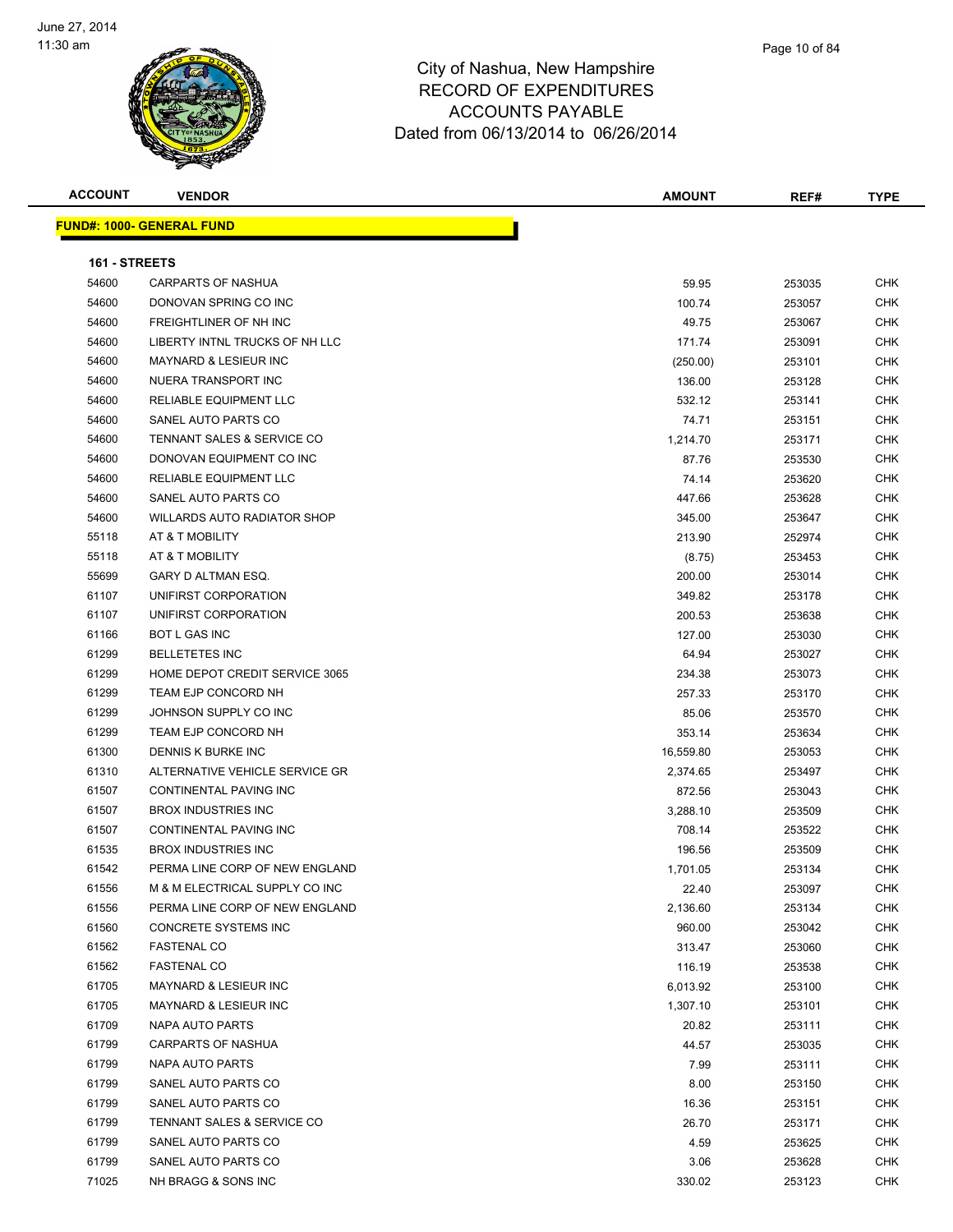

| <b>ACCOUNT</b> | <b>VENDOR</b>                           | <b>AMOUNT</b> | REF#   | <b>TYPE</b> |
|----------------|-----------------------------------------|---------------|--------|-------------|
|                | <b>FUND#: 1000- GENERAL FUND</b>        |               |        |             |
|                | <b>TOTAL 161 - STREETS</b>              | \$47,241.23   |        |             |
|                |                                         |               |        |             |
|                | <b>162 - STREET LIGHTING</b>            |               |        |             |
| 54100          | <b>PSNH</b>                             | 58,719.03     | 252898 | <b>CHK</b>  |
| 54100          | <b>PSNH</b>                             | 558.09        | 252989 | <b>CHK</b>  |
|                | TOTAL 162 - STREET LIGHTING             | \$59,277.12   |        |             |
|                | <b>166 - PARKING LOTS</b>               |               |        |             |
| 54100          | <b>PSNH</b>                             | 1,647.14      | 252989 | <b>CHK</b>  |
| 54280          | GAGNONS ELECTRICAL SERVICE INC          | 904.58        | 253545 | <b>CHK</b>  |
| 55607          | MUNICIPAL SUPPLY SALES CO               | 15.00         | 253593 | <b>CHK</b>  |
| 55699          | <b>LOOMIS</b>                           | 68.96         | 253095 | <b>CHK</b>  |
| 55699          | UNITED SITE SERVICES NORTHEAST          | 54.97         | 253641 | <b>CHK</b>  |
| 71600          | MUNICIPAL SUPPLY SALES CO               | 204.00        | 253593 | <b>CHK</b>  |
|                | TOTAL 166 - PARKING LOTS                | \$2,894.65    |        |             |
|                | <b>171 - COMMUNITY SERVICES</b>         |               |        |             |
| 54100          | <b>PSNH</b>                             | 919.16        | 252989 | <b>CHK</b>  |
| 55307          | <b>KERRAN VIGROUX</b>                   | 238.24        | 252970 | <b>CHK</b>  |
| 61100          | WB MASON CO INC                         | 253.76        | 253646 | <b>CHK</b>  |
| 61135          | <b>ALPHAGRAPHICS</b>                    | 848.15        | 253496 | CHK         |
|                | <b>TOTAL 171 - COMMUNITY SERVICES</b>   | \$2,259.31    |        |             |
|                | <b>172 - COMMUNITY HEALTH</b>           |               |        |             |
| 55118          | AT & T MOBILITY                         | 41.35         | 252974 | <b>CHK</b>  |
|                | <b>TOTAL 172 - COMMUNITY HEALTH</b>     | \$41.35       |        |             |
|                | <b>173 - ENVIRONMENTAL HEALTH</b>       |               |        |             |
| 55118          | AT & T MOBILITY                         | 31.77         | 252974 | <b>CHK</b>  |
| 55307          | <b>RENE BEAUDOIN</b>                    | 180.88        | 252938 | <b>CHK</b>  |
| 55307          | <b>HOWARD PRICE</b>                     | 79.52         | 252962 | <b>CHK</b>  |
|                | <b>TOTAL 173 - ENVIRONMENTAL HEALTH</b> | \$292.17      |        |             |
|                |                                         |               |        |             |
|                | <b>174 - WELFARE ADMINISTRATION</b>     |               |        |             |
| 55307          | <b>ROBERT MACK</b>                      | 44.24         | 252957 | <b>CHK</b>  |
| 55307          | <b>ROBERT MACK</b>                      | 89.60         | 253437 | <b>CHK</b>  |
| 55307          | <b>KYE SIMS</b>                         | 76.00         | 253444 | <b>CHK</b>  |
|                |                                         |               |        |             |

| 55810 | 18-24 ASH STREET L<br>$\sim$        | 700.00<br>. | 253392<br>. | снк |
|-------|-------------------------------------|-------------|-------------|-----|
| 55810 | 188 CONCORD ST L<br><b>LLC</b><br>. | 301.00<br>. | 253393<br>. | СНК |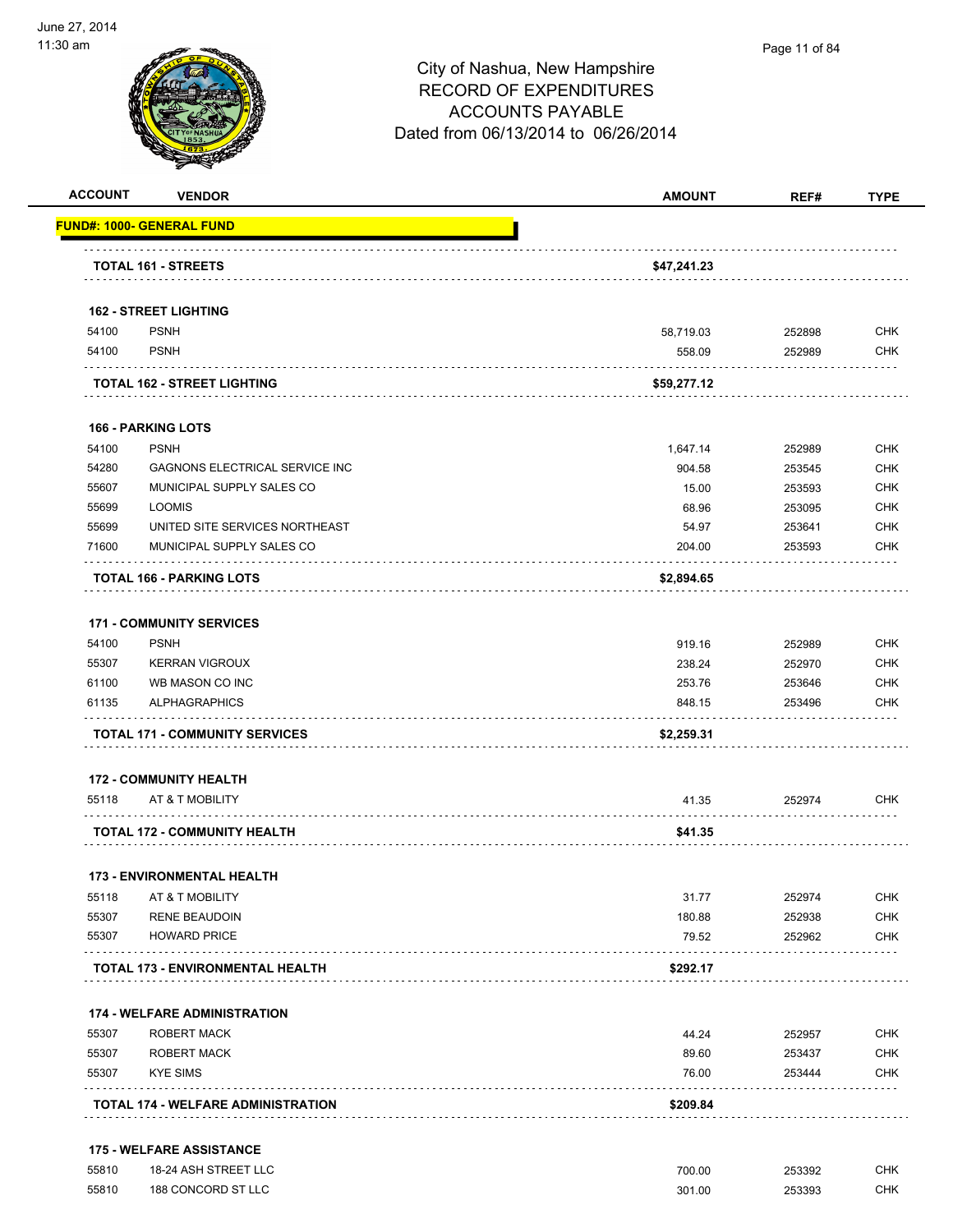

| mpshire       |  |  |
|---------------|--|--|
| <b>ITURES</b> |  |  |

Page 12 of 84

| <b>ACCOUNT</b> | <b>VENDOR</b>                         | <b>AMOUNT</b> | REF#   | <b>TYPE</b> |
|----------------|---------------------------------------|---------------|--------|-------------|
|                | <b>FUND#: 1000- GENERAL FUND</b>      |               |        |             |
|                | <b>175 - WELFARE ASSISTANCE</b>       |               |        |             |
| 55810          | <b>ANIL D'SILVA</b>                   | 700.00        | 253394 | <b>CHK</b>  |
| 55810          | <b>FELIPE DUQUE</b>                   | 914.64        | 253395 | <b>CHK</b>  |
| 55810          | <b>CONSTANCE GAUTHIER</b>             | 660.00        | 253396 | CHK         |
| 55810          | <b>GP NASHUA LTD PARTNERSHIP</b>      | 552.05        | 253397 | <b>CHK</b>  |
| 55810          | <b>HIGHLAND LAKE PROPERTIES LLC</b>   | 600.00        | 253398 | <b>CHK</b>  |
| 55810          | NASHUA INVESTORS LTD                  | 700.00        | 253400 | <b>CHK</b>  |
| 55810          | <b>VIRGINIA O'NEIL</b>                | 662.30        | 253401 | <b>CHK</b>  |
| 55810          | <b>MIGRELA REALTY TRUST</b>           | 735.00        | 253402 | <b>CHK</b>  |
| 55810          | <b>WRN REAL ESTATE LLC</b>            | 540.00        | 253403 | <b>CHK</b>  |
| 55810          | 188 CONCORD ST LLC                    | 322.00        | 253805 | <b>CHK</b>  |
| 55810          | DONALD BUJA                           | 250.00        | 253806 | <b>CHK</b>  |
| 55810          | <b>COUNTRY BARN MOTEL</b>             | 882.00        | 253807 | <b>CHK</b>  |
| 55810          | DONALD D DOBENS                       | 320.58        | 253808 | <b>CHK</b>  |
| 55810          | <b>JIMMIE LUMPKIN</b>                 | 800.00        | 253809 | <b>CHK</b>  |
| 55810          | <b>FERNAND POULIN</b>                 | 475.00        | 253810 | <b>CHK</b>  |
| 55810          | <b>RJ REAL ESTATE PARTNERSHIP</b>     | 230.00        | 253812 | CHK         |
| 55810          | THE FRONT DOOR AGENCY INC             | 360.00        | 253813 | <b>CHK</b>  |
| 55810          | <b>RICHARD J THOMPSON</b>             | 616.41        | 253814 | <b>CHK</b>  |
| 55812          | RITE AID ACCT#1009804                 | 2,078.37      | 253811 | <b>CHK</b>  |
| 55814          | <b>LIBERTY UTILITIES</b>              | 495.00        | 253390 | <b>CHK</b>  |
| 55814          | NORTHEAST UTILITIES                   | 300.65        | 253391 | <b>CHK</b>  |
| 55814          | <b>LIBERTY UTILITIES</b>              | 634.09        | 253803 | <b>CHK</b>  |
| 55814          | NORTHEAST UTILITIES                   | 110.64        | 253804 | <b>CHK</b>  |
| 55816          | MARKET BASKET ACCT 2589096            | 871.83        | 253399 | <b>CHK</b>  |
| 55818          | MARKET BASKET ACCT 2589096            | 225.19        | 253399 | <b>CHK</b>  |
|                | <b>TOTAL 175 - WELFARE ASSISTANCE</b> | \$16,036.75   |        |             |
|                |                                       |               |        |             |

**177 - PARKS & RECREATION**

| 44549 | <b>KRISTEN EVANS</b>              | 20.00    | 253797 | <b>CHK</b> |
|-------|-----------------------------------|----------|--------|------------|
| 44549 | YINGCHAO HE                       | 20.00    | 253802 | <b>CHK</b> |
| 54100 | <b>PSNH</b>                       | 175.12   | 252989 | <b>CHK</b> |
| 54114 | DIRECT ENERGY BUSINESS            | 106.49   | 253056 | CHK        |
| 54114 | <b>LIBERTY UTILITIES - NH</b>     | 40.94    | 253465 | <b>CHK</b> |
| 54141 | PENNICHUCK WATER WORKS INC        | 3,341.64 | 252988 | CHK        |
| 54250 | HOME DEPOT CREDIT SERVICE 3065    | 268.09   | 253073 | <b>CHK</b> |
| 54250 | HOME DEPOT CREDIT SERVICE 3065    | 175.16   | 253559 | CHK        |
| 54250 | NASHUA WALLPAPER & PAINT CO       | 1,021.43 | 253599 | <b>CHK</b> |
| 54250 | SEASONAL SPECIALTY STORES         | 343.69   | 253629 | CHK        |
| 54253 | <b>GATE CITY TREE SERVICE LLC</b> | 500.00   | 253548 | <b>CHK</b> |
| 54280 | ACME PRESSURE WASHING LLC         | 2,200.00 | 253005 | CHK        |
| 54280 | ASAP SPRINKLER LLC                | 650.00   | 253017 | <b>CHK</b> |
| 54280 | <b>BELLETETES INC</b>             | 71.58    | 253027 | CHK        |
| 54280 | HOME DEPOT CREDIT SERVICE 3065    | 1,413.56 | 253073 | <b>CHK</b> |
| 54280 | JOHNSONS ELECTRIC INC             | 80.00    | 253082 | CHK        |
| 54280 | NASHUA WALLPAPER & PAINT CO       | 591.44   | 253116 | <b>CHK</b> |
| 54280 | ASAP FIRE & SAFETY CORP           | 1,384.00 | 253501 | CHK        |
| 54280 | CAROLINA EASTERN-VAIL INC-        | 4,424.00 | 253512 | <b>CHK</b> |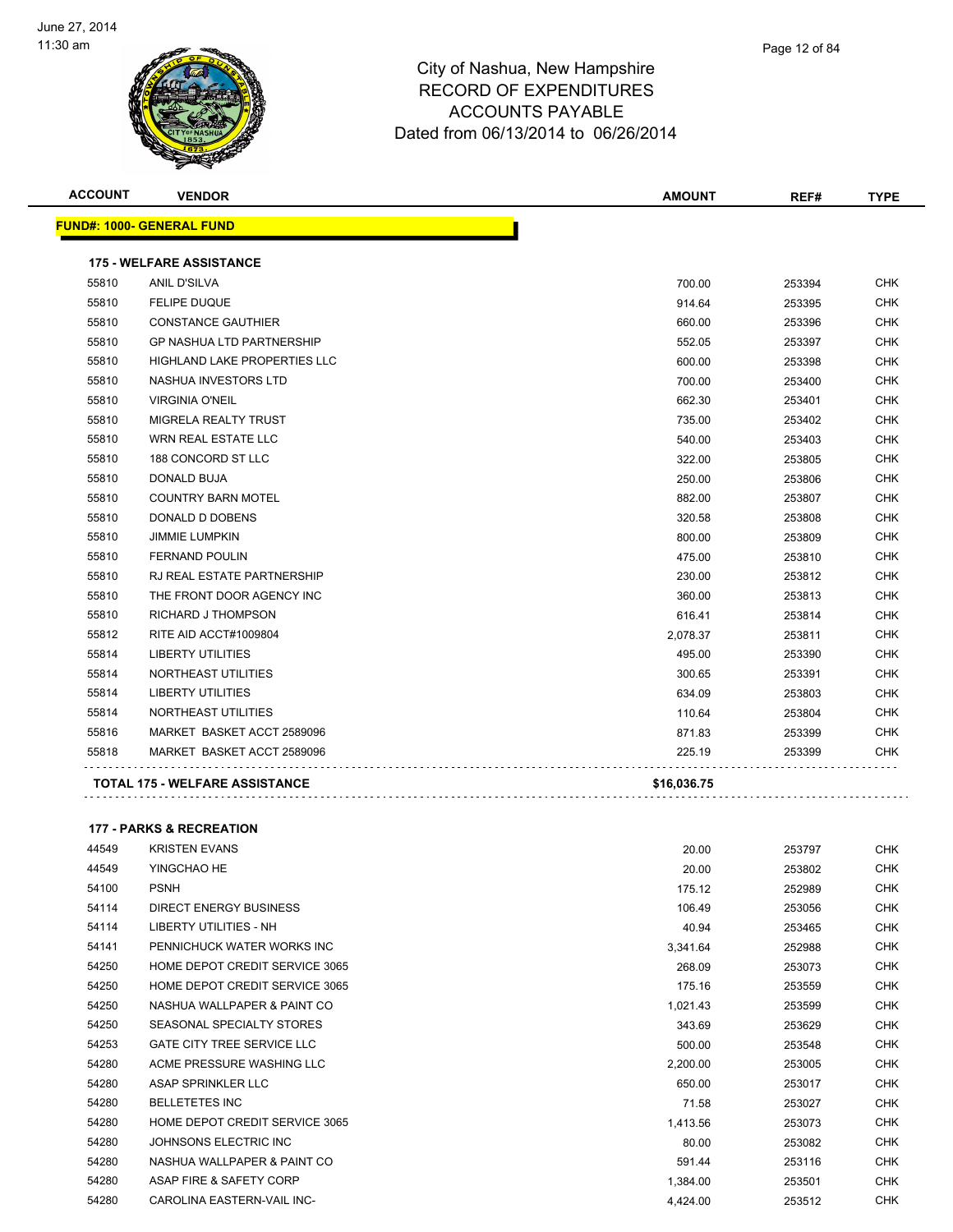

| Page 13 of 84 |
|---------------|
|               |

| <b>ACCOUNT</b> | <b>VENDOR</b>                       | <b>AMOUNT</b> | REF#   | <b>TYPE</b> |
|----------------|-------------------------------------|---------------|--------|-------------|
|                | <b>FUND#: 1000- GENERAL FUND</b>    |               |        |             |
|                | <b>177 - PARKS &amp; RECREATION</b> |               |        |             |
| 54280          | CORRIVEAU ROUTHIER INC              | 128.34        | 253523 | <b>CHK</b>  |
| 54280          | <b>FASTENAL CO</b>                  | 20.50         | 253538 | CHK         |
| 54280          | GATE CITY FENCE CO INC              | 280.00        | 253547 | <b>CHK</b>  |
| 54280          | HOME DEPOT CREDIT SERVICE 3065      | 542.18        | 253559 | CHK         |
| 54280          | JOHNSONS ELECTRIC INC               | 3,794.97      | 253571 | CHK         |
| 54280          | NASHUA COLLEGIATE BASEBALL INC      | 850.00        | 253595 | CHK         |
| 54280          | NASHUA FARMERS EXCHANGE INC         | 39.95         | 253596 | CHK         |
| 54280          | NASHUA WALLPAPER & PAINT CO         | 329.08        | 253599 | CHK         |
| 54280          | OUTDOOR PRIDE LANDSCAPING INC       | 750.00        | 253610 | CHK         |
| 54280          | PEABODY SUPPLY CO                   | 555.05        | 253613 | <b>CHK</b>  |
| 54280          | UNITED SITE SERVICES NORTHEAST      | 109.94        | 253641 | <b>CHK</b>  |
| 54487          | <b>HUDSON SMALL ENGINE</b>          | 296.00        | 253561 | <b>CHK</b>  |
| 54821          | UNITED SITE SERVICES NORTHEAST      | 1,264.31      | 253641 | CHK         |
| 55118          | AT & T MOBILITY                     | 157.93        | 252974 | CHK         |
| 55118          | AT & T MOBILITY                     | 25.00         | 253453 | CHK         |
| 55200          | NH BABE RUTH SOFTBALL               | 160.00        | 253121 | <b>CHK</b>  |
| 55200          | NEW HAMPSHIRE BABE RUTH LEAGUE      | 207.00        | 253601 | CHK         |
| 55400          | <b>NHRPA</b>                        | 70.00         | 253477 | CHK         |
| 55642          | <b>JAMES A DAVALA</b>               | 180.00        | 253792 | CHK         |
| 55642          | <b>CHRISTIAN FERLAN</b>             | 210.00        | 253794 | CHK         |
| 55642          | <b>JASON FERLAN</b>                 | 195.00        | 253795 | CHK         |
| 55642          | <b>JOHN FERLAN</b>                  | 180.00        | 253796 | <b>CHK</b>  |
| 55642          | <b>TAYLOR SACCO</b>                 | 450.00        | 253799 | <b>CHK</b>  |
| 55642          | <b>BRUCE SMITH</b>                  | 180.00        | 253800 | CHK         |
| 55642          | <b>DAVID WEBSTER</b>                | 195.00        | 253801 | <b>CHK</b>  |
| 55654          | ALUMNI BAND OF NATIONAL GUARD       | 250.00        | 253015 | CHK         |
| 55654          | AMERICAN LEGION BAND                | 600.00        | 253016 | <b>CHK</b>  |
| 55654          | <b>GABRIEL COHEN</b>                | 649.00        | 253026 | CHK         |
| 55654          | THE BULK BOOKSTORE                  | 1,702.50      | 253033 | <b>CHK</b>  |
| 55654          | NH BOUNCE HOUSE RENTALS             | 600.00        | 253122 | CHK         |
| 55699          | GARY D ALTMAN ESQ.                  | 200.00        | 253014 | <b>CHK</b>  |
| 61110          | ALECS SHOE STORE INC                | 110.00        | 253495 | CHK         |
| 61114          | NASHUA WALLPAPER & PAINT CO         | 95.92         | 253116 | <b>CHK</b>  |
| 61114          | <b>FILLION ASSOCIATES INC</b>       | 5,111.00      | 253539 | <b>CHK</b>  |
| 61114          | <b>GRAINGER</b>                     | 758.30        | 253551 | <b>CHK</b>  |
| 61128          | <b>BSN SPORTS</b>                   | 958.74        | 253032 | <b>CHK</b>  |
| 61310          | ALTERNATIVE VEHICLE SERVICE GR      | 981.46        | 253497 | <b>CHK</b>  |
| 61542          | <b>MARSHALL SIGNS INC</b>           | 44.00         | 253578 | <b>CHK</b>  |
| 61799          | SCHOOL ST LIGHT TRUCK PARTS IN      | 2,225.00      | 253152 | CHK         |
| 61799          | CARPARTS OF NASHUA                  | 529.68        | 253513 | <b>CHK</b>  |
| 71228          | <b>NICK CAGGIANO</b>                | 139.00        | 253510 | <b>CHK</b>  |

#### **179 - LIBRARY**

| 54141 | PENNICHUCK WATER WORKS INC     | 410.81 | 252988 | CHK |
|-------|--------------------------------|--------|--------|-----|
| 54243 | <b>GRAINGER</b>                | 357.58 | 253070 | СНК |
| 54280 | HOME DEPOT CREDIT SERVICE 3065 | 24.98  | 253073 | СНК |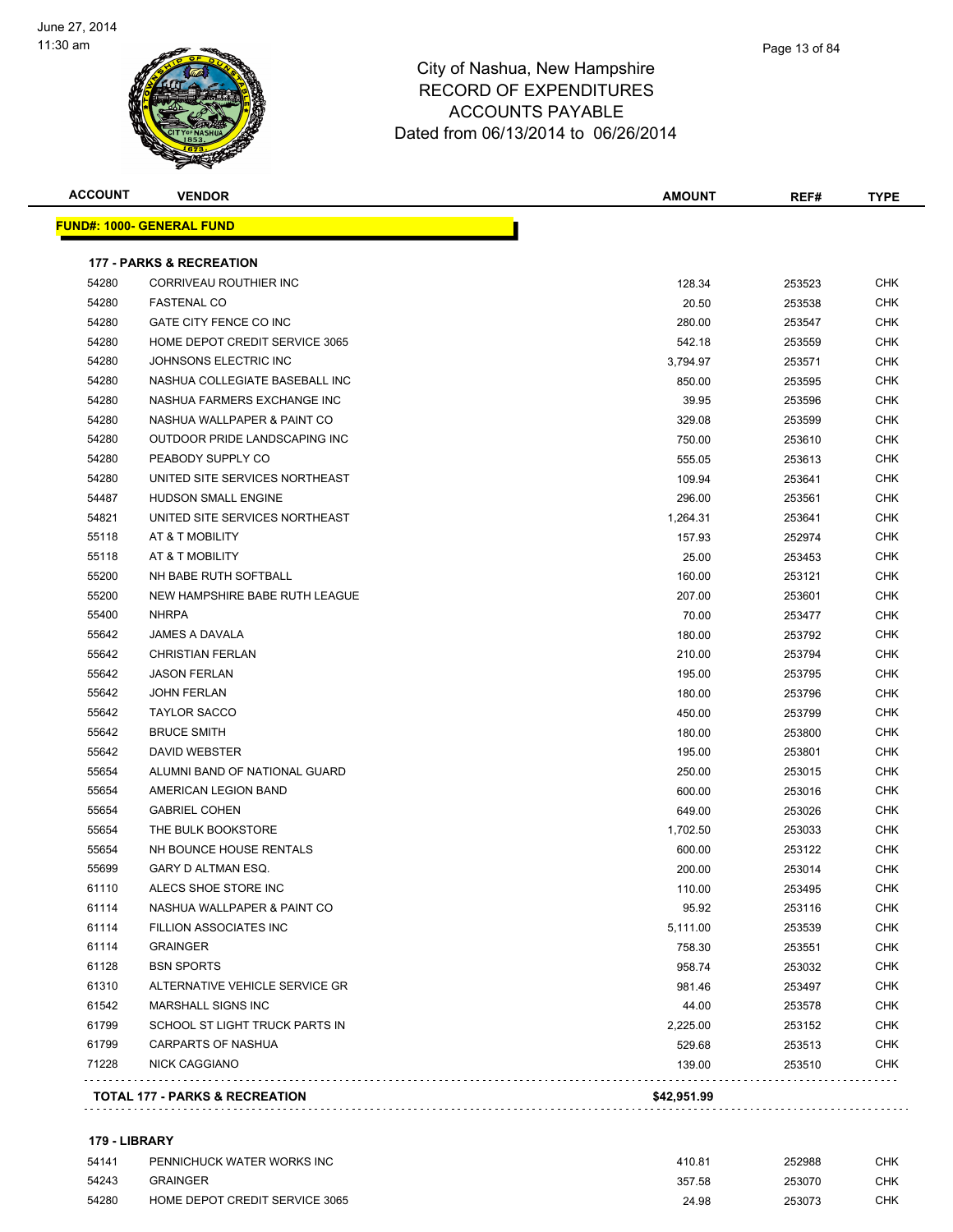

| WI<br>٨Ń       |               | <b>ACCOUNTS PAYABLE</b><br>Dated from 06/13/2014 to 06/26/2014 |             |
|----------------|---------------|----------------------------------------------------------------|-------------|
| <b>ACCOUNT</b> | <b>VENDOR</b> | <b>AMOUNT</b><br>REF#                                          | <b>TYPE</b> |

#### **FUND#: 1000- GENERAL FUND 179 - LIBRARY** SAM'S CLUB DIRECT-0860 189.24 253146 CHK DMS PLUMBING & HEATING 450.00 253529 CHK J P PEST SERVICES 114.00 253565 CHK COMCAST CABLE COMMUNICATIONS I 99.90 253454 CHK AT & T MOBILITY 31.68 252974 CHK LARRY CASE 48.16 253514 CHK CAROL EYMAN 23.52 253537 CHK 55307 SOPHIE SMITH 251.43 253631 CHK QOL PRINTING & DISTRIBUTION 639.00 253618 CHK PITNEY BOWES GLOBAL FIN SRVS 286.44 253479 CHK SYMPHONY NEW HAMPSHIRE 2,400.00 252968 CHK MICHAEL J CROSS 100.00 253047 CHK CAROL EYMAN 72.00 253537 CHK AMAZON 93.57 253448 CHK KATHY BOLTON 32.95 253507 CHK SAM'S CLUB DIRECT-0860 135.62 253624 CHK NEW ENGLAND PAPER & SUPPLY 143.92 253600 CHK BAKER & TAYLOR 645.09 253024 CHK er by the state of the state of the state of the state of the state of the state of the state of the state of the state of the state of the state of the state of the state of the state of the state of the state of the stat ACTRACE 425.00 253494 CHK BAKER & TAYLOR 2,715.56 253503 CHK SIMON & SCHUSTER 62.16 253630 CHK MICRO MARKETING ASSOCIATES 448.73 253105 CHK MIDWEST TAPE 303.83 253106 CHK RANDOM HOUSE LLC 33.75 253140 CHK BAKER & TAYLOR 45.77 253503 CHK MIDWEST TAPE 34.88 253589 CHK MULTICULTURAL BOOKS & VIDEOS 107.75 253592 CHK NEWSOUND 25.05 253119 CHK UNION LEADER CORP 223.60 253179 CHK EBSCO INFORMATION SERVICES 252.48 253533 CHK  $\alpha$  ,  $\alpha$  ,  $\alpha$  ,  $\alpha$  ,  $\alpha$ . . . . . **TOTAL 179 - LIBRARY \$11,351.98**

#### **181 - COMMUNITY DEVELOPMENT**

| 61650<br>253646<br>87.09<br>WB MASON CO INC | <b>CHK</b> |
|---------------------------------------------|------------|
|                                             |            |

#### **182 - PLANNING & ZONING**

| 55200 | AMERICAN PLANNING ASSOC | .606.00 | 252971 | <b>CHK</b> |
|-------|-------------------------|---------|--------|------------|
| 55200 | AMERICAN PLANNING ASSOC | 661.00  | 252972 | CHK        |
| 55200 | AMERICAN PLANNING ASSOC | 200.00  | 252973 | CHK        |
| 55200 | AMERICAN PLANNING ASSOC | 238.00  | 253449 | <b>CHK</b> |
| 61299 | <b>SPILLERS</b>         | 607.49  | 253160 | CHK        |
| 61807 | THE WALL STREET JOURNAL | 455.00  | 253001 | снк        |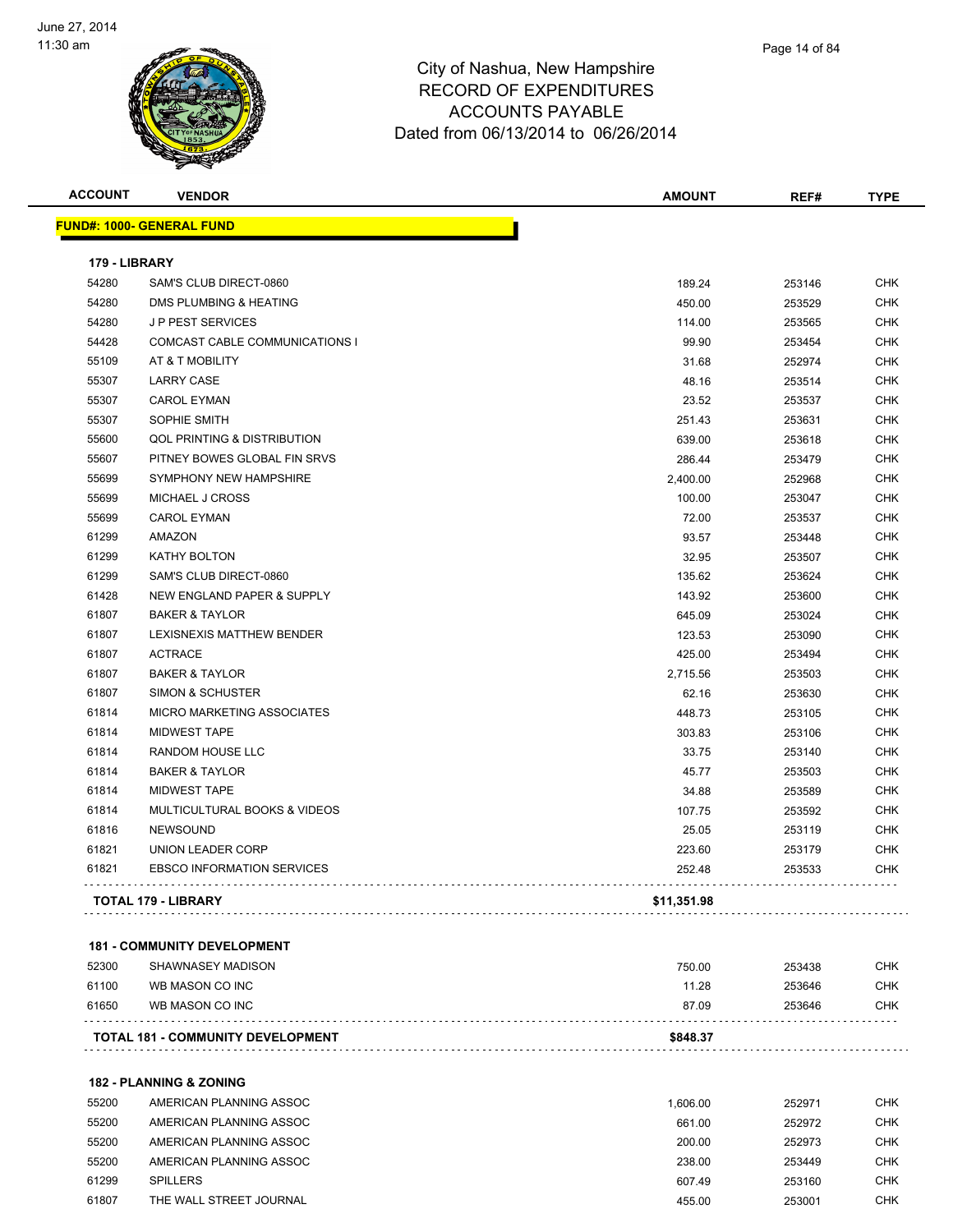

| <b>ACCOUNT</b>      | <b>VENDOR</b>                               | <b>AMOUNT</b>      | REF#             | <b>TYPE</b>              |
|---------------------|---------------------------------------------|--------------------|------------------|--------------------------|
|                     | <b>FUND#: 1000- GENERAL FUND</b>            |                    |                  |                          |
|                     | TOTAL 182 - PLANNING & ZONING               | \$3,767.49         |                  |                          |
|                     | <b>183 - ECONOMIC DEVELOPMENT</b>           |                    |                  |                          |
| 53142               | DEBORA A CHISHOLM                           | 225.00             | 253039           | <b>CHK</b>               |
| 55200               | <b>GREATER NASHUA CHAMBER OF COMM</b>       | 40.00              | 253457           | <b>CHK</b>               |
| 55307               | <b>GEORGE DURANTE</b>                       | 75.32              | 252947           | CHK                      |
|                     | TOTAL 183 - ECONOMIC DEVELOPMENT            | \$340.32           |                  |                          |
|                     |                                             |                    |                  |                          |
| <b>191 - SCHOOL</b> |                                             |                    |                  |                          |
| 52300               | UNUM LIFE INSURANCE                         | 1,431.96           | 253784           | CHK                      |
| 52800               | <b>SAMANTHA BIRON</b>                       | 2,232.00           | 253680           | <b>CHK</b>               |
| 52800               | CLAUDIA CASTANO-VELEZ                       | 1,750.00           | 253691           | <b>CHK</b><br><b>CHK</b> |
| 52800<br>52800      | <b>MARIE COLEMAN</b><br><b>CASSIE HAYES</b> | 1,716.00<br>540.00 | 253699<br>253726 | <b>CHK</b>               |
| 52800               | <b>CYNTHIA PITKIN</b>                       | 1,080.00           | 253773           | <b>CHK</b>               |
| 53600               | ADULT LEARNING CENTER                       | 28,643.30          | 253205           | <b>CHK</b>               |
| 53600               | THE YOUTH COUNCIL                           | 6,132.50           | 253388           | <b>CHK</b>               |
| 53600               | ADULT LEARNING CENTER                       | 28,643.30          | 253661           | <b>CHK</b>               |
| 53600               | <b>HAMPSTEAD HOSPITAL</b>                   | 350.00             | 253722           | <b>CHK</b>               |
| 53614               | C.R.E.A.T.E!                                | 200.00             | 253231           | <b>CHK</b>               |
| 53614               | COMPASSIONATE STAFFING LLC                  | 2,160.00           | 253245           | <b>CHK</b>               |
| 53614               | <b>INTERIM HEALTH CARE</b>                  | 221.00             | 253296           | CHK                      |
| 53614               | READYNURSE STAFFING SERVICES                | 902.82             | 253356           | <b>CHK</b>               |
| 53614               | <b>CLARK ASSOC</b>                          | 30,337.75          | 253697           | <b>CHK</b>               |
| 53614               | YMCA OF GREATER NASHUA                      | 102.00             | 253790           | <b>CHK</b>               |
| 53628               | ALLIANCE DETECITVE & SECURITY               | 260.00             | 253206           | <b>CHK</b>               |
| 53628               | <b>JANET E BERNARD</b>                      | 1,675.00           | 253217           | <b>CHK</b>               |
| 53628               | <b>CLARITY WATER TECHNOLOGIES LLC</b>       | 822.92             | 253242           | <b>CHK</b>               |
| 53628               | YOUTH EDUCATIONAL EMPLOYMENT                | 200.00             | 253389           | CHK                      |
| 53628               | STATE OF NH CRIMINAL RECORDS                | 977.00             | 253657           | <b>CHK</b>               |
| 53628               | <b>BECKIE BRANNEN</b>                       | 270.00             | 253686           | <b>CHK</b>               |
| 53628               | NORTHEAST PRO-CON SOLUTIONS                 | 575.00             | 253769           | <b>CHK</b>               |
| 54100               | <b>PSNH</b>                                 | 13,252.14          | 253188           | <b>CHK</b>               |
| 54114               | <b>DIRECT ENERGY BUSINESS</b>               | 2,725.55           | 253189           | <b>CHK</b>               |
| 54114               | <b>LIBERTY UTILITIES - NH</b>               | 868.58             | 253194           | <b>CHK</b>               |
| 54114               | <b>LIBERTY UTILITIES</b>                    | 981.45             | 253195           | <b>CHK</b>               |
| 54114               | <b>ENERGYNORTH PROPANE</b>                  | 514.02             | 253263           | <b>CHK</b>               |
| 54141               | PENNICHUCK WATER WORKS INC                  | 4,321.97           | 253187           | <b>CHK</b>               |
| 54280               | ALTERNATIVE COMMUNICATIONS SVC              | 160.00             | 253207           | <b>CHK</b>               |
| 54280               | <b>B &amp; S LOCKSMITHS INC</b>             | 463.46             | 253215           | CHK                      |
| 54280               | BLAINE WINDOW HARDWARE INC                  | 129.81             | 253220           | <b>CHK</b>               |
| 54280               | <b>BSN SPORTS</b>                           | 1,000.90           | 253227           | CHK                      |
| 54280               | <b>DECKER EQUIPMENT</b>                     | 616.73             | 253257           | CHK                      |
| 54280               | SECURADYNE SYSTEMS                          | 248.00             | 253367           | <b>CHK</b>               |
| 54280               | STANLEY ELEVATOR CO INC                     | 804.00             | 253371           | CHK                      |
| 54280               | DONALD M THERIAULT                          | 4,500.00           | 253376           | <b>CHK</b>               |
| 54280               | <b>B &amp; S LOCKSMITHS INC</b>             | 88.58              | 253668           | <b>CHK</b>               |
|                     |                                             |                    |                  |                          |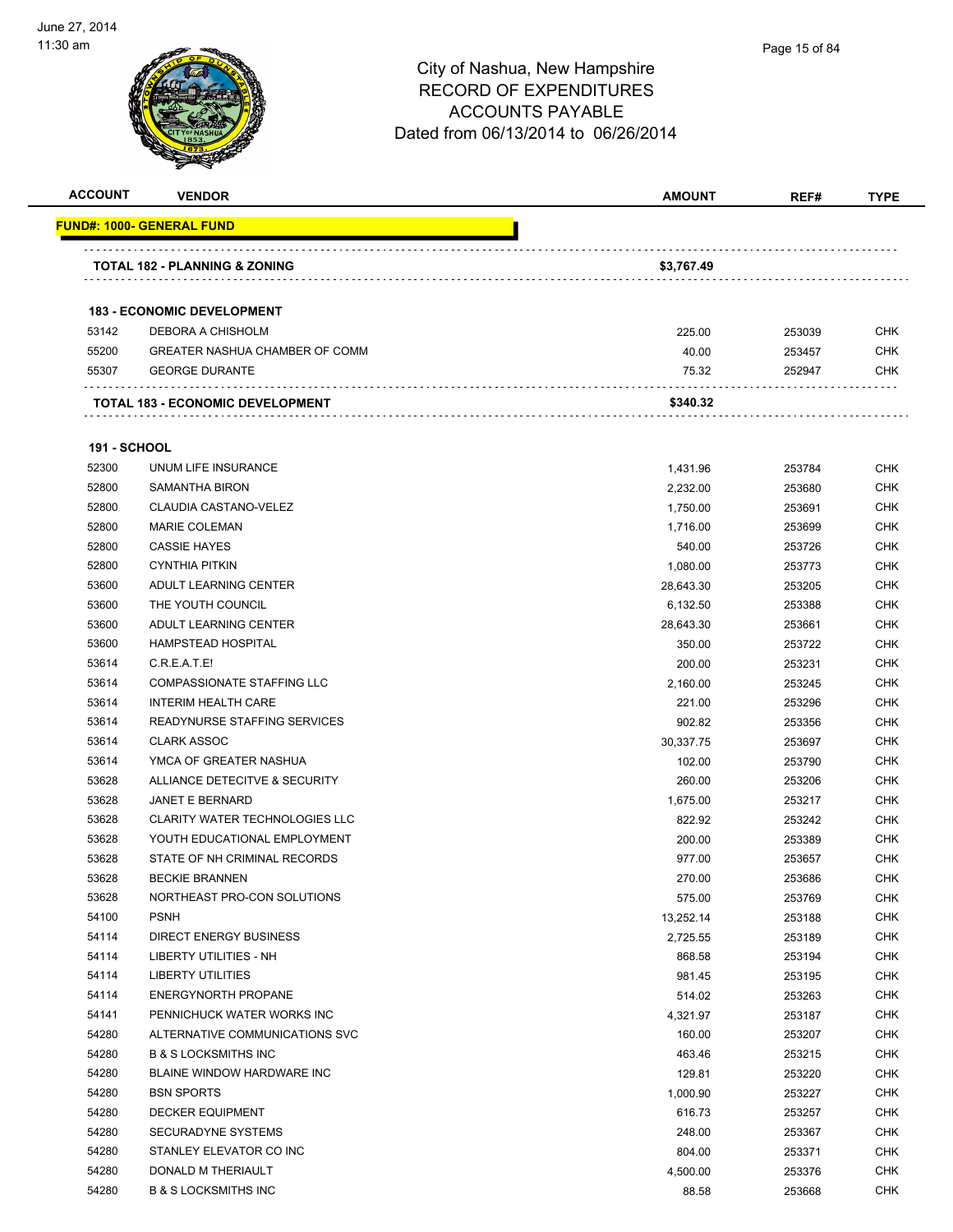

| <b>ACCOUNT</b>      | <b>VENDOR</b>                    | <b>AMOUNT</b> | REF#   | <b>TYPE</b> |
|---------------------|----------------------------------|---------------|--------|-------------|
|                     | <b>FUND#: 1000- GENERAL FUND</b> |               |        |             |
|                     |                                  |               |        |             |
| <b>191 - SCHOOL</b> |                                  |               |        |             |
| 54280               | <b>NASHUA GLASS</b>              | 670.00        | 253757 | <b>CHK</b>  |
| 54280               | NASHUA WALLPAPER & PAINT CO      | 2,626.33      | 253759 | CHK         |
| 54487               | <b>BSN SPORTS</b>                | 6,189.12      | 253227 | <b>CHK</b>  |
| 54487               | <b>CRAN BARRY INC</b>            | 482.62        | 253251 | CHK         |
| 54487               | HILLYARD/MANCHESTER              | 4,370.56      | 253287 | <b>CHK</b>  |
| 54487               | J SALLESE & SONS LOCKSMITH       | 1,084.20      | 253297 | <b>CHK</b>  |
| 54487               | LITANIA SPORTS GROUP, INC        | 1,672.17      | 253310 | <b>CHK</b>  |
| 54487               | <b>RC WELDING LLC</b>            | 4,400.00      | 253355 | CHK         |
| 54487               | DAVID BAILEY                     | 60.00         | 253669 | CHK         |
| 54487               | <b>NELSON PIANO SERVICE</b>      | 420.00        | 253763 | CHK         |
| 54600               | <b>MAYNARD &amp; LESIEUR INC</b> | 64.89         | 253319 | CHK         |
| 54600               | <b>D &amp; R TOWING INC</b>      | 294.18        | 253703 | CHK         |
| 54600               | <b>MAYNARD &amp; LESIEUR INC</b> | 19.50         | 253745 | CHK         |
| 54600               | <b>NAPA AUTO PARTS</b>           | 207.60        | 253753 | <b>CHK</b>  |
| 54600               | SANEL AUTO PARTS CO              | 197.60        | 253779 | <b>CHK</b>  |
| 54821               | PITNEY BOWES GLOBAL FIN SRVS     | 345.00        | 253350 | CHK         |
| 54899               | <b>VERIZON WIRELESS ARENA</b>    | 15,984.00     | 253383 | <b>CHK</b>  |
| 55109               | <b>EARTHLINK BUSINESS</b>        | 1,070.72      | 253191 | <b>CHK</b>  |
| 55109               | <b>EARTHLINK BUSINESS</b>        | 219.12        | 253192 | CHK         |
| 55109               | <b>FAIRPOINT COMMUNICATIONS</b>  | 42.47         | 253193 | <b>CHK</b>  |
| 55109               | <b>ELLEN GREENBERG</b>           | 150.40        | 253281 | <b>CHK</b>  |
| 55109               | <b>FAIRPOINT COMMUNICATIONS</b>  | 2,047.67      | 253654 | <b>CHK</b>  |
| 55109               | VERIZON WIRELESS 742005979       | 472.30        | 253659 | CHK         |
| 55200               | <b>RICHARD E NAGY</b>            | 200.00        | 253752 | CHK         |
| 55300               | ARVILLA MASTROMARINO             | 46.80         | 253318 | <b>CHK</b>  |
| 55300               | <b>LISA GINGRAS</b>              | 90.00         | 253717 | CHK         |
| 55300               | LUTHERAN COMMUNITY SERVICES SH   | 110.00        | 253741 | <b>CHK</b>  |
| 55307               | ARELINDA ALVES                   | 38.38         | 253208 | <b>CHK</b>  |
| 55307               | <b>KAREN CREBASE</b>             | 98.22         | 253252 | CHK         |
| 55307               | ANDREIA DRANKA                   | 8.29          | 253260 | CHK         |
| 55307               | <b>JENNIFER FITZGERALD</b>       | 6.16          | 253268 | CHK         |
| 55307               | <b>BRENDA G FRENETTE</b>         | 4.28          | 253271 | <b>CHK</b>  |
| 55307               | <b>JENNIFER GOODWIN</b>          | 59.64         | 253278 | <b>CHK</b>  |
| 55307               | <b>JESSICA E MACKAY</b>          | 27.44         | 253313 | <b>CHK</b>  |
| 55307               | <b>SCOTT MAYS</b>                | 264.20        | 253320 | <b>CHK</b>  |
| 55307               | <b>LORNE SWINDELL</b>            | 190.12        | 253372 | CHK         |
| 55307               | ELIZABETH BALA                   | 33.18         | 253670 | <b>CHK</b>  |
| 55307               | <b>CLAUDIA DIONNE</b>            | 33.27         | 253706 | <b>CHK</b>  |
| 55307               | ANDREIA DRANKA                   | 6.21          | 253707 | <b>CHK</b>  |
| 55307               | <b>ELLEN GREENBERG</b>           | 324.75        | 253718 | <b>CHK</b>  |
| 55307               | LYNNE HANLEY                     | 42.70         | 253723 | CHK         |
| 55307               | <b>WILLIAM MCINTOSH</b>          | 115.47        | 253746 | <b>CHK</b>  |
| 55307               | LAURA OUELLETTE                  | 24.64         | 253771 | <b>CHK</b>  |
| 55307               | <b>ALAN VERLEY</b>               | 39.11         | 253785 | <b>CHK</b>  |
| 55400               | <b>CARMEN KOSOW</b>              | 145.00        | 253305 | <b>CHK</b>  |
| 55400               | PETER MICHAELS                   | 189.99        | 253326 | CHK         |
| 55400               | LISA AULBACH                     | 150.00        | 253666 | CHK         |
| 55500               | THE TELEGRAPH                    | 1,713.75      | 253484 | <b>CHK</b>  |
|                     |                                  |               |        |             |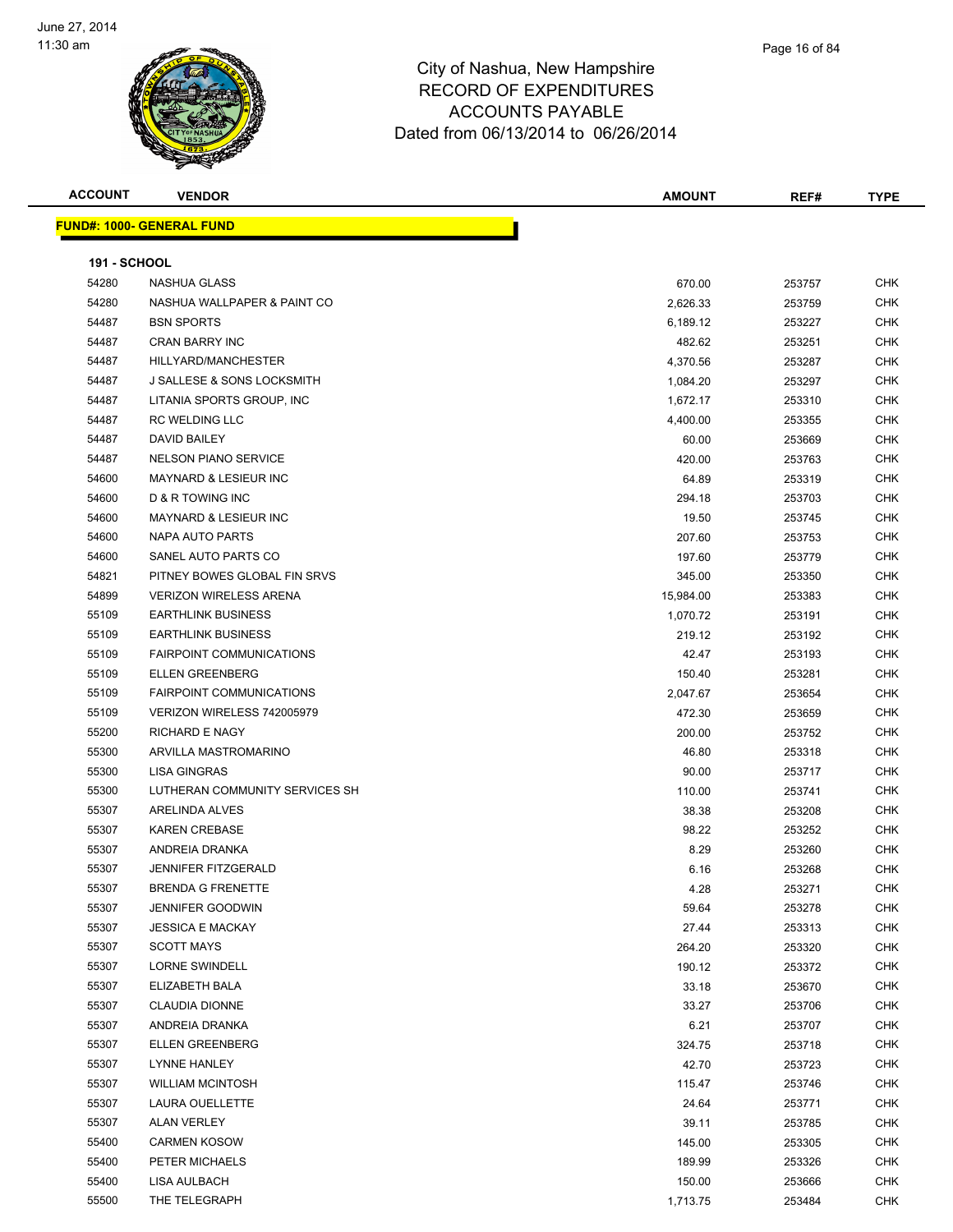

| <b>ACCOUNT</b> | <b>VENDOR</b>                         | <b>AMOUNT</b> | REF#   | <b>TYPE</b> |
|----------------|---------------------------------------|---------------|--------|-------------|
|                | <u> FUND#: 1000- GENERAL FUND</u>     |               |        |             |
|                |                                       |               |        |             |
| 191 - SCHOOL   |                                       |               |        |             |
| 55500          | <b>CONCORD MONITOR</b>                | 1,956.94      | 253521 | <b>CHK</b>  |
| 55500          | UNION LEADER CORP -- 19828            | 1,290.56      | 253639 | <b>CHK</b>  |
| 55600          | <b>JOSTENS INC</b>                    | 8.11          | 253303 | <b>CHK</b>  |
| 55607          | BICENTENNIAL SCHOOL PETTY CASH        | 16.90         | 253190 | CHK         |
| 55607          | <b>BROAD ST PETTY CASH</b>            | 52.30         | 253651 | CHK         |
| 55607          | <b>FAIRGROUNDS MIDDLE SCH PETTY C</b> | 14.94         | 253653 | <b>CHK</b>  |
| 55607          | NASHUA SCHOOL DIST PETTY CSH          | 11.80         | 253655 | <b>CHK</b>  |
| 55628          | DAVE'S QUALITY DRY CLEANING           | 1,032.50      | 253256 | <b>CHK</b>  |
| 55642          | NANCY J EASTMAN                       | 14.00         | 253261 | <b>CHK</b>  |
| 55642          | <b>SHAUN HANSON</b>                   | 62.00         | 253283 | <b>CHK</b>  |
| 55642          | <b>JOY M MANNING</b>                  | 82.00         | 253315 | <b>CHK</b>  |
| 55642          | W THOMAS MONSON                       | 82.00         | 253328 | <b>CHK</b>  |
| 55642          | SY TEBBETTS                           | 164.00        | 253373 | <b>CHK</b>  |
| 55642          | <b>GERALD M VEILLEUX</b>              | 82.00         | 253382 | CHK         |
| 55642          | JAMES O ANDERSON                      | 96.00         | 253663 | CHK         |
| 55642          | <b>GEORGE COFRIN</b>                  | 82.00         | 253698 | CHK         |
| 55642          | ARTHUR A NADEAU                       | 96.00         | 253751 | <b>CHK</b>  |
| 55642          | <b>RACHEL WOLFF</b>                   | 62.00         | 253788 | CHK         |
| 55690          | BUCKINGHAM BUS COMPANY, INC           | 500.00        | 253228 | <b>CHK</b>  |
| 55690          | FIRST STUDENT INC                     | 6,409.45      | 253267 | CHK         |
| 55690          | <b>TONY COUROUNIS</b>                 | 120.24        | 253702 | CHK         |
| 55690          | FIRST STUDENT INC                     | 1,869.97      | 253713 | <b>CHK</b>  |
| 55691          | FIRST STUDENT INC                     | 57,702.43     | 253267 | <b>CHK</b>  |
| 55691          | <b>BARBARA MELANSON</b>               | 87.36         | 253324 | <b>CHK</b>  |
| 55691          | MILFORD SCHOOL DISTRICT               | 1,785.00      | 253327 | <b>CHK</b>  |
| 55691          | LITCHFIELD SCHOOL DISTRICT            | 6,882.60      | 253739 | CHK         |
| 55691          | <b>BARBARA MELANSON</b>               | 67.20         | 253747 | <b>CHK</b>  |
| 55691          | THE PROVIDER ENTERPRISES INC          | 37,495.70     | 253775 | <b>CHK</b>  |
| 61100          | ANCO SIGNS & STAMPS INC               | 62.80         | 253210 | <b>CHK</b>  |
| 61100          | WB MASON CO INC                       | 16,710.00     | 253384 | <b>CHK</b>  |
| 61100          | ELM ST PETTY CASH                     | 6.00          | 253652 | CHK         |
| 61100          | NASHUA SCHOOL DIST PETTY CSH          | 21.56         | 253655 | CHK         |
| 61100          | DEE DEMPSTER                          | 184.32        | 253705 | CHK         |
| 61100          | <b>VIRGINIA ESSON</b>                 | 230.27        | 253709 | <b>CHK</b>  |
| 61100          | FOLLETT SCHOOL SOLUTIONS INC          | (150.01)      | 253714 | CHK         |
| 61100          | <b>HARRIS TROPHY</b>                  | 318.90        | 253725 | CHK         |
| 61100          | <b>JASON LONERGAN</b>                 | 32.00         | 253740 | <b>CHK</b>  |
| 61100          | <b>SCHOOL SPECIALTY</b>               | 76.55         | 253780 | CHK         |
| 61100          | WB MASON CO INC                       | 1,907.79      | 253787 | <b>CHK</b>  |
| 61135          | AC MOORE                              | 19.98         | 253201 | <b>CHK</b>  |
| 61135          | <b>BELLETETES INC</b>                 | 1,371.05      | 253216 | CHK         |
| 61135          | <b>BIMBO FOOD SERVICE</b>             | 49.50         | 253218 | <b>CHK</b>  |
| 61135          | CANON SOLUTIONS AMERICA               | 125.00        | 253232 | <b>CHK</b>  |
| 61135          | CARD TECH ID                          | 1,705.22      | 253234 | CHK         |
| 61135          | CARPARTS OF NASHUA                    | 2.64          | 253235 | <b>CHK</b>  |
| 61135          | CARTRIDGE WORLD NASHUA                | 724.98        | 253236 | CHK         |
| 61135          | CENTRAL PAPER PRODUCTS CO             | 594.53        | 253239 | CHK         |
| 61135          | CONN VALLEY BIOLOGICAL SUPPLY         | 122.15        | 253247 | <b>CHK</b>  |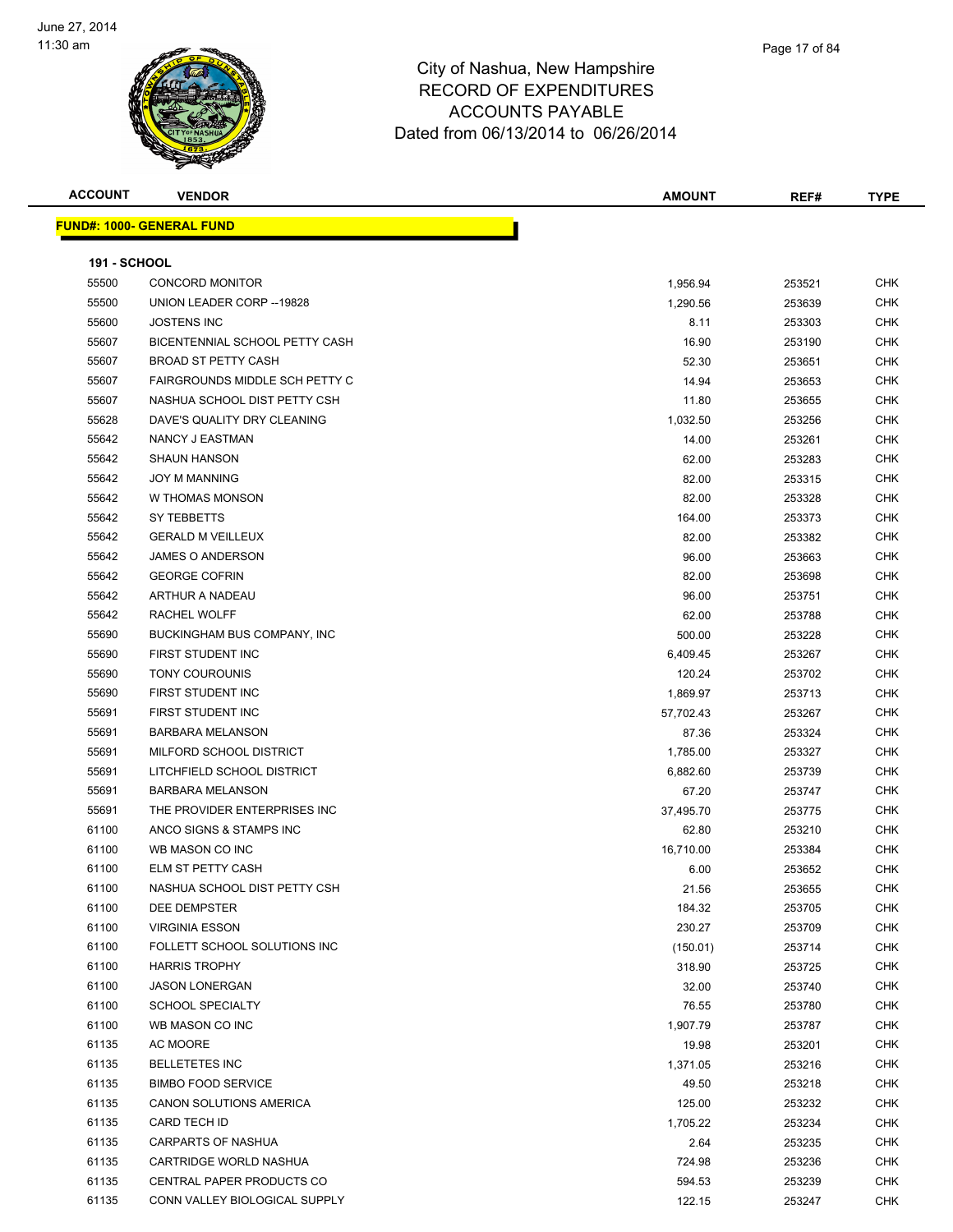

| <b>ACCOUNT</b>      | <b>VENDOR</b>                         | <b>AMOUNT</b> | REF#   | <b>TYPE</b> |
|---------------------|---------------------------------------|---------------|--------|-------------|
|                     | <u> FUND#: 1000- GENERAL FUND</u>     |               |        |             |
|                     |                                       |               |        |             |
| <b>191 - SCHOOL</b> |                                       |               |        |             |
| 61135               | CRYSTAL ROCK BOTTLED WATER            | 124.70        | 253254 | <b>CHK</b>  |
| 61135               | <b>CURRICULUM ASSOCIATES LLC</b>      | 312.76        | 253255 | <b>CHK</b>  |
| 61135               | <b>JENNIFER DIMARIA</b>               | 70.00         | 253258 | CHK         |
| 61135               | DOWNES & READER HARDWOOD CO IN        | 2,757.50      | 253259 | CHK         |
| 61135               | <b>EXEMPLARS</b>                      | 385.00        | 253264 | CHK         |
| 61135               | FOLLETT SCHOOL SOLUTIONS INC          | 677.17        | 253269 | CHK         |
| 61135               | <b>GENERAL LINEN SERVICE INC</b>      | 133.24        | 253273 | <b>CHK</b>  |
| 61135               | <b>GLOBAL TRADEQUEST INC</b>          | 213.67        | 253277 | CHK         |
| 61135               | <b>HANNAFORD</b>                      | 418.66        | 253282 | <b>CHK</b>  |
| 61135               | <b>HEINEMANN</b>                      | 7,429.74      | 253286 | <b>CHK</b>  |
| 61135               | HOME DEPOT CREDIT SERVICES            | 17.28         | 253289 | CHK         |
| 61135               | HOME DEPOT CREDIT SERVICE             | 291.80        | 253290 | CHK         |
| 61135               | <b>HOUGHTON MIFFLIN HARCOURT PUB.</b> | 10,806.00     | 253292 | <b>CHK</b>  |
| 61135               | <b>JW PEPPER &amp; SON INC</b>        | 105.00        | 253298 | CHK         |
| 61135               | LAKESHORE LEARNING MATERIALS          | 228.85        | 253306 | <b>CHK</b>  |
| 61135               | <b>KYLE MARIE LANGILLE</b>            | 1,598.02      | 253307 | CHK         |
| 61135               | <b>MAINE OXY</b>                      | 26.00         | 253314 | CHK         |
| 61135               | MARKET BASKET ACCT 2589096            | 620.94        | 253317 | <b>CHK</b>  |
| 61135               | <b>NASCO</b>                          | 429.99        | 253329 | CHK         |
| 61135               | <b>NCS PEARSON</b>                    | 37.10         | 253334 | <b>CHK</b>  |
| 61135               | NORTH CENTER FOOD SERVICE             | 359.27        | 253338 | <b>CHK</b>  |
| 61135               | <b>JULIA OLIVER</b>                   | 1,816.93      | 253339 | CHK         |
| 61135               | KATHY PAETZOLD                        | 87.92         | 253341 | CHK         |
| 61135               | PENN STATE INDUSTRIES                 | 55.90         | 253347 | <b>CHK</b>  |
| 61135               | PIONEER VALLEY BOOKS                  | 105.60        | 253349 | CHK         |
| 61135               | PRO-ED                                | 87.95         | 253352 | <b>CHK</b>  |
| 61135               | REALLY GOOD STUFF INC                 | 439.43        | 253357 | <b>CHK</b>  |
| 61135               | SAFETY KLEEN SYSTEMS INC              | 351.31        | 253361 | CHK         |
| 61135               | SANE                                  | 391.99        | 253363 | <b>CHK</b>  |
| 61135               | <b>SCANTRON CORP</b>                  | 183.18        | 253364 | <b>CHK</b>  |
| 61135               | <b>SCHOLASTIC INC</b>                 | 2,177.58      | 253365 | <b>CHK</b>  |
| 61135               | SCHOOL SPECIALTY                      | 9,894.02      | 253366 | <b>CHK</b>  |
| 61135               | SOCIAL STUDIES SCHOOL SERVICE         | 520.21        | 253370 | CHK         |
| 61135               | WB MASON CO INC                       | 3,279.75      | 253384 | CHK         |
| 61135               | <b>WEST MUSIC</b>                     | 336.63        | 253385 | CHK         |
| 61135               | ELM ST PETTY CASH                     | 50.00         | 253652 | CHK         |
| 61135               | FAIRGROUNDS MIDDLE SCH PETTY C        | 43.55         | 253653 | <b>CHK</b>  |
| 61135               | NATIONAL GEOGRAPHIC STORE             | 30.90         | 253656 | CHK         |
| 61135               | AUDIO-VIDEO CORP                      | 1,755.00      | 253665 | <b>CHK</b>  |
| 61135               | <b>BARKER CREEK</b>                   | 83.89         | 253672 | <b>CHK</b>  |
| 61135               | <b>BARNES &amp; NOBLE INC</b>         | 247.74        | 253673 | CHK         |
| 61135               | <b>BIMBO FOOD SERVICE</b>             | 58.30         | 253678 | <b>CHK</b>  |
| 61135               | <b>MARY BYERS</b>                     | 214.47        | 253689 | <b>CHK</b>  |
| 61135               | <b>NATASHA DREW</b>                   | 257.40        | 253708 | <b>CHK</b>  |
| 61135               | <b>HANNAFORD</b>                      | 558.41        | 253724 | CHK         |
| 61135               | HOME DEPOT CREDIT SERVICE             | 244.33        | 253727 | CHK         |
| 61135               | HOUGHTON MIFFLIN HARCOURT PUB.        | 2,619.42      | 253729 | CHK         |
| 61135               | J W PEPPER & SON INC                  | 209.99        | 253732 | <b>CHK</b>  |
|                     |                                       |               |        |             |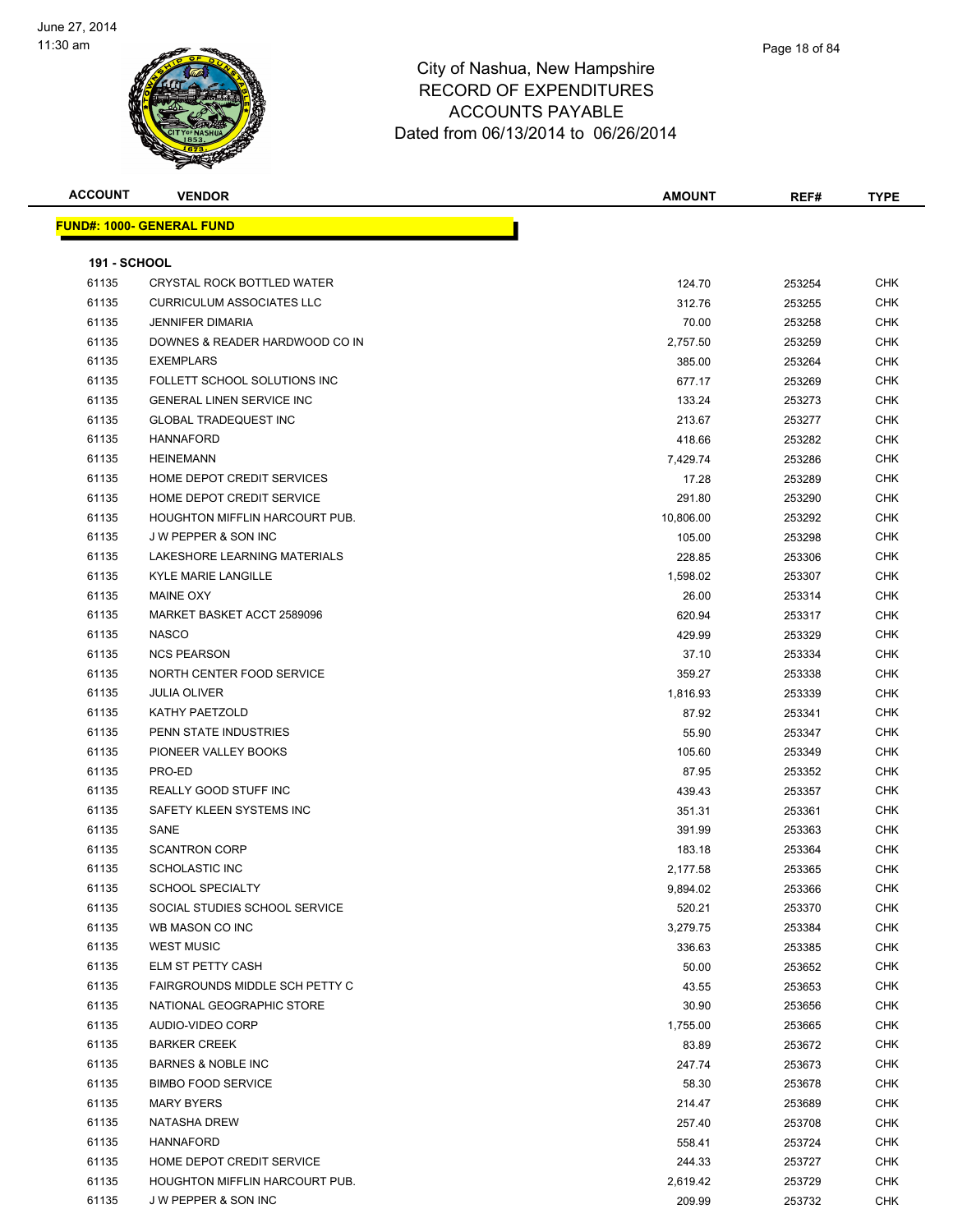

**ACCOUNT VENDOR AMOUNT REF# TYPE FUND#: 1000- GENERAL FUND 191 - SCHOOL** MARKET BASKET ACCT 2589096 616.10 253744 CHK MUSIC & ART CENTERS 919.99 253749 CHK 61135 MUSIC IS ELEMENTARY **167.19** CHK NASCO 713.84 253754 CHK NASCO 405.72 253755 CHK 61135 NORTH CENTER FOOD SERVICE NEXT CONSERVICE A LOCAL CONSERVATION OF THE SERVICE OF THE SERVICE OF THE SERVICE NSTA SCIENCE STORE 679.48 253770 CHK SCHOOL SPECIALTY 3,066.54 253780 CHK SOCIAL STUDIES SCHOOL SERVICE 576.75 253782 CHK WAL-MART 147.59 253786 CHK WB MASON CO INC 1,392.63 253787 CHK BELLETETES INC 55.55 253216 CHK BUDGET 1 HR. SIGN CTR., INC 40.00 253229 CHK COMPUTER HUT dba IT INSIDERS 119.98 253246 CHK FASTENAL CO 17.49 253266 CHK HOME DEPOT CREDIT SERVICES 47.33 253291 CHK IMTEK REPROGRAPHICS INC 6.12 253295 CHK PAR CODE SYMBOLOGY INC 267.00 253342 CHK PASEK CORP 4,257.24 253343 CHK WB MASON CO INC 398.78 253384 CHK NASHUA SCHOOL DIST PETTY CSH 26.97 253655 CHK BELLETETES INC 182.56 253675 CHK COMPUTER HUT dba IT INSIDERS 2,115.80 253700 CHK FASTENAL CO 29.65 253711 CHK HOME DEPOT CREDIT SERVICES 551.94 253728 CHK CED 15.90 253238 CHK REXEL 618.40 253358 CHK SIMPLEX GRINNELL 686.00 253368 CHK WILLIAMS COMMUNICATIONS SERVIC 452.83 253387 CHK INTERSTATE ALL BATTERY CENTER 27.80 253731 CHK M & M ELECTRICAL SUPPLY CO INC 2,725.01 253742 CHK F W WEBB CO 1,123.60 253265 CHK PEABODY SUPPLY CO **608.60** CHK TOTAL AIR SUPPLY INC 24.51 253378 CHK F W WEBB CO 1,326.34 253710 CHK er and the end of the pears of the end of the end of the end of the end of the end of the end of the end of the end of the end of the end of the end of the end of the end of the end of the end of the end of the end of the ARCSOURCE INC 279.39 253213 CHK CAPP INC 645.00 253233 CHK GRAINGER 150.14 253279 CHK TRANE U.S. INC 2,060.11 253379 CHK CENTRAL PAPER PRODUCTS CO (981.90) 253239 CHK CENTRAL PAPER PRODUCTS CO 1,981.27 253692 CHK NATIONWIDE SALES & SERVICE 98.35 253761 CHK JOHN DEERE LANDSCAPES LLC 107.04 253302 CHK NASHUA OUTDOOR POWER EQUIPMENT 278.81 253332 CHK URBAN TREE SERVICE 200.00 253381 CHK NASHUA OUTDOOR POWER EQUIPMENT 138.49 253758 CHK

REDIMIX COMPANIES INC 659.00 253777 CHK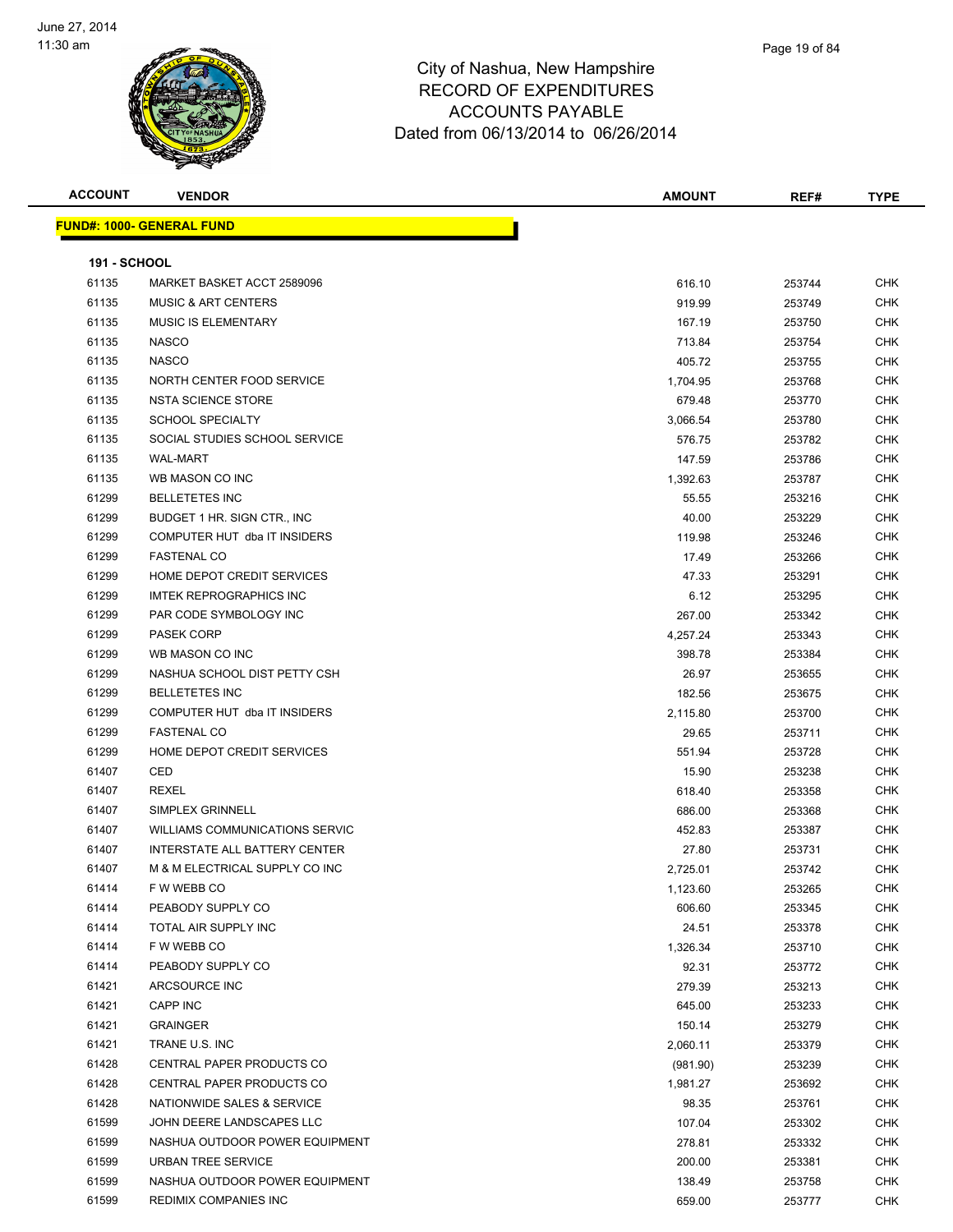

| Page 20 of 84 |
|---------------|
|               |

| <b>ACCOUNT</b>      | <b>VENDOR</b>                         | <b>AMOUNT</b> | REF#   | <b>TYPE</b> |
|---------------------|---------------------------------------|---------------|--------|-------------|
|                     | <b>FUND#: 1000- GENERAL FUND</b>      |               |        |             |
| <b>191 - SCHOOL</b> |                                       |               |        |             |
| 61814               | FOLLETT SCHOOL SOLUTIONS INC          | 175.23        | 253269 | <b>CHK</b>  |
| 61814               | FOLLETT SCHOOL SOLUTIONS INC          | 1,247.10      | 253270 | <b>CHK</b>  |
| 61814               | PERMA-BOUND                           | 2,957.91      | 253348 | <b>CHK</b>  |
| 61814               | <b>BARNES &amp; NOBLE INC</b>         | 258.37        | 253673 | <b>CHK</b>  |
| 61814               | <b>CEREBELLUM CORP</b>                | 640.12        | 253693 | <b>CHK</b>  |
| 61821               | <b>EBSCO INFORMATION SERVICES</b>     | 609.70        | 253262 | <b>CHK</b>  |
| 61830               | NATIONAL GEOGRAPHIC LEARNING          | 143.55        | 253333 | <b>CHK</b>  |
| 61875               | <b>CURRICULUM ASSOCIATES LLC</b>      | 2,044.32      | 253255 | <b>CHK</b>  |
| 61875               | <b>HEINEMANN</b>                      | 643.50        | 253286 | <b>CHK</b>  |
| 61875               | <b>HOUGHTON MIFFLIN HARCOURT PUB.</b> | 2,264.85      | 253292 | <b>CHK</b>  |
| 61875               | JAMESTOWN-YORKTOWN FOUNDATION         | 291.60        | 253299 | <b>CHK</b>  |
| 61875               | <b>RAND MCNALLY EDUCATION</b>         | 381.00        | 253353 | <b>CHK</b>  |
| 61875               | <b>BARNES &amp; NOBLE INC</b>         | 4,383.31      | 253673 | <b>CHK</b>  |
| 61875               | FOLLETT SCHOOL SOLUTIONS INC          | 1,799.74      | 253714 | <b>CHK</b>  |
| 71221               | PRO AV SYSTEMS INC                    | 2,799.00      | 253351 | <b>CHK</b>  |
| 71800               | <b>SCHOOL SPECIALTY</b>               | 1,081.44      | 253366 | <b>CHK</b>  |
| 71800               | <b>SCHOOL SPECIALTY</b>               | 2,965.43      | 253780 | <b>CHK</b>  |
| 71999               | <b>ACP DIRECT</b>                     | 24.85         | 253203 | <b>CHK</b>  |
| 71999               | <b>PRO AV SYSTEMS INC</b>             | 6,708.00      | 253351 | <b>CHK</b>  |
| 71999               | WB MASON CO INC                       | 5,420.45      | 253384 | CHK         |
| 71999               | ROBERT LALANCETTE                     | 506.74        | 253735 | <b>CHK</b>  |
| 71999               | <b>PRO AV SYSTEMS INC</b>             | 2,292.00      | 253774 | <b>CHK</b>  |
| 71999               | <b>SCHOOL SPECIALTY</b>               | 2,775.48      | 253780 | <b>CHK</b>  |
| 71999               | WOODWIND & BRASSWIND                  | 2,385.90      | 253789 | <b>CHK</b>  |
|                     | TOTAL 191 - SCHOOL                    | \$460,957.29  |        |             |

|       | <b>TOTAL 193 - DEBT SERVICE</b> | \$120.363.25 |        |            |
|-------|---------------------------------|--------------|--------|------------|
| 75300 | STANDARD & POOR'S LLC           | 12.622.50    | 253162 | <b>CHK</b> |
| 75300 | <b>MURPHY &amp; COMPANY</b>     | 1.627.15     | 253110 | <b>CHK</b> |
| 75300 | FITCH RATINGS INC               | 14.400.00    | 253065 | <b>CHK</b> |
| 75300 | <b>FIRST SOUTHWEST CO</b>       | 51.663.60    | 253062 | <b>CHK</b> |
| 75300 | EDWARDS WILDMAN PALMER LLP      | 40.050.00    | 253059 | <b>CHK</b> |

**TOTAL FUND 1000 - GENERAL FUND \$1,548,368.55** 

#### **FUND#: 1001- GF-CAPITAL IMPROVEMENTS**

#### **161 - STREETS-CAP IMP**

| 81100 | <b>BLUE TARP FINANCIAL</b>     | 4.49     | 253506 | <b>CHK</b> |
|-------|--------------------------------|----------|--------|------------|
| 81100 | CLASSIC CURB INC               | 9.012.00 | 253518 | CHK        |
| 81100 | PERMA LINE CORP OF NEW ENGLAND | 734.10   | 253614 | CHK        |
| 81100 | CORRIVEAU ROUTHIER INC         | 4.450.00 | 253046 | CHK        |
| 81100 | HOME DEPOT CREDIT SERVICE 3065 | 248.88   | 253073 | <b>CHK</b> |
| 81100 | <b>BELLETETES INC</b>          | 966.29   | 253504 | <b>CHK</b> |
|       |                                |          |        |            |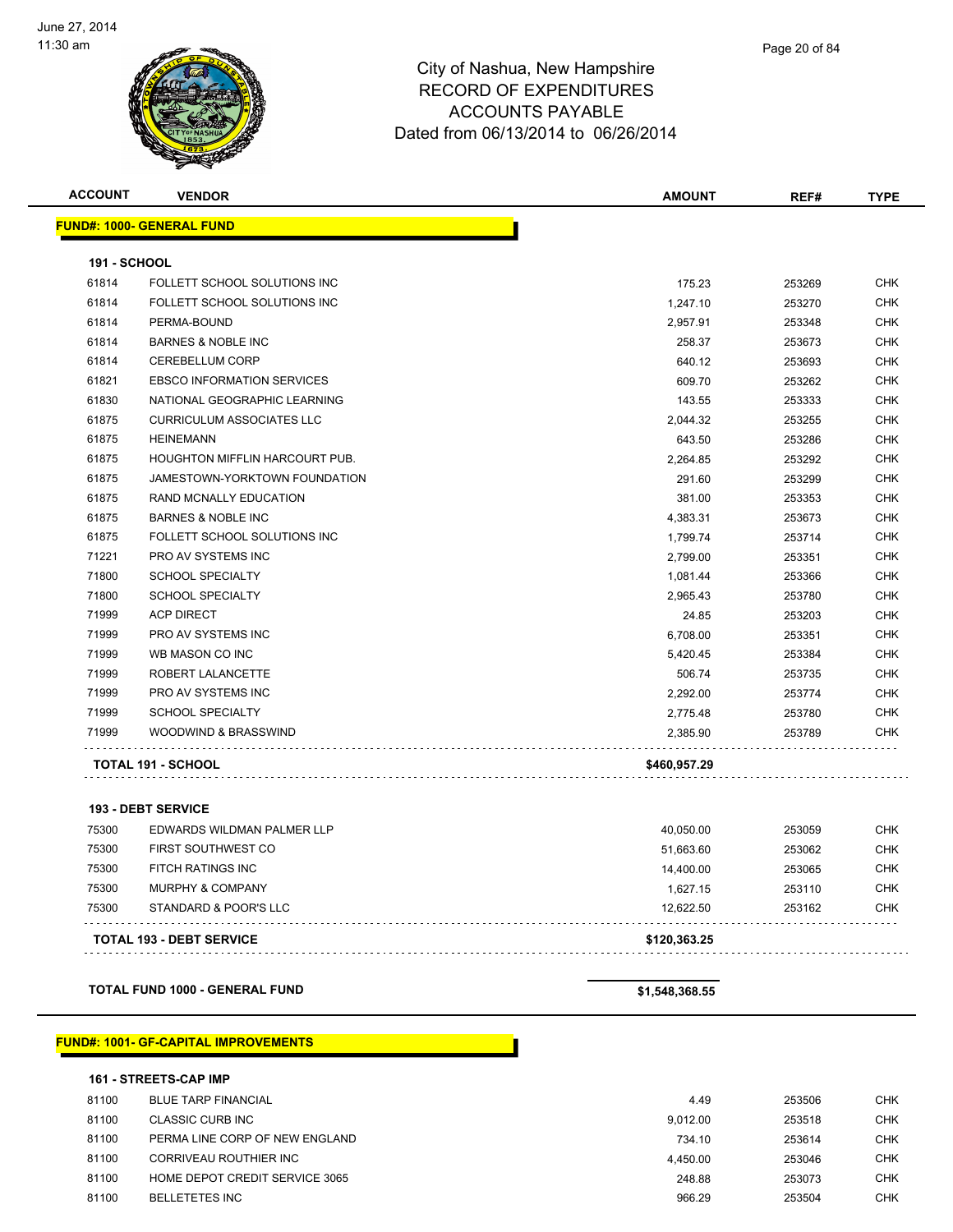| <b>ACCOUNT</b>      | <b>VENDOR</b>                                      | <b>AMOUNT</b> | REF#   | <b>TYPE</b> |
|---------------------|----------------------------------------------------|---------------|--------|-------------|
|                     | <b>FUND#: 1001- GF-CAPITAL IMPROVEMENTS</b>        |               |        |             |
|                     | 161 - STREETS-CAP IMP                              |               |        |             |
| 81100               | <b>BROX INDUSTRIES INC</b>                         | 540.50        | 253509 | <b>CHK</b>  |
| 81100               | GRANITE STATE CONCRETE CO INC                      | 4,455.00      | 253553 | <b>CHK</b>  |
| 81100               | HOME DEPOT CREDIT SERVICE 3065                     | 275.55        | 253559 | <b>CHK</b>  |
| 81100               | M & M ELECTRICAL SUPPLY CO INC                     | 3,267.82      | 253574 | <b>CHK</b>  |
| 81100               | MICHIE CORP                                        | 180.00        | 253587 | <b>CHK</b>  |
| 81100               | MILLICAN NURSERIES INC                             | 1,440.00      | 253590 | <b>CHK</b>  |
| 81100               | CORRIVEAU ROUTHIER INC                             | 4,450.00      | 253046 | CHK         |
|                     | TOTAL 161 - STREETS-CAP IMP                        | \$30,024.63   |        |             |
|                     | 166 - PARKING-CAP IMP                              |               |        |             |
| 81100               | <b>CALE AMERICA</b><br>.                           | 973.34        | 253511 | CHK         |
|                     | TOTAL 166 - PARKING-CAP IMP                        | \$973.34      |        |             |
| <b>191 - SCHOOL</b> |                                                    |               |        |             |
| 81100               | <b>NOBLIN &amp; ASSOCIATES</b>                     | 10,815.00     | 253337 | <b>CHK</b>  |
|                     | TOTAL 191 - SCHOOL                                 | \$10,815.00   |        |             |
|                     | <b>FUND#: 1010- GF-PRIOR YEAR ESCROWS/EXPENSES</b> |               |        |             |
|                     | 134 - GIS-PRIOR YEAR                               |               |        |             |
| 53500               | PICTOMETRY INTL CORP                               | 1,736.05      | 253136 | <b>CHK</b>  |
|                     | <b>TOTAL 134 - GIS-PRIOR YEAR</b>                  | \$1,736.05    |        |             |
|                     | <b>161 - STREETS-PRIOR YEAR</b>                    |               |        |             |
| 81100               | <b>SWENSON GRANITE WORKS</b>                       | 3,719.75      | 253168 | <b>CHK</b>  |
|                     | <b>TOTAL 161 - STREETS-PRIOR YEAR</b>              | \$3,719.75    |        |             |
|                     | 182 - PLANNING/ZONING-PRIOR YEAR                   |               |        |             |
| 81650               | P & L LANDSCAPING LLC                              | 13,625.00     | 253132 | <b>CHK</b>  |
| 81650               | SAINTS LANDSCAPING & IRRIGATIO                     | 1,750.00      | 253145 | CHK         |
|                     | TOTAL 182 - PLANNING/ZONING-PRIOR YEAR             | \$15,375.00   |        |             |
|                     | TOTAL FUND 1010 - GF-PRIOR YEAR ESCROWS/EXPENSES   | \$20,830.80   |        |             |
|                     | <b>FUND#: 2100- FOOD SERVICES FUND</b>             |               |        |             |
| 44503               | <b>LISA JANOSIK</b>                                | 107.70        | 253300 | <b>CHK</b>  |
| 44503               |                                                    |               |        |             |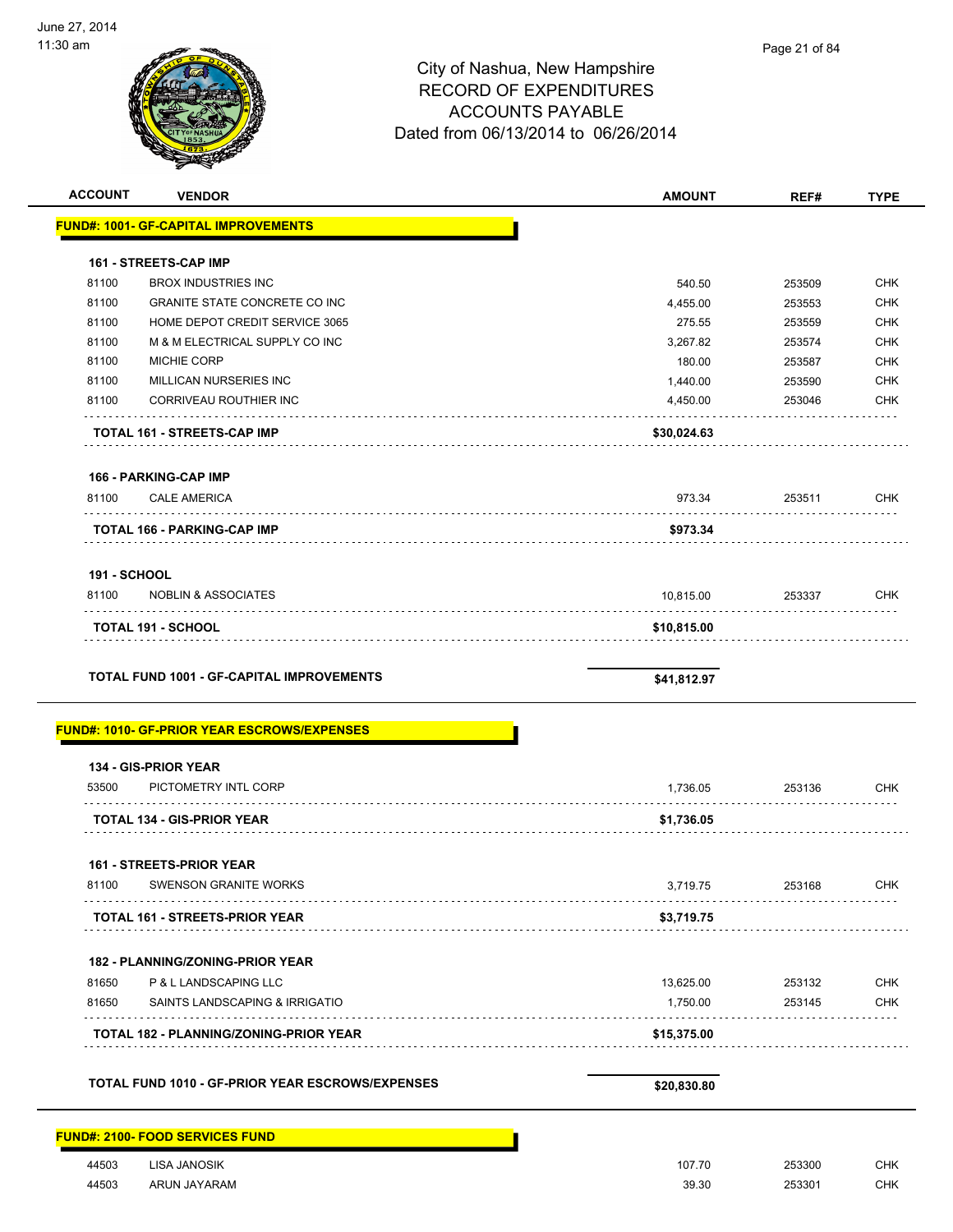

|   | Page 22 of 84 |
|---|---------------|
| e |               |
| ⌒ |               |

| <b>ACCOUNT</b> | <b>VENDOR</b>                               | <b>AMOUNT</b> | REF#   | <b>TYPE</b> |
|----------------|---------------------------------------------|---------------|--------|-------------|
|                | <b>FUND#: 2100- FOOD SERVICES FUND</b>      |               |        |             |
| 44503          | REBECCA LOPER                               | 42.15         | 253311 | <b>CHK</b>  |
| 44503          | <b>WILLIAM MANNS</b>                        | 24.15         | 253316 | <b>CHK</b>  |
| 44503          | <b>LORI MCINTOSH</b>                        | 14.00         | 253323 | <b>CHK</b>  |
| 44503          | <b>DAVID RUSKO</b>                          | 156.00        | 253360 | <b>CHK</b>  |
| 44503          | <b>ALLISON WHITE</b>                        | 23.20         | 253386 | <b>CHK</b>  |
| 44503          | <b>CHRISTOPHER JACOBS</b>                   | 69.65         | 253650 | <b>CHK</b>  |
| 44503          | <b>ANTHONY BALDINI</b>                      | 14.35         | 253671 | <b>CHK</b>  |
| 54487          | <b>HOBART SERVICE</b>                       | 238.33        | 253288 | <b>CHK</b>  |
| 54487          | RAY'S REFRIGERATION SERVICES                | 523.58        | 253354 | <b>CHK</b>  |
| 54487          | AFFILIATED HVAC SERVICES LLC                | 7,369.00      | 253662 | <b>CHK</b>  |
| 54487          | <b>BASSETT SERVICES CORPORATION</b>         | 109.10        | 253674 | <b>CHK</b>  |
| 54487          | KITTREDGE EQUIPMENT CO - NH                 | (109.10)      | 253734 | <b>CHK</b>  |
| 55307          | EVA AXNE                                    | 80.50         | 253214 | CHK         |
| 55307          | LISA BORDELEAU                              | 143.64        | 253223 | <b>CHK</b>  |
| 55307          | <b>ODETTE SLOSEK</b>                        | 84.19         | 253369 | <b>CHK</b>  |
| 55307          | EVA AXNE                                    | 48.44         | 253667 | <b>CHK</b>  |
| 55307          | <b>KAREN GUSTIN</b>                         | 55.44         | 253720 | <b>CHK</b>  |
| 55307          | <b>KARYN LAWLESS</b>                        | 184.24        | 253737 | <b>CHK</b>  |
| 55307          | PAULE RALPH                                 | 67.62         | 253776 | <b>CHK</b>  |
| 55307          | <b>ODETTE SLOSEK</b>                        | 90.16         | 253781 | <b>CHK</b>  |
| 61214          | TREASURER ST OF NH - SURPLUS D              | 1,725.00      | 253199 | <b>CHK</b>  |
| 61214          | <b>BIMBO FOODS BAKERIES INC</b>             | 1,492.23      | 253219 | <b>CHK</b>  |
| 61214          | <b>BOSTON PIE INC</b>                       | 2,730.30      | 253225 | <b>CHK</b>  |
| 61214          | CENTRAL PAPER PRODUCTS CO                   | 216.08        | 253239 | <b>CHK</b>  |
| 61214          | COCA COLA BOTTLING CO                       | 418.80        | 253244 | <b>CHK</b>  |
| 61214          | COSTA FRUIT & PRODUCE CO INC                | 2,117.91      | 253249 | <b>CHK</b>  |
| 61214          | <b>GARELICK FARMS LYNN</b>                  | 23,135.45     | 253272 | <b>CHK</b>  |
| 61214          | GILLS PIZZA CO                              | 2,995.45      | 253275 | <b>CHK</b>  |
| 61214          | <b>ANN HOVEY</b>                            | 73.04         | 253293 | <b>CHK</b>  |
| 61214          | <b>M SAUNDERS INC</b>                       | 10,299.68     | 253312 | <b>CHK</b>  |
| 61214          | TREASURER ST OF NH - SURPLUS D              | 390.00        | 253658 | <b>CHK</b>  |
| 61214          | <b>BIMBO FOODS BAKERIES INC</b>             | 336.71        | 253679 | CHK         |
| 61214          | COSTA FRUIT & PRODUCE CO INC                | 361.55        | 253701 | <b>CHK</b>  |
| 61214          | <b>GARELICK FARMS LYNN</b>                  | 11,125.42     | 253715 | <b>CHK</b>  |
| 61214          | GILLS PIZZA CO                              | 3,814.90      | 253716 | <b>CHK</b>  |
| 61214          | <b>M SAUNDERS INC</b>                       | 858.29        | 253743 | <b>CHK</b>  |
| 61214          | NEW ENGLAND ICE CREAM                       | 109.64        | 253764 | <b>CHK</b>  |
| 61299          | AMY CASSIDY                                 | 78.92         | 253237 | <b>CHK</b>  |
| 61299          | CENTRAL PAPER PRODUCTS CO                   | 5,334.95      | 253239 | <b>CHK</b>  |
| 61299          | CENTRAL PAPER PRODUCTS CO                   | 2,770.68      | 253692 | <b>CHK</b>  |
| 71000          | KITTREDGE EQUIPMENT CO - NH                 | 198.00        | 253734 | <b>CHK</b>  |
|                | <b>TOTAL FUND 2100 - FOOD SERVICES FUND</b> | \$79,958.64   |        |             |

**FUND#: 2201- DRIVERS EDUCATION FUND**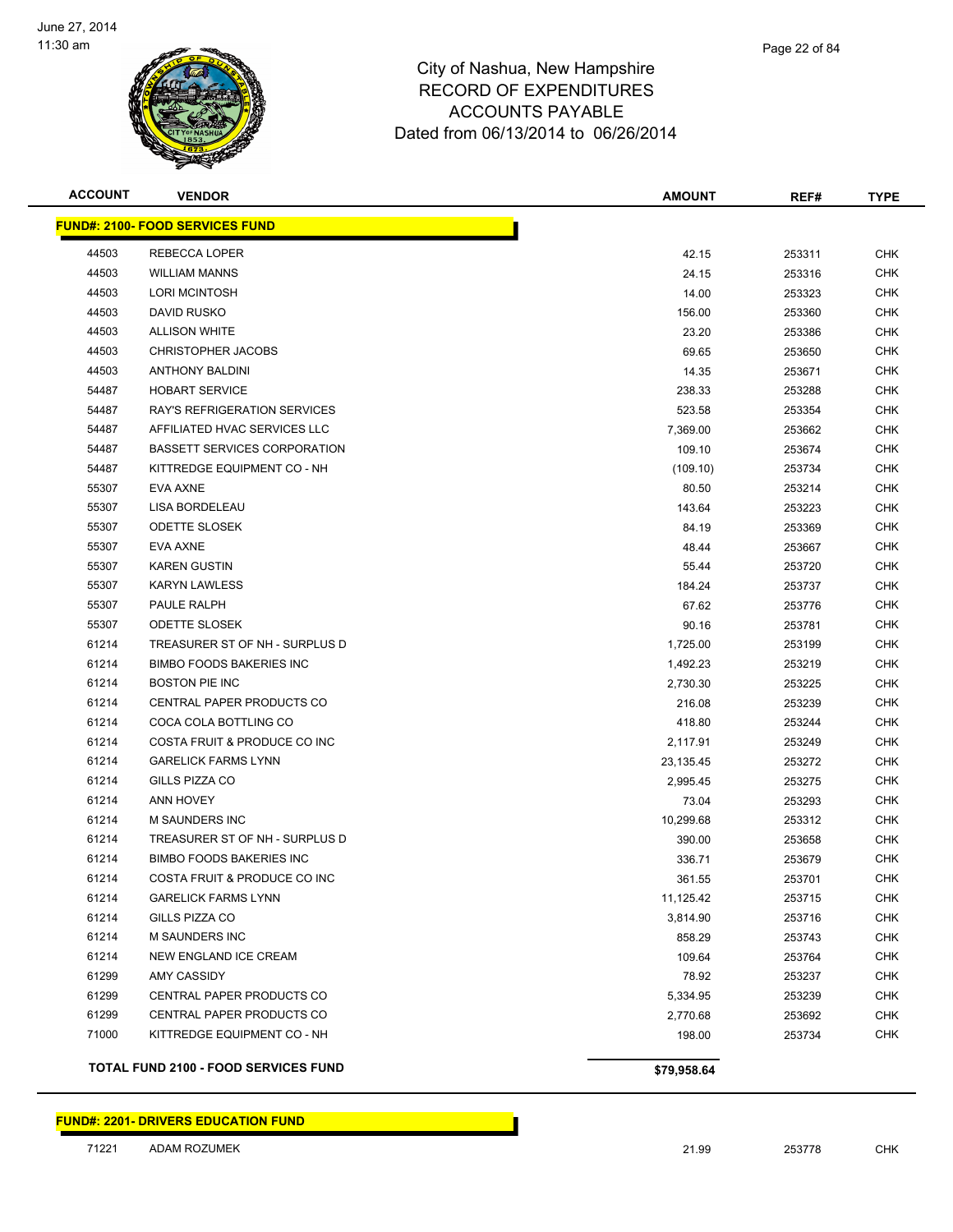| <b>ACCOUNT</b> | <b>VENDOR</b>                                   | <b>AMOUNT</b> | REF#   | <b>TYPE</b> |
|----------------|-------------------------------------------------|---------------|--------|-------------|
|                | <b>TOTAL FUND 2201 - DRIVERS EDUCATION FUND</b> | \$21.99       |        |             |
|                | <b>FUND#: 2204- SUMMER SCHOOL</b>               |               |        |             |
| 61135          | <b>BLICK ART MATERIALS</b>                      | 93.16         | 253682 | <b>CHK</b>  |
|                |                                                 |               |        |             |
|                | <b>TOTAL FUND 2204 - SUMMER SCHOOL</b>          | \$93.16       |        |             |
|                | <b>FUND#: 2207- ADULT ED/CONTINUING ED</b>      |               |        |             |
| 61135          | <b>JOSTENS INC</b>                              | 8.11          | 253303 | <b>CHK</b>  |
| 61135          | UNIVERSITY CAP & GOWN INC                       | 113.75        | 253380 | <b>CHK</b>  |
| 61135          | <b>JOSTENS INC</b>                              | 44.42         | 253733 | <b>CHK</b>  |
|                | <b>TOTAL FUND 2207 - ADULT ED/CONTINUING ED</b> | \$166.28      |        |             |
|                | <b>FUND#: 2212- ATHLETICS REVENUE FUND</b>      |               |        |             |
| 61107          | CHAMPIONS CHOICE INC                            | 170.00        | 253694 | <b>CHK</b>  |
| 61299          | <b>KAREN BURNETT</b>                            | 46.95         | 253230 | <b>CHK</b>  |
| 61299          | <b>LISA GINGRAS</b>                             | 43.01         | 253276 | <b>CHK</b>  |
| 61299          | HUDSON TROPHY CO                                | 360.00        | 253294 | <b>CHK</b>  |
| 61299          | <b>DIANE KEENE</b>                              | 65.11         | 253304 | <b>CHK</b>  |
| 61299          | NIXON CO INC                                    | 1,480.00      | 253336 | CHK         |
| 61299          | NIXON CO INC                                    | 1,445.00      | 253767 | <b>CHK</b>  |
|                | <b>TOTAL FUND 2212 - ATHLETICS REVENUE FUND</b> | \$3,610.07    |        |             |
|                | <b>FUND#: 2222- AFTER SCHOOL PROGRAM</b>        |               |        |             |
| 55300          | LINDA HAMM                                      | 169.28        | 253721 | <b>CHK</b>  |
| 55690          | FIRST STUDENT INC                               | 2,599.73      | 253713 | <b>CHK</b>  |
| 61299          | AC MOORE INC                                    | 22.03         | 253202 | <b>CHK</b>  |
| 61299          | <b>GARELICK FARMS LYNN</b>                      | 298.00        | 253272 | <b>CHK</b>  |
| 61299          | M SAUNDERS INC                                  | 277.30        | 253312 | <b>CHK</b>  |
| 61299          | MARKET BASKET ACCT 2589096                      | 341.14        | 253317 | <b>CHK</b>  |
| 61299          | NEW ENGLAND ICE CREAM                           | 635.40        | 253335 | <b>CHK</b>  |
| 61299          | SAMS CLUB/GECRB (21ST)                          | 108.68        | 253362 | <b>CHK</b>  |
| 61299          | AC MOORE INC                                    | 9.88          | 253660 | <b>CHK</b>  |
| 61299          | <b>BOB'S PIZZA</b>                              | 446.17        | 253683 | <b>CHK</b>  |
| 61299          | <b>ERIC CHARTERS</b>                            | 24.85         | 253695 | <b>CHK</b>  |
| 61299          | <b>LINDA HAMM</b>                               | 71.47         | 253721 | <b>CHK</b>  |
| 61299          | M SAUNDERS INC                                  | 111.85        | 253743 | <b>CHK</b>  |
| 61299          | MARKET BASKET ACCT 2589096                      | 175.80        | 253744 | <b>CHK</b>  |
| 61299          | NEW ENGLAND ICE CREAM                           | 68.88         | 253765 | <b>CHK</b>  |
|                | TOTAL FUND 2222 - AFTER SCHOOL PROGRAM          | \$5,360.46    |        |             |

### **FUND#: 2257- SPECIAL ED LOCAL**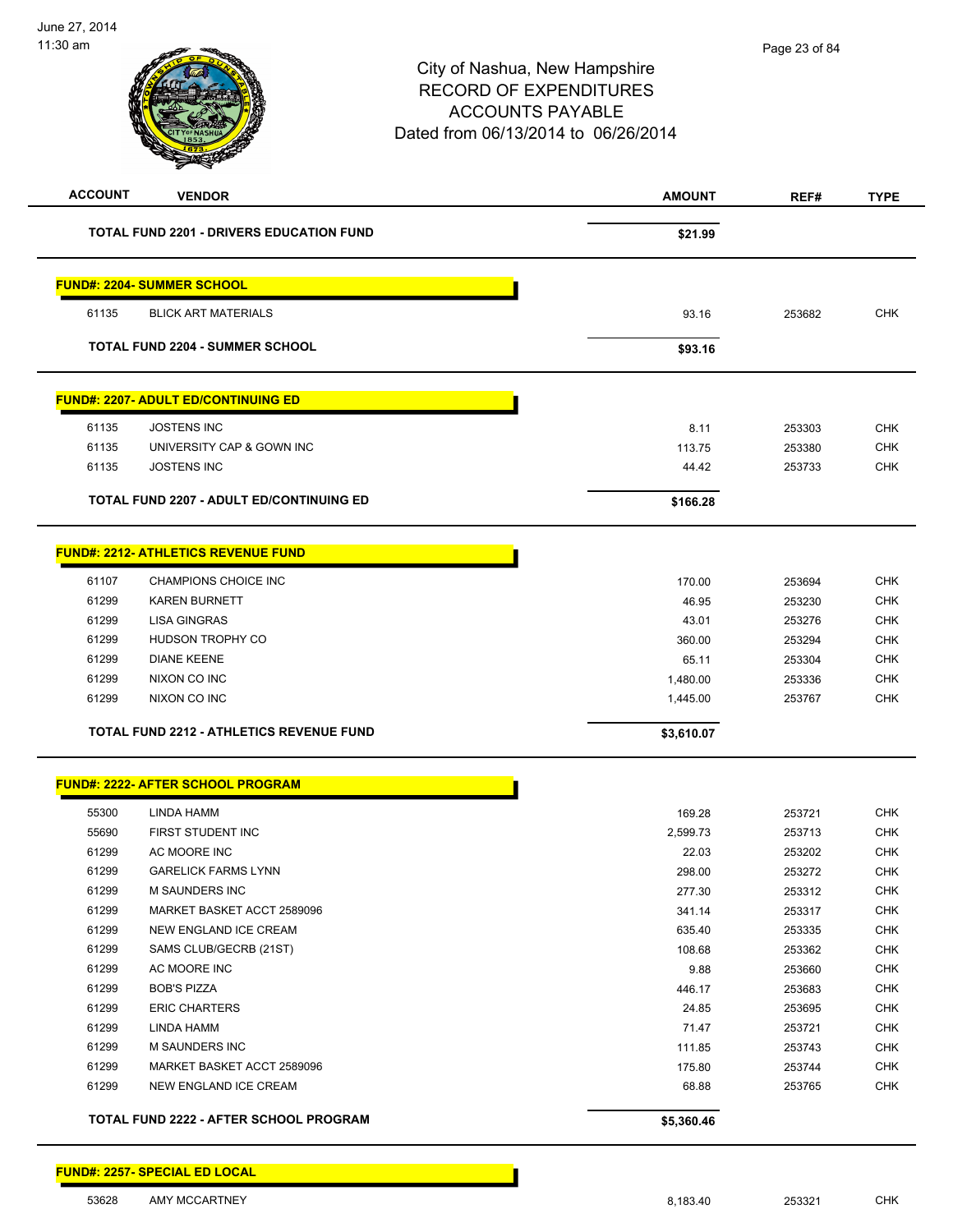

| <b>ACCOUNT</b> | <b>VENDOR</b>                                               | <b>AMOUNT</b> | REF#   | <b>TYPE</b> |
|----------------|-------------------------------------------------------------|---------------|--------|-------------|
|                | <b>FUND#: 2257- SPECIAL ED LOCAL</b>                        |               |        |             |
| 53628          | <b>CLARK ASSOC</b>                                          | 8,789.25      | 253697 | <b>CHK</b>  |
|                |                                                             |               |        |             |
|                | <b>TOTAL FUND 2257 - SPECIAL ED LOCAL</b>                   | \$16,972.65   |        |             |
|                | <b>FUND#: 2501- PUBLIC HEALTH CLIENT FEES FUND</b>          |               |        |             |
| 55845          | TREASURER STATE OF NH                                       | 500.00        | 252996 | <b>CHK</b>  |
|                | <b>TOTAL FUND 2501 - PUBLIC HEALTH CLIENT FEES FUND</b>     | \$500.00      |        |             |
|                |                                                             |               |        |             |
|                | <b>FUND#: 2503- PARKS &amp; REC PROGRAMS FUND</b>           |               |        |             |
| 44549          | DEBRA VIGUE                                                 | 90.00         | 253793 | <b>CHK</b>  |
| 44549          | <b>KYALE VERMETTE</b>                                       | 45.00         | 253798 | <b>CHK</b>  |
| 44549          | <b>SUSAN BIELAWSKI</b>                                      | 60.00         | 253791 | <b>CHK</b>  |
|                | TOTAL FUND 2503 - PARKS & REC PROGRAMS FUND                 | \$195.00      |        |             |
|                |                                                             |               |        |             |
|                | <b>FUND#: 2505- GOVT &amp; EDUCATION CHANNELS FUND</b>      |               |        |             |
| 53470          | <b>JOHN C FRANZINI</b>                                      | 100.00        | 253542 | <b>CHK</b>  |
| 53470          | <b>MIKE JEYNES</b>                                          | 250.00        | 253568 | <b>CHK</b>  |
| 53470          | PATRICK MALONE                                              | 100.00        | 253577 | <b>CHK</b>  |
| 53470          | <b>JIM MCLEAN</b>                                           | 450.00        | 253583 | <b>CHK</b>  |
| 53470          | <b>TIM O'NEIL</b>                                           | 625.00        | 253608 | <b>CHK</b>  |
| 53470          | FRANK J WALLENT                                             | 350.00        | 253645 | <b>CHK</b>  |
| 54114          | <b>LIBERTY UTILITIES - NH</b>                               | 5.66          | 252981 | <b>CHK</b>  |
| 54141          | PENNICHUCK WATER WORKS INC                                  | 16.68         | 252988 | <b>CHK</b>  |
| 55300          | PETER JOHNSON                                               | 313.87        | 253439 | <b>CHK</b>  |
| 61100          | WB MASON CO INC                                             | 249.14        | 253182 | <b>CHK</b>  |
| 61299          | <b>ACCESS AV</b>                                            | 39.00         | 253004 | <b>CHK</b>  |
| 61299          | <b>ACCESS AV</b>                                            | 1,028.95      | 253493 | CHK         |
| 71000          | <b>ACCESS AV</b>                                            | 557.00        | 253493 | <b>CHK</b>  |
|                | <b>TOTAL FUND 2505 - GOVT &amp; EDUCATION CHANNELS FUND</b> | \$4,085.30    |        |             |
|                | <b>FUND#: 2506- HUNT BLDG SPECIAL REVENUE FUND</b>          |               |        |             |
| 54114          | <b>DIRECT ENERGY BUSINESS</b>                               | 171.35        | 253056 | <b>CHK</b>  |
| 54141          | PENNICHUCK WATER WORKS INC                                  | 173.72        | 252988 | <b>CHK</b>  |
| 54200          | ERICKSON CLEANING SERVICES LLC                              | 160.00        | 253536 | <b>CHK</b>  |
|                |                                                             |               |        |             |
|                | TOTAL FUND 2506 - HUNT BLDG SPECIAL REVENUE FUND            | \$505.07      |        |             |
|                | <b>FUND#: 3010- GENERAL GOV'T GRANTS FUND</b>               |               |        |             |
| 55699          | NORTHEAST DOC CONSERVATION CTR                              | 7,910.00      | 252986 | <b>CHK</b>  |
|                | TOTAL FUND 3010 - GENERAL GOV'T GRANTS FUND                 | \$7,910.00    |        |             |
|                |                                                             |               |        |             |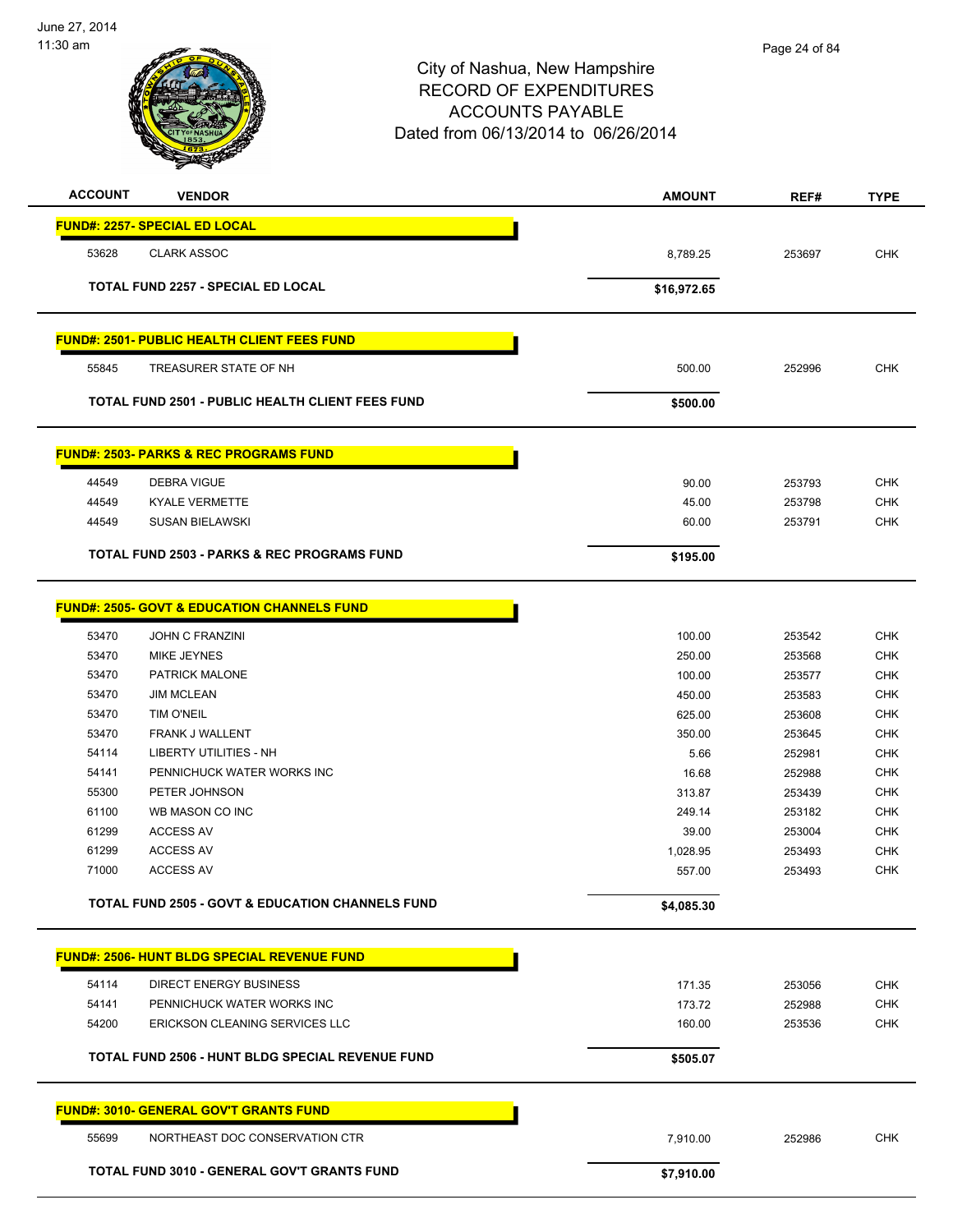

| <b>ACCOUNT</b> | <b>VENDOR</b>                                           | <b>AMOUNT</b> | REF#   | <b>TYPE</b> |
|----------------|---------------------------------------------------------|---------------|--------|-------------|
|                | <b>FUND#: 3050- POLICE GRANTS FUND</b>                  |               |        |             |
| 61110          | RILEYS SPORT SHOP INC                                   | 328.75        | 253142 | <b>CHK</b>  |
| 61110          | RILEYS SPORT SHOP INC                                   | 1,997.50      | 253622 | <b>CHK</b>  |
|                |                                                         |               |        |             |
|                | <b>TOTAL FUND 3050 - POLICE GRANTS FUND</b>             | \$2,326.25    |        |             |
|                |                                                         |               |        |             |
|                | <b>FUND#: 3068- COMMUNITY SERVICES GRANTS FUND</b>      |               |        |             |
| 53628          | <b>GATE CITY COMMUNITY GARDENS</b>                      | 473.72        | 253546 | <b>CHK</b>  |
| 55100          | AT & T MOBILITY                                         | 75.00         | 252974 | <b>CHK</b>  |
| 55100          | PATRICIA CROOKER                                        | 36.00         | 253427 | <b>CHK</b>  |
| 55300          | THERESA CALOPE-YAKLIN                                   | 67.20         | 253034 | <b>CHK</b>  |
| 55300          | PATRICIA CROOKER                                        | 153.16        | 253427 | <b>CHK</b>  |
| 55300          | LISA VASQUEZ                                            | 145.64        | 253446 | <b>CHK</b>  |
| 55300          | <b>LUIS PORRES</b>                                      | 62.72         | 253442 | <b>CHK</b>  |
| 55699          | SOUTHERN NH HIV AIDS TASK FORC                          | 8,983.00      | 253158 | <b>CHK</b>  |
| 55810          | <b>HARBOR HOMES INC</b>                                 | 31,260.00     | 253072 | <b>CHK</b>  |
| 61100          | NASHUA POLICE ATHLETIC LEAGUE                           | 329.21        | 253598 | <b>CHK</b>  |
| 61135          | CHANNING BETE CO INC                                    | 317.19        | 253037 | <b>CHK</b>  |
| 61299          | SCREENFLEX PORTABLE PARTITIONS                          | 428.00        | 253155 | <b>CHK</b>  |
| 61299          | <b>GAYLORD BROS INC</b>                                 | 157.60        | 253549 | <b>CHK</b>  |
| 68235          | <b>HARBOR HOMES INC</b>                                 | 2,258.20      | 253072 | <b>CHK</b>  |
| 68235          | SOUTHERN NH HIV AIDS TASK FORC                          | 739.00        | 253158 | <b>CHK</b>  |
| 69025          | <b>HARBOR HOMES INC</b>                                 | 1,000.00      | 253072 | CHK         |
| 69025          | SOUTHERN NH HIV AIDS TASK FORC                          | 1,575.00      | 253158 | <b>CHK</b>  |
| 71000          | AMAZON                                                  | 54.27         | 253448 | <b>CHK</b>  |
|                | <b>TOTAL FUND 3068 - COMMUNITY SERVICES GRANTS FUND</b> | \$48,114.91   |        |             |
|                | <b>FUND#: 3070- COMMUNITY HEALTH GRANTS FUND</b>        |               |        |             |
| 54221          | <b>STERICYCLE INC</b>                                   | 88.72         | 253165 | <b>CHK</b>  |
| 55300          | LUIS PORRES                                             | 72.80         | 252961 | <b>CHK</b>  |
| 55300          | THERESA CALOPE-YAKLIN                                   | 62.72         | 253034 | <b>CHK</b>  |
| 55300          | LUIS PORRES                                             | 8.96          | 252961 | <b>CHK</b>  |
| 61142          | NH MEDICAL DENTAL SUPPLY LLC                            | 178.70        | 253124 | <b>CHK</b>  |
| 61142          | ORASURE TECHNOLOGIES INC                                | 345.72        | 253131 | <b>CHK</b>  |
| 61250          | ALTERNATE TRANSIT ADVERTISING                           | 2,350.00      | 253502 | <b>CHK</b>  |
|                | <b>TOTAL FUND 3070 - COMMUNITY HEALTH GRANTS FUND</b>   | \$3,107.62    |        |             |
|                |                                                         |               |        |             |
|                | <b>FUND#: 3080- COMMUNITY DEVELOPMENT GRANTS</b>        |               |        |             |
| 54210          | P & L LANDSCAPING LLC                                   | 3,100.00      | 253132 | <b>CHK</b>  |
|                | TOTAL FUND 3080 - COMMUNITY DEVELOPMENT GRANTS          | \$3,100.00    |        |             |
|                | <b>FUND#: 3090- URBAN PROGRAM GRANTS FUND</b>           |               |        |             |
| 54210          | ALCHEMY LEAD MANAGMENT                                  | 220.00        | 252936 | <b>CHK</b>  |

PROSPECT HILL REALTY TRUST AND 5,080.00 252963 CHK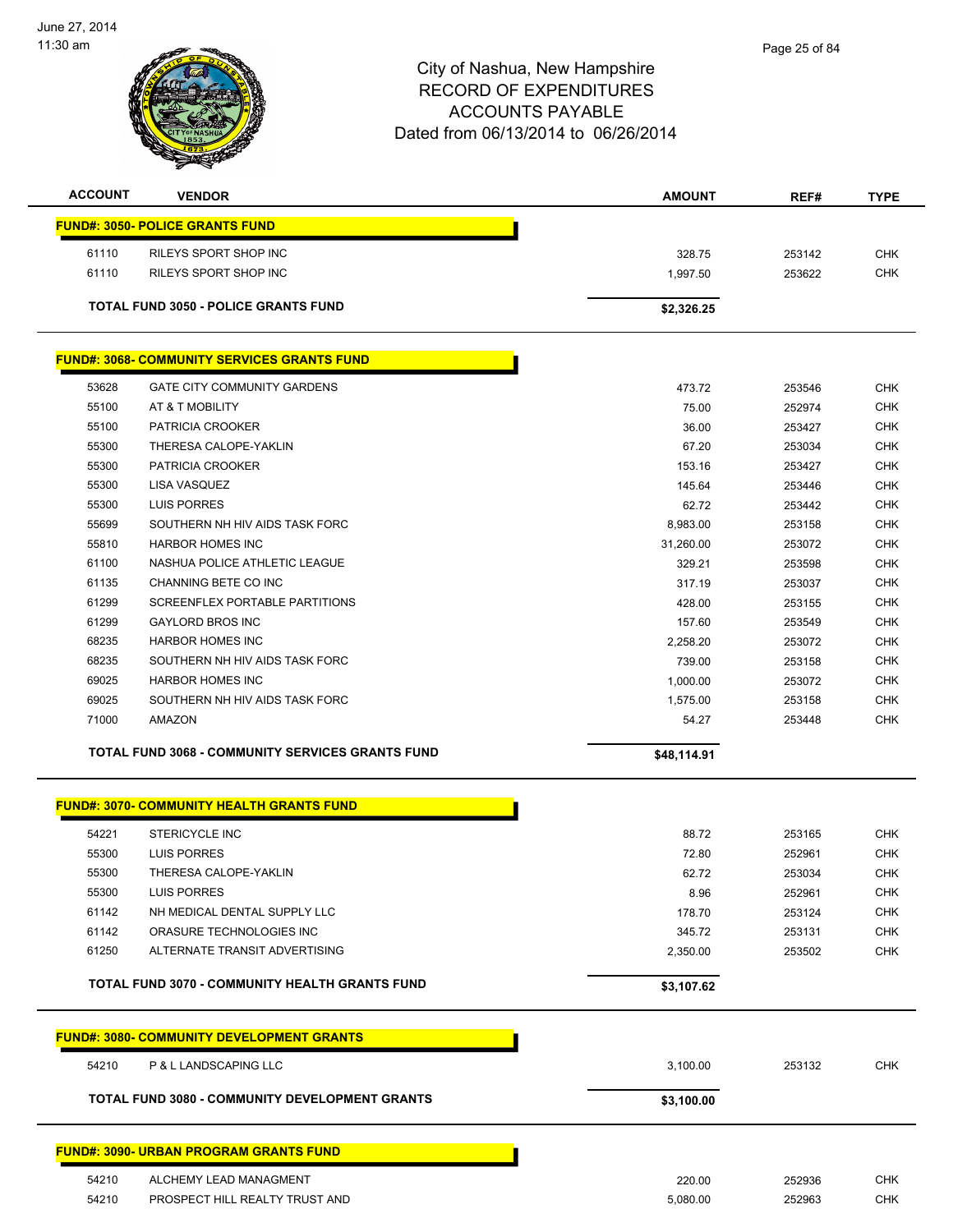

| <b>ACCOUNT</b> | <b>VENDOR</b>                                 | <b>AMOUNT</b> | REF#   | <b>TYPE</b> |
|----------------|-----------------------------------------------|---------------|--------|-------------|
|                | <b>FUND#: 3090- URBAN PROGRAM GRANTS FUND</b> |               |        |             |
| 54210          | ALCHEMY LEAD MANAGMENT                        | 250.00        | 252936 | <b>CHK</b>  |
| 54210          | CRAIG M TAYLOR AND DAD'S                      | 1,750.00      | 252969 | <b>CHK</b>  |
| 54210          | WILFRED & ALICE BELANGER AND                  | 4,500.00      | 252940 | <b>CHK</b>  |
| 54210          | WILFRED & ALICE BELANGER AND                  | 5,000.00      | 252940 | <b>CHK</b>  |
| 54225          | ALCHEMY LEAD MANAGMENT                        | 8,755.00      | 253009 | <b>CHK</b>  |
| 55118          | AT & T MOBILITY                               | 30.82         | 252974 | <b>CHK</b>  |
| 55699          | SOUTHERN NH SERVICES                          | 18,303.57     | 253159 | <b>CHK</b>  |
| 69025          | <b>GREATER NASHUA HABITAT</b>                 | 16,513.38     | 253554 | <b>CHK</b>  |
| 69025          | RITA POLIQUIN AND MUNOZ                       | 2,000.00      | 253441 | <b>CHK</b>  |
| 69025          | WILFRED & ALICE BELANGER AND                  | 17,800.00     | 252939 | <b>CHK</b>  |
| 69075          | NASHUA ADULT LEARNING CENTER                  | 5,650.00      | 253594 | <b>CHK</b>  |
|                | TOTAL FUND 3090 - URBAN PROGRAM GRANTS FUND   | \$85,852.77   |        |             |

## **FUND#: 3120- TRANSIT GRANTS FUND**

| 54114 | <b>LIBERTY UTILITIES - NH</b>   | 20.96      | 252981 | <b>CHK</b> |
|-------|---------------------------------|------------|--------|------------|
| 54114 | <b>LIBERTY UTILITIES - NH</b>   | 56.64      | 252982 | <b>CHK</b> |
| 54114 | DIRECT ENERGY BUSINESS          | 18.97      | 253056 | CHK        |
| 54141 | PENNICHUCK WATER WORKS INC      | 61.16      | 252988 | <b>CHK</b> |
| 54421 | CONWAY OFFICE SOLUTIONS         | 9.95       | 253045 | <b>CHK</b> |
| 55109 | <b>FAIRPOINT COMMUNICATIONS</b> | 174.45     | 253456 | CHK        |
| 55118 | AT & T MOBILITY                 | 197.83     | 252974 | <b>CHK</b> |
| 55607 | UNITED PARCEL SERVICE           | 23.60      | 252998 | <b>CHK</b> |
| 55699 | FIRST TRANSIT INC               | 140,853.71 | 253063 | <b>CHK</b> |
| 55699 | <b>LOOMIS</b>                   | 180.88     | 253095 | <b>CHK</b> |
| 55699 | VERIZON WIRELESS-342008805      | 131.00     | 253489 | <b>CHK</b> |
| 55699 | VERIZON WIRELESS-842008777      | 191.04     | 253490 | <b>CHK</b> |
| 55699 | <b>CINTAS UNIFORMS</b>          | 42.96      | 253041 | <b>CHK</b> |
| 55699 | <b>CINTAS UNIFORMS</b>          | 85.92      | 253517 | CHK        |
| 61299 | PURE WATERS OF NEW ENGLAND LLC  | 31.50      | 253138 | <b>CHK</b> |
| 61299 | WB MASON CO INC                 | 43.40      | 253646 | <b>CHK</b> |
| 61299 | MICHAEL CORCORAN                | 100.00     | 252945 | CHK        |
| 61299 | HOME DEPOT CREDIT SERVICE 3065  | 16.97      | 253073 | CHK        |
| 61299 | CENTRAL PAPER PRODUCTS CO       | 168.94     | 253515 | <b>CHK</b> |
| 61299 | DEPENDABLE LOCK SERVICE INC     | 31.00      | 253527 | CHK        |
| 61299 | HOME DEPOT CREDIT SERVICE 3065  | 232.72     | 253559 | CHK        |
| 61300 | CITY OF NASHUA/TAX COLLECTORS   | 134.28     | 252944 | <b>CHK</b> |
| 61709 | PETRO-CANADA AMERICA            | 393.42     | 253135 | <b>CHK</b> |
| 61799 | ALLIANCE BUS GROUP INC          | 119.05     | 253013 | <b>CHK</b> |
| 61799 | GILLIG LLC                      | 807.31     | 253069 | <b>CHK</b> |
| 61799 | NAPA AUTO PARTS                 | 1,092.26   | 253114 | <b>CHK</b> |
| 61799 | GILLIG LLC                      | 602.50     | 253550 | <b>CHK</b> |
| 61799 | ALLIANCE BUS GROUP INC          | 40.00      | 253013 | <b>CHK</b> |
| 61799 | NAPA AUTO PARTS                 | 1,026.56   | 253114 | <b>CHK</b> |
| 61799 | <b>MOLLY CORPORATION</b>        | 17.06      | 253591 | <b>CHK</b> |
| 61799 | HOME DEPOT CREDIT SERVICE 3065  | 328.00     | 253559 | <b>CHK</b> |
| 61799 | RYDER FLEET PRODUCTS            | 103.45     | 253623 | <b>CHK</b> |
| 81500 | ELDORADO NATIONAL CALIFORNIA    | 422,162.00 | 15369  | ACH        |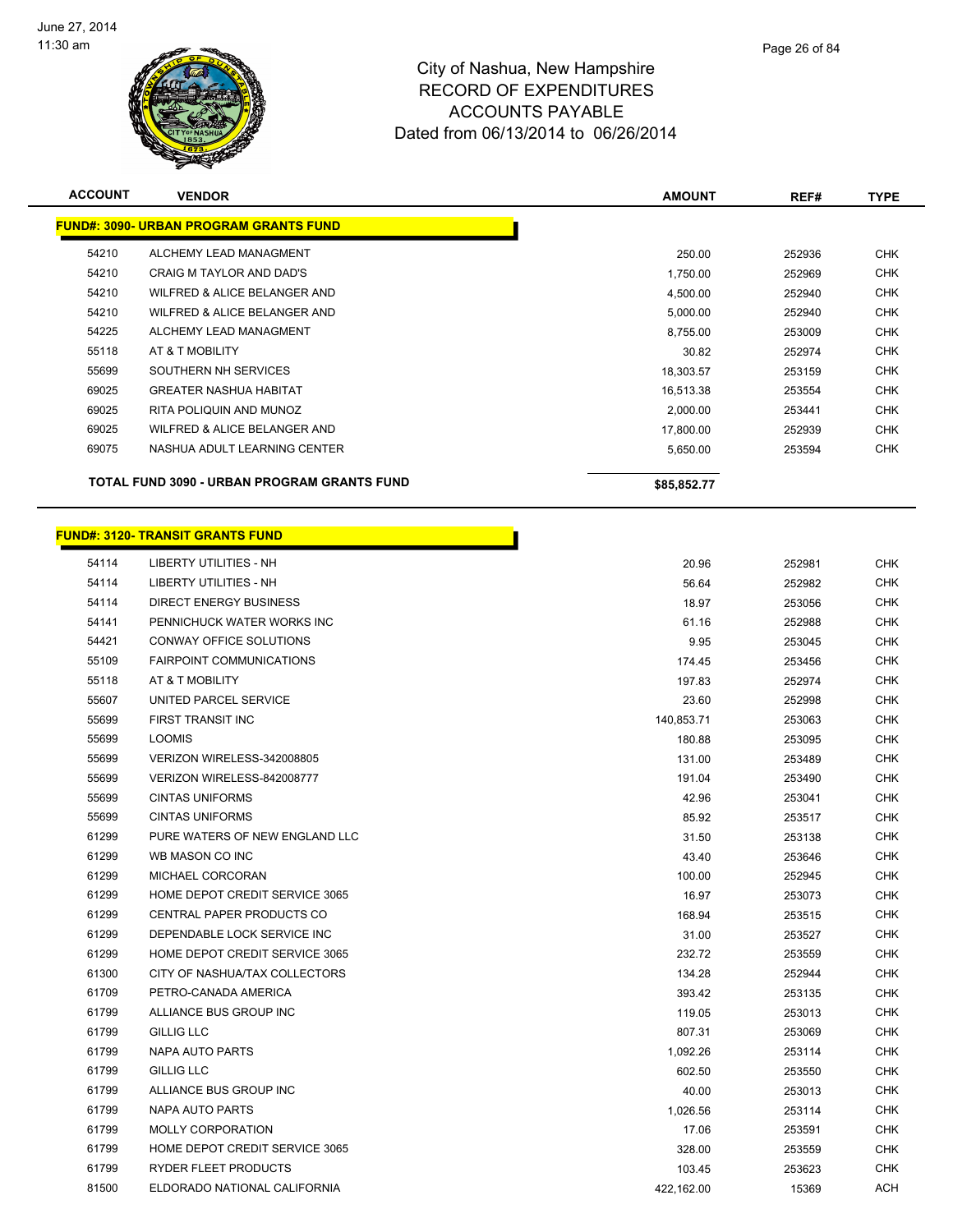

| <b>ACCOUNT</b> | <b>VENDOR</b>                                | <b>AMOUNT</b> | REF#   | <b>TYPE</b> |
|----------------|----------------------------------------------|---------------|--------|-------------|
|                | <b>TOTAL FUND 3120 - TRANSIT GRANTS FUND</b> | \$569,499.49  |        |             |
|                | <u> FUND#: 3800- SCHOOL GRANTS FUND</u>      |               |        |             |
| 53600          | <b>STEVE BLUNT</b>                           | 200.00        | 253221 | <b>CHK</b>  |
| 53614          | <b>BOYS &amp; GIRLS CLUB OF</b>              | 1,000.00      | 253226 | <b>CHK</b>  |
| 53628          | BIKE-WALK ALLIANCE OF NH                     | 500.00        | 253677 | CHK         |
| 53628          | NICOLE H ADAMSON                             | 500.00        | 253204 | <b>CHK</b>  |
| 53628          | <b>CAROL P ANGELL</b>                        | 500.00        | 253211 | <b>CHK</b>  |
| 53628          | <b>ALISON CLOUTIER</b>                       | 500.00        | 253243 | CHK         |
| 53628          | PATRICIA A THISTLE                           | 500.00        | 253377 | <b>CHK</b>  |
| 53628          | <b>TERESE PAWLETKO</b>                       | 390.00        | 253344 | CHK         |
| 53628          | ARCHITECTS FOR LEARNING, LLC                 | 200.00        | 253664 | CHK         |
| 53628          | ELIZABETH C BIXLER                           | 350.00        | 253681 | <b>CHK</b>  |
| 53628          | <b>TIMOTHY F BOSCH</b>                       | 131.25        | 253224 | <b>CHK</b>  |
| 53628          | <b>JULIE K OTA</b>                           | 200.00        | 253340 | <b>CHK</b>  |
| 53628          | ALEXANDRA M CHMURA                           | 100.00        | 253696 | <b>CHK</b>  |
| 53628          | <b>HOLLY LAVINE</b>                          | 150.00        | 253736 | CHK         |
| 53628          | <b>BOOTHBY THERAPY SERVICES LLC</b>          | 930.00        | 253222 | <b>CHK</b>  |
| 53628          | <b>INTERIM HEALTH CARE</b>                   | 3,994.75      | 253296 | <b>CHK</b>  |
| 53628          | <b>BOOTHBY THERAPY SERVICES LLC</b>          | 1,631.36      | 253685 | CHK         |
| 53628          | THE CARROLL CENTER FOR THE BLI               | 7,950.00      | 253690 | CHK         |
| 53628          | <b>INTERIM HEALTH CARE</b>                   | 4,575.25      | 253730 | CHK         |
| 53628          | <b>TERESA BOLICK PHD</b>                     | 3,750.00      | 253374 | CHK         |
| 53628          | <b>TERESA BOLICK PHD</b>                     | 250.00        | 253684 | <b>CHK</b>  |
| 55300          | DENISE DEFORREST-OUJAIMI                     | 137.83        | 253704 | <b>CHK</b>  |
| 55300          | DONNA BRINK                                  | 200.00        | 253687 | <b>CHK</b>  |
| 55300          | NASHUA CATHOLIC REGIONAL                     | 200.00        | 253756 | <b>CHK</b>  |
| 55300          | <b>NHCTA</b>                                 | 1,582.00      | 253196 | CHK         |
| 55300          | NHTI COMMUNITY COLLEGE                       | 2,200.00      | 253197 | <b>CHK</b>  |
| 55300          | ORGANIZATIONAL SERVICES INC                  | 975.00        | 253198 | <b>CHK</b>  |
| 55300          | WPI STEM EDUCATION CENTER                    | 3,150.00      | 253200 | CHK         |
| 55300          | <b>LENNY HARRISON</b>                        | 26.32         | 253284 | <b>CHK</b>  |
| 55400          | <b>BRENDA LEMON</b>                          | 230.86        | 253309 | <b>CHK</b>  |
| 55400          | <b>CHRISTOPHER STODDARD</b>                  | 175.00        | 253783 | <b>CHK</b>  |
| 55690          | FIRST STUDENT INC                            | 1,015.01      | 253713 | <b>CHK</b>  |
| 55690          | FIRST STUDENT INC                            | 86.93         | 253713 | <b>CHK</b>  |
| 61135          | <b>NASCO</b>                                 | 71.54         | 253329 | <b>CHK</b>  |
| 61135          | PIONEER VALLEY BOOKS                         | 92.40         | 253349 | <b>CHK</b>  |
| 61135          | HOUGHTON MIFFLIN HARCOURT PUB.               | 407.25        | 253292 | <b>CHK</b>  |
| 61135          | <b>HOLLY LAVINE</b>                          | 13.91         | 253736 | <b>CHK</b>  |
| 61135          | WB MASON CO INC                              | 277.29        | 253787 | <b>CHK</b>  |
| 61135          | ELIZABETH AMARAL                             | 17.69         | 253209 | <b>CHK</b>  |
| 61135          | LUCIE L CROWDER                              | 147.93        | 253253 | <b>CHK</b>  |
| 61135          | WB MASON CO INC                              | 262.56        | 253384 | <b>CHK</b>  |
| 61135          | WB MASON CO INC                              | 250.26        | 253787 | CHK         |
| 61135          | NASHUA HIGH SOUTH - YEARBOOK                 | 525.00        | 253330 | <b>CHK</b>  |
| 61135          | NASHUA HIGH SOUTH CLASS 2014                 | 220.00        | 253331 | <b>CHK</b>  |
| 61299          | BIKE-WALK ALLIANCE OF NH                     | 93.76         | 253677 | <b>CHK</b>  |
| 61299          | THE COPY SHOP                                | 1,077.30      | 253248 | <b>CHK</b>  |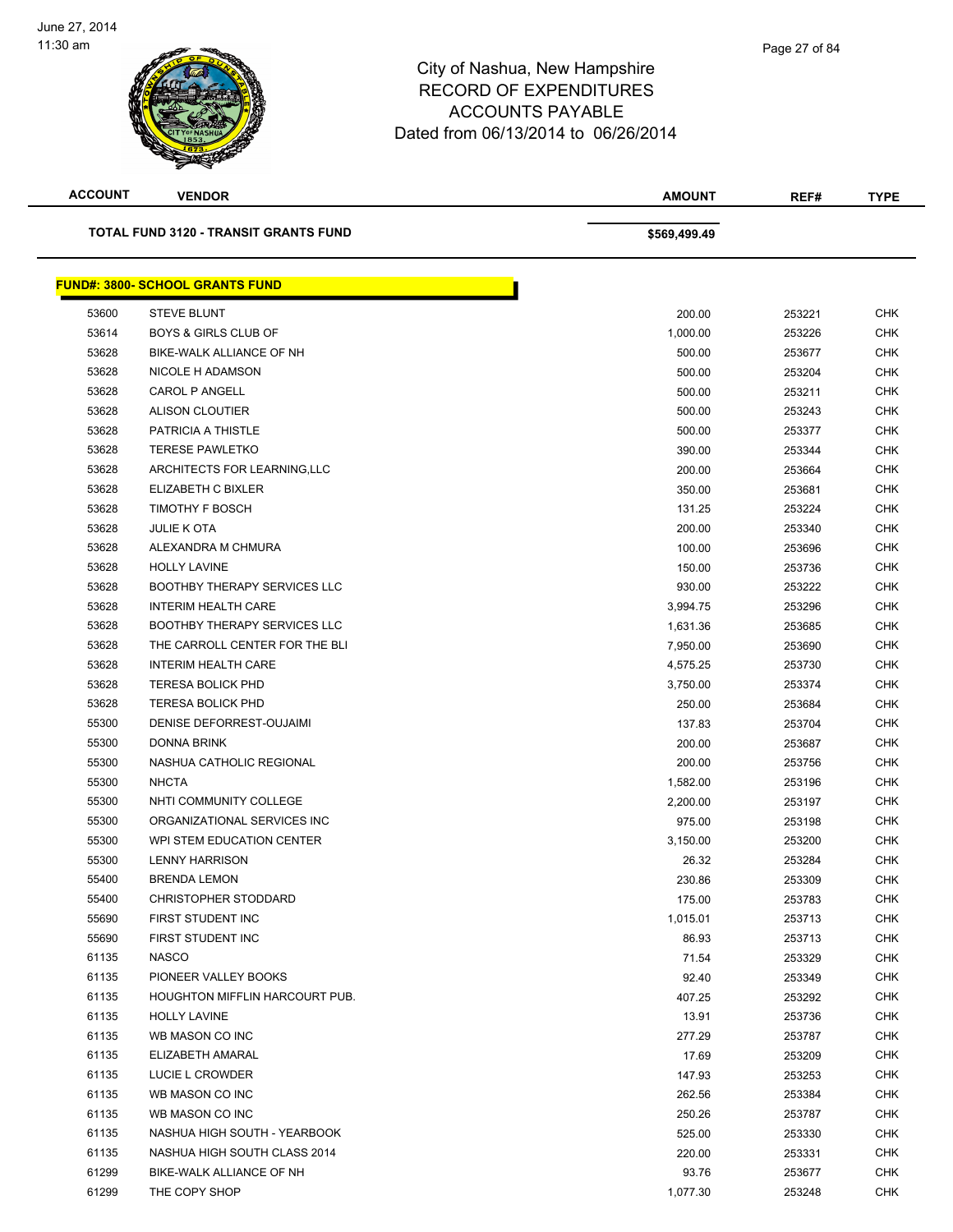

| <b>ACCOUNT</b> | <b>VENDOR</b>                                | <b>AMOUNT</b> | REF#   | <b>TYPE</b> |
|----------------|----------------------------------------------|---------------|--------|-------------|
|                | <b>FUND#: 3800- SCHOOL GRANTS FUND</b>       |               |        |             |
| 61299          | WB MASON CO INC                              | 606.53        | 253787 | <b>CHK</b>  |
| 61299          | ADAM ROZUMEK                                 | 199.98        | 253778 | <b>CHK</b>  |
| 61299          | THERAPRO INC                                 | 763.56        | 253375 | <b>CHK</b>  |
| 61299          | <b>FAT CATALOG</b>                           | 167.85        | 253712 | <b>CHK</b>  |
| 61299          | <b>MODULAR HOSE</b>                          | 126.85        | 253748 | <b>CHK</b>  |
| 61299          | NATIONAL AUTISM RESOURCES                    | 96.26         | 253760 | <b>CHK</b>  |
| 61299          | <b>SCHOOL SPECIALTY</b>                      | 1,794.68      | 253780 | <b>CHK</b>  |
| 61875          | PEARSON EDUCATION                            | 781.56        | 253346 | <b>CHK</b>  |
| 61875          | <b>BARNES &amp; NOBLE INC</b>                | 244.15        | 253673 | <b>CHK</b>  |
| 61875          | <b>HEINEMANN</b>                             | 97.35         | 253286 | <b>CHK</b>  |
| 61875          | <b>HOLLY LAVINE</b>                          | 2.26          | 253736 | CHK         |
| 61875          | <b>GIBSON'S BOOKSTORE</b>                    | 1,466.50      | 253274 | <b>CHK</b>  |
| 61875          | <b>DEBORAH BRITENRIKER</b>                   | 648.00        | 253688 | CHK         |
| 61875          | <b>BARNES &amp; NOBLE INC</b>                | 115.99        | 253673 | <b>CHK</b>  |
| 61875          | <b>CPI INC</b>                               | 1,998.00      | 253250 | <b>CHK</b>  |
| 61875          | MCGRAW HILL SCHOOL EDUCATION                 | 313.23        | 253322 | <b>CHK</b>  |
| 61875          | MHS MULTI HEALTH SERVICES                    | 419.00        | 253325 | <b>CHK</b>  |
| 61875          | <b>NCS PEARSON</b>                           | 5,464.16      | 253762 | <b>CHK</b>  |
| 71221          | <b>APPLE INC</b>                             | 1,797.00      | 253212 | <b>CHK</b>  |
| 71228          | LAZEL                                        | 99.95         | 253308 | <b>CHK</b>  |
| 71228          | <b>BEST BUY BUSINESS ADVANTAGE</b>           | 94.99         | 253676 | CHK         |
| 71999          | COMPUTER HUT dba IT INSIDERS                 | 119.90        | 253246 | CHK         |
| 71999          | <b>ADAM ROZUMEK</b>                          | 149.99        | 253359 | <b>CHK</b>  |
| 71999          | COMPUTER HUT dba IT INSIDERS                 | 1,899.80      | 253246 | CHK         |
| 71999          | PRO AV SYSTEMS INC                           | 2,883.00      | 253351 | <b>CHK</b>  |
| 71999          | <b>MODULAR HOSE</b>                          | 297.08        | 253748 | <b>CHK</b>  |
| 71999          | <b>SCHOOL SPECIALTY</b>                      | 283.90        | 253780 | <b>CHK</b>  |
|                | <b>TOTAL FUND 3800 - SCHOOL GRANTS FUND</b>  | \$64,669.97   |        |             |
|                | <b>FUND#: 3810- FOOD SERVICE GRANTS FUND</b> |               |        |             |
| 61214          | <b>M SAUNDERS INC</b>                        | 496.13        | 253743 | <b>CHK</b>  |
| 61214          | M SAUNDERS INC                               | 950.91        | 253743 | <b>CHK</b>  |
| 61214          | M SAUNDERS INC                               | 3.36          | 253743 | <b>CHK</b>  |
| 61214          | M SAUNDERS INC                               | 2,801.62      | 253743 | <b>CHK</b>  |
| 61214          | M SAUNDERS INC                               | 168.69        | 253743 | <b>CHK</b>  |
| 61214          | M SAUNDERS INC                               | 478.29        | 253743 | <b>CHK</b>  |
| 61299          | M SAUNDERS INC                               | 122.75        | 253743 | <b>CHK</b>  |
| 61299          | M SAUNDERS INC                               | 329.97        | 253743 | <b>CHK</b>  |

 M SAUNDERS INC 382.19 253743 CHK M SAUNDERS INC 684.29 253743 CHK M SAUNDERS INC 11.05 253743 CHK M SAUNDERS INC 225.56 253743 CHK M SAUNDERS INC 67.31 253743 CHK TOTAL FUND 3810 - FOOD SERVICE GRANTS FUND<br>
\$6,722.12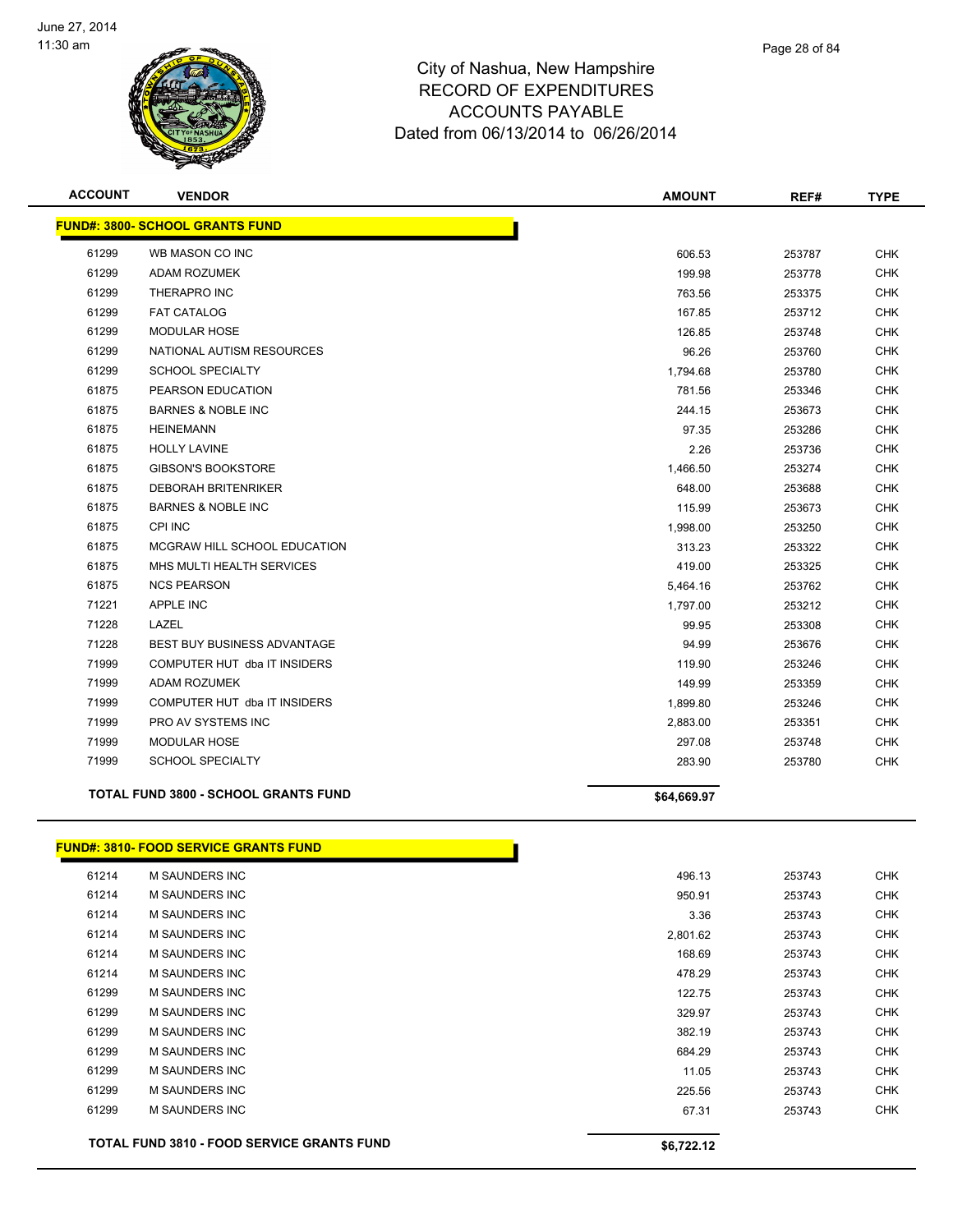

| <b>ACCOUNT</b> | <b>VENDOR</b>                                     | <b>AMOUNT</b> | REF#   | <b>TYPE</b> |
|----------------|---------------------------------------------------|---------------|--------|-------------|
|                | <b>FUND#: 4005- TRAFFIC VIOLATIONS FUND</b>       |               |        |             |
| 45400          | <b>ROSS B BOUCHER</b>                             | 60.00         | 253144 | <b>CHK</b>  |
| 54407          | <b>T2 SYSTEMS INC</b>                             | 16,412.40     | 253169 | <b>CHK</b>  |
| 55607          | MAILINGS UNLIMITED                                | (5.17)        | 253576 | <b>CHK</b>  |
| 55699          | <b>1ST PRIORITY TOWING &amp; RECOVERY</b>         | 95.00         | 253002 | <b>CHK</b>  |
| 55699          | <b>D &amp; R TOWING INC</b>                       | 95.00         | 253050 | <b>CHK</b>  |
| 55699          | <b>D &amp; R TOWING INC</b>                       | 95.00         | 253526 | <b>CHK</b>  |
| 61799          | FISHER AUTO PARTS INC                             | 122.91        | 253540 | <b>CHK</b>  |
|                | <b>TOTAL FUND 4005 - TRAFFIC VIOLATIONS FUND</b>  | \$16,875.14   |        |             |
|                | <b>FUND#: 4010- MOTOR VEHICLE ADMIN FUND</b>      |               |        |             |
| 53467          | <b>MAILINGS UNLIMITED</b>                         | 616.14        | 253576 | <b>CHK</b>  |
| 55699          | <b>CINTAS DOCUMENT MANAGEMENT</b>                 | 40.45         | 253040 | <b>CHK</b>  |
|                | <b>TOTAL FUND 4010 - MOTOR VEHICLE ADMIN FUND</b> | \$656.59      |        |             |
|                | <b>FUND#: 4025- DOJ DRUG FORFEITURE FUND</b>      |               |        |             |
|                |                                                   |               |        |             |
| 54100          | <b>PSNH</b>                                       | 153.19        | 252989 | <b>CHK</b>  |
| 56315          | HILLSBOROUGH COUNTY CHILD                         | 833.33        | 253558 | <b>CHK</b>  |
| 61799          | <b>CARPARTS OF NASHUA</b>                         | 6.59          | 253035 | <b>CHK</b>  |
| 68343          | CASH                                              | 9,500.00      | 252942 | <b>CHK</b>  |
| 71000          | TI TRAINING CORP                                  | 7,500.00      | 253173 | <b>CHK</b>  |
|                | <b>TOTAL FUND 4025 - DOJ DRUG FORFEITURE FUND</b> | \$17,993.11   |        |             |
|                | <b>FUND#: 4053- FIRE REGIONAL HAZMAT FUND</b>     |               |        |             |
| 71000          | WISE EL SANTO CO INC                              | 3,366.99      | 253185 | <b>CHK</b>  |
|                | TOTAL FUND 4053 - FIRE REGIONAL HAZMAT FUND       | \$3,366.99    |        |             |
|                | <b>FUND#: 4090- LIB-LOST/DAMAGED BOOK FINES</b>   |               |        |             |
|                |                                                   |               |        |             |
| 61299          | <b>JENNIFER HINDERER</b>                          | 120.00        | 253433 | <b>CHK</b>  |
| 61299          | AMAZON                                            | 229.00        | 253448 | <b>CHK</b>  |
| 61299          | CRESTLINE SPECIALTIES INC                         | 325.94        | 253524 | <b>CHK</b>  |
| 61814          | MICRO MARKETING ASSOCIATES                        | 39.99         | 253588 | CHK         |
| 61814          | <b>MIDWEST TAPE</b>                               | 1,640.63      | 253589 | CHK         |
| 61875          | <b>INGRAM LIBRARY SERVICES</b>                    | 587.42        | 253080 | <b>CHK</b>  |
| 61875          | AMAZON                                            | 67.56         | 253448 | CHK         |
|                | TOTAL FUND 4090 - LIB-LOST/DAMAGED BOOK FINES     | \$3,010.54    |        |             |
|                |                                                   |               |        |             |

**FUND#: 5002- CAP PROJECTS-HUNT BUILDING**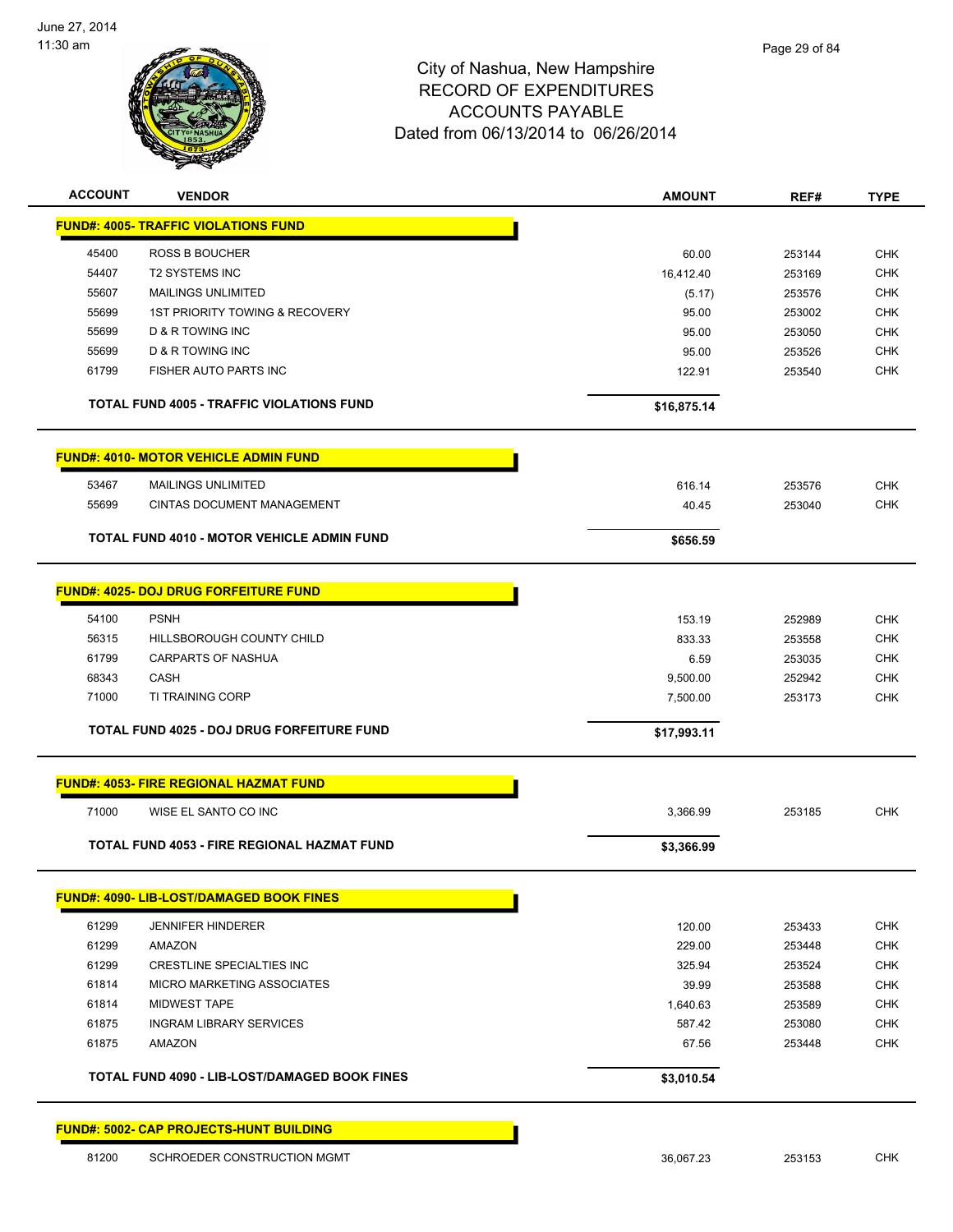| <b>ACCOUNT</b> | <b>VENDOR</b>                                       | <b>AMOUNT</b>   | REF#             | <b>TYPE</b>              |
|----------------|-----------------------------------------------------|-----------------|------------------|--------------------------|
|                | <b>TOTAL FUND 5002 - CAP PROJECTS-HUNT BUILDING</b> | \$36,067.23     |                  |                          |
|                | <b>FUND#: 5010- CAP PROJECTS-INFO TECHNOLOGY</b>    |                 |                  |                          |
| 81342          | INFOR (US) INC                                      | 645.54          | 253079           | <b>CHK</b>               |
|                | TOTAL FUND 5010 - CAP PROJECTS-INFO TECHNOLOGY      | \$645.54        |                  |                          |
|                | <b>FUND#: 5050- CAPITAL PROJ-COMMUNICATIONS</b>     |                 |                  |                          |
| 81300          | <b>BRIAN SHERMAN</b>                                | 1,229.95        | 253443           | <b>CHK</b>               |
|                | TOTAL FUND 5050 - CAPITAL PROJ-COMMUNICATIONS       | \$1,229.95      |                  |                          |
|                | FUND#: 5700- CAP PROJECTS-BROAD ST PKWY             |                 |                  |                          |
| 81700          | WB MASON CO INC                                     | 172.82          | 253182           | <b>CHK</b>               |
| 81700          | <b>HAYNER SWANSON INC</b>                           | 61,850.27       | 253555           | <b>CHK</b>               |
| 81700          | PARSONS BRINKERHOFF INC                             | 459.22          | 253611           | CHK                      |
| 81700          | <b>HAYNER SWANSON INC</b>                           | 22,090.99       | 253555           | <b>CHK</b>               |
| 81700          | PARSONS BRINKERHOFF INC                             | 43,483.63       | 253611           | <b>CHK</b>               |
| 81700          | HAYNER SWANSON INC                                  | 100,248.87      | 253555           | <b>CHK</b>               |
| 81700          | PARSONS BRINKERHOFF INC                             | 45,213.34       | 253611           | <b>CHK</b>               |
| 81700          | HAYNER SWANSON INC                                  | 62,268.62       | 253555           | <b>CHK</b>               |
| 81700          | THE TELEGRAPH                                       | 110.10          | 253483           | <b>CHK</b>               |
| 81700          | THE TELEGRAPH                                       | 91.75           | 253484           | <b>CHK</b>               |
| 81700          | UNION LEADER CORP -- 55070                          | 438.03          | 253640           | <b>CHK</b>               |
|                | TOTAL FUND 5700 - CAP PROJECTS-BROAD ST PKWY        | \$336,427.64    |                  |                          |
|                | <b>FUND#: 5800- SCHOOL CAPITAL PROJECTS FUND</b>    |                 |                  |                          |
| 81200          | HARVEY CONSTRUCTION CO                              | 206,836.58      | 253285           | <b>CHK</b>               |
|                | TOTAL FUND 5800 - SCHOOL CAPITAL PROJECTS FUND      | \$206,836.58    |                  |                          |
|                |                                                     |                 |                  |                          |
|                | <b>FUND#: 6000- SOLID WASTE FUND</b>                |                 |                  |                          |
| 53107          | ASSOCIATED ELECTRO-MECHANICS                        | 3,295.00        | 253018           | <b>CHK</b>               |
| 53999          | <b>ORBIS</b>                                        | 6,850.00        | 253609           | <b>CHK</b>               |
| 54100          | <b>PSNH</b>                                         | 517.81          | 253480           | <b>CHK</b>               |
| 54280          | <b>BELLETETES INC</b>                               | 23.10           | 253504           | <b>CHK</b>               |
| 54600<br>54600 | MCNEILUS TRUCK & MANUFACTURING<br>NAPA AUTO PARTS   | 1,736.68        | 253103           | <b>CHK</b><br><b>CHK</b> |
| 54600          | SANEL AUTO PARTS CO                                 | 64.44<br>461.14 | 253112<br>253148 | <b>CHK</b>               |
| 54600          | <b>G H BERLIN OIL CO</b>                            | 481.45          | 253543           | <b>CHK</b>               |
| 54600          | <b>JOE GRAFIX LLC</b>                               | 705.00          | 253569           | <b>CHK</b>               |
| 54600          | LIBERTY INTNL TRUCKS OF NH LLC                      | 11.74           | 253573           | <b>CHK</b>               |
| 54600          | MCNEILUS TRUCK & MANUFACTURING                      | 822.79          | 253585           | <b>CHK</b>               |
| 54600          | SOUTHWORTH-MILTON INC                               | 911.95          | 253632           | <b>CHK</b>               |
| 55109          | <b>FAIRPOINT COMMUNICATIONS</b>                     | 30.47           | 252977           | <b>CHK</b>               |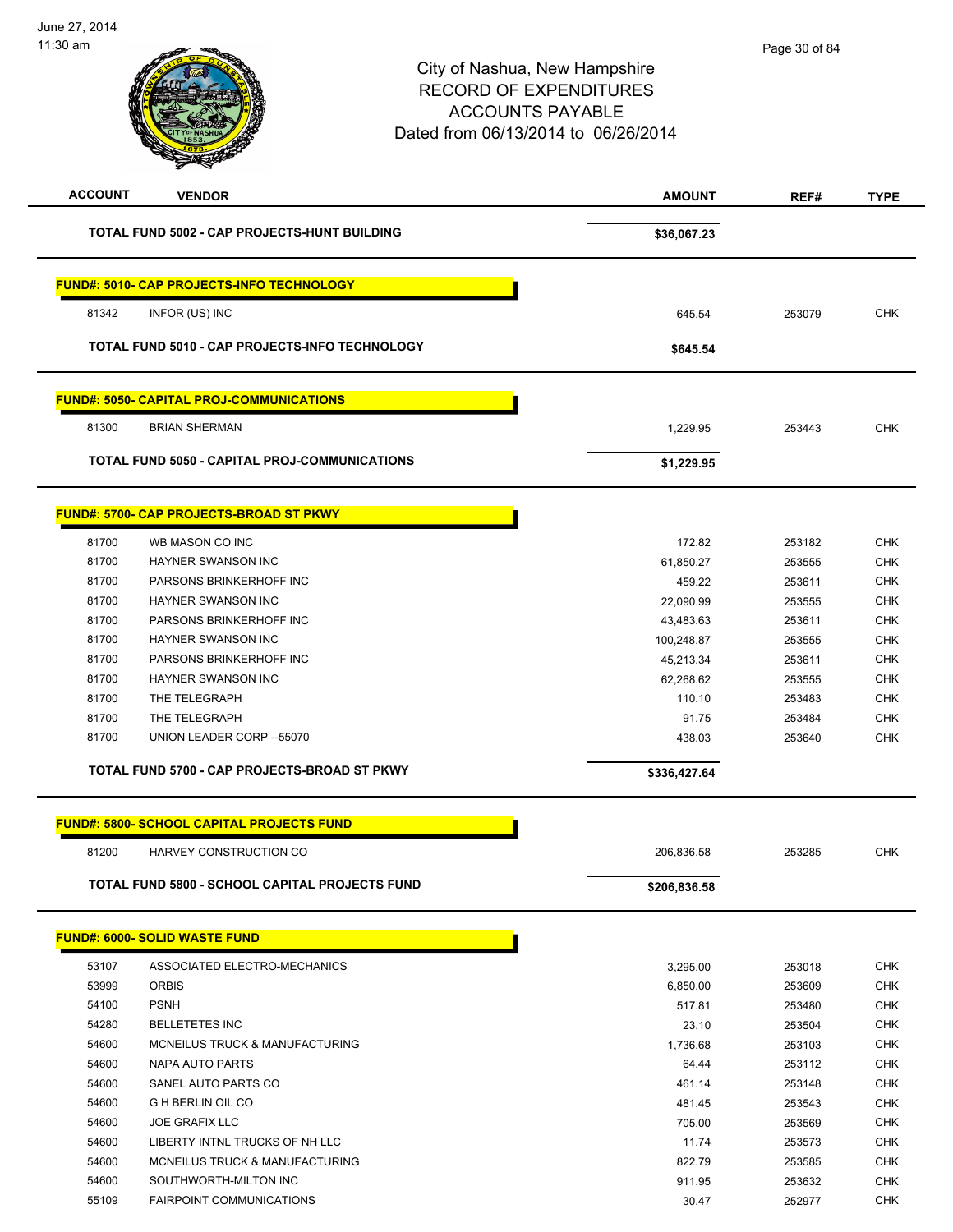

| <b>ACCOUNT</b> | <b>VENDOR</b>                             | <b>AMOUNT</b> | REF#   | <b>TYPE</b> |
|----------------|-------------------------------------------|---------------|--------|-------------|
|                | <b>FUND#: 6000- SOLID WASTE FUND</b>      |               |        |             |
| 55109          | COMCAST CABLE COMMUNICATIONS I            | 94.30         | 253454 | <b>CHK</b>  |
| 55118          | AT & T MOBILITY                           | (1.00)        | 252974 | <b>CHK</b>  |
| 55118          | AT & T MOBILITY                           | 25.00         | 253453 | <b>CHK</b>  |
| 55400          | SWANA                                     | 600.00        | 252994 | <b>CHK</b>  |
| 55400          | <b>UMASS LOWELL</b>                       | 340.00        | 252997 | <b>CHK</b>  |
| 55400          | <b>APWA</b>                               | 72.50         | 253451 | <b>CHK</b>  |
| 55699          | GARY D ALTMAN ESQ.                        | 200.00        | 253014 | <b>CHK</b>  |
| 55699          | SQUIRES STAFFING SERVICES INC             | 168.75        | 253161 | <b>CHK</b>  |
| 55699          | AMHERST APPLIANCE REPAIR                  | 721.00        | 253499 | <b>CHK</b>  |
| 55699          | NRRA (NORTHEAST RESOURCE RECOV            | 131.00        | 253606 | <b>CHK</b>  |
| 55699          | UNIVERSAL RECYCLING TECH LLC              | 2,320.01      | 253642 | <b>CHK</b>  |
| 61107          | ALECS SHOE STORE INC                      | 110.00        | 253010 | <b>CHK</b>  |
| 61107          | UNIFIRST CORPORATION                      | 191.00        | 253178 | <b>CHK</b>  |
| 61107          | UNIFIRST CORPORATION                      | 161.00        | 253638 | <b>CHK</b>  |
| 61192          | TRI STATE FIRE PROTECTION LLC             | 595.00        | 253176 | <b>CHK</b>  |
| 61307          | SHATTUCK MALONE OIL CO                    | 1,433.36      | 252991 | <b>CHK</b>  |
| 61307          | SHATTUCK MALONE OIL CO                    | 3,038.46      | 253481 | <b>CHK</b>  |
| 61310          | ALTERNATIVE VEHICLE SERVICE GR            | 14,173.16     | 253497 | <b>CHK</b>  |
| 61705          | <b>MAYNARD &amp; LESIEUR INC</b>          | 5,296.70      | 253581 | <b>CHK</b>  |
| 71000          | <b>GRAINGER</b>                           | 121.59        | 253071 | <b>CHK</b>  |
| 71000          | NORTHEAST SCALE CO INC                    | 875.00        | 253604 | <b>CHK</b>  |
|                | <b>TOTAL FUND 6000 - SOLID WASTE FUND</b> | \$46,578.40   |        |             |

|       | <b>FUND#: 6200- WASTEWATER FUND</b> |        |        |            |
|-------|-------------------------------------|--------|--------|------------|
| 21775 | ATTORNEY GEORGE THEODOROU           | 54.11  | 253816 | <b>CHK</b> |
| 21775 | ATTORNEY KEVIN M DAVID              | 68.77  | 253817 | <b>CHK</b> |
| 21775 | ATTORNEY ROBERT PARODI              | 105.67 | 253818 | <b>CHK</b> |
| 21775 | <b>BENCHMARK TITLE</b>              | 68.77  | 253819 | <b>CHK</b> |
| 21775 | <b>CRAIG HERMLE</b>                 | 39.05  | 253821 | <b>CHK</b> |
| 21775 | <b>CROWLEY &amp; CUMMINGS, LLC</b>  | 122.07 | 253822 | <b>CHK</b> |
| 21775 | <b>DAMIAN SAIZ</b>                  | 58.52  | 253823 | <b>CHK</b> |
| 21775 | <b>ERNEST J CHAFIN</b>              | 37.60  | 253825 | <b>CHK</b> |
| 21775 | <b>FHLMC</b>                        | 34.86  | 253826 | <b>CHK</b> |
| 21775 | <b>FRANCIS CUMMINGS</b>             | 32.80  | 253827 | <b>CHK</b> |
| 21775 | <b>FRANKDI MARIA</b>                | 42.12  | 253828 | <b>CHK</b> |
| 21775 | <b>GREAT EAST TITLE</b>             | 55.05  | 253832 | <b>CHK</b> |
| 21775 | <b>GREAT EAST TITLE</b>             | 32.80  | 253833 | <b>CHK</b> |
| 21775 | HOME TITLE SERVICE OF NE            | 62.62  | 253834 | <b>CHK</b> |
| 21775 | <b>IRENE M LOWER</b>                | 10.56  | 253836 | <b>CHK</b> |
| 21775 | <b>LINDA PALMER</b>                 | 50.32  | 253839 | <b>CHK</b> |
| 21775 | MARIE DION AND GERARD DION          | 132.32 | 253841 | <b>CHK</b> |
| 21775 | <b>MARKET ST TITLE</b>              | 81.07  | 253842 | <b>CHK</b> |
| 21775 | <b>MICHAEL DI BATTISTA</b>          | 22.55  | 253843 | <b>CHK</b> |
| 21775 | PERKINS & ANCTIL                    | 20.50  | 253846 | <b>CHK</b> |
| 21775 | PHENIX TITLE                        | 20.50  | 253847 | <b>CHK</b> |

 SENTINEL TITLE SERVICES 95.42 253849 CHK 21775 SUMMIT TITLE 253850 CHK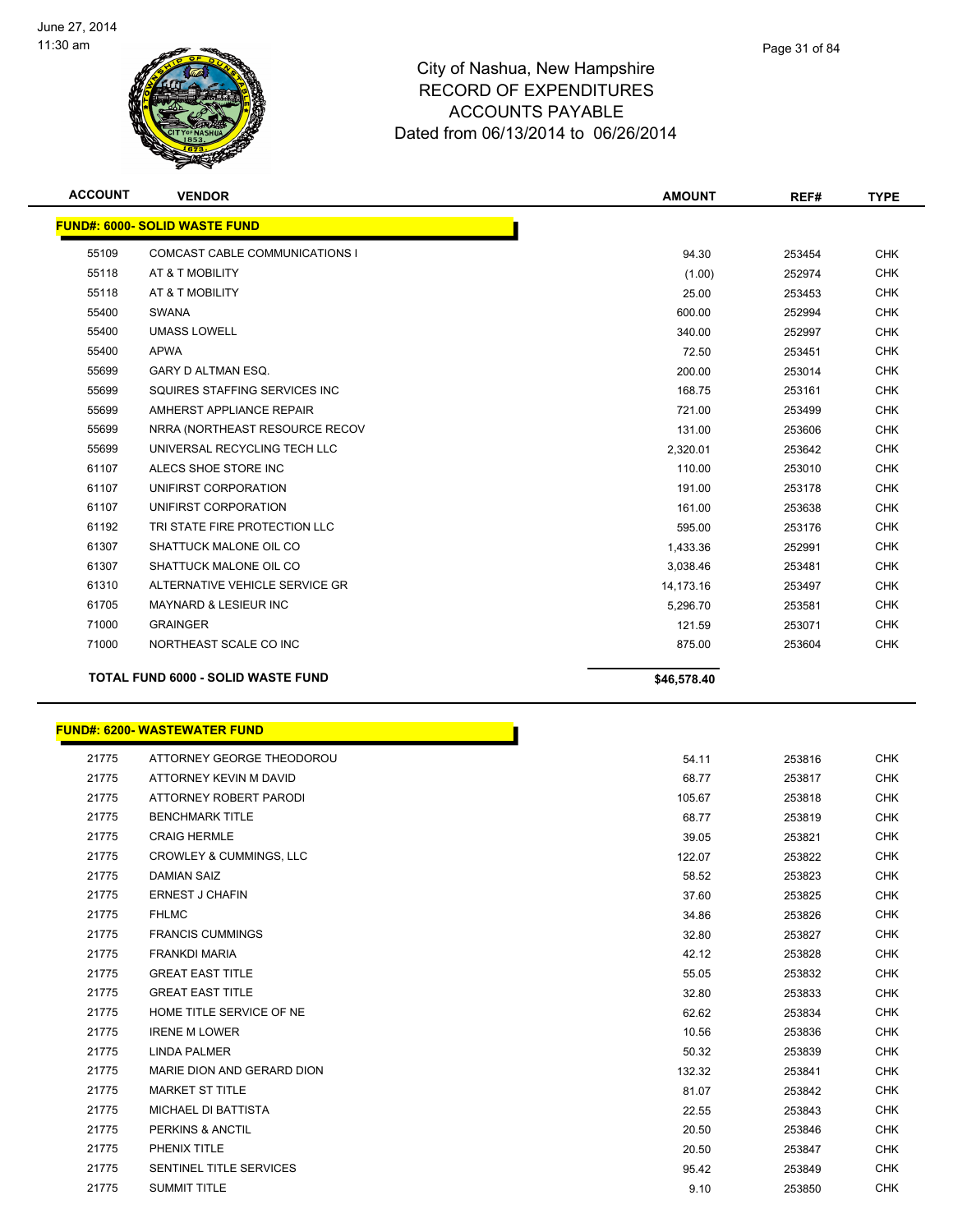

| <b>ipshire</b> |  |  |
|----------------|--|--|
| <b>URES</b>    |  |  |
| l F            |  |  |

Page 32 of 84

| <b>ACCOUNT</b> | <b>VENDOR</b>                       | <b>AMOUNT</b> | REF#   | <b>TYPE</b> |
|----------------|-------------------------------------|---------------|--------|-------------|
|                | <b>FUND#: 6200- WASTEWATER FUND</b> |               |        |             |
| 21775          | <b>SUNSET SETTLEMENT</b>            | 20.50         | 253851 | <b>CHK</b>  |
| 21775          | THE GIFT THAT KEEPS ON GIV          | 70.04         | 253852 | <b>CHK</b>  |
| 21775          | <b>THOMPSON TITLE</b>               | 41.44         | 253853 | <b>CHK</b>  |
| 21775          | VIGEANT FAMILY PROP LLC             | 98.38         | 253855 | <b>CHK</b>  |
| 21775          | <b>VINCENT CADIEUX</b>              | 204.07        | 253856 | <b>CHK</b>  |
| 21775          | <b>WILLIAM NETTO</b>                | 47.15         | 253857 | <b>CHK</b>  |
| 21775          | <b>ZHENG LI</b>                     | 14.04         | 253858 | <b>CHK</b>  |
| 53107          | CHEMSERVE ENVIRONMENTAL ANALYS      | 916.47        | 253038 | <b>CHK</b>  |
| 53107          | EASTERN ANALYTICAL INC              | 195.00        | 253058 | <b>CHK</b>  |
| 53107          | FLOW ASSESSMENT SERVICES LLC        | 8,583.32      | 253541 | <b>CHK</b>  |
| 53467          | PENNICHUCK WATER WORKS INC          | 9,064.69      | 252987 | <b>CHK</b>  |
| 53467          | <b>MAILINGS UNLIMITED</b>           | 529.80        | 253576 | <b>CHK</b>  |
| 54100          | <b>PSNH-LARGE POWER</b>             | 38,028.18     | 252990 | <b>CHK</b>  |
| 54114          | <b>LIBERTY UTILITIES - NH</b>       | 44.41         | 253463 | <b>CHK</b>  |
| 54114          | LIBERTY UTILITIES - NH              | 756.11        | 253466 | <b>CHK</b>  |
| 54114          | LIBERTY UTILITIES - NH              | 141.57        | 253467 | <b>CHK</b>  |
| 54114          | LIBERTY UTILITIES - NH              | 376.45        | 253468 | <b>CHK</b>  |
| 54114          | <b>LIBERTY UTILITIES - NH</b>       | 158.96        | 253469 | <b>CHK</b>  |
| 54114          | LIBERTY UTILITIES - NH              | 43.67         | 253470 | <b>CHK</b>  |
| 54114          | <b>LIBERTY UTILITIES - NH</b>       | 46.20         | 253471 | <b>CHK</b>  |
| 54114          | LIBERTY UTILITIES - NH              | 49.83         | 253472 | <b>CHK</b>  |
| 54141          | PENNICHUCK WATER WORKS INC          | 229.48        | 252988 | <b>CHK</b>  |
| 54221          | CASELLA ORGANICS                    | 40,300.29     | 253036 | <b>CHK</b>  |
| 54280          | <b>FASTENAL CO</b>                  | 69.44         | 253060 | <b>CHK</b>  |
| 54280          | M & M ELECTRICAL SUPPLY CO INC      | 94.20         | 253097 | <b>CHK</b>  |
| 54280          | J LAWRENCE HALL INC                 | 285.00        | 253564 | <b>CHK</b>  |
| 54280          | NASHUA OUTDOOR POWER EQUIPMENT      | 29.90         | 253597 | <b>CHK</b>  |
| 54280          | PINE MOTOR PARTS                    | 33.72         | 253615 | <b>CHK</b>  |
| 54280          | PROGRESSIVE ALARM SERVICES INC      | 3,232.62      | 253617 | <b>CHK</b>  |
| 54300          | CRISP CONTRACTING LLC               | 3,775.00      | 252946 | <b>CHK</b>  |
| 54300          | <b>BROX INDUSTRIES INC</b>          | 315.00        | 253509 | <b>CHK</b>  |
| 54487          | <b>ATCO INTERNATIONAL</b>           | 770.00        | 253019 | <b>CHK</b>  |
| 54487          | ATLANTIC PUMP & ENGINEERING         | 9,070.80      | 253020 | <b>CHK</b>  |
| 54487          | <b>FASTENAL CO</b>                  | 290.91        | 253060 | <b>CHK</b>  |
| 54487          | <b>GRAINGER</b>                     | 500.40        | 253071 | <b>CHK</b>  |
| 54487          | HUBER TECHNOLOGY INC                | 2,654.00      | 253075 | <b>CHK</b>  |
| 54487          | M & M ELECTRICAL SUPPLY CO INC      | 1,711.63      | 253097 | <b>CHK</b>  |
| 54487          | NEW ENGLAND INDUSTRIAL TRUCK        | 531.85        | 253117 | <b>CHK</b>  |
| 54487          | SHUPPER-BRICKLE EQUIPMENT CO        | 733.16        | 253156 | <b>CHK</b>  |
| 54487          | <b>GRAINGER</b>                     | 35.98         | 253551 | <b>CHK</b>  |
| 54487          | MCMASTER-CARR                       | 1,588.54      | 253584 | <b>CHK</b>  |
| 54487          | PEABODY SUPPLY CO                   | 3,604.38      | 253613 | <b>CHK</b>  |
| 54600          | <b>MAYNARD &amp; LESIEUR INC</b>    | 239.00        | 253102 | CHK         |
| 54600          | MERRIMACK AUTO CENTER-NASHUA        | 50.00         | 253104 | <b>CHK</b>  |
| 54600          | MILL METALS CORP                    | 210.00        | 253108 | CHK         |
| 54600          | NAPA AUTO PARTS                     | 69.95         | 253113 | <b>CHK</b>  |
| 54600          | CN WOOD CO INC                      | 484.42        | 253519 | <b>CHK</b>  |
| 54600          | SANEL AUTO PARTS CO                 | 41.21         | 253627 | <b>CHK</b>  |
| 55118          | AT & T MOBILITY                     | 285.21        | 252974 | <b>CHK</b>  |
|                |                                     |               |        |             |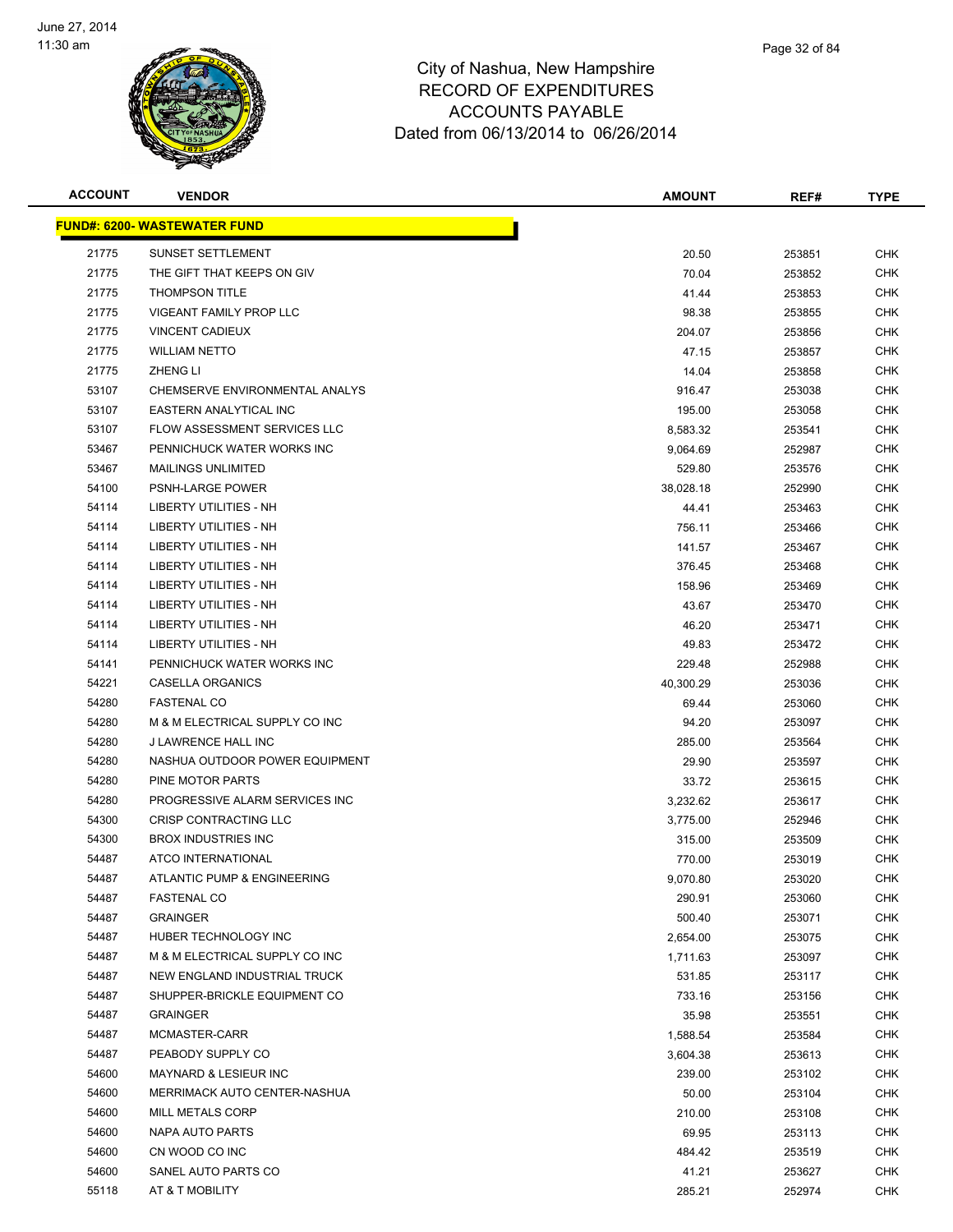

| <b>ACCOUNT</b> | <b>VENDOR</b>                        | <b>AMOUNT</b> | REF#   | <b>TYPE</b> |
|----------------|--------------------------------------|---------------|--------|-------------|
|                | <u> FUND#: 6200- WASTEWATER FUND</u> |               |        |             |
| 55118          | AT & T MOBILITY                      | 25.00         | 253453 | <b>CHK</b>  |
| 55400          | <b>JOHN ADIE</b>                     | 252.72        | 252935 | <b>CHK</b>  |
| 55400          | <b>NEWWTA INC</b>                    | 1,145.00      | 253120 | <b>CHK</b>  |
| 55400          | <b>NHWPCA</b>                        | 280.00        | 253126 | <b>CHK</b>  |
| 55400          | <b>APWA</b>                          | 72.50         | 253451 | <b>CHK</b>  |
| 55400          | <b>NEWEA</b>                         | 575.00        | 253476 | <b>CHK</b>  |
| 55421          | TREASURER STATE OF NH                | 50.00         | 253485 | <b>CHK</b>  |
| 55421          | TREASURER STATE OF NH                | 100.00        | 253487 | <b>CHK</b>  |
| 55618          | <b>CITIZENS BANK</b>                 | 1,531.46      | 15367  | ACH         |
| 55618          | <b>CITIZENS BANK</b>                 | 1,598.34      | 15368  | ACH         |
| 55699          | GARY D ALTMAN ESQ.                   | 175.00        | 253014 | <b>CHK</b>  |
| 55699          | SQUIRES STAFFING SERVICES INC        | 168.75        | 253161 | <b>CHK</b>  |
| 55699          | AFSCME LOCAL 365                     | 60.00         | 253424 | CHK         |
| 61107          | UNIFIRST CORPORATION                 | 320.89        | 253178 | <b>CHK</b>  |
| 61107          | <b>GRAINGER</b>                      | 390.00        | 253551 | <b>CHK</b>  |
| 61107          | UNIFIRST CORPORATION                 | 309.64        | 253638 | <b>CHK</b>  |
| 61149          | <b>IDEXX DISTRIBUTION INC</b>        | 1,209.86      | 253077 | <b>CHK</b>  |
| 61149          | ERA - A WATERS CO                    | 477.66        | 253535 | <b>CHK</b>  |
| 61156          | <b>JCI JONES CHEMICALS INC</b>       | 13,665.43     | 253567 | <b>CHK</b>  |
| 61299          | <b>GERALDINE CIARDELLI</b>           | 108.96        | 252943 | <b>CHK</b>  |
| 61299          | ATCO INTERNATIONAL                   | 432.00        | 253019 | <b>CHK</b>  |
| 61299          | <b>FASTENAL CO</b>                   | 44.42         | 253060 | <b>CHK</b>  |
| 61299          | HOME DEPOT CREDIT SERVICE 3065       | 31.81         | 253073 | <b>CHK</b>  |
| 61299          | <b>JT&amp;A INC</b>                  | 187.62        | 253083 | CHK         |
| 61299          | OMEGA INDUSTRIAL SUPPLY INC          | 686.44        | 253130 | <b>CHK</b>  |
| 61299          | WB MASON CO INC                      | 450.63        | 253182 | <b>CHK</b>  |
| 61299          | PETTY CASH                           | 20.97         | 253440 | CHK         |
| 61299          | <b>GRAINGER</b>                      | 363.40        | 253551 | <b>CHK</b>  |
| 61299          | HOME DEPOT CREDIT SERVICE 3065       | 70.92         | 253559 | <b>CHK</b>  |
| 61299          | PEABODY SUPPLY CO                    | 617.78        | 253613 | CHK         |
| 61299          | PIONEER ATHLETICS                    | 403.50        | 253616 | CHK         |
| 61300          | <b>DENNIS K BURKE INC</b>            | 2,637.78      | 253053 | CHK         |
| 61310          | ALTERNATIVE VEHICLE SERVICE GR       | 572.21        | 253497 | <b>CHK</b>  |
| 71000          | <b>FASTENAL CO</b>                   | 307.43        | 253060 | <b>CHK</b>  |
| 71000          | <b>GRAINGER</b>                      | 202.78        | 253551 | <b>CHK</b>  |
| 71000          | HOME DEPOT CREDIT SERVICE 3065       | 536.78        | 253559 | <b>CHK</b>  |
| 71025          | <b>FASTENAL CO</b>                   | 244.58        | 253060 | <b>CHK</b>  |
| 71025          | HOME DEPOT CREDIT SERVICE 3065       | 323.84        | 253073 | <b>CHK</b>  |
| 71228          | PITNEY BOWES GLOBAL FIN SRVS         | 323.58        | 253479 | <b>CHK</b>  |
| 75300          | EDWARDS WILDMAN PALMER LLP           | 4,450.00      | 253059 | <b>CHK</b>  |
| 75300          | <b>FIRST SOUTHWEST CO</b>            | 5,740.40      | 253062 | <b>CHK</b>  |
| 75300          | FITCH RATINGS INC                    | 1,600.00      | 253065 | <b>CHK</b>  |
| 75300          | MURPHY & COMPANY                     | 180.79        | 253110 | <b>CHK</b>  |
| 75300          | STANDARD & POOR'S LLC                | 1,402.50      | 253162 | <b>CHK</b>  |
| 81200          | <b>BAU HOPKINS</b>                   | 7,765.00      | 253025 | <b>CHK</b>  |
| 81200          | PROGRESSIVE ALARM SERVICES INC       | 7,110.00      | 253137 | CHK         |
| 81700          | <b>HAZEN &amp; SAWYER PC</b>         | 1,866.08      | 253556 | <b>CHK</b>  |
| 81700          | <b>HAZEN &amp; SAWYER PC</b>         | 16,376.61     | 253556 | <b>CHK</b>  |
| 81700          | INSITUFORM TECHNOLOGIES LLC          | 170,802.14    | 253563 | <b>CHK</b>  |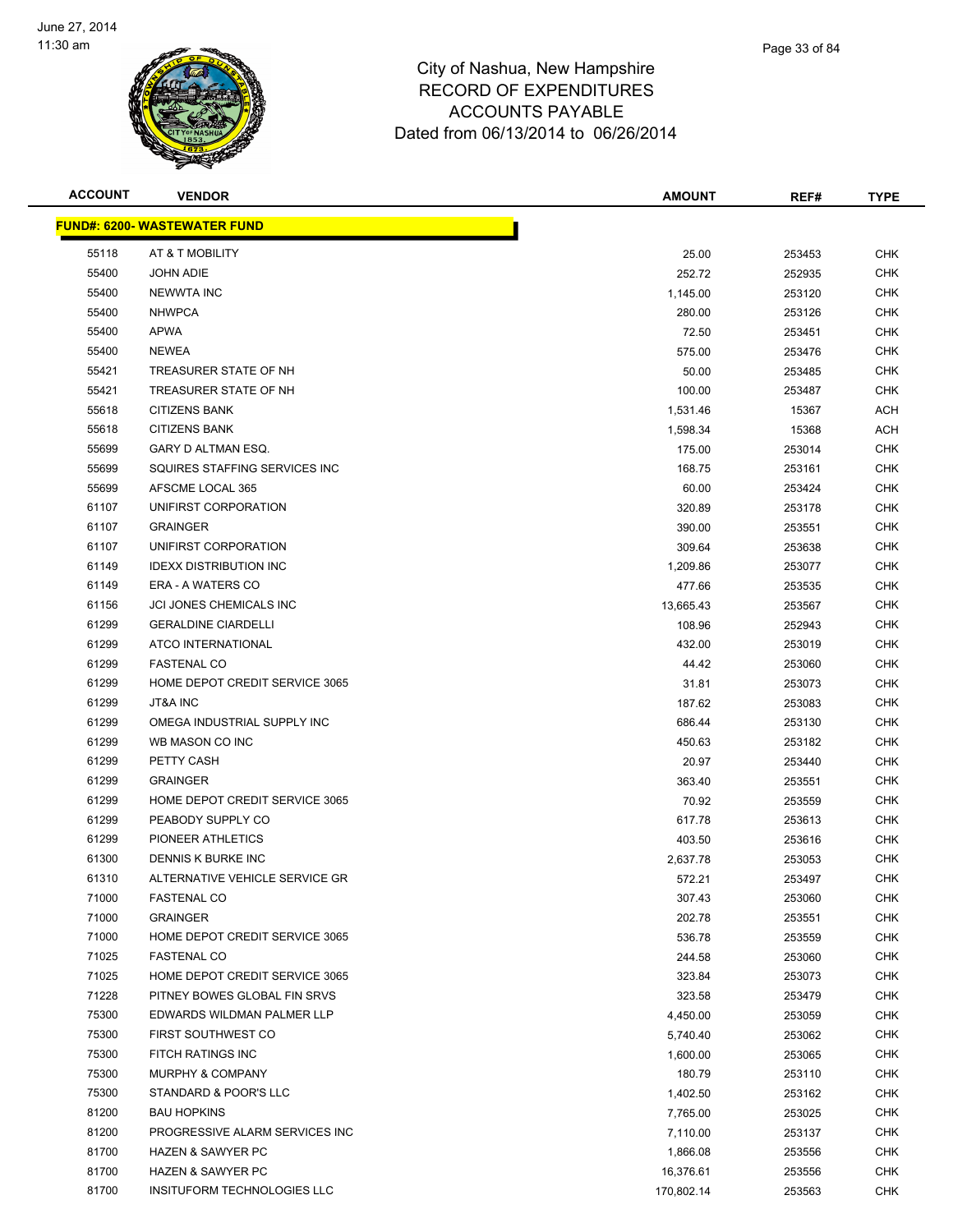

| <b>ACCOUNT</b> | <b>VENDOR</b>                            | <b>AMOUNT</b> | REF#   | <b>TYPE</b> |
|----------------|------------------------------------------|---------------|--------|-------------|
|                | <b>FUND#: 6200- WASTEWATER FUND</b>      |               |        |             |
| 81700          | FLOW ASSESSMENT SERVICES LLC             | 920.00        | 253541 | <b>CHK</b>  |
| 81700          | HAYNER SWANSON INC                       | 3,356.28      | 253555 | <b>CHK</b>  |
| 81700          | WRIGHT-PIERCE                            | 7.853.84      | 253648 | <b>CHK</b>  |
|                | <b>TOTAL FUND 6200 - WASTEWATER FUND</b> | \$392,321.84  |        |             |

|       | <u> FUND#: 6500- PROPERTY &amp; CASUALTY FUND</u>     |             |        |            |
|-------|-------------------------------------------------------|-------------|--------|------------|
| 54267 | TREASURER STATE OF NH                                 | 100.00      | 252995 | <b>CHK</b> |
| 54267 | TREASURER STATE OF NH                                 | 150.00      | 253486 | CHK        |
| 55118 | AT & T MOBILITY                                       | 30.82       | 252974 | <b>CHK</b> |
| 55400 | <b>JENNIFER DESHAIES</b>                              | 245.49      | 253429 | CHK        |
| 55400 | <b>DIANE VEINO</b>                                    | 1,614.49    | 253447 | <b>CHK</b> |
| 59207 | APPLE NASHUA LLC                                      | 863.00      | 253860 | <b>CHK</b> |
| 59207 | DARTMOUTH HITCHCOCK CLINIC                            | 911.52      | 253861 | <b>CHK</b> |
| 59207 | DEVINE MILLIMET & BRANCH PA                           | 1,866.18    | 253862 | CHK        |
| 59207 | <b>EXCEL ORTHOPAEDIC SPECIALISTS</b>                  | 433.00      | 253863 | <b>CHK</b> |
| 59207 | FOUNDATION MEDICAL PARTNERS                           | 214.00      | 253864 | <b>CHK</b> |
| 59207 | FOUR SEASONS ORTHOPEDIC CENTER                        | 792.00      | 253865 | <b>CHK</b> |
| 59207 | INJURED WORKERS PHARMACY LLC                          | 269.95      | 253867 | CHK        |
| 59207 | JONATHAN STARKS                                       | 254.97      | 253868 | <b>CHK</b> |
| 59207 | MARY HITCHCOCK MEMORIAL HOSP                          | 973.00      | 253872 | <b>CHK</b> |
| 59207 | NEW ENGLAND BAPTIST HOSPITAL                          | 17,197.33   | 253873 | CHK        |
| 59207 | NEW ENGLAND BAPTIST MEDICAL                           | 38.00       | 253874 | CHK        |
| 59207 | OCCUPATIONAL HEALTH CTRS SOUTH                        | 1,692.51    | 253875 | <b>CHK</b> |
| 59207 | CHIMA O OHAEGBULAM MD PC                              | 19,044.25   | 253876 | <b>CHK</b> |
| 59207 | ORTHOCARE MEDICAL EQUIPMENT LL                        | 24.50       | 253877 | <b>CHK</b> |
| 59207 | PERFORMANCE REHAB INC                                 | 755.00      | 253878 | CHK        |
| 59207 | <b>SJ PHYSICIAN SERVICES</b>                          | 85.00       | 253879 | <b>CHK</b> |
| 59207 | SO NH REGIONAL MEDICAL CENTER                         | 7,936.07    | 253880 | <b>CHK</b> |
| 59207 | ST JOSEPHS HOSPITAL                                   | 1,686.00    | 253881 | CHK        |
| 59207 | STONERIVER PHARMACY SOLUTIONS                         | 1,044.07    | 253882 | <b>CHK</b> |
| 59207 | <b>THOMAS STEPNEY</b>                                 | 324.10      | 253883 | <b>CHK</b> |
| 59250 | MARVELL PLATE GLASS INC                               | 328.00      | 253871 | <b>CHK</b> |
| 59275 | <b>1ST PRIORITY TOWING &amp; RECOVERY</b>             | 187.50      | 253859 | CHK        |
| 59275 | <b>ILLG AUTOMOTIVE CORP</b>                           | 838.08      | 253866 | CHK        |
| 59275 | <b>KANTI PATEL</b>                                    | 75.00       | 253869 | CHK        |
| 59275 | <b>KENNETH RAPSIS</b>                                 | 980.00      | 253870 | <b>CHK</b> |
| 59290 | DARTHMOUTN-HITCHCOCK NASHUA                           | 15.00       | 252975 | CHK        |
| 61192 | OCCUPATIONAL DRUG TESTING LLC                         | 135.00      | 253129 | <b>CHK</b> |
|       | <b>TOTAL FUND 6500 - PROPERTY &amp; CASUALTY FUND</b> | \$61,103.83 |        |            |

#### **FUND#: 6600- BENEFITS SELF INSURANCE FUND**

| 21553 | ANGEL ABELLEIRA | 322.80 | 252937 | <b>CHK</b> |
|-------|-----------------|--------|--------|------------|
| 21553 | ELIZABETH COSTA | 354.00 | 252948 | <b>CHK</b> |
| 21553 | JOSEPH DUBE     | 583.20 | 252955 | <b>CHK</b> |
| 21553 | LOIS HALL       | 260.40 | 252956 | <b>CHK</b> |
|       |                 |        |        |            |

Г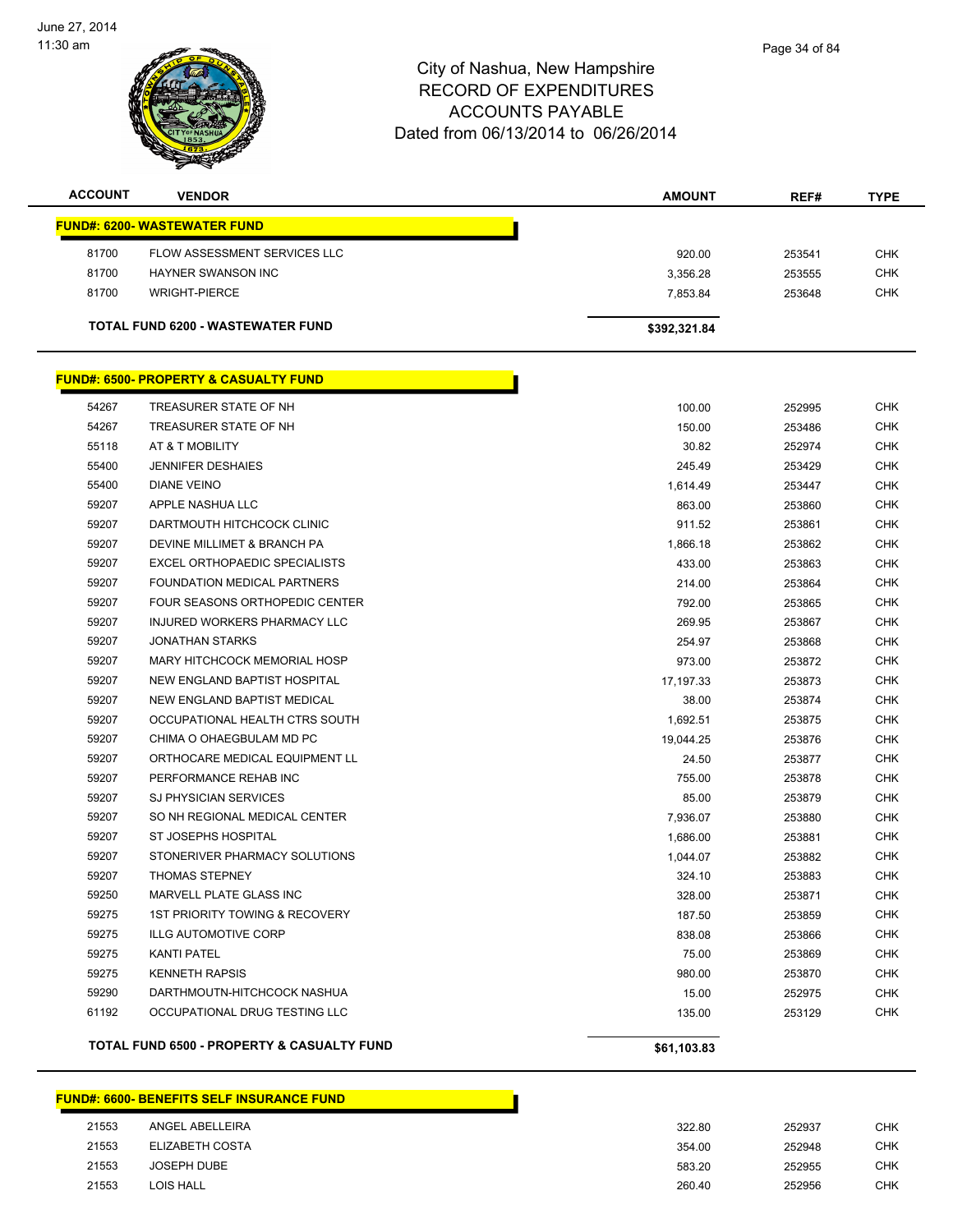

| <b>ACCOUNT</b> | <b>VENDOR</b>                                           | <b>AMOUNT</b>  | REF#   | <b>TYPE</b> |
|----------------|---------------------------------------------------------|----------------|--------|-------------|
|                | <b>FUND#: 6600- BENEFITS SELF INSURANCE FUND</b>        |                |        |             |
| 21553          | <b>RITA LAVOIE</b>                                      | 354.00         | 252965 | <b>CHK</b>  |
| 21553          | SOPHIE MIZARA                                           | 354.00         | 252967 | <b>CHK</b>  |
| 59500          | HARVARD PILGRIM HEALTH CARE                             | 22,647.60      | 15391  | <b>ACH</b>  |
| 59507          | ANTHEM BCBS OF NE                                       | 448,862.09     | 15390  | <b>ACH</b>  |
| 59507          | ANTHEM BCBS OF NE                                       | 413,593.62     | 15399  | <b>ACH</b>  |
| 59507          | ANTHEM BCBS OF NE                                       | 33.956.33      | 15390  | <b>ACH</b>  |
| 59507          | ANTHEM BCBS OF NE                                       | 50.976.02      | 15399  | <b>ACH</b>  |
| 59507          | ANTHEM BCBS OF NE                                       | 36,641.64      | 15390  | ACH         |
| 59507          | HARVARD PILGRIM HEALTH CARE                             | 79,421.68      | 15391  | ACH         |
| 59507          | ANTHEM BCBS OF NE                                       | 21,488.69      | 15399  | ACH         |
| 59507          | HARVARD PILGRIM HEALTH CARE                             | 31,443.91      | 15401  | <b>ACH</b>  |
| 59525          | NORTHEAST DELTA DENTAL                                  | 29,534.71      | 15392  | <b>ACH</b>  |
| 59525          | NORTHEAST DELTA DENTAL                                  | 28,434.87      | 15402  | ACH         |
|                | <b>TOTAL FUND 6600 - BENEFITS SELF INSURANCE FUND</b>   | \$1,199,229.56 |        |             |
|                |                                                         |                |        |             |
|                | <b>FUND#: 7020- UAW EDUCATIONAL ASSISTANCE</b>          |                |        |             |
| 51607          | SHAWNASEY MADISON                                       | 832.50         | 252966 | <b>CHK</b>  |
|                | <b>TOTAL FUND 7020 - UAW EDUCATIONAL ASSISTANCE</b>     | \$832.50       |        |             |
|                |                                                         |                |        |             |
|                | <b>FUND#: 7026- CAPITAL EQUIPMENT RESERVE FUND</b>      |                |        |             |
| 81500          | <b>GRAPPONE AUTOMOTIVE GROUP</b>                        | 20,911.00      | 253280 | <b>CHK</b>  |
|                | <b>TOTAL FUND 7026 - CAPITAL EQUIPMENT RESERVE FUND</b> | \$20,911.00    |        |             |
|                |                                                         |                |        |             |
|                | <b>FUND#: 7050- HOLMAN STADIUM IMPROVEMNTS ETF</b>      |                |        |             |
| 61299          | UNITED SITE SERVICES NORTHEAST                          | 109.94         | 253641 | <b>CHK</b>  |
|                | TOTAL FUND 7050 - HOLMAN STADIUM IMPROVEMNTS ETF        | \$109.94       |        |             |
|                | <b>FUND#: 7052- MINE FALLS PARK ETF</b>                 |                |        |             |
|                |                                                         |                |        |             |
| 54280          | AAA PUMP SERVICE INC                                    | 3,231.13       | 253003 | <b>CHK</b>  |
| 54280          | <b>B &amp; S LOCKSMITHS INC</b>                         | 63.60          | 253023 | <b>CHK</b>  |
| 54280          | HOME DEPOT CREDIT SERVICE 3065                          | 251.32         | 253073 | <b>CHK</b>  |
| 54280          | CAROLINA EASTERN-VAIL INC-                              | 4,740.00       | 253512 | <b>CHK</b>  |
| 54280          | HOME DEPOT CREDIT SERVICE 3065                          | 101.81         | 253559 | <b>CHK</b>  |
| 54280          | UNITED SITE SERVICES NORTHEAST                          | 164.91         | 253641 | <b>CHK</b>  |
| 61542          | MARSHALL SIGNS INC                                      | 8,704.00       | 253578 | CHK         |
|                | <b>TOTAL FUND 7052 - MINE FALLS PARK ETF</b>            | \$17,256.77    |        |             |
|                |                                                         |                |        |             |

**FUND#: 7076- REG VOC ED CAPITAL RESERVE**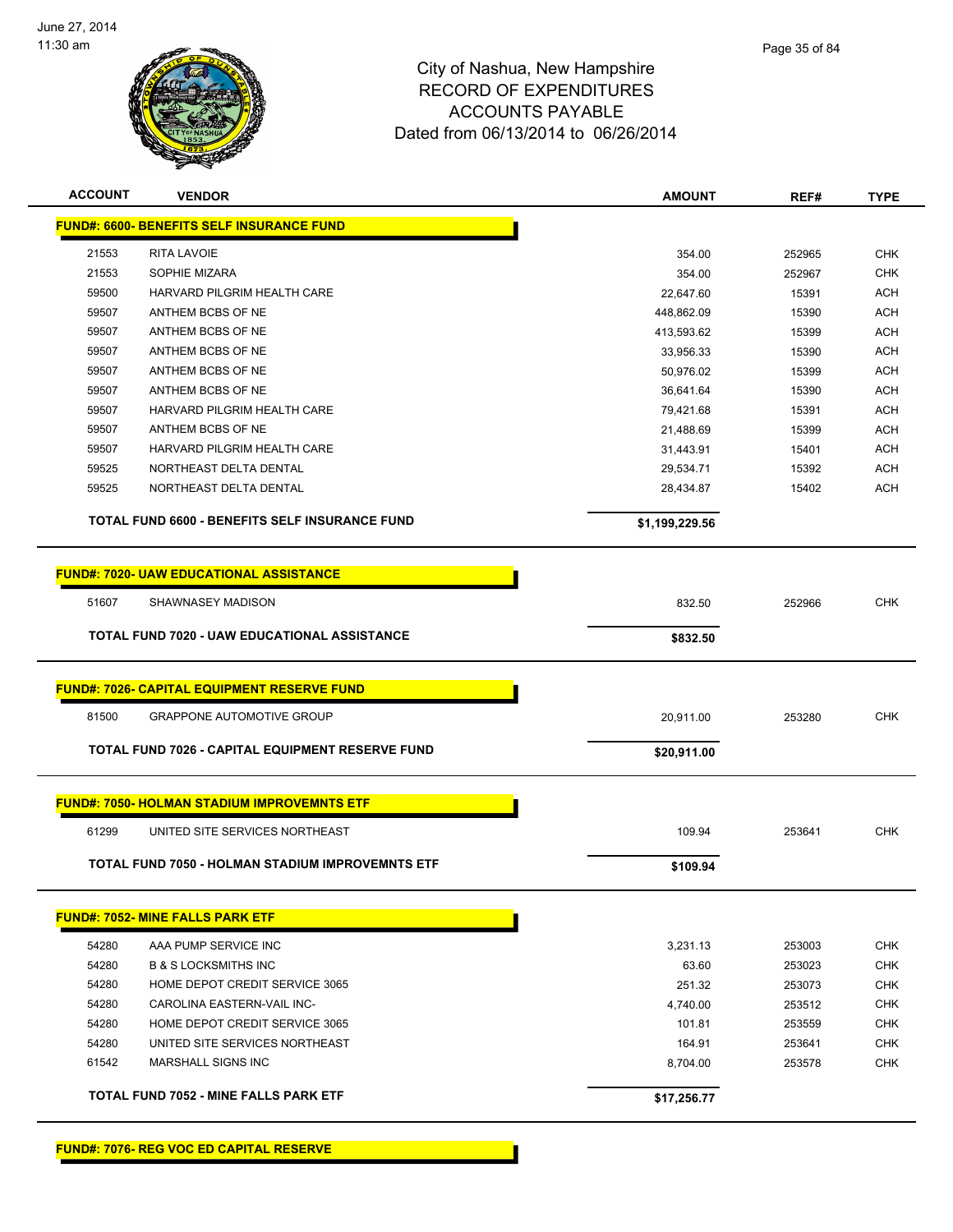| <b>ACCOUNT</b> | <b>VENDOR</b>                                       | <b>AMOUNT</b> | REF#   | <b>TYPE</b> |
|----------------|-----------------------------------------------------|---------------|--------|-------------|
|                | <b>TOTAL FUND 7076 - REG VOC ED CAPITAL RESERVE</b> | \$0.00        |        |             |
|                | <b>FUND#: 7506- ETF CONTRIB-WOODLAWN CEMETERY</b>   |               |        |             |
| 54114          | <b>LIBERTY UTILITIES - NH</b>                       | 60.69         | 253464 | CHK         |
| 71999          | AMAZON                                              | 1,127.97      | 253448 | CHK         |
|                | TOTAL FUND 7506 - ETF CONTRIB-WOODLAWN CEMETERY     | \$1,188.66    |        |             |
|                | <b>FUND#: 7518- PW-PINE HILL/CHARRON TRAF MIT</b>   |               |        |             |
| 55699          | MCFARLAND JOHNSON INC                               | 4,042.90      | 253582 | <b>CHK</b>  |
|                | TOTAL FUND 7518 - PW-PINE HILL/CHARRON TRAF MIT     | \$4,042.90    |        |             |
|                | <b>FUND#: 7551- P&amp;R-SUMMERFUN</b>               |               |        |             |
| 53400          | <b>QUALITY PRESS INC</b>                            | 245.25        | 253139 | <b>CHK</b>  |
| 61299          | HOME DEPOT CREDIT SERVICE 3065                      | 46.50         | 253073 | <b>CHK</b>  |
|                | <b>TOTAL FUND 7551 - P&amp;R-SUMMERFUN</b>          | \$291.75      |        |             |
|                | <b>FUND#: 7565- SCHOOL RELATED PROGRAMS-ETF</b>     |               |        |             |
| 55690          | FIRST STUDENT INC                                   | 152.45        | 253267 | <b>CHK</b>  |
| 55690          | FIRST STUDENT INC                                   | 169.69        | 253713 | CHK         |
| 61135          | CENTRALIA FUR AND HIDE INC                          | 159.37        | 253240 | <b>CHK</b>  |
|                | TOTAL FUND 7565 - SCHOOL RELATED PROGRAMS-ETF       | \$481.51      |        |             |
|                | <b>FUND#: 8050- LIBRARY-CHARLES ZYLONIS</b>         |               |        |             |
| 55650          | SYMPHONY NEW HAMPSHIRE                              | 1,500.00      | 252968 | <b>CHK</b>  |
|                | <b>TOTAL FUND 8050 - LIBRARY-CHARLES ZYLONIS</b>    | \$1,500.00    |        |             |
|                | <b>FUND#: 8063- LIBRARY-HENRY STEARNS FUND</b>      |               |        |             |
| 61807          | <b>BAKER &amp; TAYLOR</b>                           | 303.87        | 253024 | <b>CHK</b>  |
| 61807          | <b>BAKER &amp; TAYLOR</b>                           | 170.04        | 253503 | CHK         |
|                | TOTAL FUND 8063 - LIBRARY-HENRY STEARNS FUND        | \$473.91      |        |             |
|                | <b>FUND#: 8090- MOSES HUNT LECTURE FUND</b>         |               |        |             |
| 55654          | SYMPHONY NEW HAMPSHIRE                              | 1,320.00      | 253408 | CHK         |
|                | <b>TOTAL FUND 8090 - MOSES HUNT LECTURE FUND</b>    | \$1,320.00    |        |             |
|                | <b>FUND#: 8092- IRA HARRIS LECTURE FUND</b>         |               |        |             |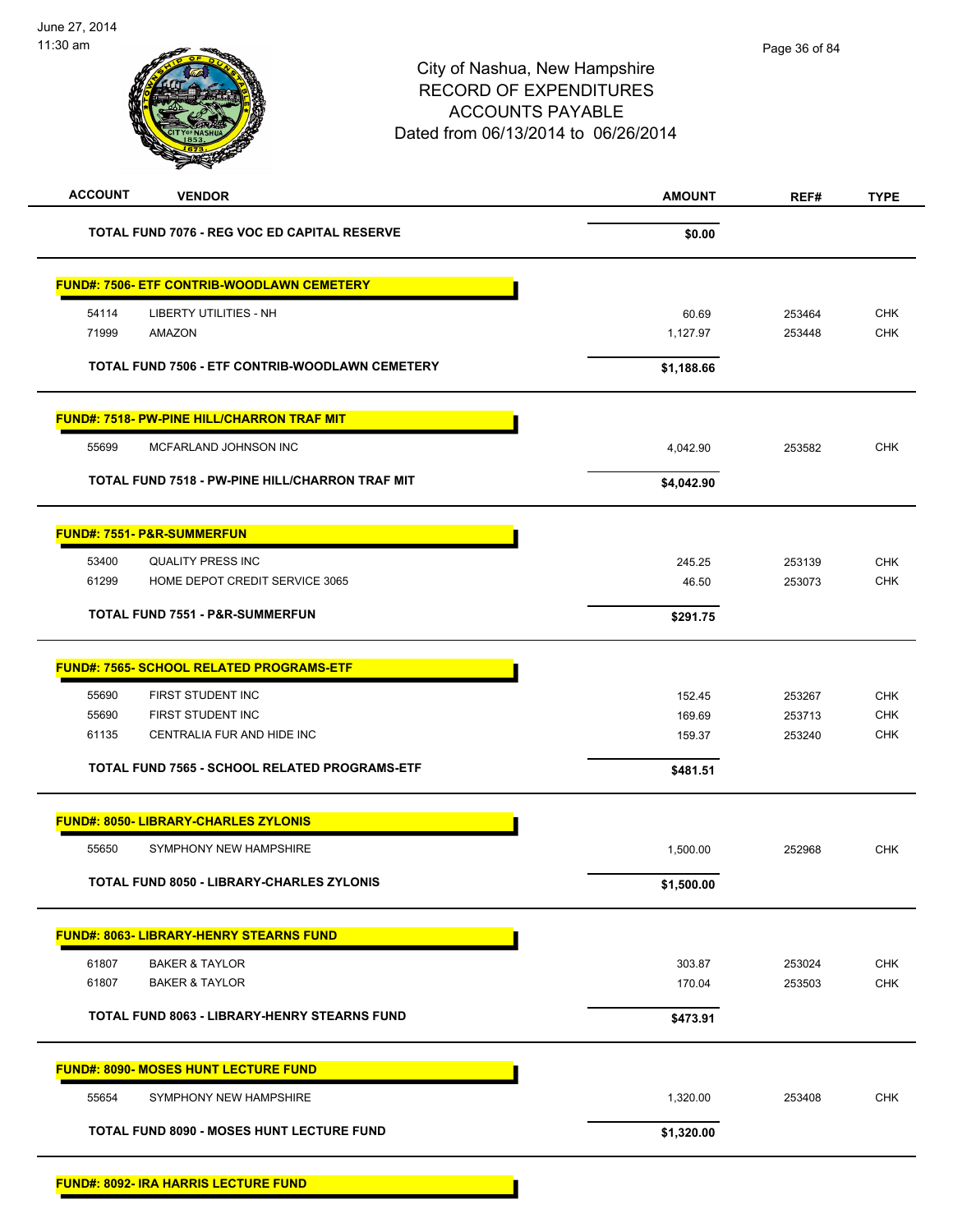

# City of Nashua, New Hampshire RECORD OF EXPENDITURES ACCOUNTS PAYABLE Dated from 06/13/2014 to 06/26/2014

| <b>ACCOUNT</b> | <b>VENDOR</b>                                     | <b>AMOUNT</b> | REF#   | <b>TYPE</b> |
|----------------|---------------------------------------------------|---------------|--------|-------------|
|                | <b>FUND#: 8092- IRA HARRIS LECTURE FUND</b>       |               |        |             |
| 55654          | SYMPHONY NEW HAMPSHIRE                            | 775.00        | 253408 | <b>CHK</b>  |
|                | <b>TOTAL FUND 8092 - IRA HARRIS LECTURE FUND</b>  | \$775.00      |        |             |
|                | <b>FUND#: 8200- BPW PENSION FUND</b>              |               |        |             |
| 52120          | DIGITAL FEDERAL CREDIT UNION                      | 1,167.94      | 253528 | <b>CHK</b>  |
|                | <b>TOTAL FUND 8200 - BPW PENSION FUND</b>         | \$1,167.94    |        |             |
|                | <b>FUND#: 8400- AGENCY-DEVELOPER ESCROWS</b>      |               |        |             |
| 21730          | HARVEY CONSTRUCTION CO                            | 9,035.00      | 252953 | <b>CHK</b>  |
| 21730          | <b>LAPIERRE BUILDERS LLC</b>                      | 8,728.00      | 253436 | <b>CHK</b>  |
|                | <b>TOTAL FUND 8400 - AGENCY-DEVELOPER ESCROWS</b> | \$17,763.00   |        |             |
|                | <b>FUND#: 8607- VIRGINIA HOLT DUNLAP AWARD</b>    |               |        |             |
| 68370          | <b>SAMUEL POWER</b>                               | 20.00         | 253404 | <b>CHK</b>  |
|                | TOTAL FUND 8607 - VIRGINIA HOLT DUNLAP AWARD      | \$20.00       |        |             |

**Grand Total:**

**\$4,904,261.89**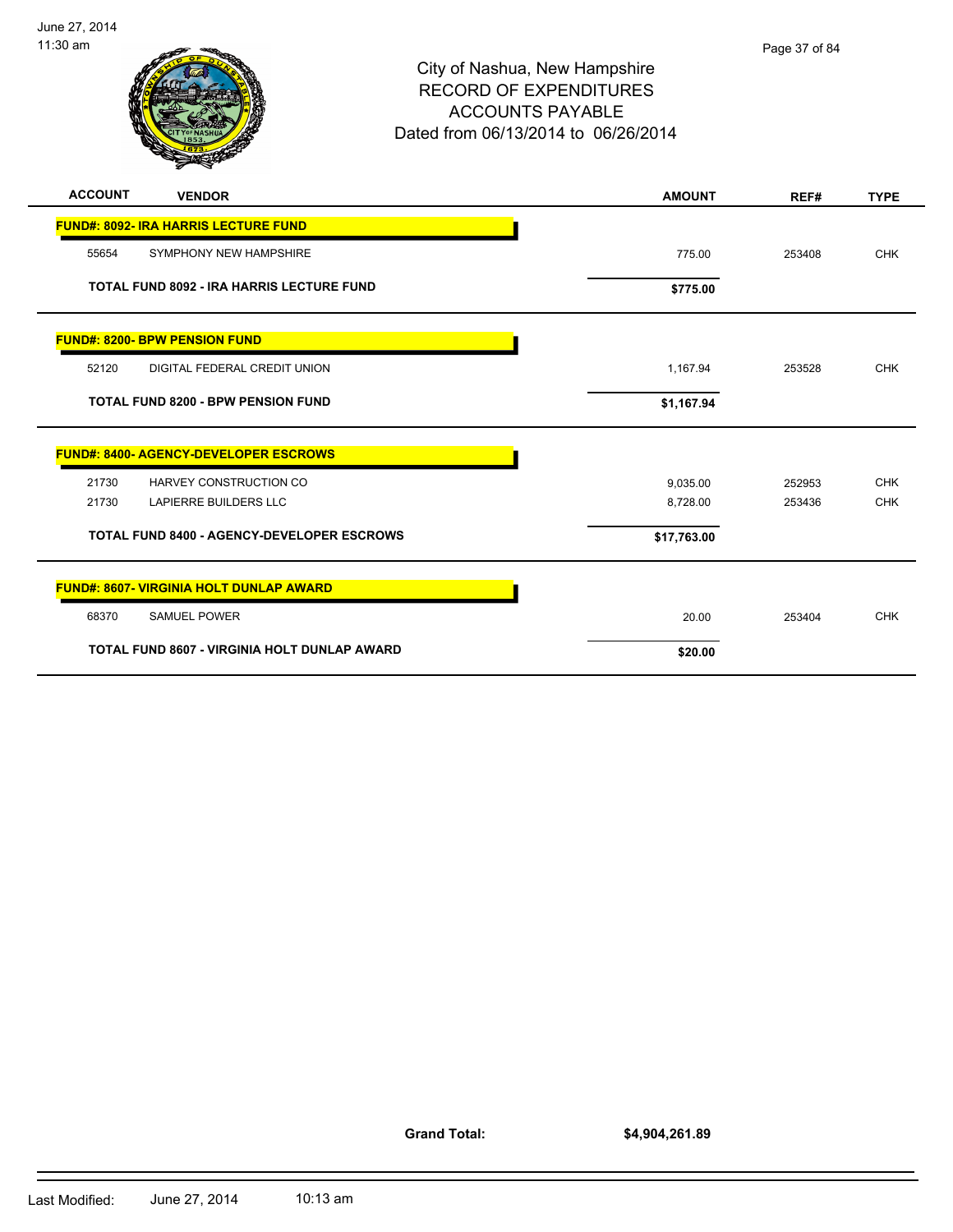

Page 38 of 84

| <b>ACCOUNT</b><br><b>PAY DATE</b> |                                      |                | <b>DESCRIPTION</b>                       | <b>AMOUNT</b> |  |
|-----------------------------------|--------------------------------------|----------------|------------------------------------------|---------------|--|
|                                   | <b>FUND#: 1000 - GENERAL FUND</b>    |                |                                          |               |  |
|                                   |                                      |                |                                          |               |  |
| 101                               | <b>MAYOR</b>                         |                |                                          |               |  |
|                                   | 6/19/14                              | 51100          | <b>CITIZEN SERVICES DIRECTOR</b>         | 929.80        |  |
|                                   | 6/26/14                              | 51100          | CITIZEN SERVICES DIRECTOR                | 929.80        |  |
|                                   | 6/19/14                              | 51100          | <b>COMMUNICATIONS DIRECTOR</b>           | 852.15        |  |
|                                   | 6/26/14                              | 51100          | <b>COMMUNICATIONS DIRECTOR</b>           | 852.15        |  |
|                                   | 6/19/14                              | 51100          | EXECUTIVE SECRETARY AA                   | 903.15        |  |
|                                   | 6/26/14                              | 51100          | EXECUTIVE SECRETARY AA                   | 903.15        |  |
|                                   | 6/19/14                              | 51100          | SECRETARY RECEPTIONIST                   | 565.55        |  |
|                                   | 6/26/14                              | 51100          | SECRETARY RECEPTIONIST                   | 565.56        |  |
|                                   | 6/19/14                              | 51500          | <b>MAYOR</b>                             | 2,115.95      |  |
|                                   | 6/26/14                              | 51500          | <b>MAYOR</b>                             | 2,115.95      |  |
|                                   | 6/26/14                              | 55118          | TELEPHONE-CELLULAR                       | 50.00         |  |
|                                   |                                      |                |                                          |               |  |
|                                   | <b>TOTAL 101 - MAYOR</b>             |                |                                          | \$10,783.21   |  |
| 102                               | <b>BOARD OF ALDERMEN</b>             |                |                                          |               |  |
|                                   | 6/19/14                              | 51100          | ALDERMANIC LEGISLATION MANAGER           | 1,404.70      |  |
|                                   | 6/26/14                              |                | ALDERMANIC LEGISLATION MANAGER           | 1,404.70      |  |
|                                   | 6/19/14                              | 51100          | LEGISLATIVE TRANSCRIPTION SPEC           | 357.74        |  |
|                                   | 6/26/14                              | 51200          | LEGISLATIVE TRANSCRIPTION SPEC           | 429.27        |  |
|                                   | 6/26/14                              | 51200          | <b>BOARD OF ALDERMEN</b>                 | 18,750.00     |  |
|                                   |                                      | 51500          | .                                        |               |  |
|                                   | <b>TOTAL 102 - BOARD OF ALDERMEN</b> |                |                                          | \$22,346.41   |  |
| 103                               | <b>LEGAL</b>                         |                |                                          |               |  |
|                                   | 6/19/14                              | 51100          | ASSISTANT CORP COUNSEL                   | 1,324.88      |  |
|                                   | 6/26/14                              |                | ASSISTANT CORP COUNSEL                   | 1,324.90      |  |
|                                   | 6/19/14                              | 51100          | <b>CORPORATION COUNSEL</b>               | 2,183.75      |  |
|                                   |                                      | 51100          | <b>CORPORATION COUNSEL</b>               | 2,183.75      |  |
|                                   | 6/26/14                              | 51100          |                                          | 1,986.70      |  |
|                                   | 6/19/14                              | 51100          | DEPUTY CORPORATION COUNSEL               |               |  |
|                                   | 6/26/14                              | 51100          | DEPUTY CORPORATION COUNSEL               | 1,986.70      |  |
|                                   | 6/19/14                              | 51100          | <b>LEGAL ASSISTANT</b>                   | 1,846.55      |  |
|                                   | 6/26/14                              | 51100          | <b>LEGAL ASSISTANT</b>                   | 1,846.55      |  |
|                                   | 6/26/14                              | 55118          | TELEPHONE-CELLULAR                       | 100.00        |  |
|                                   | <b>TOTAL 103 - LEGAL</b>             |                |                                          | \$14,783.78   |  |
| 105                               | <b>CITI-STAT</b>                     |                |                                          |               |  |
|                                   |                                      |                |                                          | 1,529.80      |  |
|                                   | 6/19/14                              | 51100          | DIRECTOR CITISTAT                        | 1,529.80      |  |
|                                   | 6/26/14                              | 51100          | DIRECTOR CITISTAT                        | 690.85        |  |
|                                   | 6/19/14<br>6/26/14                   | 51100          | OPERATIONS ANALYST<br>OPERATIONS ANALYST | 690.85        |  |
|                                   |                                      | 51100          |                                          |               |  |
|                                   | <b>TOTAL 105 - CITI-STAT</b>         |                |                                          | \$4,441.30    |  |
| 107                               | <b>CITY CLERK</b>                    |                |                                          |               |  |
|                                   |                                      |                |                                          |               |  |
|                                   | 6/19/14                              |                |                                          | 1,771.20      |  |
|                                   | 6/26/14                              | 51100<br>51100 | <b>CITY CLERK</b><br><b>CITY CLERK</b>   | 1,771.20      |  |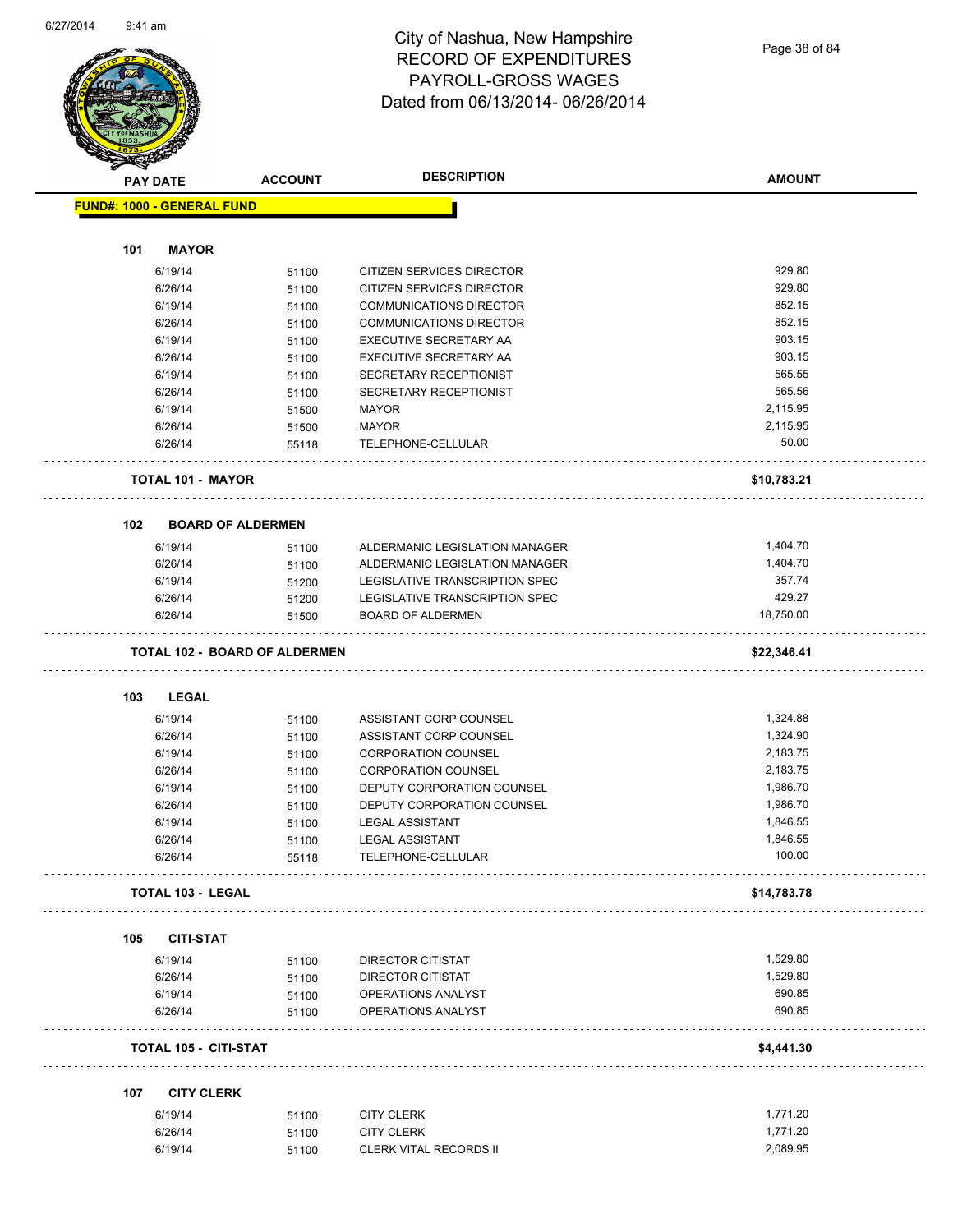Page 39 of 84

|     | <b>PAY DATE</b>                   | <b>ACCOUNT</b>                       | <b>DESCRIPTION</b>               | <b>AMOUNT</b>        |
|-----|-----------------------------------|--------------------------------------|----------------------------------|----------------------|
|     | <b>FUND#: 1000 - GENERAL FUND</b> |                                      |                                  |                      |
|     |                                   |                                      |                                  |                      |
| 107 | <b>CITY CLERK</b>                 |                                      |                                  |                      |
|     | 6/26/14                           | 51100                                | <b>CLERK VITAL RECORDS II</b>    | 5,599.03             |
|     | 6/19/14                           | 51100                                | DEPARTMENT COORDINATOR, CC       | 791.45               |
|     | 6/26/14                           | 51100                                | DEPARTMENT COORDINATOR, CC       | 791.45               |
|     | 6/19/14                           | 51100                                | <b>DEPUTY CITY CLERK</b>         | 1,371.00             |
|     | 6/26/14                           | 51100                                | <b>DEPUTY CITY CLERK</b>         | 1,371.00             |
|     | 6/19/14                           | 51300                                | OVERTIME-REGULAR                 | 22.26                |
|     | 6/26/14                           | 51300                                | OVERTIME-REGULAR                 | 22.26                |
|     | 6/26/14                           | 51512                                | <b>WAGES APPOINTED OFFICIALS</b> | 393.75               |
|     | <b>TOTAL 107 - CITY CLERK</b>     |                                      |                                  | \$15,994.55          |
|     |                                   |                                      |                                  |                      |
| 111 | <b>HUMAN RESOURCES</b>            |                                      |                                  |                      |
|     | 6/19/14                           | 51100                                | <b>HR ANALYST</b>                | 1,014.70<br>1,014.70 |
|     | 6/26/14                           | 51100                                | <b>HR ANALYST</b>                |                      |
|     | 6/19/14                           | 51100                                | <b>HR SPEC</b>                   | 833.86               |
|     | 6/26/14                           | 51100                                | <b>HR SPEC</b>                   | 833.85               |
|     | 6/19/14                           | 51100                                | HUMAN RESOURCES DIRECTOR         | 1,546.45             |
|     | 6/26/14                           | 51100                                | HUMAN RESOURCES DIRECTOR         | 1,546.45             |
|     | 6/19/14                           | 51200                                | ADMINISTRATIVE ASSISTANT I       | 255.60               |
|     | 6/26/14                           | 51200                                | ADMINISTRATIVE ASSISTANT I       | 255.60               |
|     | 6/26/14                           | 55118                                | TELEPHONE-CELLULAR               | 50.00                |
|     |                                   | <b>TOTAL 111 - HUMAN RESOURCES</b>   |                                  | \$7,351.21           |
| 115 | <b>CITYWIDE PENSIONS</b>          |                                      |                                  |                      |
|     | 6/26/14                           | 52120                                | PENSION DISTRIBUTIONS            | 50.00                |
|     |                                   | <b>TOTAL 115 - CITYWIDE PENSIONS</b> |                                  | \$50.00              |
| 122 |                                   | <b>INFORMATION TECHNOLOGY</b>        |                                  |                      |
|     | 6/19/14                           | 51100                                | ADMIN ASSISTANT II               | 665.60               |
|     | 6/26/14                           | 51100                                | ADMIN ASSISTANT II               | 665.60               |
|     | 6/19/14                           | 51100                                | ERP SYSTEM ADMIN DBA             | 1,622.10             |
|     | 6/26/14                           | 51100                                | ERP SYSTEM ADMIN DBA             | 1,622.10             |
|     | 6/19/14                           | 51100                                | INTER INTRA APPL DEV PROJ LDR    | 1,579.20             |
|     | 6/26/14                           | 51100                                | INTER INTRA APPL DEV PROJ LDR    | 1,579.20             |
|     | 6/19/14                           | 51100                                | IT APPLICATIONS ANALYST          | 1,143.65             |
|     | 6/26/14                           | 51100                                | IT APPLICATIONS ANALYST          | 1,143.65             |
|     | 6/19/14                           | 51100                                | IT DIVISION DIRECTOR             | 1,986.69             |
|     |                                   |                                      | IT DIVISION DIRECTOR             | 1,986.69             |
|     | 6/26/14                           | 51100                                | IT INFRASTRUCTURE ANALYST        |                      |
|     | 6/19/14                           | 51100                                |                                  | 1,194.35             |
|     | 6/26/14                           | 51100                                | IT INFRASTRUCTURE ANALYST        | 1,194.35             |
|     | 6/19/14                           | 51100                                | IT INFRASTRUCTURE TEAM LEADER    | 1,771.20             |
|     | 6/26/14                           | 51100                                | IT INFRASTRUCTURE TEAM LEADER    | 1,771.20             |
|     | 6/19/14                           | 51100                                | SYSTEMS ADM DATABASE ADM         | 1,611.15             |
|     | 6/26/14                           | 51100                                | SYSTEMS ADM DATABASE ADM         | 1,611.15             |
|     | 6/19/14                           | 51100                                | TECHNICAL SPEC II NET SUPPORT    | 1,086.15             |
|     | 6/26/14                           | 51100                                | TECHNICAL SPEC II NET SUPPORT    | 1,086.15             |

6/19/14 51100 TECHNICAL SPEC III 1,444.15

6/26/14 51100 TECHNICAL SPEC II NET SUPPORT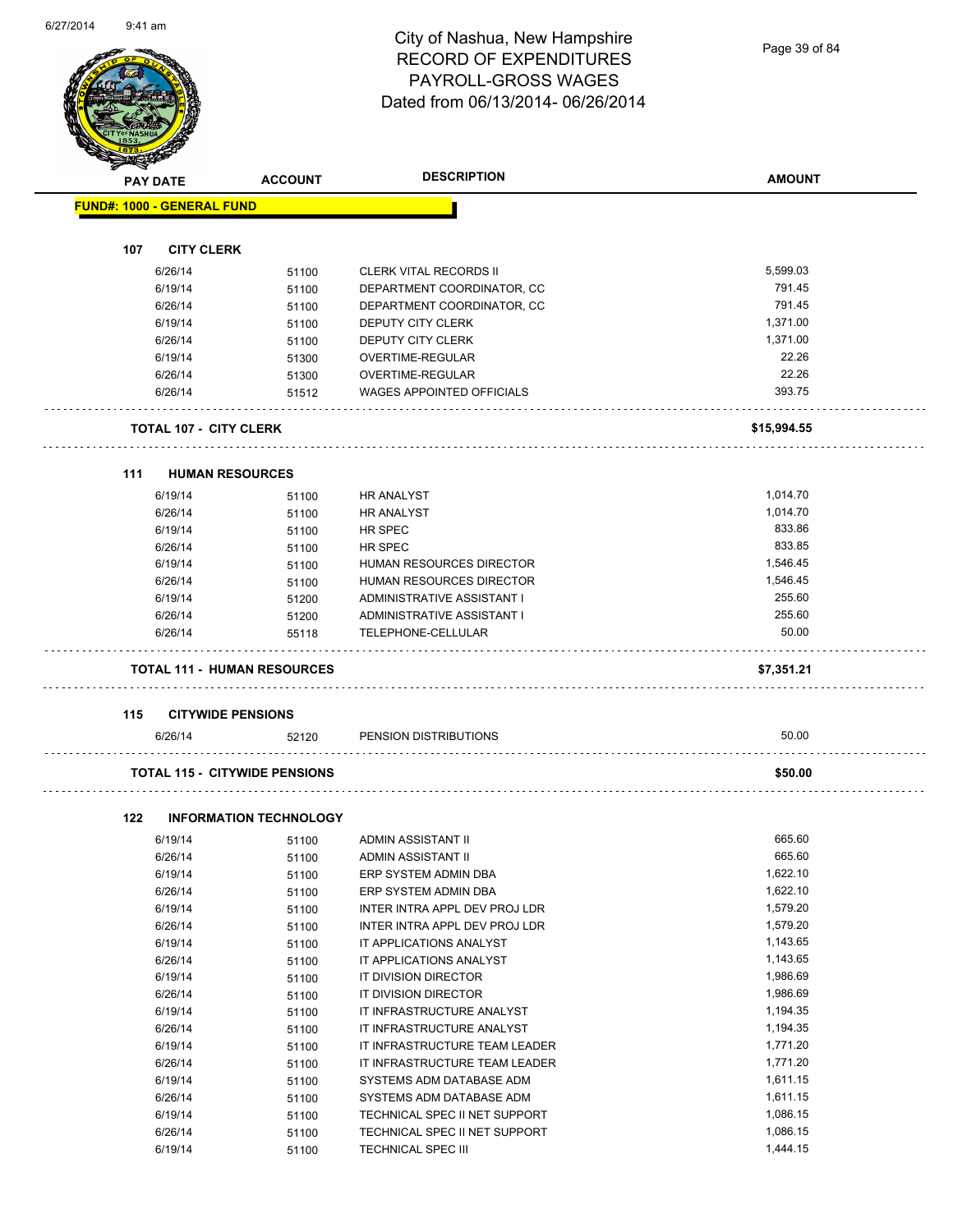Page 40 of 84

|     | <b>PAY DATE</b>                   | <b>ACCOUNT</b>                            | <b>DESCRIPTION</b>                | <b>AMOUNT</b> |
|-----|-----------------------------------|-------------------------------------------|-----------------------------------|---------------|
|     | <b>FUND#: 1000 - GENERAL FUND</b> |                                           |                                   |               |
|     |                                   |                                           |                                   |               |
| 122 |                                   | <b>INFORMATION TECHNOLOGY</b>             |                                   |               |
|     | 6/26/14                           | 51100                                     | <b>TECHNICAL SPEC III</b>         | 1,444.15      |
|     | 6/19/14                           | 51100                                     | <b>WEB DESIGNER</b>               | 633.45        |
|     | 6/26/14                           | 51100                                     | <b>WEB DESIGNER</b>               | 633.45        |
|     | 6/19/14                           | 51300                                     | OVERTIME-REGULAR                  | 5.94          |
|     | 6/26/14                           | 55118                                     | TELEPHONE-CELLULAR                | 267.00        |
|     |                                   | <b>TOTAL 122 - INFORMATION TECHNOLOGY</b> |                                   | \$29,748.32   |
| 126 |                                   | <b>FINANCIAL SERVICES</b>                 |                                   |               |
|     | 6/19/14                           | 51100                                     | <b>ACCOUNTANT</b>                 | 898.10        |
|     | 6/26/14                           | 51100                                     | <b>ACCOUNTANT</b>                 | 898.10        |
|     | 6/19/14                           | 51100                                     | ACCOUNTING COMPLIANCE MGR         | 1,073.50      |
|     | 6/26/14                           | 51100                                     | ACCOUNTING COMPLIANCE MGR         | 1,073.50      |
|     | 6/19/14                           | 51100                                     | ACCOUNTS PAYABLE COORDINATOR      | 2,192.90      |
|     | 6/26/14                           | 51100                                     | ACCOUNTS PAYABLE COORDINATOR      | 2,192.90      |
|     | 6/19/14                           | 51100                                     | ACCOUNTS PAYABLE SUPV             | 929.80        |
|     | 6/26/14                           | 51100                                     | ACCOUNTS PAYABLE SUPV             | 929.80        |
|     | 6/19/14                           | 51100                                     | ADMINISTRATIVE ASSISTANT I        | 769.78        |
|     | 6/26/14                           | 51100                                     | ADMINISTRATIVE ASSISTANT I        | 760.32        |
|     | 6/19/14                           | 51100                                     | <b>CFO COMPTROLLER</b>            | 1,999.70      |
|     | 6/26/14                           | 51100                                     | <b>CFO COMPTROLLER</b>            | 1,999.70      |
|     | 6/19/14                           | 51100                                     | <b>COMPENSATION MANAGER</b>       | 1,533.60      |
|     | 6/26/14                           | 51100                                     | <b>COMPENSATION MANAGER</b>       | 1,533.60      |
|     | 6/19/14                           | 51100                                     | DEP TREASURER TAX COLLECTOR       | 1,076.20      |
|     | 6/26/14                           | 51100                                     | DEP TREASURER TAX COLLECTOR       | 1,076.20      |
|     | 6/19/14                           | 51100                                     | FINANCE AND ADMIN MANAGER         | 744.65        |
|     | 6/26/14                           | 51100                                     | FINANCE AND ADMIN MANAGER         | 744.64        |
|     | 6/19/14                           | 51100                                     | FINANCIAL MANAGER GENERAL GOVT    | 1,367.60      |
|     | 6/26/14                           | 51100                                     | FINANCIAL MANAGER GENERAL GOVT    | 1,367.60      |
|     | 6/19/14                           | 51100                                     | FINANCIAL SERVICES COORDINATOR    | 936.70        |
|     | 6/26/14                           | 51100                                     | FINANCIAL SERVICES COORDINATOR    | 936.71        |
|     | 6/19/14                           | 51100                                     | MOTOR VEHICLE COORDINATOR         | 646.80        |
|     | 6/19/14                           | 51100                                     | MV CLERK II REGISTRATION          | 638.80        |
|     | 6/26/14                           | 51100                                     | MV CLERK II REGISTRATION          | 638.80        |
|     | 6/19/14                           | 51100                                     | PAYROLL ANALYST II                | 1,770.56      |
|     | 6/26/14                           | 51100                                     | PAYROLL ANALYST II                | 2,604.41      |
|     | 6/19/14                           | 51100                                     | <b>RESOURCE COORDINATOR</b>       | 452.45        |
|     | 6/26/14                           | 51100                                     | <b>RESOURCE COORDINATOR</b>       | 452.46        |
|     | 6/19/14                           | 51100                                     | REVENUE ACCOUNTS SPEC             | 992.21        |
|     | 6/26/14                           | 51100                                     | REVENUE ACCOUNTS SPEC             | 992.21        |
|     | 6/19/14                           | 51100                                     | SENIOR FINANCIAL ANALYST          | 1,100.45      |
|     | 6/26/14                           | 51100                                     | SENIOR FINANCIAL ANALYST          | 1,100.45      |
|     | 6/19/14                           | 51100                                     | SUPV VEHICLE REGISTRATION         | 1,044.70      |
|     | 6/26/14                           | 51100                                     | SUPV VEHICLE REGISTRATION         | 1,044.70      |
|     | 6/19/14                           | 51100                                     | TREASURER TAX COLLECTOR           | 1,771.20      |
|     | 6/26/14                           | 51100                                     | TREASURER TAX COLLECTOR           | 1,771.20      |
|     | 6/19/14                           | 51100                                     | <b>VEHICLE REGISTRATION CLERK</b> | 1,629.95      |
|     | 6/26/14                           | 51100                                     | <b>VEHICLE REGISTRATION CLERK</b> | 1,664.80      |
|     | 6/19/14                           | 51200                                     | TRUST ACCOUNTANT PT               | 670.87        |
|     | 6/26/14                           | 51200                                     | TRUST ACCOUNTANT PT               | 670.88        |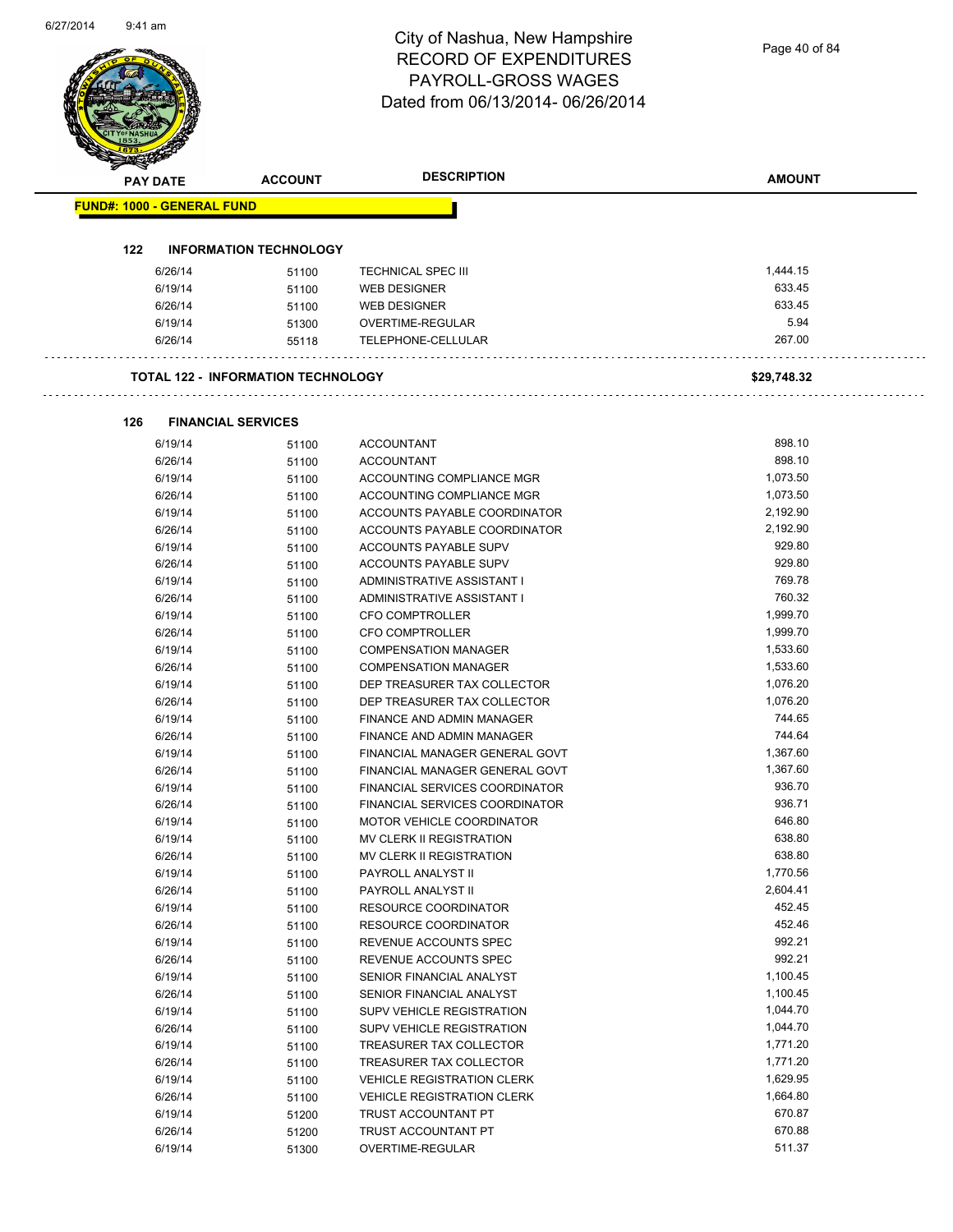|     |                 |                                       | City of Nashua, New Hampshire    |               |
|-----|-----------------|---------------------------------------|----------------------------------|---------------|
|     |                 |                                       | <b>RECORD OF EXPENDITURES</b>    | Page 41 of 84 |
|     |                 |                                       | PAYROLL-GROSS WAGES              |               |
|     |                 |                                       | Dated from 06/13/2014-06/26/2014 |               |
|     |                 |                                       |                                  |               |
|     |                 |                                       |                                  |               |
|     |                 |                                       |                                  |               |
|     | <b>PAY DATE</b> | <b>ACCOUNT</b>                        | <b>DESCRIPTION</b>               | <b>AMOUNT</b> |
|     |                 |                                       |                                  |               |
|     |                 | <b>FUND#: 1000 - GENERAL FUND</b>     |                                  |               |
|     |                 |                                       |                                  |               |
| 126 |                 | <b>FINANCIAL SERVICES</b>             |                                  |               |
|     | 6/26/14         | 51300                                 | OVERTIME-REGULAR                 | 496.54        |
|     | 6/26/14         | 55118                                 | TELEPHONE-CELLULAR               | 50.00         |
|     |                 | <b>TOTAL 126 - FINANCIAL SERVICES</b> |                                  | \$49,751.41   |
|     |                 |                                       |                                  |               |
|     |                 |                                       |                                  |               |
| 129 |                 | <b>CITY BUILDINGS</b>                 |                                  |               |
|     | 6/19/14         | 51100                                 | <b>BUILDING MANAGER</b>          | 788.60        |
|     | 6/26/14         | 51100                                 | <b>BUILDING MANAGER</b>          | 788.60        |
|     | 6/19/14         | 51100                                 | <b>CUSTODIAN I</b>               | 1,166.86      |
|     | 6/26/14         | 51100                                 | <b>CUSTODIAN I</b>               | 1,166.85      |
|     | 6/19/14         | 51100                                 | MAINTENANCE SPEC                 | 663.85        |
|     | 6/26/14         | 51100                                 | MAINTENANCE SPEC                 | 663.85        |
|     | 6/19/14         | 51200                                 | <b>CUSTODIAN I</b>               | 306.75        |
|     | 6/26/14         | 51200                                 | <b>CUSTODIAN I</b>               | 306.75        |
|     | 6/19/14         | 51300                                 | OVERTIME-REGULAR                 | 36.81         |
|     |                 |                                       |                                  |               |
|     |                 | <b>TOTAL 129 - CITY BUILDINGS</b>     |                                  | \$5,888.92    |
|     |                 |                                       |                                  |               |
| 130 |                 | <b>PURCHASING</b>                     |                                  |               |
|     | 6/19/14         | 51100                                 | PRINTING TECH MAIL DIST          | 972.30        |
|     | 6/26/14         | 51100                                 | PRINTING TECH MAIL DIST          | 972.30        |
|     | 6/19/14         | 51100                                 | PURCHASING AGENT I               | 661.95        |
|     | 6/26/14         | 51100                                 | PURCHASING AGENT I               | 661.95        |
|     | 6/19/14         | 51100                                 | PURCHASING AGENT II              | 1,020.45      |
|     | 6/26/14         | 51100                                 | PURCHASING AGENT II              | 1,020.45      |
|     | 6/19/14         | 51300                                 | OVERTIME-REGULAR                 | 12.42         |
|     | 6/26/14         | 51300                                 | OVERTIME-REGULAR                 | 6.21          |
|     |                 |                                       |                                  |               |
|     |                 | <b>TOTAL 130 - PURCHASING</b>         |                                  | \$5,328.03    |
|     |                 |                                       |                                  |               |
| 131 |                 | <b>HUNT BUILDING</b>                  |                                  |               |
|     | 6/19/14         | 51200                                 | HUNT BUILDING ADMINISTRATOR      | 319.05        |
|     | 6/26/14         | 51200                                 | HUNT BUILDING ADMINISTRATOR      | 319.05        |
|     |                 |                                       |                                  |               |
|     |                 | <b>TOTAL 131 - HUNT BUILDING</b>      |                                  | \$638.10      |
|     |                 |                                       |                                  |               |
| 132 |                 | <b>ASSESSING</b>                      |                                  |               |
|     | 6/19/14         | 51100                                 | <b>APPRAISER I</b>               | 853.70        |
|     | 6/26/14         | 51100                                 | <b>APPRAISER I</b>               | 853.70        |
|     | 6/19/14         | 51100                                 | <b>APPRAISER II</b>              | 1,020.45      |
|     | 6/26/14         | 51100                                 | <b>APPRAISER II</b>              | 1,020.45      |
|     | 6/19/14         | 51100                                 | <b>APPRAISER III</b>             | 1,162.45      |
|     | 6/26/14         | 51100                                 | <b>APPRAISER III</b>             | 1,162.45      |
|     | 6/19/14         | 51100                                 | ASSESSING ADMIN SPEC I CSR       | 603.39        |
|     | 6/26/14         |                                       | ASSESSING ADMIN SPEC I CSR       | 301.70        |
|     |                 | 51100                                 |                                  | 699.35        |
|     | 6/19/14         | 51100                                 | ASSESSING ADMIN SPEC II CSR      |               |
|     | 6/26/14         | 51100                                 | ASSESSING ADMIN SPEC II CSR      | 699.35        |
|     | 6/19/14         | 51100                                 | ASSESSING ADMIN SPEC III CSR     | 888.75        |

6/27/2014 9:41 am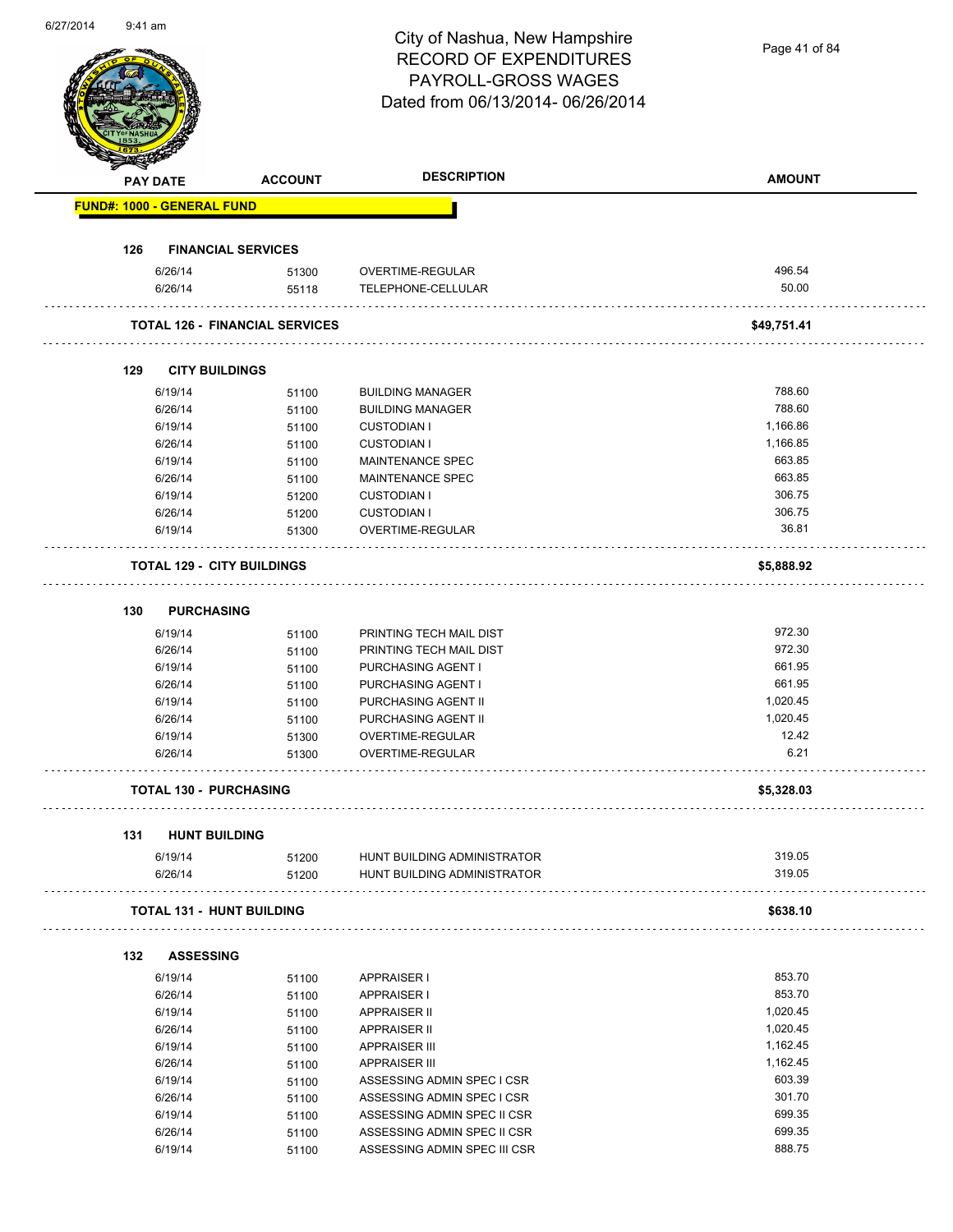Page 42 of 84

|     | <b>PAY DATE</b>                   | <b>ACCOUNT</b>                       | <b>DESCRIPTION</b>                         | <b>AMOUNT</b>        |
|-----|-----------------------------------|--------------------------------------|--------------------------------------------|----------------------|
|     | <b>FUND#: 1000 - GENERAL FUND</b> |                                      |                                            |                      |
|     |                                   |                                      |                                            |                      |
| 132 | <b>ASSESSING</b>                  |                                      |                                            |                      |
|     | 6/26/14                           | 51100                                | ASSESSING ADMIN SPEC III CSR               | 888.75               |
|     | 6/19/14                           | 51100                                | CHIEF ASSESSOR GIS MANAGER                 | 2,077.25             |
|     | 6/26/14                           | 51100                                | CHIEF ASSESSOR GIS MANAGER                 | 2,077.25             |
|     | 6/19/14                           | 51100                                | DEPARTMENT COORDINATOR                     | 844.05               |
|     | 6/26/14                           | 51100                                | DEPARTMENT COORDINATOR                     | 844.05               |
|     | 6/19/14                           | 51100                                | DEPUTY MANAGER APPRAISER IV                | 1,450.00             |
|     | 6/26/14                           | 51100                                | DEPUTY MANAGER APPRAISER IV                | 1,450.00             |
|     | 6/26/14                           | 51512                                | WAGES APPOINTED OFFICIALS                  | 375.00               |
|     |                                   | <b>TOTAL 132 - ASSESSING</b>         |                                            | \$19,272.09          |
| 134 | GIS                               |                                      |                                            |                      |
|     | 6/19/14                           | 51100                                | <b>GIS TECHNICIAN II</b>                   | 1,042.60             |
|     | 6/26/14                           | 51100                                | <b>GIS TECHNICIAN II</b>                   | 1,042.60             |
|     | <b>TOTAL 134 - GIS</b>            |                                      |                                            | \$2,085.20           |
|     |                                   |                                      |                                            |                      |
| 140 |                                   | <b>PINEWOOD CEMETERY</b>             |                                            |                      |
|     | 6/19/14                           | 51400                                | <b>WAGES TEMP-SEASONAL</b>                 | 1,440.00             |
|     | 6/26/14                           | 51700                                | <b>STIPENDS</b>                            | 1,000.00             |
|     | 6/26/14                           | 55314                                | FIXED RATE MILEAGE ALLOWANCE               | 100.00               |
|     |                                   | <b>TOTAL 140 - PINEWOOD CEMETERY</b> |                                            | \$2,540.00           |
| 142 |                                   | <b>WOODLAWN CEMETERY</b>             |                                            |                      |
|     | 6/19/14                           | 51100                                | <b>GROUNDSKEEPER CEMETERY</b>              | 1,264.40             |
|     | 6/26/14                           | 51100                                | <b>GROUNDSKEEPER CEMETERY</b>              | 1,264.40             |
|     | 6/19/14                           | 51100                                | SUBFOREMAN CEMETERY                        | 433.74               |
|     | 6/26/14                           | 51100                                | SUBFOREMAN CEMETERY                        | 722.89               |
|     | 6/19/14                           | 51100                                | SUPERINTENDENT CEMETERY I                  | 1,014.70             |
|     | 6/26/14                           | 51100                                | SUPERINTENDENT CEMETERY I                  | 1,014.70             |
|     | 6/19/14                           | 51300                                | OVERTIME-REGULAR                           | 23.71                |
|     | 6/26/14                           | 51400                                | WAGES TEMP-SEASONAL                        | 1,485.00             |
|     |                                   | <b>TOTAL 142 - WOODLAWN CEMETERY</b> |                                            | \$7,223.54           |
| 144 |                                   | <b>EDGEWOOD CEMETERY</b>             |                                            |                      |
|     | 6/19/14                           | 51100                                | <b>GROUNDSKEEPER CEMETERY</b>              | 1,094.45             |
|     | 6/26/14                           | 51100                                | <b>GROUNDSKEEPER CEMETERY</b>              | 1,094.45             |
|     | 6/19/14                           | 51100                                | <b>SUBFOREMAN CEMETERY</b>                 | 788.60               |
|     | 6/26/14                           | 51100                                | SUBFOREMAN CEMETERY                        | 788.60               |
|     | 6/19/14                           | 51100                                | SUPERINTENDENT CEMETERY II                 | 1,124.65             |
|     | 6/26/14                           | 51100                                | SUPERINTENDENT CEMETERY II                 | 1,124.65             |
|     | 6/26/14                           | 51300                                | OVERTIME-REGULAR                           | 152.08               |
|     |                                   |                                      |                                            |                      |
|     |                                   |                                      |                                            |                      |
|     | 6/19/14<br>6/26/14                | 51400<br>51400                       | WAGES TEMP-SEASONAL<br>WAGES TEMP-SEASONAL | 1,890.00<br>1,600.00 |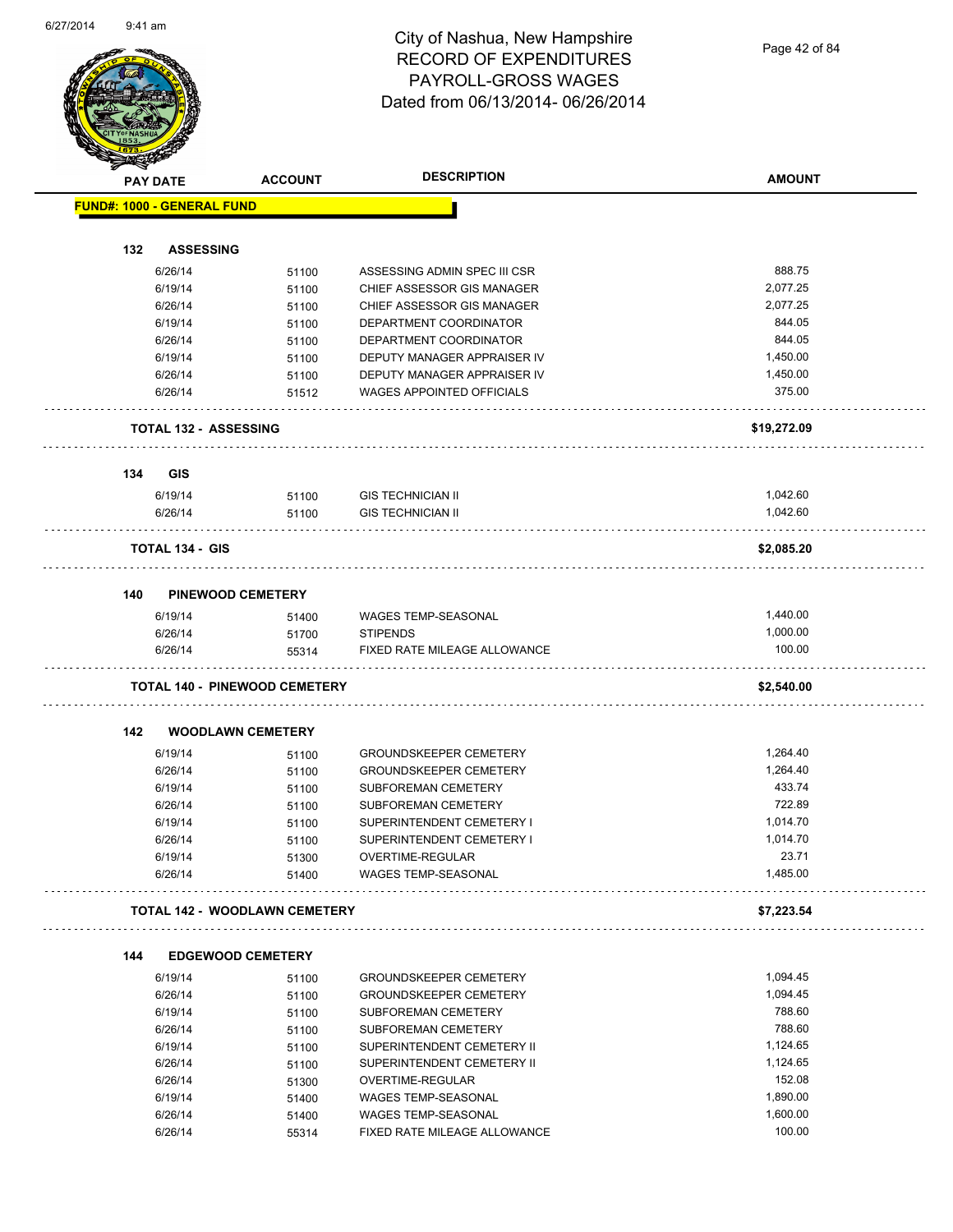| 0/2/12014 | 9:41 am                           |                                      | City of Nashua, New Hampshire                        | Page 43 of 84        |
|-----------|-----------------------------------|--------------------------------------|------------------------------------------------------|----------------------|
|           |                                   |                                      | <b>RECORD OF EXPENDITURES</b>                        |                      |
|           |                                   |                                      | <b>PAYROLL-GROSS WAGES</b>                           |                      |
|           |                                   |                                      | Dated from 06/13/2014-06/26/2014                     |                      |
|           |                                   |                                      |                                                      |                      |
|           |                                   |                                      |                                                      |                      |
|           | <b>PAY DATE</b>                   | <b>ACCOUNT</b>                       | <b>DESCRIPTION</b>                                   | <b>AMOUNT</b>        |
|           | <b>FUND#: 1000 - GENERAL FUND</b> |                                      |                                                      |                      |
|           |                                   |                                      |                                                      |                      |
|           |                                   |                                      |                                                      |                      |
|           |                                   | <b>TOTAL 144 - EDGEWOOD CEMETERY</b> |                                                      | \$9,757.48           |
|           |                                   |                                      |                                                      |                      |
|           | 145                               | <b>SUBURBAN CEMETERY</b>             |                                                      |                      |
|           | 6/26/14                           | 51700                                | <b>STIPENDS</b>                                      | 1,592.00             |
|           |                                   |                                      |                                                      |                      |
|           |                                   | <b>TOTAL 145 - SUBURBAN CEMETERY</b> |                                                      | \$1,592.00           |
|           |                                   |                                      |                                                      |                      |
|           | 150<br><b>POLICE</b>              |                                      |                                                      |                      |
|           | 6/19/14                           | 51100                                | <b>1ST YEAR OFFICERS</b>                             | 5,634.60             |
|           | 6/26/14                           | 51100                                | <b>1ST YEAR OFFICERS</b>                             | 5,634.60             |
|           | 6/19/14                           | 51100                                | <b>ACCOUNT CLERK III</b>                             | 1,826.09             |
|           | 6/26/14                           | 51100                                | <b>ACCOUNT CLERK III</b>                             | 1,826.08             |
|           | 6/19/14                           | 51100                                | ADMINISTRATIVE PROJECT SPEC                          | 1,212.05             |
|           | 6/26/14                           | 51100                                | ADMINISTRATIVE PROJECT SPEC                          | 1,212.05             |
|           | 6/19/14                           | 51100                                | ANIMAL CONTROL OFFICER                               | 904.75               |
|           | 6/26/14                           | 51100                                | ANIMAL CONTROL OFFICER                               | 904.75               |
|           | 6/19/14                           | 51100                                | AUTO MECHANIC 1ST CLASS                              | 1,550.59             |
|           | 6/26/14                           | 51100                                | AUTO MECHANIC 1ST CLASS                              | 1,550.60             |
|           | 6/19/14                           | 51100                                | <b>BUILDING MAINTENANCE SUPV</b>                     | 938.80               |
|           | 6/26/14                           | 51100                                | <b>BUILDING MAINTENANCE SUPV</b>                     | 938.80<br>13,991.25  |
|           | 6/19/14<br>6/26/14                | 51100<br>51100                       | <b>CAPTAIN</b><br><b>CAPTAIN</b>                     | 13,991.25            |
|           | 6/19/14                           | 51100                                | CHIEF OF POLICE                                      | 2,462.75             |
|           | 6/26/14                           | 51100                                | CHIEF OF POLICE                                      | 2,462.75             |
|           | 6/19/14                           | 51100                                | COMM TECH ALL DESIGNATIONS                           | 7,919.01             |
|           | 6/26/14                           | 51100                                | COMM TECH ALL DESIGNATIONS                           | 7,919.03             |
|           | 6/19/14                           | 51100                                | COMMUNITY POLICE COORD CEMD                          | 1,236.00             |
|           | 6/26/14                           | 51100                                | COMMUNITY POLICE COORD CEMD                          | 1,236.00             |
|           | 6/19/14                           | 51100                                | <b>CRIME ANALYST</b>                                 | 1,199.75             |
|           | 6/26/14                           | 51100                                | <b>CRIME ANALYST</b>                                 | 1,199.75             |
|           | 6/19/14                           | 51100                                | <b>CUSTODIAN II</b>                                  | 723.40               |
|           | 6/26/14                           | 51100                                | <b>CUSTODIAN II</b>                                  | 723.40               |
|           | 6/19/14                           | 51100                                | <b>CUSTODIAN III</b>                                 | 1,414.00             |
|           | 6/26/14                           | 51100                                | <b>CUSTODIAN III</b>                                 | 1,414.00<br>4,463.40 |
|           | 6/19/14<br>6/26/14                | 51100                                | DEPUTY CHIEF OF POLICE<br>DEPUTY CHIEF OF POLICE     | 4,463.40             |
|           | 6/19/14                           | 51100<br>51100                       | <b>DETENTION SPEC</b>                                | 817.20               |
|           | 6/26/14                           | 51100                                | DETENTION SPEC                                       | 817.20               |
|           | 6/19/14                           | 51100                                | DISPATCHERS ALL DESIGNATIONS                         | 7,607.31             |
|           | 6/26/14                           | 51100                                | DISPATCHERS ALL DESIGNATIONS                         | 7,215.27             |
|           | 6/5/14                            | 51100                                | DOMESTIC VIOLENCE ADVOCATE                           | (157.61)             |
|           | 6/19/14                           | 51100                                | FLEET MAINTENANCE ASST SUPV                          | 878.80               |
|           | 6/26/14                           | 51100                                | FLEET MAINTENANCE ASST SUPV                          | 878.81               |
|           | 6/19/14                           | 51100                                | IT MANAGER/SOFTWARE SPECIALIST                       | 1,576.80             |
|           | 6/26/14                           | 51100                                | IT MANAGER/SOFTWARE SPECIALIST                       | 1,576.80             |
|           | 6/19/14                           | 51100                                | LEGAL SECRETARY                                      | 661.85               |
|           | 6/26/14                           | 51100                                | <b>LEGAL SECRETARY</b>                               | 661.86               |
|           | 6/19/14                           | 51100                                | LIEUTENANT                                           | 15,251.40            |
|           | 6/26/14                           | 51100                                | LIEUTENANT                                           | 15,251.40<br>938.80  |
|           | 6/19/14<br>6/26/14                | 51100<br>51100                       | NPD BUSINESS COORDINATOR<br>NPD BUSINESS COORDINATOR | 938.80               |
|           |                                   |                                      |                                                      |                      |

6/27/2014 9:41 am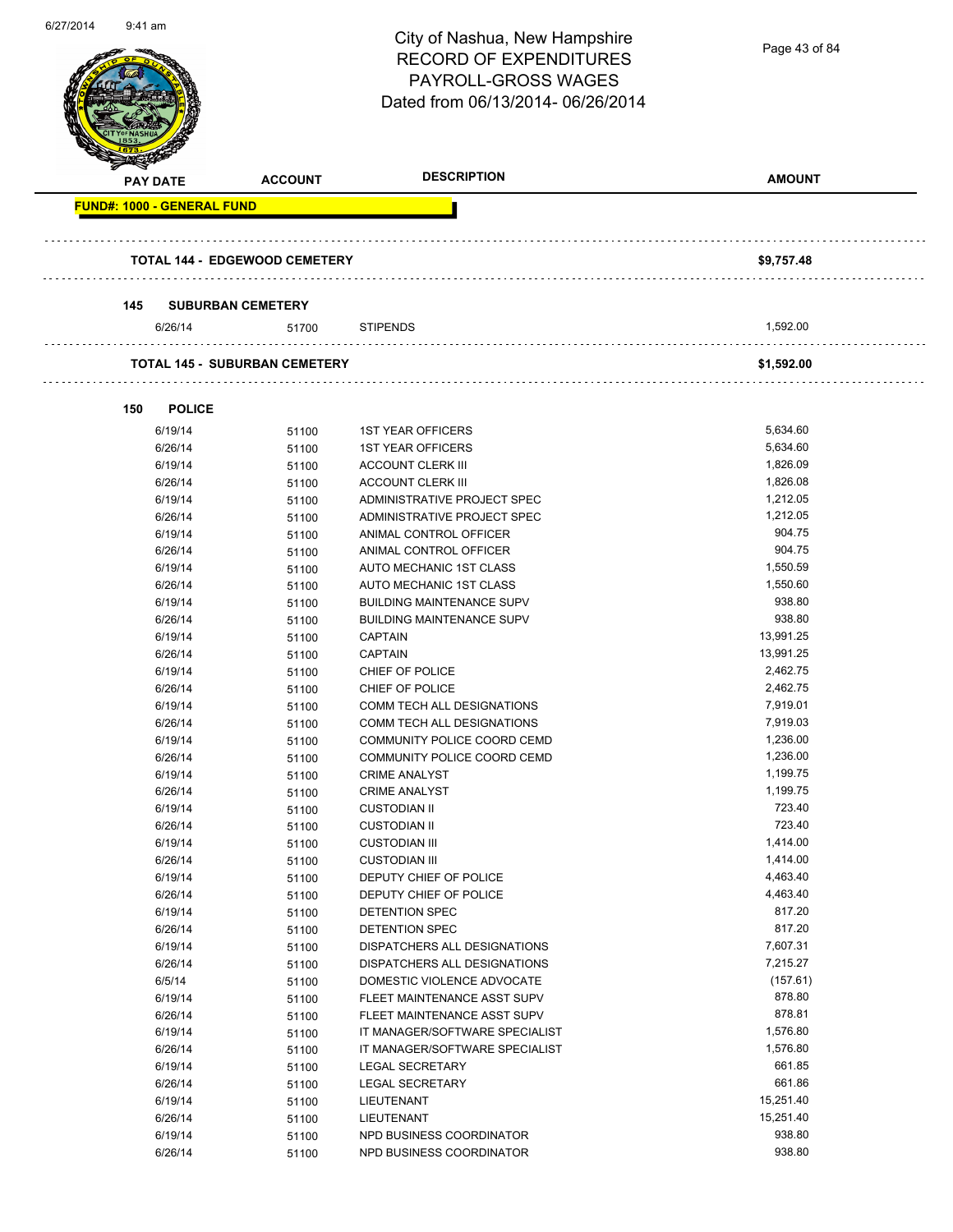

| <b>PAY DATE</b>                   | <b>ACCOUNT</b> | <b>DESCRIPTION</b>                               | <b>AMOUNT</b>        |
|-----------------------------------|----------------|--------------------------------------------------|----------------------|
| <b>FUND#: 1000 - GENERAL FUND</b> |                |                                                  |                      |
|                                   |                |                                                  |                      |
|                                   |                |                                                  |                      |
| <b>POLICE</b><br>150              |                |                                                  |                      |
| 6/19/14                           | 51100          | NPD BUSINESS MANAGER                             | 1,674.50             |
| 6/26/14                           | 51100          | NPD BUSINESS MANAGER                             | 1,674.50             |
| 6/19/14                           | 51100          | NPD NETWORK ADMINISTRATOR                        | 1,288.45             |
| 6/26/14                           | 51100          | NPD NETWORK ADMINISTRATOR                        | 1,288.45             |
| 6/19/14                           | 51100          | PARALEGAL                                        | 925.55               |
| 6/26/14                           | 51100          | PARALEGAL                                        | 925.55               |
| 6/5/14                            | 51100          | PATROLMAN ALL RANKS                              | (469.56)             |
| 6/19/14                           | 51100          | PATROLMAN ALL RANKS                              | 152,641.78           |
| 6/26/14                           | 51100          | PATROLMAN ALL RANKS                              | 152,379.07           |
| 6/19/14                           | 51100          | POLICE ATTORNEY                                  | 1,523.60<br>1,523.60 |
| 6/26/14<br>6/19/14                | 51100          | POLICE ATTORNEY<br><b>RECORDS MANAGER</b>        | 1,200.00             |
| 6/26/14                           | 51100          | <b>RECORDS MANAGER</b>                           | 1,200.00             |
| 6/19/14                           | 51100<br>51100 | <b>RECORDS TECHNICIAN I</b>                      | 1,853.95             |
| 6/26/14                           | 51100          | <b>RECORDS TECHNICIAN I</b>                      | 1,853.95             |
| 6/19/14                           | 51100          | <b>RECORDS TECHNICIAN II</b>                     | 1,608.00             |
| 6/26/14                           | 51100          | RECORDS TECHNICIAN II                            | 1,608.00             |
| 6/19/14                           | 51100          | SEC DOMESTIC VIOLENCE UNIT                       | 683.95               |
| 6/26/14                           | 51100          | SEC DOMESTIC VIOLENCE UNIT                       | 683.95               |
| 6/19/14                           | 51100          | SECRETARIAL SUPV DET BUREAU                      | 861.20               |
| 6/26/14                           | 51100          | SECRETARIAL SUPV DET BUREAU                      | 861.20               |
| 6/19/14                           | 51100          | <b>SECRETARY III</b>                             | 2,535.25             |
| 6/26/14                           | 51100          | <b>SECRETARY III</b>                             | 2,479.62             |
| 6/19/14                           | 51100          | <b>SECRETARY V</b>                               | 3,132.34             |
| 6/26/14                           | 51100          | <b>SECRETARY V</b>                               | 3,159.20             |
| 6/19/14                           | 51100          | <b>SERGEANT</b>                                  | 35,641.94            |
| 6/26/14                           | 51100          | <b>SERGEANT</b>                                  | 35,641.95            |
| 6/19/14                           | 51100          | SUPV POLICE FLEET                                | 1,192.40             |
| 6/26/14                           | 51100          | <b>SUPV POLICE FLEET</b>                         | 1,192.40             |
| 6/19/14                           | 51200          | <b>ACCREDITATION MANAGER</b>                     | 1,017.76             |
| 6/26/14                           | 51200          | <b>ACCREDITATION MANAGER</b>                     | 1,017.76             |
| 6/19/14                           | 51200          | DETENTION SPEC                                   | 699.16               |
| 6/26/14                           | 51200          | DETENTION SPEC                                   | 699.16               |
| 6/19/14                           | 51200          | POLICE ATTORNEY PT                               | 1,179.52             |
| 6/26/14                           | 51200          | POLICE ATTORNEY PT                               | 1,179.52             |
| 6/19/14                           | 51200          | PRISONER TRANSPORT OFFICER                       | 726.00               |
| 6/26/14                           | 51200          | PRISONER TRANSPORT OFFICER                       | 726.00               |
| 6/19/14                           | 51300          | OVERTIME-REGULAR                                 | 2,847.08             |
| 6/26/14                           | 51300          | <b>OVERTIME-REGULAR</b>                          | 3,088.38             |
| 6/19/14                           | 51309          | <b>OVERTIME-TRAINING</b>                         | 1,814.64             |
| 6/19/14                           | 51315          | <b>OVERTIME-WITNESS</b>                          | 3,298.61             |
| 6/26/14                           | 51315          | <b>OVERTIME-WITNESS</b>                          | 4,507.05<br>6,664.43 |
| 6/19/14<br>6/26/14                | 51322          | OVERTIME-INVESTIGATIVE<br>OVERTIME-INVESTIGATIVE | 8,512.93             |
| 6/11/14                           | 51322          | OVERTIME-COVERAGE                                | (46.81)              |
| 6/19/14                           | 51330          | OVERTIME-COVERAGE                                | 7,755.32             |
| 6/26/14                           | 51330<br>51330 | OVERTIME-COVERAGE                                | 7,101.51             |
| 6/19/14                           | 51412          | <b>WAGES PER DIEM</b>                            | 660.00               |
| 6/26/14                           | 51412          | <b>WAGES PER DIEM</b>                            | 480.00               |
| 6/26/14                           | 51600          | <b>LONGEVITY</b>                                 | 3,150.00             |
| 6/19/14                           | 51628          | <b>EXTRA HOLIDAY</b>                             | 45,096.81            |
| 6/26/14                           | 51750          | <b>RETIREMENT &amp; SEPARATION PAY</b>           | 1,724.26             |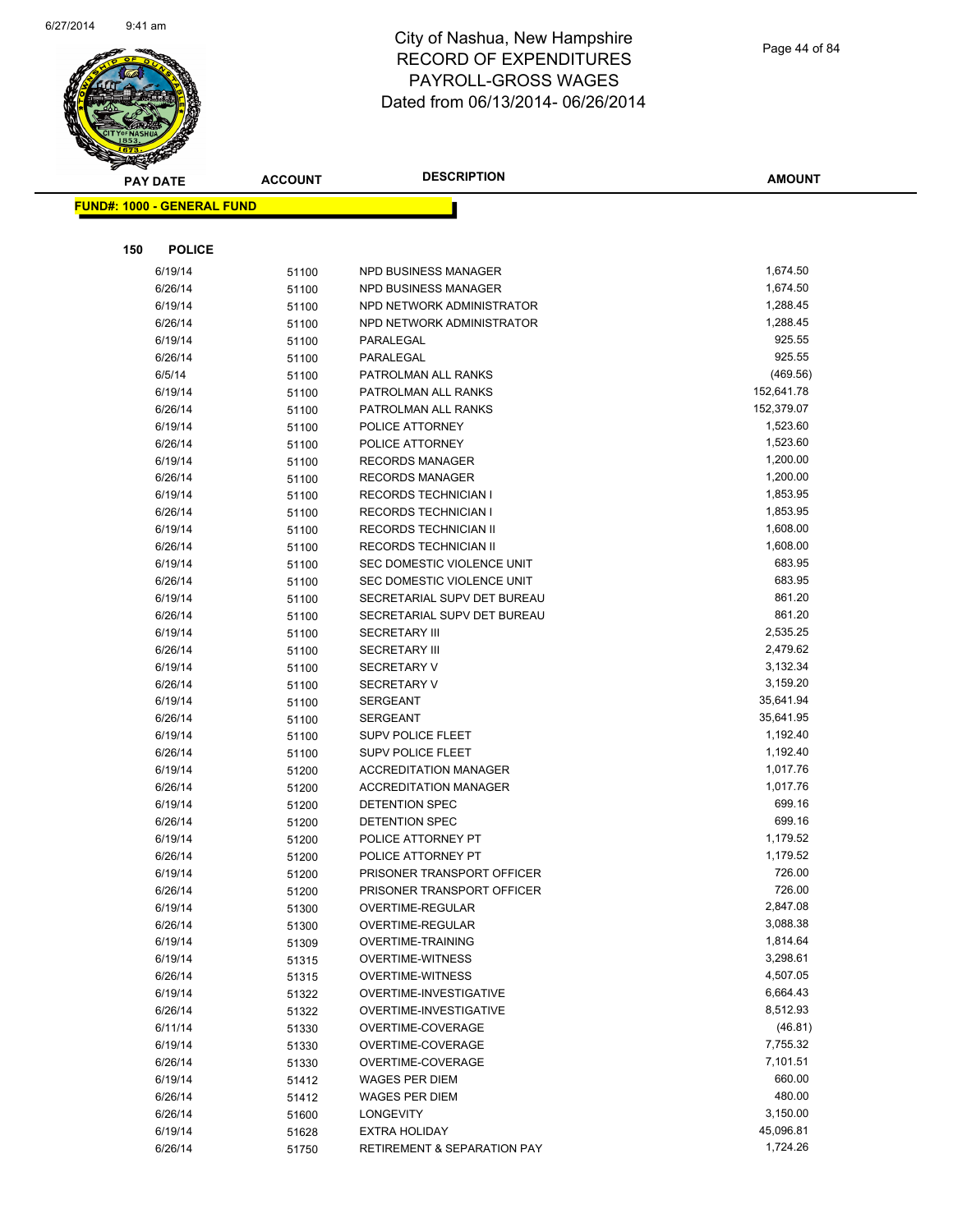Page 45 of 84

|     | <b>PAY DATE</b>                   | <b>ACCOUNT</b> | <b>DESCRIPTION</b>              | <b>AMOUNT</b> |
|-----|-----------------------------------|----------------|---------------------------------|---------------|
|     | <b>FUND#: 1000 - GENERAL FUND</b> |                |                                 |               |
| 150 | <b>POLICE</b>                     |                |                                 |               |
|     | 6/26/14                           | 55118          | TELEPHONE-CELLULAR              | 117.00        |
|     | 6/19/14                           | 61107          | <b>CLOTHING &amp; UNIFORMS</b>  | 3,122.15      |
|     | 6/26/14                           | 61107          | <b>CLOTHING &amp; UNIFORMS</b>  | 737.73        |
|     | <b>TOTAL 150 - POLICE</b>         |                |                                 | \$666,508.35  |
| 152 | <b>FIRE</b>                       |                |                                 |               |
|     | 6/19/14                           | 51100          | ADMINISTRATIVE ASSISTANT II     | 2,206.25      |
|     | 6/26/14                           | 51100          | ADMINISTRATIVE ASSISTANT II     | 2,206.25      |
|     | 6/19/14                           | 51100          | <b>ASST FIRE CHIEF</b>          | 2,032.40      |
|     | 6/26/14                           | 51100          | <b>ASST FIRE CHIEF</b>          | 2,032.40      |
|     | 6/19/14                           | 51100          | ASST SUPERINTENDENT FIRE ALARM  | 1,566.20      |
|     | 6/26/14                           | 51100          | ASST SUPERINTENDENT FIRE ALARM  | 1,566.20      |
|     | 6/19/14                           | 51100          | ASST SUPERINTENDENT FIRE FLEET  | 1,461.24      |
|     | 6/26/14                           | 51100          | ASST SUPERINTENDENT FIRE FLEET  | 1,461.24      |
|     | 6/19/14                           | 51100          | ASST SUPERINTENDENT PREVENTION  | 2,922.48      |
|     | 6/26/14                           | 51100          | ASST SUPERINTENDENT PREVENTION  | 2,922.48      |
|     | 6/19/14                           | 51100          | <b>CAPTAIN</b>                  | 11,852.63     |
|     | 6/26/14                           | 51100          | <b>CAPTAIN</b>                  | 11,852.65     |
|     | 6/19/14                           | 51100          | CAPTAIN FIRE TRAINING SAFETY    | 1,646.08      |
|     | 6/26/14                           | 51100          | CAPTAIN FIRE TRAINING SAFETY    | 1,646.08      |
|     | 6/19/14                           | 51100          | <b>DEPUTY FIRE CHIEF</b>        | 7,002.22      |
|     | 6/26/14                           | 51100          | <b>DEPUTY FIRE CHIEF</b>        | 7,002.22      |
|     | 6/19/14                           | 51100          | <b>EXEC ASST BUSINESS COORD</b> | 1,041.35      |
|     | 6/26/14                           | 51100          | <b>EXEC ASST BUSINESS COORD</b> | 1,041.35      |
|     | 6/19/14                           | 51100          | FIRE ALARM LINEMAN              | 1,295.48      |
|     | 6/26/14                           | 51100          | <b>FIRE ALARM LINEMAN</b>       | 1,295.48      |
|     | 6/19/14                           | 51100          | <b>FIRE CHIEF</b>               | 2,331.28      |
|     | 6/26/14                           | 51100          | <b>FIRE CHIEF</b>               | 2,331.28      |
|     | 6/19/14                           | 51100          | FIRE DISPATCH ALL RANKS         | 6,759.71      |
|     | 6/26/14                           | 51100          | FIRE DISPATCH ALL RANKS         | 6,699.73      |
|     | 6/19/14                           | 51100          | FIRE DISPATCHER CLERK TRAINER   | 1,493.66      |
|     | 6/26/14                           | 51100          | FIRE DISPATCHER CLERK TRAINER   | 1,493.66      |
|     | 6/19/14                           | 51100          | FIRE LIEUTENANT                 | 36,521.64     |
|     | 6/26/14                           | 51100          | FIRE LIEUTENANT                 | 36,521.65     |
|     | 6/19/14                           | 51100          | <b>FIRE MECHANIC</b>            | 1,566.20      |
|     | 6/26/14                           | 51100          | <b>FIRE MECHANIC</b>            | 1,823.91      |
|     | 6/19/14                           | 51100          | FIRE TRAINING OFFICER           | 1,446.76      |
|     | 6/26/14                           | 51100          | FIRE TRAINING OFFICER           | 1,446.76      |
|     | 6/19/14                           | 51100          | FIREFIGHTERS ALL RANKS          | 113,765.50    |
|     | 6/26/14                           | 51100          | FIREFIGHTERS ALL RANKS          | 113,765.55    |
|     | 6/19/14                           | 51100          | SUPERINTENDENT FIRE ALARM       | 937.13        |
|     | 6/26/14                           | 51100          | SUPERINTENDENT FIRE ALARM       | 937.13        |
|     | 6/19/14                           | 51100          | SUPERINTENDENT FIRE FLEET       | 459.50        |
|     | 6/26/14                           | 51100          | SUPERINTENDENT FIRE FLEET       | 459.50        |
|     | 6/19/14                           | 51100          | SUPERINTENDENT FIRE PREVENTION  | 1,574.32      |
|     | 6/26/14                           | 51100          | SUPERINTENDENT FIRE PREVENTION  | 1,574.32      |
|     | 6/19/14                           | 51300          | OVERTIME-REGULAR                | 9,044.00      |
|     | 6/26/14                           | 51300          | OVERTIME-REGULAR                | 1,289.02      |
|     | 6/19/14                           | 51330          | OVERTIME-COVERAGE               | 9,602.84      |
|     | 6/26/14                           | 51330          | OVERTIME-COVERAGE               | 11,734.43     |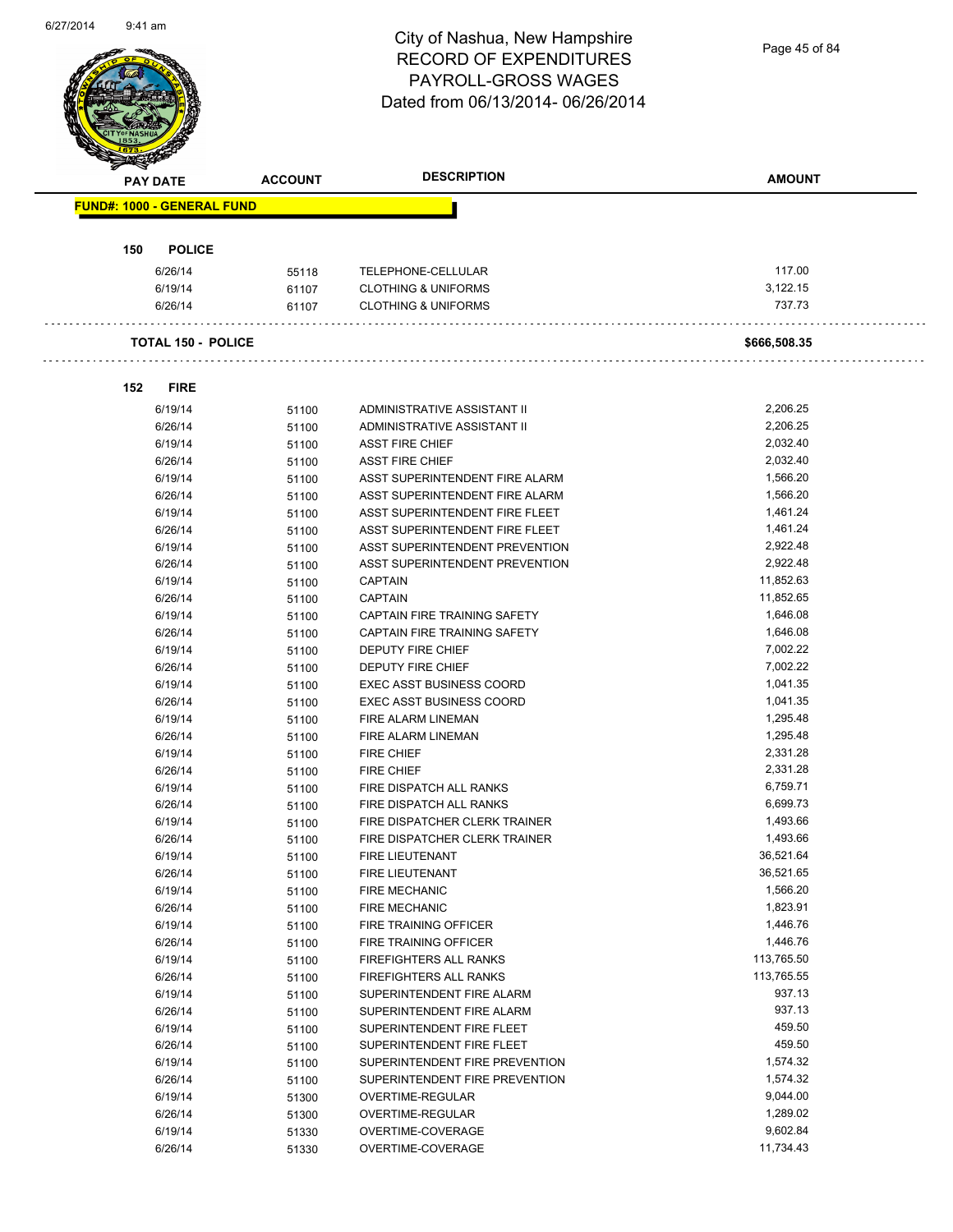Page 46 of 84

|     | <b>PAY DATE</b>                   | <b>ACCOUNT</b>                          | <b>DESCRIPTION</b>                    | <b>AMOUNT</b> |
|-----|-----------------------------------|-----------------------------------------|---------------------------------------|---------------|
|     | <b>FUND#: 1000 - GENERAL FUND</b> |                                         |                                       |               |
|     |                                   |                                         |                                       |               |
| 152 | <b>FIRE</b>                       |                                         |                                       |               |
|     | 6/26/14                           | 51500                                   | <b>COMMISSIONERS</b>                  | 1,500.00      |
|     | 6/26/14                           | 51500                                   | <b>SUB TEACHER</b>                    | 375.00        |
|     | 6/19/14                           | 51650                                   | ADDITIONAL HOURS                      | 22,200.16     |
|     | 6/26/14                           | 51650                                   | <b>ADDITIONAL HOURS</b>               | 28,079.14     |
|     | 6/19/14                           | 51700                                   | <b>STIPENDS</b>                       | 4,427.15      |
|     | 6/26/14                           | 51700                                   | <b>STIPENDS</b>                       | 4,527.15      |
|     | 6/19/14                           | 51712                                   | <b>SPECIAL DETAIL</b>                 | 1,000.00      |
|     | 6/26/14                           | 55118                                   | TELEPHONE-CELLULAR                    | 352.00        |
|     | 6/19/14                           | 61107                                   | <b>CLOTHING &amp; UNIFORMS</b>        | 2,007.79      |
|     | <b>TOTAL 152 - FIRE</b>           |                                         |                                       | \$496,100.55  |
| 153 |                                   | <b>BUILDING INSPECTION</b>              |                                       |               |
|     | 6/19/14                           | 51100                                   | <b>BUILDING AND UTILITIES INSPCTR</b> | 3,224.41      |
|     | 6/26/14                           | 51100                                   | <b>BUILDING AND UTILITIES INSPCTR</b> | 3.224.38      |
|     | 6/19/14                           | 51100                                   | <b>BUILDING DEPARTMENT MANAGER</b>    | 1,367.60      |
|     | 6/26/14                           | 51100                                   | <b>BUILDING DEPARTMENT MANAGER</b>    | 1,367.60      |
|     | 6/19/14                           | 51100                                   | PERMIT TECHNICIAN I                   | 601.55        |
|     | 6/26/14                           | 51100                                   | PERMIT TECHNICIAN I                   | 601.56        |
|     | 6/19/14                           | 51100                                   | PERMIT TECHNICIAN III                 | 734.80        |
|     | 6/26/14                           | 51100                                   | PERMIT TECHNICIAN III                 | 734.80        |
|     | 6/19/14                           | 51100                                   | <b>PLANS EXAMINER</b>                 | 1,131.51      |
|     | 6/26/14                           | 51100                                   | <b>PLANS EXAMINER</b>                 | 1,131.50      |
|     | 6/19/14                           | 51200                                   | <b>BUILDING AND UTILITIES INSPCTR</b> | 762.20        |
|     | 6/26/14                           | 51200                                   | <b>BUILDING AND UTILITIES INSPCTR</b> | 768.60        |
|     |                                   | <b>TOTAL 153 - BUILDING INSPECTION</b>  |                                       | \$15,650.51   |
| 155 |                                   | <b>CODE ENFORCEMENT</b>                 |                                       |               |
|     | 6/19/14                           | 51100                                   | <b>CODE ENFORCEMENT OFFICER II</b>    | 2,026.65      |
|     | 6/26/14                           | 51100                                   | CODE ENFORCEMENT OFFICER II           | 2,026.65      |
|     | 6/19/14                           | 51100                                   | MGR CODE ENFORCEMENT DEPT             | 1,289.90      |
|     | 6/26/14                           | 51100                                   | MGR CODE ENFORCEMENT DEPT             | 1,289.90      |
|     |                                   | <b>TOTAL 155 - CODE ENFORCEMENT</b>     |                                       | \$6,633.10    |
| 156 |                                   | <b>EMERGENCY MANAGEMENT</b>             |                                       |               |
|     | 6/19/14                           | 51100                                   | <b>EMERGENCY MANAGEMENT DIRECTOR</b>  | 1,442.85      |
|     | 6/26/14                           | 51100                                   | <b>EMERGENCY MANAGEMENT DIRECTOR</b>  | 1,442.85      |
|     | 6/26/14                           | 55118                                   | TELEPHONE-CELLULAR                    | 50.00         |
|     |                                   | <b>TOTAL 156 - EMERGENCY MANAGEMENT</b> |                                       | \$2,935.70    |
| 157 |                                   | <b>CITYWIDE COMMUNICATIONS</b>          |                                       |               |
|     | 6/19/14                           | 51100                                   | COMM SYS ENGR TECH                    | 1,475.60      |
|     | 6/26/14                           | 51100                                   | <b>COMM SYS ENGR TECH</b>             | 1,475.60      |
|     | 6/19/14                           | 51200                                   | RADIO SYSTEMS MANAGER                 | 1,252.16      |
|     |                                   |                                         |                                       |               |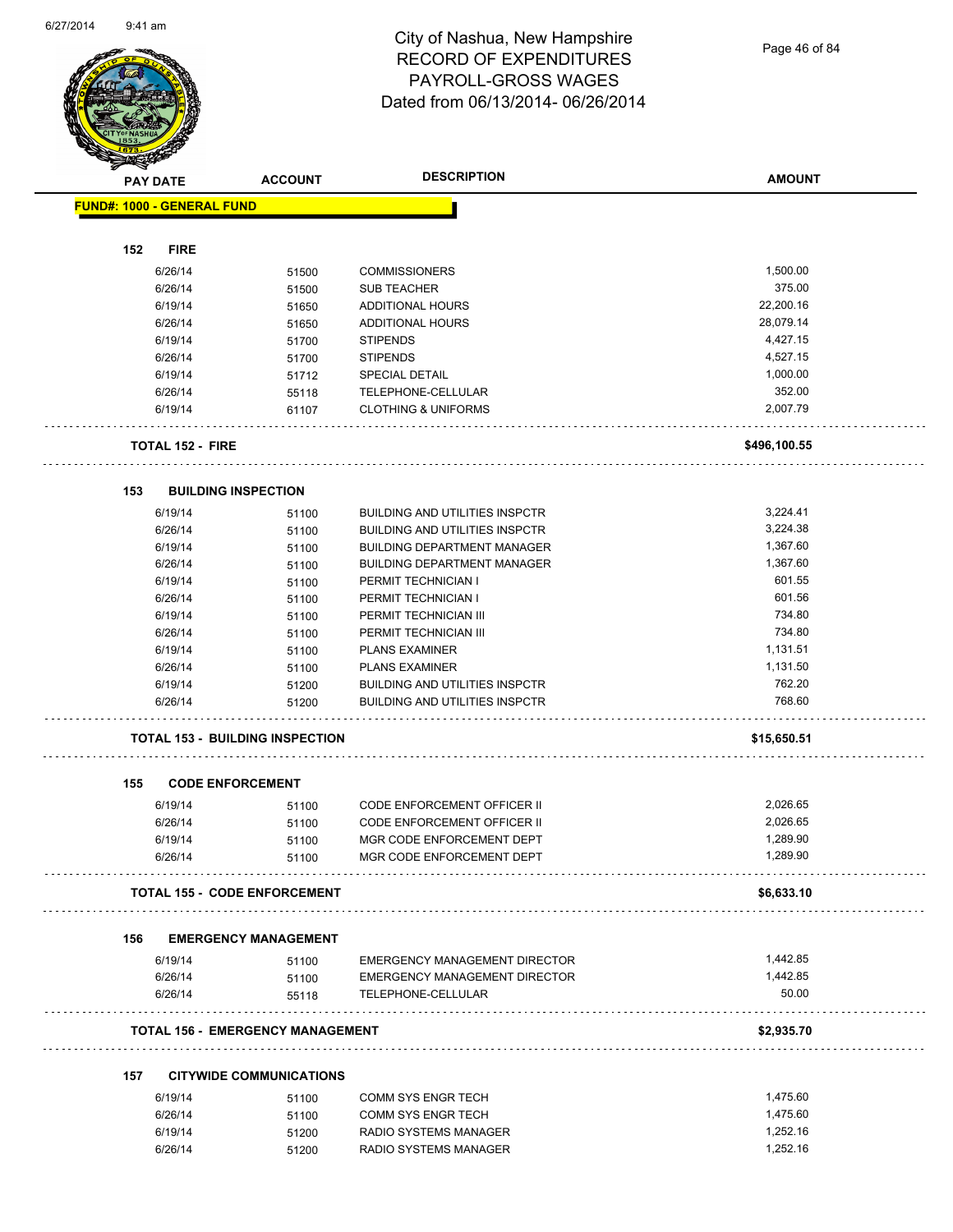| 6/27/2014 | $9:41$ am |                                   |                                                   | City of Nashua, New Hampshire<br><b>RECORD OF EXPENDITURES</b><br><b>PAYROLL-GROSS WAGES</b><br>Dated from 06/13/2014-06/26/2014 | Page 47 of 84    |
|-----------|-----------|-----------------------------------|---------------------------------------------------|----------------------------------------------------------------------------------------------------------------------------------|------------------|
|           |           | <b>PAY DATE</b>                   | <b>ACCOUNT</b>                                    | <b>DESCRIPTION</b>                                                                                                               | <b>AMOUNT</b>    |
|           |           | <b>FUND#: 1000 - GENERAL FUND</b> |                                                   |                                                                                                                                  |                  |
|           |           |                                   |                                                   |                                                                                                                                  |                  |
|           | 157       |                                   | <b>CITYWIDE COMMUNICATIONS</b>                    |                                                                                                                                  |                  |
|           |           | 6/26/14                           | 55118                                             | TELEPHONE-CELLULAR                                                                                                               | 100.00           |
|           |           |                                   | <b>TOTAL 157 - CITYWIDE COMMUNICATIONS</b>        |                                                                                                                                  | \$5,555.52       |
|           |           |                                   |                                                   |                                                                                                                                  |                  |
|           | 160       |                                   | <b>PUBLIC WORKS-ADMIN/ENGINEERING</b>             |                                                                                                                                  |                  |
|           |           | 6/19/14                           | 51100                                             | ADMINISTRATIVE ASSISTANT II                                                                                                      | 665.60<br>665.60 |
|           |           | 6/26/14<br>6/19/14                | 51100                                             | ADMINISTRATIVE ASSISTANT II<br>CITIZEN SERVICES COORDINATOR                                                                      | 721.90           |
|           |           | 6/26/14                           | 51100<br>51100                                    | CITIZEN SERVICES COORDINATOR                                                                                                     | 721.90           |
|           |           | 6/19/14                           | 51100                                             | <b>CITY ENGINEER</b>                                                                                                             | 993.35           |
|           |           | 6/26/14                           | 51100                                             | <b>CITY ENGINEER</b>                                                                                                             | 993.35           |
|           |           | 6/19/14                           | 51100                                             | DEPUTY MANAGER OF ENGINEERING                                                                                                    | 670.20           |
|           |           | 6/26/14                           | 51100                                             | DEPUTY MANAGER OF ENGINEERING                                                                                                    | 670.20           |
|           |           | 6/19/14                           | 51100                                             | <b>DIRECTOR PUBLIC WORKS</b>                                                                                                     | 1,441.50         |
|           |           | 6/26/14                           | 51100                                             | <b>DIRECTOR PUBLIC WORKS</b>                                                                                                     | 1,441.50         |
|           |           | 6/19/14                           | 51100                                             | DIVISION OPERATIONS MANAGER                                                                                                      | 1,372.55         |
|           |           | 6/26/14                           | 51100                                             | DIVISION OPERATIONS MANAGER                                                                                                      | 1,372.55         |
|           |           | 6/19/14                           | 51100                                             | DPW CONTRACT ADMINISTRATOR                                                                                                       | 324.85           |
|           |           | 6/26/14                           | 51100                                             | DPW CONTRACT ADMINISTRATOR                                                                                                       | 324.85           |
|           |           | 6/19/14                           | 51100                                             | <b>ENGINEERING INSPECTORS</b>                                                                                                    | 1,805.20         |
|           |           | 6/26/14                           | 51100                                             | <b>ENGINEERING INSPECTORS</b>                                                                                                    | 1,805.20         |
|           |           | 6/19/14                           | 51100                                             | <b>SENIOR FOREMAN</b>                                                                                                            | 1,248.00         |
|           |           | 6/26/14                           | 51100                                             | <b>SENIOR FOREMAN</b>                                                                                                            | 1,248.00         |
|           |           | 6/19/14                           | 51100                                             | SENIOR STAFF ENGINEER                                                                                                            | 2,439.40         |
|           |           | 6/26/14                           | 51100                                             | SENIOR STAFF ENGINEER                                                                                                            | 2,439.40         |
|           |           | 6/19/14                           | 51100                                             | SENIOR TRAFFIC ENGINEER                                                                                                          | 1,533.60         |
|           |           | 6/26/14                           | 51100                                             | <b>SENIOR TRAFFIC ENGINEER</b>                                                                                                   | 1,533.60         |
|           |           | 6/19/14                           | 51100                                             | STREET CONSTRUCTION ENGINEER                                                                                                     | 1,284.99         |
|           |           | 6/26/14                           | 51100                                             | STREET CONSTRUCTION ENGINEER                                                                                                     | 1,285.00         |
|           |           | 6/19/14                           | 51100                                             | <b>SURVEY TECHNICIAN</b>                                                                                                         | 1,096.65         |
|           |           | 6/26/14                           | 51100                                             | <b>SURVEY TECHNICIAN</b>                                                                                                         | 1,096.65         |
|           |           | 6/19/14                           | 51300                                             | OVERTIME-REGULAR                                                                                                                 | 46.80            |
|           |           | 6/26/14                           | 51300                                             | OVERTIME-REGULAR                                                                                                                 | 18.72            |
|           |           | 6/26/14                           | 51500                                             | ELECTED BOARD MEMBER                                                                                                             | 2,000.00         |
|           |           | 6/26/14                           | 55118                                             | TELEPHONE-CELLULAR                                                                                                               | 234.00           |
|           |           | 6/26/14                           | 55314                                             | FIXED RATE MILEAGE ALLOWANCE                                                                                                     | 600.00           |
|           |           |                                   |                                                   |                                                                                                                                  |                  |
|           |           |                                   | <b>TOTAL 160 - PUBLIC WORKS-ADMIN/ENGINEERING</b> |                                                                                                                                  | \$34,095.11      |
|           | 161       | <b>STREETS</b>                    |                                                   |                                                                                                                                  |                  |
|           |           | 6/19/14                           | 51100                                             | ADMINISTRATIVE ASSISTANT III                                                                                                     | 953.25           |
|           |           | 6/26/14                           | 51100                                             | ADMINISTRATIVE ASSISTANT III                                                                                                     | 953.25           |
|           |           | 6/19/14                           | 51100                                             | AUTO MECH 1ST CLASS NIGHTS                                                                                                       | 3,033.60         |
|           |           | 6/26/14                           | 51100                                             | AUTO MECH 1ST CLASS NIGHTS                                                                                                       | 3,033.60         |
|           |           | 6/19/14                           | 51100                                             | AUTO MECH 2ND CLASS                                                                                                              | 1,818.40         |
|           |           | 6/26/14                           | 51100                                             | AUTO MECH 2ND CLASS                                                                                                              | 1,818.40         |
|           |           | 6/19/14                           | 51100                                             | AUTO MECH 2ND CLASS NIGHTS                                                                                                       | 921.20           |
|           |           | 6/26/14                           | 51100                                             | AUTO MECH 2ND CLASS NIGHTS                                                                                                       | 921.20           |
|           |           | 6/19/14                           | 51100                                             | AUTO MECHANIC 1ST CLASS                                                                                                          | 2,993.60         |
|           |           | 6/26/14                           | 51100                                             | AUTO MECHANIC 1ST CLASS                                                                                                          | 2,993.60         |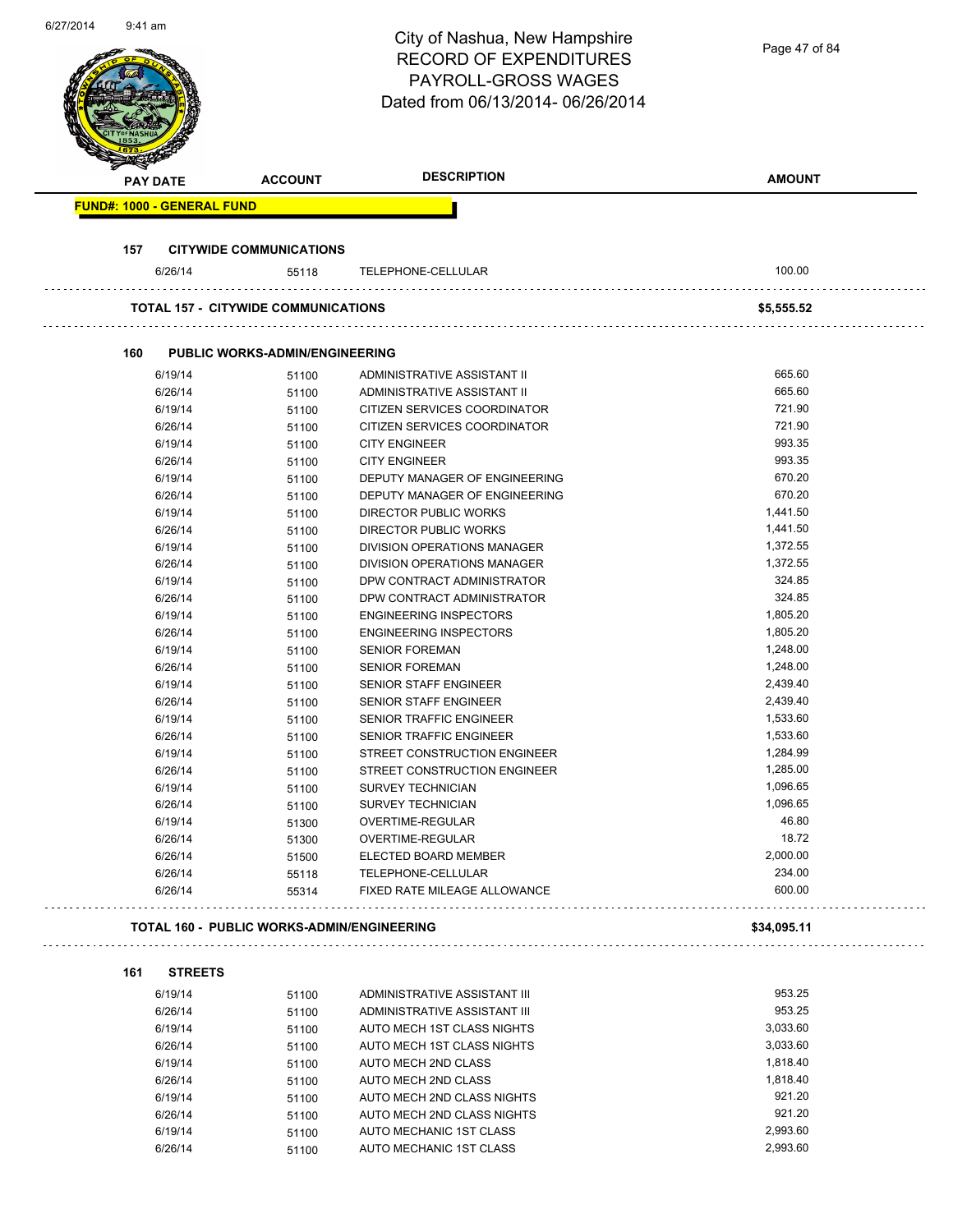

**FUND#: 1000 - GENERAL FUND**

**161 STREETS**

#### City of Nashua, New Hampshire RECORD OF EXPENDITURES PAYROLL-GROSS WAGES Dated from 06/13/2014- 06/26/2014

П

| <b>STREETS</b> |       |                                      |           |
|----------------|-------|--------------------------------------|-----------|
| 6/19/14        | 51100 | <b>EQUIP OPR STREET REPAIR</b>       | 6,400.29  |
| 6/26/14        | 51100 | EQUIP OPR STREET REPAIR              | 6,436.18  |
| 6/19/14        | 51100 | FLEET MAINTENANCE FOREMAN            | 1,096.65  |
| 6/26/14        | 51100 | FLEET MAINTENANCE FOREMAN            | 1,096.65  |
| 6/19/14        | 51100 | FLEET MANAGER STREET DEPT            | 1,056.15  |
| 6/26/14        | 51100 | FLEET MANAGER STREET DEPT            | 1,056.15  |
| 6/19/14        | 51100 | <b>MASON PIPELAYER</b>               | 2,608.80  |
| 6/26/14        | 51100 | <b>MASON PIPELAYER</b>               | 2,608.80  |
| 6/19/14        | 51100 | OPERATIONS COORDINATOR               | 783.12    |
| 6/26/14        | 51100 | OPERATIONS COORDINATOR               | 783.12    |
| 6/19/14        | 51100 | <b>SIGN MAINTENANCE</b>              | 865.60    |
| 6/26/14        | 51100 | <b>SIGN MAINTENANCE</b>              | 865.60    |
| 6/19/14        | 51100 | SIGN MAINTENANCE ASSISTANT           | 802.16    |
| 6/26/14        | 51100 | SIGN MAINTENANCE ASSISTANT           | 807.20    |
| 6/19/14        | 51100 | STOREKEEPER PWD                      | 895.65    |
| 6/26/14        | 51100 | STOREKEEPER PWD                      | 895.66    |
| 6/19/14        | 51100 | STR CONSTR RPR AND PERMT COORD       | 1,075.15  |
| 6/26/14        | 51100 | STR CONSTR RPR AND PERMT COORD       | 1,075.15  |
| 6/19/14        | 51100 | <b>STREET FOREMAN</b>                | 4,616.56  |
| 6/26/14        | 51100 | <b>STREET FOREMAN</b>                | 4,616.58  |
| 6/19/14        | 51100 | SUPERINTENDENT OF STREETS            | 1,720.00  |
| 6/26/14        | 51100 | SUPERINTENDENT OF STREETS            | 1,720.00  |
| 6/19/14        | 51100 | TRAFFIC MAINTENANCE ASSISTANT        | 860.80    |
| 6/26/14        | 51100 | <b>TRAFFIC MAINTENANCE ASSISTANT</b> | 860.80    |
| 6/19/14        | 51100 | <b>TRAFFIC MANAGER</b>               | 1,331.45  |
| 6/26/14        | 51100 | <b>TRAFFIC MANAGER</b>               | 1,331.45  |
| 6/19/14        | 51100 | <b>TRAFFIC TECHNICIAN I</b>          | 2,071.20  |
| 6/26/14        | 51100 | <b>TRAFFIC TECHNICIAN I</b>          | 2,071.20  |
| 6/19/14        | 51100 | TRUCK DRIVER STREET REPAIR           | 16,898.42 |
| 6/26/14        | 51100 | TRUCK DRIVER STREET REPAIR           | 16,884.66 |
| 6/19/14        | 51100 | <b>WELDER FIRST CLASS</b>            | 984.40    |
| 6/26/14        | 51100 | <b>WELDER FIRST CLASS</b>            | 984.40    |
| 6/19/14        | 51300 | <b>OVERTIME-REGULAR</b>              | 1,847.69  |

**TOTAL 161 - STREETS \$111,426.11** 

**166 PARKING LOTS**

|  | г | ۰. |  | ۰.<br>× | . . |
|--|---|----|--|---------|-----|
|  |   |    |  |         |     |
|  |   |    |  |         |     |

| 6/19/14 | 51100 | ADMINISTRATIVE ASSISTANT II            | 665.60   |
|---------|-------|----------------------------------------|----------|
| 6/26/14 | 51100 | ADMINISTRATIVE ASSISTANT II            | 665.60   |
| 6/19/14 | 51100 | PARKING MAINTENANCE                    | 1.315.20 |
| 6/26/14 | 51100 | PARKING MAINTENANCE                    | 1,315.20 |
| 6/19/14 | 51100 | <b>TRANSPORTATION DEPT MANAGER</b>     | 46.11    |
| 6/19/14 | 51750 | <b>RETIREMENT &amp; SEPARATION PAY</b> | 634.19   |
| 6/26/14 | 55118 | TELEPHONE-CELLULAR                     | 51.00    |

6/26/14 51300 OVERTIME-REGULAR 1,806.33 6/26/14 55118 TELEPHONE-CELLULAR 67.00 6/19/14 61107 CLOTHING & UNIFORMS 104.99

**TOTAL 166 - PARKING LOTS \$4,692.90**

**AMOUNT**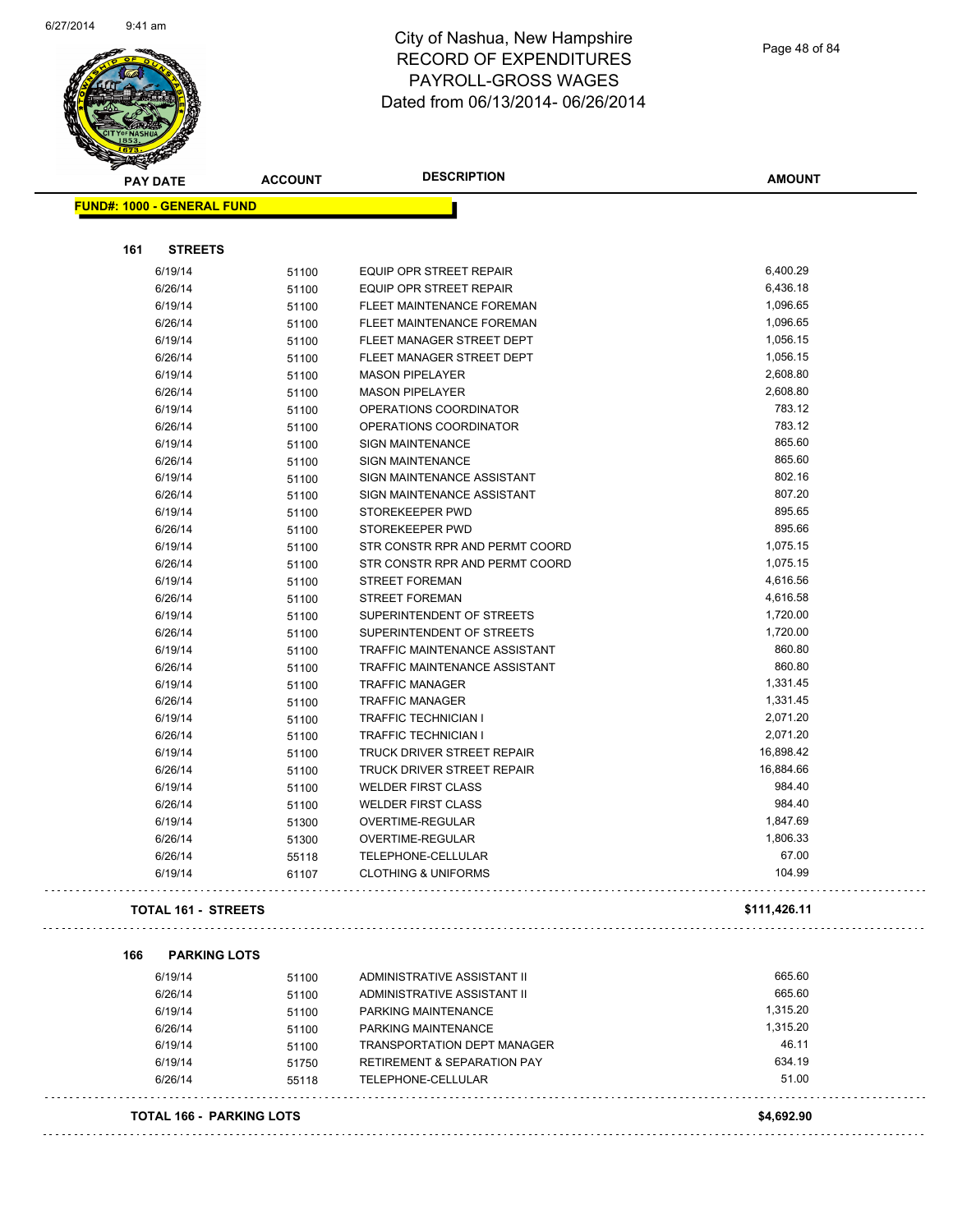| PAY DATE                          | <b>ACCOUNT</b>                          | <b>DESCRIPTION</b>                                     | <b>AMOUNT</b>        |
|-----------------------------------|-----------------------------------------|--------------------------------------------------------|----------------------|
| <b>FUND#: 1000 - GENERAL FUND</b> |                                         |                                                        |                      |
|                                   |                                         |                                                        |                      |
| 171                               | <b>COMMUNITY SERVICES</b>               |                                                        |                      |
| 6/19/14                           | 51100                                   | ADMINISTRATIVE ASSISTANT II                            | 696.76               |
| 6/26/14                           | 51100                                   | ADMINISTRATIVE ASSISTANT II                            | 696.76               |
| 6/19/14                           | 51100                                   | DIRECTOR HEALTH AND COMM SVS                           | 1,677.05             |
| 6/26/14                           | 51100                                   | DIRECTOR HEALTH AND COMM SVS                           | 1,677.05             |
| 6/19/14                           | 51100                                   | PROGRAM ASSISTANT                                      | 419.80               |
| 6/26/14                           | 51100                                   | PROGRAM ASSISTANT                                      | 419.80               |
| 6/19/14                           | 51100                                   | PROGRAM COORDINATOR                                    | 903.15<br>903.15     |
| 6/26/14                           | 51100                                   | PROGRAM COORDINATOR                                    |                      |
| 6/13/14                           | 51412                                   | <b>WAGES PER DIEM</b>                                  | (228.00)<br>1,605.00 |
| 6/19/14<br>6/26/14                | 51512<br>55118                          | <b>WAGES APPOINTED OFFICIALS</b><br>TELEPHONE-CELLULAR | 50.00                |
|                                   |                                         |                                                        |                      |
|                                   | <b>TOTAL 171 - COMMUNITY SERVICES</b>   |                                                        | \$8,820.52           |
| 172                               | <b>COMMUNITY HEALTH</b>                 |                                                        |                      |
| 6/19/14                           | 51100                                   | ADMINISTRATIVE ASSISTANT II                            | 696.75               |
| 6/26/14                           | 51100                                   | ADMINISTRATIVE ASSISTANT II                            | 696.75               |
| 6/19/14                           | 51100                                   | <b>BILINGUAL OUTREACH WORKER</b>                       | 737.20               |
| 6/26/14                           | 51100                                   | <b>BILINGUAL OUTREACH WORKER</b>                       | 737.20               |
| 6/19/14                           | 51100                                   | MANAGER COMMUNITY HEALTH                               | 1,364.20             |
| 6/26/14                           | 51100                                   | MANAGER COMMUNITY HEALTH                               | 1,364.20             |
| 6/19/14                           | 51100                                   | PUB HEALTH NURSE                                       | 3,342.61             |
| 6/26/14                           | 51100                                   | PUB HEALTH NURSE                                       | 3,342.60             |
| 6/13/14                           | 51412                                   | <b>WAGES PER DIEM</b>                                  | 228.00               |
|                                   | <b>TOTAL 172 - COMMUNITY HEALTH</b>     |                                                        | \$12,509.51          |
| 173                               | <b>ENVIRONMENTAL HEALTH</b>             |                                                        |                      |
| 6/19/14                           | 51100                                   | ENVIRONMENTAL HEALTH SPEC I                            | 1,598.15             |
| 6/26/14                           | 51100                                   | ENVIRONMENTAL HEALTH SPEC I                            | 1,598.15             |
| 6/19/14                           | 51100                                   | ENVIRONMENTAL HEALTH SPEC II                           | 1,044.25             |
| 6/26/14                           | 51100                                   | ENVIRONMENTAL HEALTH SPEC II                           | 1,044.25             |
| 6/19/14                           | 51100                                   | ENVIRONMENTAL TECH OFFICE MGR                          | 964.35               |
| 6/26/14                           | 51100                                   | ENVIRONMENTAL TECH OFFICE MGR                          | 964.36               |
| 6/19/14                           | 51100                                   | <b>LABORATORY DIRECTOR</b>                             | 988.20               |
| 6/26/14                           | 51100                                   | LABORATORY DIRECTOR                                    | 988.20               |
| 6/19/14                           | 51100                                   | MANAGER ENVIRONMENTAL HEALTH                           | 1,404.70             |
| 6/26/14                           | 51100                                   | MANAGER ENVIRONMENTAL HEALTH                           | 1,404.70             |
| 6/26/14                           | 55118                                   | TELEPHONE-CELLULAR                                     | 84.00                |
|                                   | <b>TOTAL 173 - ENVIRONMENTAL HEALTH</b> |                                                        | \$12,083.31          |
|                                   |                                         |                                                        |                      |
| 174                               | <b>WELFARE ADMINISTRATION</b>           |                                                        | 812.25               |
| 6/19/14                           | 51100                                   | ADMINISTRATIVE ASSISTANT I                             | 812.25               |
| 6/26/14                           | 51100                                   | ADMINISTRATIVE ASSISTANT I                             | 2,311.50             |
| 6/19/14                           | 51100                                   | CASE TECHNICIAN WELFARE                                |                      |

er 6/26/14 51100 CASE TECHNICIAN WELFARE<br>1.311.50 6/19/14 51100 INTAKE WORKER ACCOUNTANT

6/26/14 51100 INTAKE WORKER ACCOUNTANT 909.85

6/19/14 51100 INTAKE WORKER ACCOUNTANT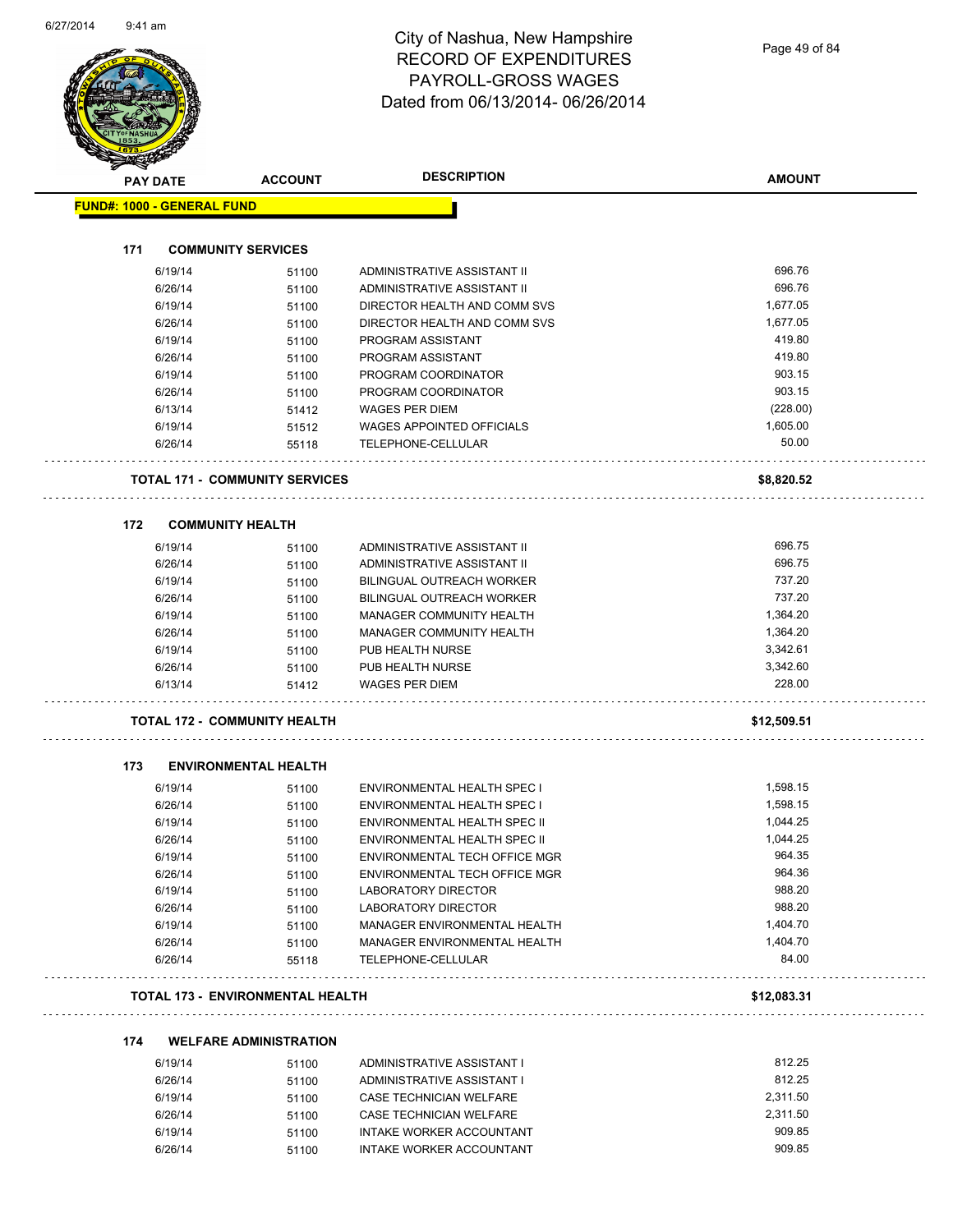### City of Nashua, New Hampshire RECORD OF EXPENDITURES PAYROLL-GROSS WAGES  $O(137/2014 - 06/26/2014)$

Page 50 of 84

| <b>ACCOUNT</b><br><b>FUND#: 1000 - GENERAL FUND</b><br><b>WELFARE ADMINISTRATION</b><br>51100<br>51100<br>51100<br>51100<br>55118<br><b>TOTAL 174 - WELFARE ADMINISTRATION</b><br><b>PARKS &amp; RECREATION</b><br>51100<br>51100 | SENIOR CASE TECHNICIAN<br>SENIOR CASE TECHNICIAN<br><b>WELFARE OFFICER</b><br><b>WELFARE OFFICER</b><br>TELEPHONE-CELLULAR | 929.80<br>929.80<br>1,408.20<br>1,408.20<br>50.00<br>\$12,793.20 |
|-----------------------------------------------------------------------------------------------------------------------------------------------------------------------------------------------------------------------------------|----------------------------------------------------------------------------------------------------------------------------|------------------------------------------------------------------|
|                                                                                                                                                                                                                                   |                                                                                                                            |                                                                  |
|                                                                                                                                                                                                                                   |                                                                                                                            |                                                                  |
|                                                                                                                                                                                                                                   |                                                                                                                            |                                                                  |
|                                                                                                                                                                                                                                   |                                                                                                                            |                                                                  |
|                                                                                                                                                                                                                                   |                                                                                                                            |                                                                  |
|                                                                                                                                                                                                                                   |                                                                                                                            |                                                                  |
|                                                                                                                                                                                                                                   |                                                                                                                            |                                                                  |
|                                                                                                                                                                                                                                   |                                                                                                                            |                                                                  |
|                                                                                                                                                                                                                                   |                                                                                                                            |                                                                  |
|                                                                                                                                                                                                                                   |                                                                                                                            |                                                                  |
|                                                                                                                                                                                                                                   | ADMINISTRATIVE ASSISTANT II                                                                                                | 734.80                                                           |
|                                                                                                                                                                                                                                   | ADMINISTRATIVE ASSISTANT II                                                                                                | 734.80                                                           |
| 51100                                                                                                                                                                                                                             | EQUIPMENT OPERATOR, PARKS                                                                                                  | 909.20                                                           |
| 51100                                                                                                                                                                                                                             | EQUIPMENT OPERATOR, PARKS                                                                                                  | 909.20                                                           |
| 51100                                                                                                                                                                                                                             | <b>FOREMAN LABOR PARK</b>                                                                                                  | 3,289.94                                                         |
| 51100                                                                                                                                                                                                                             | FOREMAN LABOR PARK                                                                                                         | 3,289.95                                                         |
| 51100                                                                                                                                                                                                                             | <b>GROUNDS KEEPER PARK MAINT</b>                                                                                           | 6,697.46                                                         |
| 51100                                                                                                                                                                                                                             | <b>GROUNDS KEEPER PARK MAINT</b>                                                                                           | 6,704.92                                                         |
| 51100                                                                                                                                                                                                                             | <b>GROUNDSMAN I PARKS</b>                                                                                                  | 1,554.33                                                         |
| 51100                                                                                                                                                                                                                             | <b>GROUNDSMAN I PARKS</b>                                                                                                  | 1,559.20                                                         |
| 51100                                                                                                                                                                                                                             | <b>GROUNDSMAN II PARKS</b>                                                                                                 | 818.80                                                           |
| 51100                                                                                                                                                                                                                             | <b>GROUNDSMAN II PARKS</b>                                                                                                 | 818.80                                                           |
| 51100                                                                                                                                                                                                                             | <b>LEAD GROUNDSMAN</b>                                                                                                     | 3,692.48                                                         |
| 51100                                                                                                                                                                                                                             | <b>LEAD GROUNDSMAN</b>                                                                                                     | 5,954.72                                                         |
| 51100                                                                                                                                                                                                                             | NURSERY WORKER PARKS<br>NURSERY WORKER PARKS                                                                               | 865.60<br>865.60                                                 |
| 51100<br>51100                                                                                                                                                                                                                    | PROGRAM COORDINATOR                                                                                                        | 347.85                                                           |
| 51100                                                                                                                                                                                                                             | PROGRAM COORDINATOR                                                                                                        | 347.85                                                           |
| 51100                                                                                                                                                                                                                             | <b>RECREATION PROGRAM MANAGER</b>                                                                                          | 1,075.60                                                         |
| 51100                                                                                                                                                                                                                             | <b>RECREATION PROGRAM MANAGER</b>                                                                                          | 1,075.60                                                         |
| 51100                                                                                                                                                                                                                             | STELLOS STADIUM ATTENDANT                                                                                                  | 609.16                                                           |
| 51100                                                                                                                                                                                                                             | STELLOS STADIUM ATTENDANT                                                                                                  | 609.16                                                           |
| 51100                                                                                                                                                                                                                             | SUPERINTENDENT OF PARKS RECR                                                                                               | 1,670.35                                                         |
| 51100                                                                                                                                                                                                                             | SUPERINTENDENT OF PARKS RECR                                                                                               | 1,670.35                                                         |
| 51100                                                                                                                                                                                                                             | TRUCK DRIVER PARKS RECR                                                                                                    | 846.80                                                           |
| 51100                                                                                                                                                                                                                             | TRUCK DRIVER PARKS RECR                                                                                                    | 848.00                                                           |
| 51300                                                                                                                                                                                                                             | OVERTIME-REGULAR                                                                                                           | 5,397.72                                                         |
| 51300                                                                                                                                                                                                                             | OVERTIME-REGULAR                                                                                                           | 2,653.85                                                         |
| 51400                                                                                                                                                                                                                             | WAGES TEMP-SEASONAL                                                                                                        | 7,744.94                                                         |
| 51400                                                                                                                                                                                                                             | <b>WAGES TEMP-SEASONAL</b>                                                                                                 | 8,467.50                                                         |
| 51750                                                                                                                                                                                                                             | RETIREMENT & SEPARATION PAY                                                                                                | 2,196.23                                                         |
| 55118                                                                                                                                                                                                                             | TELEPHONE-CELLULAR                                                                                                         | 67.00                                                            |
| 55642                                                                                                                                                                                                                             | <b>GAME OFFICIALS</b>                                                                                                      | 1,518.00                                                         |
| <b>TOTAL 177 - PARKS &amp; RECREATION</b>                                                                                                                                                                                         |                                                                                                                            | \$76,545.76                                                      |
|                                                                                                                                                                                                                                   |                                                                                                                            |                                                                  |
| <b>LIBRARY</b>                                                                                                                                                                                                                    | ADMIN ASST COST ACCOUNTANT                                                                                                 | 782.40                                                           |
| 51100                                                                                                                                                                                                                             | ADMIN ASST COST ACCOUNTANT                                                                                                 | 787.29                                                           |
| 51100                                                                                                                                                                                                                             | ASSISTANT DIRECTOR LIBRARY                                                                                                 | 1,255.85                                                         |
|                                                                                                                                                                                                                                   | 51100<br>51100                                                                                                             | ASSISTANT DIRECTOR LIBRARY                                       |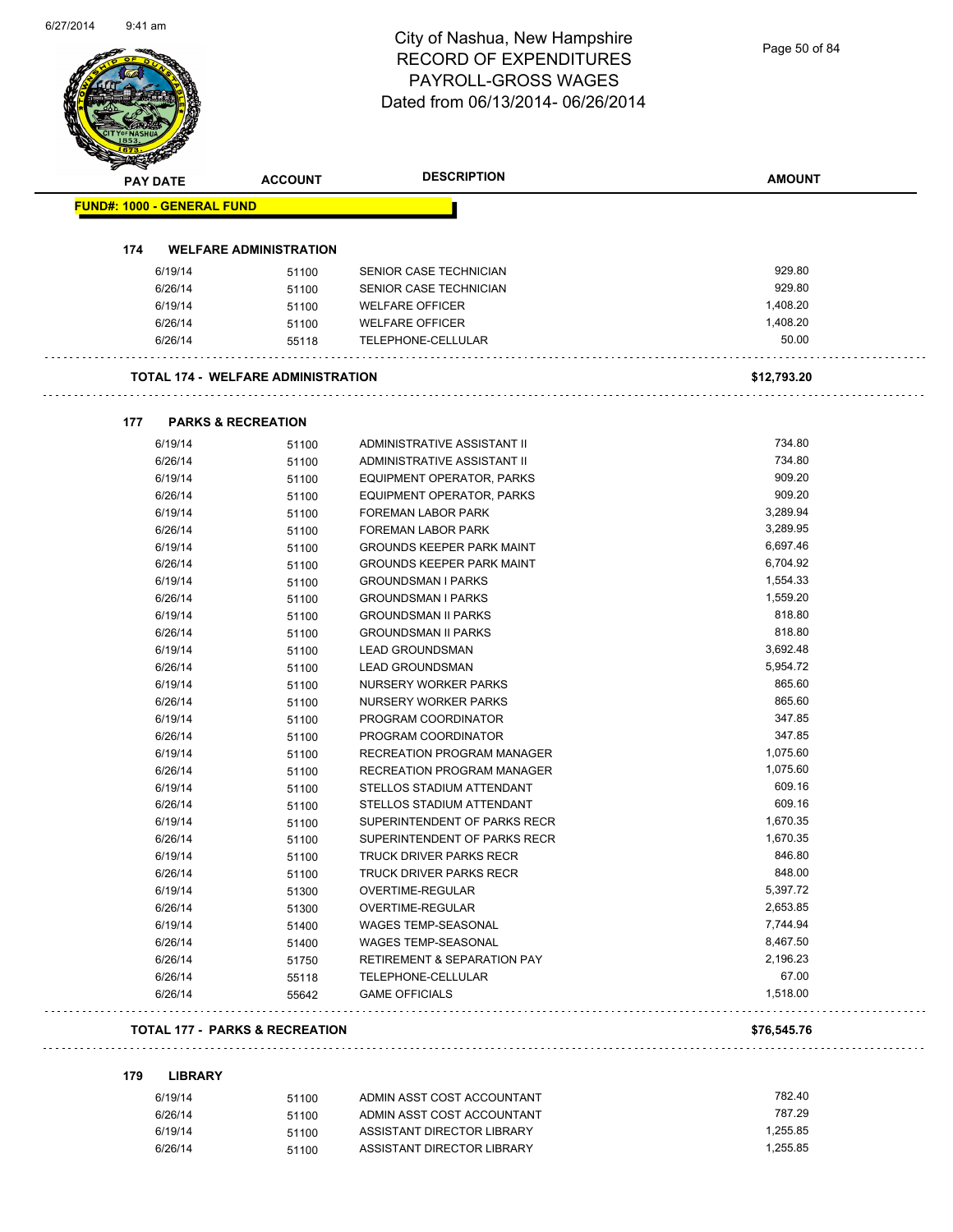

|     | <b>PAY DATE</b>                    | <b>ACCOUNT</b> | <b>DESCRIPTION</b>                                               | <b>AMOUNT</b>    |
|-----|------------------------------------|----------------|------------------------------------------------------------------|------------------|
|     | <u> FUND#: 1000 - GENERAL FUND</u> |                |                                                                  |                  |
|     |                                    |                |                                                                  |                  |
| 179 | <b>LIBRARY</b>                     |                |                                                                  |                  |
|     | 6/19/14                            | 51100          | ASSISTANT LIBRARIAN CIRCULATIO                                   | 945.05           |
|     | 6/26/14                            | 51100          | ASSISTANT LIBRARIAN CIRCULATIO                                   | 945.05           |
|     | 6/19/14                            | 51100          | ASSISTANT LIBRARIAN MEDIA SERV                                   | 770.81           |
|     | 6/26/14                            | 51100          | ASSISTANT LIBRARIAN MEDIA SERV                                   | 770.80           |
|     | 6/19/14                            | 51100          | ASSISTANT LIBRARIAN TECH SVS                                     | 975.45           |
|     | 6/26/14                            | 51100          | ASSISTANT LIBRARIAN TECH SVS                                     | 975.45           |
|     | 6/19/14                            | 51100          | ASSISTANT LIBRARIAN YOUTH SERV                                   | 757.40           |
|     | 6/26/14                            | 51100          | ASSISTANT LIBRARIAN YOUTH SERV                                   | 757.39           |
|     | 6/19/14                            | 51100          | <b>DIRECTOR LIBRARY</b>                                          | 1,831.20         |
|     | 6/26/14                            | 51100          | <b>DIRECTOR LIBRARY</b>                                          | 1,922.76         |
|     | 6/19/14                            | 51100          | EXECUTIVE ASST OFFICE MANAGER                                    | 833.85           |
|     | 6/26/14                            | 51100          | EXECUTIVE ASST OFFICE MANAGER                                    | 833.85           |
|     | 6/19/14                            | 51100          | <b>JANITOR</b>                                                   | 479.18           |
|     | 6/26/14                            | 51100          | <b>JANITOR</b>                                                   | 476.20           |
|     | 6/19/14                            | 51100          | LIBRARIAN ADULT SERVICES                                         | 934.59           |
|     | 6/26/14                            | 51100          | LIBRARIAN ADULT SERVICES                                         | 934.56           |
|     | 6/19/14                            | 51100          | <b>LIBRARIAN CIRCULATION</b>                                     | 973.99           |
|     | 6/26/14                            | 51100          | <b>LIBRARIAN CIRCULATION</b>                                     | 973.98           |
|     | 6/19/14                            | 51100          | LIBRARIAN OUTREACH SVS                                           | 994.35           |
|     | 6/26/14                            | 51100          | LIBRARIAN OUTREACH SVS                                           | 970.09           |
|     | 6/19/14                            | 51100          | <b>LIBRARIAN TECH SERVICES</b>                                   | 1,852.95         |
|     | 6/26/14                            | 51100          | <b>LIBRARIAN TECH SERVICES</b>                                   | 1,852.94         |
|     | 6/19/14                            | 51100          | <b>LIBRARIAN YOUTH SERVICES</b>                                  | 2,216.72         |
|     | 6/26/14                            | 51100          | <b>LIBRARIAN YOUTH SERVICES</b>                                  | 2,216.74         |
|     | 6/19/14                            | 51100          | LIBRARY ASSISTANT ADULT SERVIC                                   | 645.45           |
|     | 6/26/14                            | 51100          | LIBRARY ASSISTANT ADULT SERVIC                                   | 645.45           |
|     | 6/19/14                            | 51100          | LIBRARY ASSISTANT CIRCULATION                                    | 2,751.15         |
|     | 6/26/14                            | 51100          | LIBRARY ASSISTANT CIRCULATION                                    | 2,625.15         |
|     | 6/19/14                            | 51100          | LIBRARY ASSISTANT MEDIA SERVIC                                   | 1,990.54         |
|     | 6/26/14                            | 51100          | LIBRARY ASSISTANT MEDIA SERVIC                                   | 1,990.55         |
|     | 6/19/14                            | 51100          | <b>LIBRARY ASSISTANT TECH SVS</b>                                | 686.30           |
|     | 6/26/14                            | 51100          | <b>LIBRARY ASSISTANT TECH SVS</b>                                | 686.30           |
|     | 6/19/14                            | 51100          | LIBRARY ASSISTANT YOUTH SERVIC                                   | 1,545.49         |
|     | 6/26/14                            | 51100          | LIBRARY ASSISTANT YOUTH SERVIC                                   | 1,604.55         |
|     | 6/19/14                            | 51100          | <b>MAINTENANCE SUPV</b>                                          | 827.70           |
|     | 6/26/14                            | 51100          | <b>MAINTENANCE SUPV</b>                                          | 827.70           |
|     | 6/19/14                            | 51100          | <b>MEDIA SERVICES COORDINATOR</b>                                | 1,169.96         |
|     | 6/26/14                            | 51100          | <b>MEDIA SERVICES COORDINATOR</b>                                | 1,169.96         |
|     | 6/19/14                            | 51100          | REFERENCE LIBRARIAN ADULT SERV                                   | 2,968.28         |
|     | 6/26/14                            | 51100          | REFERENCE LIBRARIAN ADULT SERV                                   | 2,968.30         |
|     | 6/19/14                            | 51100          | REFERENCE LIBRARIAN TECH SVS                                     | 734.40           |
|     | 6/26/14                            | 51100          | REFERENCE LIBRARIAN TECH SVS                                     | 734.40           |
|     | 6/19/14                            | 51100          | <b>SECURITY LIBRARY</b>                                          | 588.70           |
|     | 6/26/14                            | 51100          | <b>SECURITY LIBRARY</b>                                          | 592.42           |
|     | 6/19/14                            | 51200          | <b>LIBRARY ASSISTANT TECH SVS</b>                                | 403.40           |
|     | 6/26/14                            | 51200          | LIBRARY ASSISTANT TECH SVS<br><b>LIBRARY PAGE YOUTH SERVICES</b> | 403.40<br>275.10 |
|     | 6/19/14                            | 51200          |                                                                  | 275.10           |
|     | 6/26/14                            | 51200          | LIBRARY PAGE YOUTH SERVICES                                      | 939.23           |
|     | 6/19/14                            | 51200          | LIBRARY PAGES CIRCULATION                                        | 871.27           |
|     | 6/26/14                            | 51200          | <b>LIBRARY PAGES CIRCULATION</b>                                 | 487.29           |
|     | 6/19/14                            | 51200          | LIBRARY PAGES MEDIA SERVICES                                     | 623.01           |
|     | 6/26/14                            | 51200          | LIBRARY PAGES MEDIA SERVICES                                     |                  |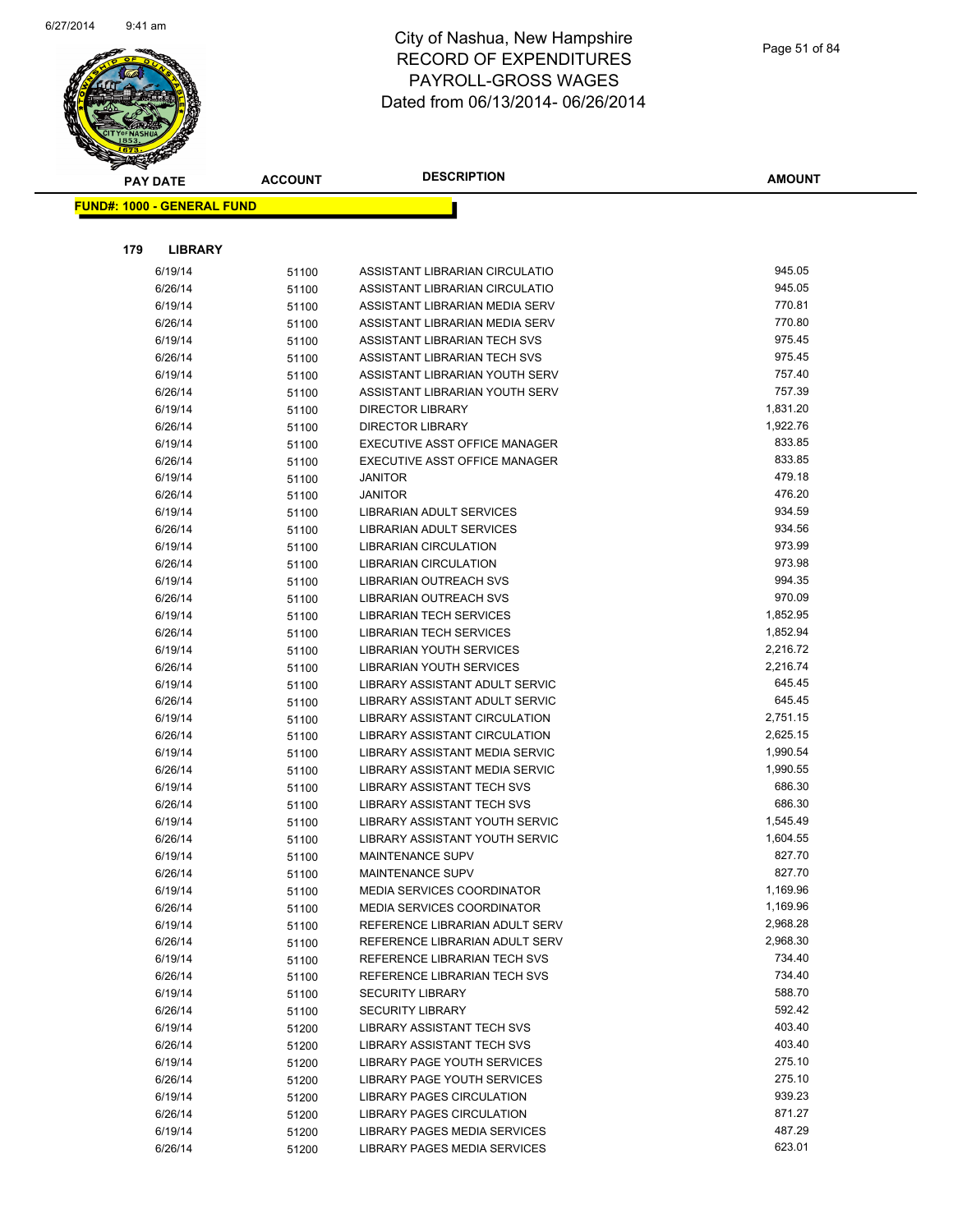

Page 52 of 84

|     | PAY DATE                          | <b>ACCOUNT</b>                           | <b>DESCRIPTION</b>             | <b>AMOUNT</b> |
|-----|-----------------------------------|------------------------------------------|--------------------------------|---------------|
|     | <b>FUND#: 1000 - GENERAL FUND</b> |                                          |                                |               |
|     |                                   |                                          |                                |               |
| 179 | <b>LIBRARY</b>                    |                                          |                                |               |
|     | 6/19/14                           | 51200                                    | <b>SECURITY LIBRARY</b>        | 311.50        |
|     | 6/26/14                           | 51200                                    | <b>SECURITY LIBRARY</b>        | 325.50        |
|     | 6/19/14                           | 51300                                    | <b>OVERTIME-REGULAR</b>        | 78.31         |
|     | 6/26/14                           | 51300                                    | OVERTIME-REGULAR               | 53.25         |
|     | <b>TOTAL 179 - LIBRARY</b>        |                                          |                                | \$64,075.85   |
| 181 |                                   | <b>COMMUNITY DEVELOPMENT</b>             |                                |               |
|     | 6/19/14                           | 51100                                    | ADMINISTRATIVE ASSISTANT II    | 665.60        |
|     | 6/26/14                           | 51100                                    | ADMINISTRATIVE ASSISTANT II    | 665.60        |
|     | 6/19/14                           | 51100                                    | DIRECTOR COMMUNITY DEVELOPMENT | 1,715.70      |
|     | 6/26/14                           | 51100                                    | DIRECTOR COMMUNITY DEVELOPMENT | 1,715.70      |
|     | 6/19/14                           | 51200                                    | <b>CLERK TYPIST II PT</b>      | 331.60        |
|     | 6/26/14                           | 51200                                    | <b>CLERK TYPIST II PT</b>      | 323.31        |
|     | 6/19/14                           | 51400                                    | <b>WAGES TEMP-SEASONAL</b>     | 100.00        |
|     | 6/26/14                           | 51400                                    | <b>WAGES TEMP-SEASONAL</b>     | 100.00        |
|     | 6/26/14                           | 55118                                    | TELEPHONE-CELLULAR             | 50.00         |
|     |                                   | <b>TOTAL 181 - COMMUNITY DEVELOPMENT</b> |                                | \$5,667.51    |
|     |                                   |                                          |                                |               |
| 182 | <b>PLANNING &amp; ZONING</b>      |                                          |                                |               |
|     | 6/19/14                           | 51100                                    | DEPARTMENT COORDINATOR         | 913.60        |
|     | 6/26/14                           | 51100                                    | DEPARTMENT COORDINATOR         | 913.60        |
|     | 6/13/14                           | 51100                                    | DEPUTY PLANNING MANAGER        | (125.00)      |
|     | 6/19/14                           | 51100                                    | DEPUTY PLANNING MANAGER        | 2,589.60      |
|     | 6/26/14                           | 51100                                    | DEPUTY PLANNING MANAGER        | 2,589.60      |
|     | 6/19/14                           | 51100                                    | MANAGER PLANNING DEPT          | 1,865.85      |
|     | 6/26/14                           | 51100                                    | MANAGER PLANNING DEPT          | 1,865.85      |
|     | 6/13/14                           | 51100                                    | PLANNER I                      | (250.00)      |
|     | 6/19/14                           | 51100                                    | PLANNER I                      | 1,675.35      |
|     | 6/26/14                           | 51100                                    | PLANNER I                      | 1,675.35      |
|     | 6/19/14                           | 51100                                    | <b>PLANNER II</b>              | 1,095.40      |
|     | 6/26/14                           | 51100                                    | <b>PLANNER II</b>              | 1,095.40      |
|     | 6/19/14                           | 51100                                    | ZONING COORDINATOR             | 682.30        |
|     | 6/26/14                           | 51100                                    | ZONING COORDINATOR             | 682.30        |
|     | 6/13/14                           | 53428                                    | STENOGRAPHIC SERVICES          | 375.00        |
|     | 6/19/14                           | 53428                                    | STENOGRAPHIC SERVICES          | 250.00        |
|     | 6/26/14                           | 53428                                    | STENOGRAPHIC SERVICES          | 250.00        |
|     | 6/26/14                           | 55118                                    | TELEPHONE-CELLULAR             | 17.00         |
|     |                                   | <b>TOTAL 182 - PLANNING &amp; ZONING</b> |                                | \$18,161.20   |
| 183 |                                   | <b>ECONOMIC DEVELOPMENT</b>              |                                |               |
|     | 6/19/14                           | 51100                                    | <b>ECONOMIC DEV DIRECTOR</b>   | 1,819.35      |
|     | 6/26/14                           | 51100                                    | ECONOMIC DEV DIRECTOR          | 1,819.34      |
|     | 6/19/14                           | 51100                                    | OED PROGRAM COORDINATOR        | 385.00        |
|     | 6/26/14                           |                                          | OED PROGRAM COORDINATOR        | 385.00        |
|     |                                   | 51100                                    |                                | 50.00         |
|     | 6/26/14                           | 55118                                    | TELEPHONE-CELLULAR             |               |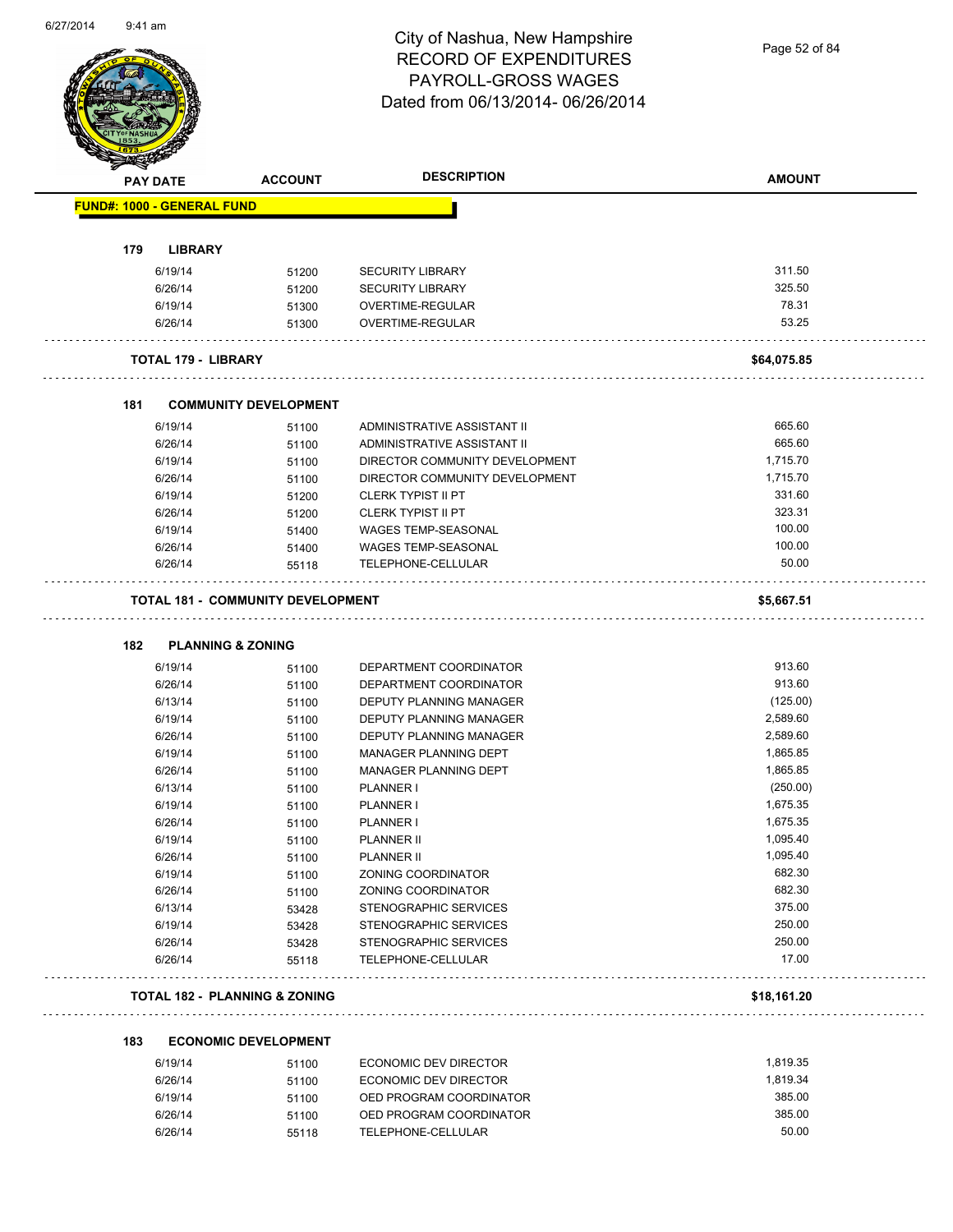| <b>DESCRIPTION</b><br><b>AMOUNT</b><br><b>ACCOUNT</b><br><b>PAY DATE</b><br><b>FUND#: 1000 - GENERAL FUND</b><br><b>TOTAL 183 - ECONOMIC DEVELOPMENT</b><br>\$4,458.69<br>191<br><b>SCHOOL</b><br>945.20<br>6/19/14<br>21 CENTURY ELEM MFAM RES COORD<br>51100<br>1,406.10<br>6/19/14<br>51100<br>ASSISTANT PRINCIPAL AMH<br>2,925.70<br>6/19/14<br>ASSISTANT PRINCIPAL BIC<br>51100<br>1,403.80<br>6/19/14<br>ASSISTANT PRINCIPAL BRO<br>51100<br>2,967.50<br>6/19/14<br>ASSISTANT PRINCIPAL CHARL<br>51100<br>2,925.70<br>6/19/14<br>ASSISTANT PRINCIPAL DR CRSP<br>51100<br>6,549.40<br>6/19/14<br>ASSISTANT PRINCIPAL ELM<br>51100<br>6/19/14<br>ASSISTANT PRINCIPAL FES<br>2,967.50<br>51100<br>3,472.50<br>6/19/14<br>ASSISTANT PRINCIPAL FMS<br>51100<br>2,812.30<br>6/19/14<br>ASSISTANT PRINCIPAL LEDGE<br>51100<br>1,406.10<br>6/19/14<br>ASSISTANT PRINCIPAL MDE<br>51100<br>2,892.50<br>6/19/14<br>ASSISTANT PRINCIPAL MTP<br>51100<br>13,012.80<br>6/19/14<br>ASSISTANT PRINCIPAL NHN<br>51100<br>6/19/14<br>ASSISTANT PRINCIPAL NHS<br>12,580.80<br>51100<br>3,272.60<br>6/19/14<br>ASSISTANT PRINCIPAL PMS<br>51100<br>2,807.69<br>6/19/14<br>ASSISTANT PRINCIPAL SHE<br>51100<br>8,261.40<br>6/19/14<br>ASSISTANT SUPERINTENDENT<br>51100<br>4,353.40<br>6/19/14<br>ASST DIRECTOR PLANT OPS<br>51100<br>6,079.50<br>6/19/14<br><b>ASST DIRECTOR SPED</b><br>51100<br>13,594.39<br>6/19/14<br>ASST SYSTEMS ADMIN FULL YEAR<br>51100<br>735.54<br>6/19/14<br>ASST SYSTEMS ADMIN SCH YEAR<br>51100<br>740.87<br>6/26/14<br>ASST SYSTEMS ADMIN SCH YEAR<br>51100<br>6/19/14<br><b>ATTENDANCE OFFICER</b><br>2,270.20<br>51100<br>8,774.76<br>6/26/14<br>51100<br>AYP FACILITATOR DRC<br>1,478.40<br>6/19/14<br>CAREER CENTER COORD NHN<br>51100<br>1,478.40<br>6/19/14<br>51100<br>CAREER CENTER COORD NHS<br>3,937.70<br>6/19/14<br>CHIEF OPERATING OFFICER<br>51100<br>2,728.60<br>6/19/14<br>51100<br>CLERICAL ACADEMY NHN<br>2,691.06<br>6/26/14<br>CLERICAL ACADEMY NHN<br>51100<br>2,586.13<br>6/19/14<br>51100<br>CLERICAL ACADEMY NHS<br>2,554.00<br>6/26/14<br>CLERICAL ACADEMY NHS<br>51100<br>732.15<br>6/19/14<br>51100<br>CLERICAL ADULT ED NHN<br>731.99<br>6/26/14<br>CLERICAL ADULT ED NHN<br>51100<br>2,008.98<br>6/19/14<br>CLERICAL ASST SUPER SUP<br>51100<br>2,026.08<br>6/26/14<br>CLERICAL ASST SUPER SUP<br>51100<br>703.90<br>6/19/14<br>CLERICAL ATHLETIC NHN<br>51100<br>544.34<br>6/26/14<br>CLERICAL ATHLETIC NHN<br>51100<br>727.15<br>6/19/14<br>CLERICAL ATHLETIC NHS<br>51100<br>547.78<br>6/26/14<br>CLERICAL ATHLETIC NHS<br>51100<br>774.75<br>6/19/14<br>CLERICAL BOARD OF ED SUP<br>51100<br>774.75<br>6/26/14<br>CLERICAL BOARD OF ED SUP<br>51100<br>3,558.80<br>6/19/14<br><b>CLERICAL BUSINESS</b><br>51100<br>3,558.81<br>6/26/14<br>51100<br><b>CLERICAL BUSINESS</b><br>794.65<br>6/19/14<br>CLERICAL CHIEF OP OFFICER SUP<br>51100<br>794.64<br>6/26/14<br>CLERICAL CHIEF OP OFFICER SUP<br>51100 | 0/27/2014 | 9:41 am | City of Nashua, New Hampshire<br><b>RECORD OF EXPENDITURES</b><br>PAYROLL-GROSS WAGES<br>Dated from 06/13/2014-06/26/2014 | Page 53 of 84 |
|-------------------------------------------------------------------------------------------------------------------------------------------------------------------------------------------------------------------------------------------------------------------------------------------------------------------------------------------------------------------------------------------------------------------------------------------------------------------------------------------------------------------------------------------------------------------------------------------------------------------------------------------------------------------------------------------------------------------------------------------------------------------------------------------------------------------------------------------------------------------------------------------------------------------------------------------------------------------------------------------------------------------------------------------------------------------------------------------------------------------------------------------------------------------------------------------------------------------------------------------------------------------------------------------------------------------------------------------------------------------------------------------------------------------------------------------------------------------------------------------------------------------------------------------------------------------------------------------------------------------------------------------------------------------------------------------------------------------------------------------------------------------------------------------------------------------------------------------------------------------------------------------------------------------------------------------------------------------------------------------------------------------------------------------------------------------------------------------------------------------------------------------------------------------------------------------------------------------------------------------------------------------------------------------------------------------------------------------------------------------------------------------------------------------------------------------------------------------------------------------------------------------------------------------------------------------------------------------------------------------------------------------------------------------------------------------------------------------------------------------------------------------------------------------------------------------------------------------------------------------------------------------------------------------------------------------------------------|-----------|---------|---------------------------------------------------------------------------------------------------------------------------|---------------|
|                                                                                                                                                                                                                                                                                                                                                                                                                                                                                                                                                                                                                                                                                                                                                                                                                                                                                                                                                                                                                                                                                                                                                                                                                                                                                                                                                                                                                                                                                                                                                                                                                                                                                                                                                                                                                                                                                                                                                                                                                                                                                                                                                                                                                                                                                                                                                                                                                                                                                                                                                                                                                                                                                                                                                                                                                                                                                                                                                             |           |         |                                                                                                                           |               |
|                                                                                                                                                                                                                                                                                                                                                                                                                                                                                                                                                                                                                                                                                                                                                                                                                                                                                                                                                                                                                                                                                                                                                                                                                                                                                                                                                                                                                                                                                                                                                                                                                                                                                                                                                                                                                                                                                                                                                                                                                                                                                                                                                                                                                                                                                                                                                                                                                                                                                                                                                                                                                                                                                                                                                                                                                                                                                                                                                             |           |         |                                                                                                                           |               |
|                                                                                                                                                                                                                                                                                                                                                                                                                                                                                                                                                                                                                                                                                                                                                                                                                                                                                                                                                                                                                                                                                                                                                                                                                                                                                                                                                                                                                                                                                                                                                                                                                                                                                                                                                                                                                                                                                                                                                                                                                                                                                                                                                                                                                                                                                                                                                                                                                                                                                                                                                                                                                                                                                                                                                                                                                                                                                                                                                             |           |         |                                                                                                                           |               |
|                                                                                                                                                                                                                                                                                                                                                                                                                                                                                                                                                                                                                                                                                                                                                                                                                                                                                                                                                                                                                                                                                                                                                                                                                                                                                                                                                                                                                                                                                                                                                                                                                                                                                                                                                                                                                                                                                                                                                                                                                                                                                                                                                                                                                                                                                                                                                                                                                                                                                                                                                                                                                                                                                                                                                                                                                                                                                                                                                             |           |         |                                                                                                                           |               |
|                                                                                                                                                                                                                                                                                                                                                                                                                                                                                                                                                                                                                                                                                                                                                                                                                                                                                                                                                                                                                                                                                                                                                                                                                                                                                                                                                                                                                                                                                                                                                                                                                                                                                                                                                                                                                                                                                                                                                                                                                                                                                                                                                                                                                                                                                                                                                                                                                                                                                                                                                                                                                                                                                                                                                                                                                                                                                                                                                             |           |         |                                                                                                                           |               |
|                                                                                                                                                                                                                                                                                                                                                                                                                                                                                                                                                                                                                                                                                                                                                                                                                                                                                                                                                                                                                                                                                                                                                                                                                                                                                                                                                                                                                                                                                                                                                                                                                                                                                                                                                                                                                                                                                                                                                                                                                                                                                                                                                                                                                                                                                                                                                                                                                                                                                                                                                                                                                                                                                                                                                                                                                                                                                                                                                             |           |         |                                                                                                                           |               |
|                                                                                                                                                                                                                                                                                                                                                                                                                                                                                                                                                                                                                                                                                                                                                                                                                                                                                                                                                                                                                                                                                                                                                                                                                                                                                                                                                                                                                                                                                                                                                                                                                                                                                                                                                                                                                                                                                                                                                                                                                                                                                                                                                                                                                                                                                                                                                                                                                                                                                                                                                                                                                                                                                                                                                                                                                                                                                                                                                             |           |         |                                                                                                                           |               |
|                                                                                                                                                                                                                                                                                                                                                                                                                                                                                                                                                                                                                                                                                                                                                                                                                                                                                                                                                                                                                                                                                                                                                                                                                                                                                                                                                                                                                                                                                                                                                                                                                                                                                                                                                                                                                                                                                                                                                                                                                                                                                                                                                                                                                                                                                                                                                                                                                                                                                                                                                                                                                                                                                                                                                                                                                                                                                                                                                             |           |         |                                                                                                                           |               |
|                                                                                                                                                                                                                                                                                                                                                                                                                                                                                                                                                                                                                                                                                                                                                                                                                                                                                                                                                                                                                                                                                                                                                                                                                                                                                                                                                                                                                                                                                                                                                                                                                                                                                                                                                                                                                                                                                                                                                                                                                                                                                                                                                                                                                                                                                                                                                                                                                                                                                                                                                                                                                                                                                                                                                                                                                                                                                                                                                             |           |         |                                                                                                                           |               |
|                                                                                                                                                                                                                                                                                                                                                                                                                                                                                                                                                                                                                                                                                                                                                                                                                                                                                                                                                                                                                                                                                                                                                                                                                                                                                                                                                                                                                                                                                                                                                                                                                                                                                                                                                                                                                                                                                                                                                                                                                                                                                                                                                                                                                                                                                                                                                                                                                                                                                                                                                                                                                                                                                                                                                                                                                                                                                                                                                             |           |         |                                                                                                                           |               |
|                                                                                                                                                                                                                                                                                                                                                                                                                                                                                                                                                                                                                                                                                                                                                                                                                                                                                                                                                                                                                                                                                                                                                                                                                                                                                                                                                                                                                                                                                                                                                                                                                                                                                                                                                                                                                                                                                                                                                                                                                                                                                                                                                                                                                                                                                                                                                                                                                                                                                                                                                                                                                                                                                                                                                                                                                                                                                                                                                             |           |         |                                                                                                                           |               |
|                                                                                                                                                                                                                                                                                                                                                                                                                                                                                                                                                                                                                                                                                                                                                                                                                                                                                                                                                                                                                                                                                                                                                                                                                                                                                                                                                                                                                                                                                                                                                                                                                                                                                                                                                                                                                                                                                                                                                                                                                                                                                                                                                                                                                                                                                                                                                                                                                                                                                                                                                                                                                                                                                                                                                                                                                                                                                                                                                             |           |         |                                                                                                                           |               |
|                                                                                                                                                                                                                                                                                                                                                                                                                                                                                                                                                                                                                                                                                                                                                                                                                                                                                                                                                                                                                                                                                                                                                                                                                                                                                                                                                                                                                                                                                                                                                                                                                                                                                                                                                                                                                                                                                                                                                                                                                                                                                                                                                                                                                                                                                                                                                                                                                                                                                                                                                                                                                                                                                                                                                                                                                                                                                                                                                             |           |         |                                                                                                                           |               |
|                                                                                                                                                                                                                                                                                                                                                                                                                                                                                                                                                                                                                                                                                                                                                                                                                                                                                                                                                                                                                                                                                                                                                                                                                                                                                                                                                                                                                                                                                                                                                                                                                                                                                                                                                                                                                                                                                                                                                                                                                                                                                                                                                                                                                                                                                                                                                                                                                                                                                                                                                                                                                                                                                                                                                                                                                                                                                                                                                             |           |         |                                                                                                                           |               |
|                                                                                                                                                                                                                                                                                                                                                                                                                                                                                                                                                                                                                                                                                                                                                                                                                                                                                                                                                                                                                                                                                                                                                                                                                                                                                                                                                                                                                                                                                                                                                                                                                                                                                                                                                                                                                                                                                                                                                                                                                                                                                                                                                                                                                                                                                                                                                                                                                                                                                                                                                                                                                                                                                                                                                                                                                                                                                                                                                             |           |         |                                                                                                                           |               |
|                                                                                                                                                                                                                                                                                                                                                                                                                                                                                                                                                                                                                                                                                                                                                                                                                                                                                                                                                                                                                                                                                                                                                                                                                                                                                                                                                                                                                                                                                                                                                                                                                                                                                                                                                                                                                                                                                                                                                                                                                                                                                                                                                                                                                                                                                                                                                                                                                                                                                                                                                                                                                                                                                                                                                                                                                                                                                                                                                             |           |         |                                                                                                                           |               |
|                                                                                                                                                                                                                                                                                                                                                                                                                                                                                                                                                                                                                                                                                                                                                                                                                                                                                                                                                                                                                                                                                                                                                                                                                                                                                                                                                                                                                                                                                                                                                                                                                                                                                                                                                                                                                                                                                                                                                                                                                                                                                                                                                                                                                                                                                                                                                                                                                                                                                                                                                                                                                                                                                                                                                                                                                                                                                                                                                             |           |         |                                                                                                                           |               |
|                                                                                                                                                                                                                                                                                                                                                                                                                                                                                                                                                                                                                                                                                                                                                                                                                                                                                                                                                                                                                                                                                                                                                                                                                                                                                                                                                                                                                                                                                                                                                                                                                                                                                                                                                                                                                                                                                                                                                                                                                                                                                                                                                                                                                                                                                                                                                                                                                                                                                                                                                                                                                                                                                                                                                                                                                                                                                                                                                             |           |         |                                                                                                                           |               |
|                                                                                                                                                                                                                                                                                                                                                                                                                                                                                                                                                                                                                                                                                                                                                                                                                                                                                                                                                                                                                                                                                                                                                                                                                                                                                                                                                                                                                                                                                                                                                                                                                                                                                                                                                                                                                                                                                                                                                                                                                                                                                                                                                                                                                                                                                                                                                                                                                                                                                                                                                                                                                                                                                                                                                                                                                                                                                                                                                             |           |         |                                                                                                                           |               |
|                                                                                                                                                                                                                                                                                                                                                                                                                                                                                                                                                                                                                                                                                                                                                                                                                                                                                                                                                                                                                                                                                                                                                                                                                                                                                                                                                                                                                                                                                                                                                                                                                                                                                                                                                                                                                                                                                                                                                                                                                                                                                                                                                                                                                                                                                                                                                                                                                                                                                                                                                                                                                                                                                                                                                                                                                                                                                                                                                             |           |         |                                                                                                                           |               |
|                                                                                                                                                                                                                                                                                                                                                                                                                                                                                                                                                                                                                                                                                                                                                                                                                                                                                                                                                                                                                                                                                                                                                                                                                                                                                                                                                                                                                                                                                                                                                                                                                                                                                                                                                                                                                                                                                                                                                                                                                                                                                                                                                                                                                                                                                                                                                                                                                                                                                                                                                                                                                                                                                                                                                                                                                                                                                                                                                             |           |         |                                                                                                                           |               |
|                                                                                                                                                                                                                                                                                                                                                                                                                                                                                                                                                                                                                                                                                                                                                                                                                                                                                                                                                                                                                                                                                                                                                                                                                                                                                                                                                                                                                                                                                                                                                                                                                                                                                                                                                                                                                                                                                                                                                                                                                                                                                                                                                                                                                                                                                                                                                                                                                                                                                                                                                                                                                                                                                                                                                                                                                                                                                                                                                             |           |         |                                                                                                                           |               |
|                                                                                                                                                                                                                                                                                                                                                                                                                                                                                                                                                                                                                                                                                                                                                                                                                                                                                                                                                                                                                                                                                                                                                                                                                                                                                                                                                                                                                                                                                                                                                                                                                                                                                                                                                                                                                                                                                                                                                                                                                                                                                                                                                                                                                                                                                                                                                                                                                                                                                                                                                                                                                                                                                                                                                                                                                                                                                                                                                             |           |         |                                                                                                                           |               |
|                                                                                                                                                                                                                                                                                                                                                                                                                                                                                                                                                                                                                                                                                                                                                                                                                                                                                                                                                                                                                                                                                                                                                                                                                                                                                                                                                                                                                                                                                                                                                                                                                                                                                                                                                                                                                                                                                                                                                                                                                                                                                                                                                                                                                                                                                                                                                                                                                                                                                                                                                                                                                                                                                                                                                                                                                                                                                                                                                             |           |         |                                                                                                                           |               |
|                                                                                                                                                                                                                                                                                                                                                                                                                                                                                                                                                                                                                                                                                                                                                                                                                                                                                                                                                                                                                                                                                                                                                                                                                                                                                                                                                                                                                                                                                                                                                                                                                                                                                                                                                                                                                                                                                                                                                                                                                                                                                                                                                                                                                                                                                                                                                                                                                                                                                                                                                                                                                                                                                                                                                                                                                                                                                                                                                             |           |         |                                                                                                                           |               |
|                                                                                                                                                                                                                                                                                                                                                                                                                                                                                                                                                                                                                                                                                                                                                                                                                                                                                                                                                                                                                                                                                                                                                                                                                                                                                                                                                                                                                                                                                                                                                                                                                                                                                                                                                                                                                                                                                                                                                                                                                                                                                                                                                                                                                                                                                                                                                                                                                                                                                                                                                                                                                                                                                                                                                                                                                                                                                                                                                             |           |         |                                                                                                                           |               |
|                                                                                                                                                                                                                                                                                                                                                                                                                                                                                                                                                                                                                                                                                                                                                                                                                                                                                                                                                                                                                                                                                                                                                                                                                                                                                                                                                                                                                                                                                                                                                                                                                                                                                                                                                                                                                                                                                                                                                                                                                                                                                                                                                                                                                                                                                                                                                                                                                                                                                                                                                                                                                                                                                                                                                                                                                                                                                                                                                             |           |         |                                                                                                                           |               |
|                                                                                                                                                                                                                                                                                                                                                                                                                                                                                                                                                                                                                                                                                                                                                                                                                                                                                                                                                                                                                                                                                                                                                                                                                                                                                                                                                                                                                                                                                                                                                                                                                                                                                                                                                                                                                                                                                                                                                                                                                                                                                                                                                                                                                                                                                                                                                                                                                                                                                                                                                                                                                                                                                                                                                                                                                                                                                                                                                             |           |         |                                                                                                                           |               |
|                                                                                                                                                                                                                                                                                                                                                                                                                                                                                                                                                                                                                                                                                                                                                                                                                                                                                                                                                                                                                                                                                                                                                                                                                                                                                                                                                                                                                                                                                                                                                                                                                                                                                                                                                                                                                                                                                                                                                                                                                                                                                                                                                                                                                                                                                                                                                                                                                                                                                                                                                                                                                                                                                                                                                                                                                                                                                                                                                             |           |         |                                                                                                                           |               |
|                                                                                                                                                                                                                                                                                                                                                                                                                                                                                                                                                                                                                                                                                                                                                                                                                                                                                                                                                                                                                                                                                                                                                                                                                                                                                                                                                                                                                                                                                                                                                                                                                                                                                                                                                                                                                                                                                                                                                                                                                                                                                                                                                                                                                                                                                                                                                                                                                                                                                                                                                                                                                                                                                                                                                                                                                                                                                                                                                             |           |         |                                                                                                                           |               |
|                                                                                                                                                                                                                                                                                                                                                                                                                                                                                                                                                                                                                                                                                                                                                                                                                                                                                                                                                                                                                                                                                                                                                                                                                                                                                                                                                                                                                                                                                                                                                                                                                                                                                                                                                                                                                                                                                                                                                                                                                                                                                                                                                                                                                                                                                                                                                                                                                                                                                                                                                                                                                                                                                                                                                                                                                                                                                                                                                             |           |         |                                                                                                                           |               |
|                                                                                                                                                                                                                                                                                                                                                                                                                                                                                                                                                                                                                                                                                                                                                                                                                                                                                                                                                                                                                                                                                                                                                                                                                                                                                                                                                                                                                                                                                                                                                                                                                                                                                                                                                                                                                                                                                                                                                                                                                                                                                                                                                                                                                                                                                                                                                                                                                                                                                                                                                                                                                                                                                                                                                                                                                                                                                                                                                             |           |         |                                                                                                                           |               |
|                                                                                                                                                                                                                                                                                                                                                                                                                                                                                                                                                                                                                                                                                                                                                                                                                                                                                                                                                                                                                                                                                                                                                                                                                                                                                                                                                                                                                                                                                                                                                                                                                                                                                                                                                                                                                                                                                                                                                                                                                                                                                                                                                                                                                                                                                                                                                                                                                                                                                                                                                                                                                                                                                                                                                                                                                                                                                                                                                             |           |         |                                                                                                                           |               |
|                                                                                                                                                                                                                                                                                                                                                                                                                                                                                                                                                                                                                                                                                                                                                                                                                                                                                                                                                                                                                                                                                                                                                                                                                                                                                                                                                                                                                                                                                                                                                                                                                                                                                                                                                                                                                                                                                                                                                                                                                                                                                                                                                                                                                                                                                                                                                                                                                                                                                                                                                                                                                                                                                                                                                                                                                                                                                                                                                             |           |         |                                                                                                                           |               |
|                                                                                                                                                                                                                                                                                                                                                                                                                                                                                                                                                                                                                                                                                                                                                                                                                                                                                                                                                                                                                                                                                                                                                                                                                                                                                                                                                                                                                                                                                                                                                                                                                                                                                                                                                                                                                                                                                                                                                                                                                                                                                                                                                                                                                                                                                                                                                                                                                                                                                                                                                                                                                                                                                                                                                                                                                                                                                                                                                             |           |         |                                                                                                                           |               |
|                                                                                                                                                                                                                                                                                                                                                                                                                                                                                                                                                                                                                                                                                                                                                                                                                                                                                                                                                                                                                                                                                                                                                                                                                                                                                                                                                                                                                                                                                                                                                                                                                                                                                                                                                                                                                                                                                                                                                                                                                                                                                                                                                                                                                                                                                                                                                                                                                                                                                                                                                                                                                                                                                                                                                                                                                                                                                                                                                             |           |         |                                                                                                                           |               |
|                                                                                                                                                                                                                                                                                                                                                                                                                                                                                                                                                                                                                                                                                                                                                                                                                                                                                                                                                                                                                                                                                                                                                                                                                                                                                                                                                                                                                                                                                                                                                                                                                                                                                                                                                                                                                                                                                                                                                                                                                                                                                                                                                                                                                                                                                                                                                                                                                                                                                                                                                                                                                                                                                                                                                                                                                                                                                                                                                             |           |         |                                                                                                                           |               |
|                                                                                                                                                                                                                                                                                                                                                                                                                                                                                                                                                                                                                                                                                                                                                                                                                                                                                                                                                                                                                                                                                                                                                                                                                                                                                                                                                                                                                                                                                                                                                                                                                                                                                                                                                                                                                                                                                                                                                                                                                                                                                                                                                                                                                                                                                                                                                                                                                                                                                                                                                                                                                                                                                                                                                                                                                                                                                                                                                             |           |         |                                                                                                                           |               |
|                                                                                                                                                                                                                                                                                                                                                                                                                                                                                                                                                                                                                                                                                                                                                                                                                                                                                                                                                                                                                                                                                                                                                                                                                                                                                                                                                                                                                                                                                                                                                                                                                                                                                                                                                                                                                                                                                                                                                                                                                                                                                                                                                                                                                                                                                                                                                                                                                                                                                                                                                                                                                                                                                                                                                                                                                                                                                                                                                             |           |         |                                                                                                                           |               |
|                                                                                                                                                                                                                                                                                                                                                                                                                                                                                                                                                                                                                                                                                                                                                                                                                                                                                                                                                                                                                                                                                                                                                                                                                                                                                                                                                                                                                                                                                                                                                                                                                                                                                                                                                                                                                                                                                                                                                                                                                                                                                                                                                                                                                                                                                                                                                                                                                                                                                                                                                                                                                                                                                                                                                                                                                                                                                                                                                             |           |         |                                                                                                                           |               |
|                                                                                                                                                                                                                                                                                                                                                                                                                                                                                                                                                                                                                                                                                                                                                                                                                                                                                                                                                                                                                                                                                                                                                                                                                                                                                                                                                                                                                                                                                                                                                                                                                                                                                                                                                                                                                                                                                                                                                                                                                                                                                                                                                                                                                                                                                                                                                                                                                                                                                                                                                                                                                                                                                                                                                                                                                                                                                                                                                             |           |         |                                                                                                                           |               |
|                                                                                                                                                                                                                                                                                                                                                                                                                                                                                                                                                                                                                                                                                                                                                                                                                                                                                                                                                                                                                                                                                                                                                                                                                                                                                                                                                                                                                                                                                                                                                                                                                                                                                                                                                                                                                                                                                                                                                                                                                                                                                                                                                                                                                                                                                                                                                                                                                                                                                                                                                                                                                                                                                                                                                                                                                                                                                                                                                             |           |         |                                                                                                                           |               |
|                                                                                                                                                                                                                                                                                                                                                                                                                                                                                                                                                                                                                                                                                                                                                                                                                                                                                                                                                                                                                                                                                                                                                                                                                                                                                                                                                                                                                                                                                                                                                                                                                                                                                                                                                                                                                                                                                                                                                                                                                                                                                                                                                                                                                                                                                                                                                                                                                                                                                                                                                                                                                                                                                                                                                                                                                                                                                                                                                             |           |         |                                                                                                                           |               |
|                                                                                                                                                                                                                                                                                                                                                                                                                                                                                                                                                                                                                                                                                                                                                                                                                                                                                                                                                                                                                                                                                                                                                                                                                                                                                                                                                                                                                                                                                                                                                                                                                                                                                                                                                                                                                                                                                                                                                                                                                                                                                                                                                                                                                                                                                                                                                                                                                                                                                                                                                                                                                                                                                                                                                                                                                                                                                                                                                             |           |         |                                                                                                                           |               |
|                                                                                                                                                                                                                                                                                                                                                                                                                                                                                                                                                                                                                                                                                                                                                                                                                                                                                                                                                                                                                                                                                                                                                                                                                                                                                                                                                                                                                                                                                                                                                                                                                                                                                                                                                                                                                                                                                                                                                                                                                                                                                                                                                                                                                                                                                                                                                                                                                                                                                                                                                                                                                                                                                                                                                                                                                                                                                                                                                             |           |         |                                                                                                                           |               |
|                                                                                                                                                                                                                                                                                                                                                                                                                                                                                                                                                                                                                                                                                                                                                                                                                                                                                                                                                                                                                                                                                                                                                                                                                                                                                                                                                                                                                                                                                                                                                                                                                                                                                                                                                                                                                                                                                                                                                                                                                                                                                                                                                                                                                                                                                                                                                                                                                                                                                                                                                                                                                                                                                                                                                                                                                                                                                                                                                             |           |         |                                                                                                                           |               |
|                                                                                                                                                                                                                                                                                                                                                                                                                                                                                                                                                                                                                                                                                                                                                                                                                                                                                                                                                                                                                                                                                                                                                                                                                                                                                                                                                                                                                                                                                                                                                                                                                                                                                                                                                                                                                                                                                                                                                                                                                                                                                                                                                                                                                                                                                                                                                                                                                                                                                                                                                                                                                                                                                                                                                                                                                                                                                                                                                             |           |         |                                                                                                                           |               |
|                                                                                                                                                                                                                                                                                                                                                                                                                                                                                                                                                                                                                                                                                                                                                                                                                                                                                                                                                                                                                                                                                                                                                                                                                                                                                                                                                                                                                                                                                                                                                                                                                                                                                                                                                                                                                                                                                                                                                                                                                                                                                                                                                                                                                                                                                                                                                                                                                                                                                                                                                                                                                                                                                                                                                                                                                                                                                                                                                             |           |         |                                                                                                                           |               |
|                                                                                                                                                                                                                                                                                                                                                                                                                                                                                                                                                                                                                                                                                                                                                                                                                                                                                                                                                                                                                                                                                                                                                                                                                                                                                                                                                                                                                                                                                                                                                                                                                                                                                                                                                                                                                                                                                                                                                                                                                                                                                                                                                                                                                                                                                                                                                                                                                                                                                                                                                                                                                                                                                                                                                                                                                                                                                                                                                             |           |         |                                                                                                                           |               |
| 728.54<br>6/19/14<br>CLERICAL CTE NHN<br>51100                                                                                                                                                                                                                                                                                                                                                                                                                                                                                                                                                                                                                                                                                                                                                                                                                                                                                                                                                                                                                                                                                                                                                                                                                                                                                                                                                                                                                                                                                                                                                                                                                                                                                                                                                                                                                                                                                                                                                                                                                                                                                                                                                                                                                                                                                                                                                                                                                                                                                                                                                                                                                                                                                                                                                                                                                                                                                                              |           |         |                                                                                                                           |               |
| 708.84<br>6/26/14<br>51100<br>CLERICAL CTE NHN                                                                                                                                                                                                                                                                                                                                                                                                                                                                                                                                                                                                                                                                                                                                                                                                                                                                                                                                                                                                                                                                                                                                                                                                                                                                                                                                                                                                                                                                                                                                                                                                                                                                                                                                                                                                                                                                                                                                                                                                                                                                                                                                                                                                                                                                                                                                                                                                                                                                                                                                                                                                                                                                                                                                                                                                                                                                                                              |           |         |                                                                                                                           |               |
| 738.40<br>6/19/14<br><b>CLERICAL CTE NHS</b><br>51100                                                                                                                                                                                                                                                                                                                                                                                                                                                                                                                                                                                                                                                                                                                                                                                                                                                                                                                                                                                                                                                                                                                                                                                                                                                                                                                                                                                                                                                                                                                                                                                                                                                                                                                                                                                                                                                                                                                                                                                                                                                                                                                                                                                                                                                                                                                                                                                                                                                                                                                                                                                                                                                                                                                                                                                                                                                                                                       |           |         |                                                                                                                           |               |
| 738.40<br>6/26/14<br>CLERICAL CTE NHS<br>51100                                                                                                                                                                                                                                                                                                                                                                                                                                                                                                                                                                                                                                                                                                                                                                                                                                                                                                                                                                                                                                                                                                                                                                                                                                                                                                                                                                                                                                                                                                                                                                                                                                                                                                                                                                                                                                                                                                                                                                                                                                                                                                                                                                                                                                                                                                                                                                                                                                                                                                                                                                                                                                                                                                                                                                                                                                                                                                              |           |         |                                                                                                                           |               |

6/27/2014 9:41 am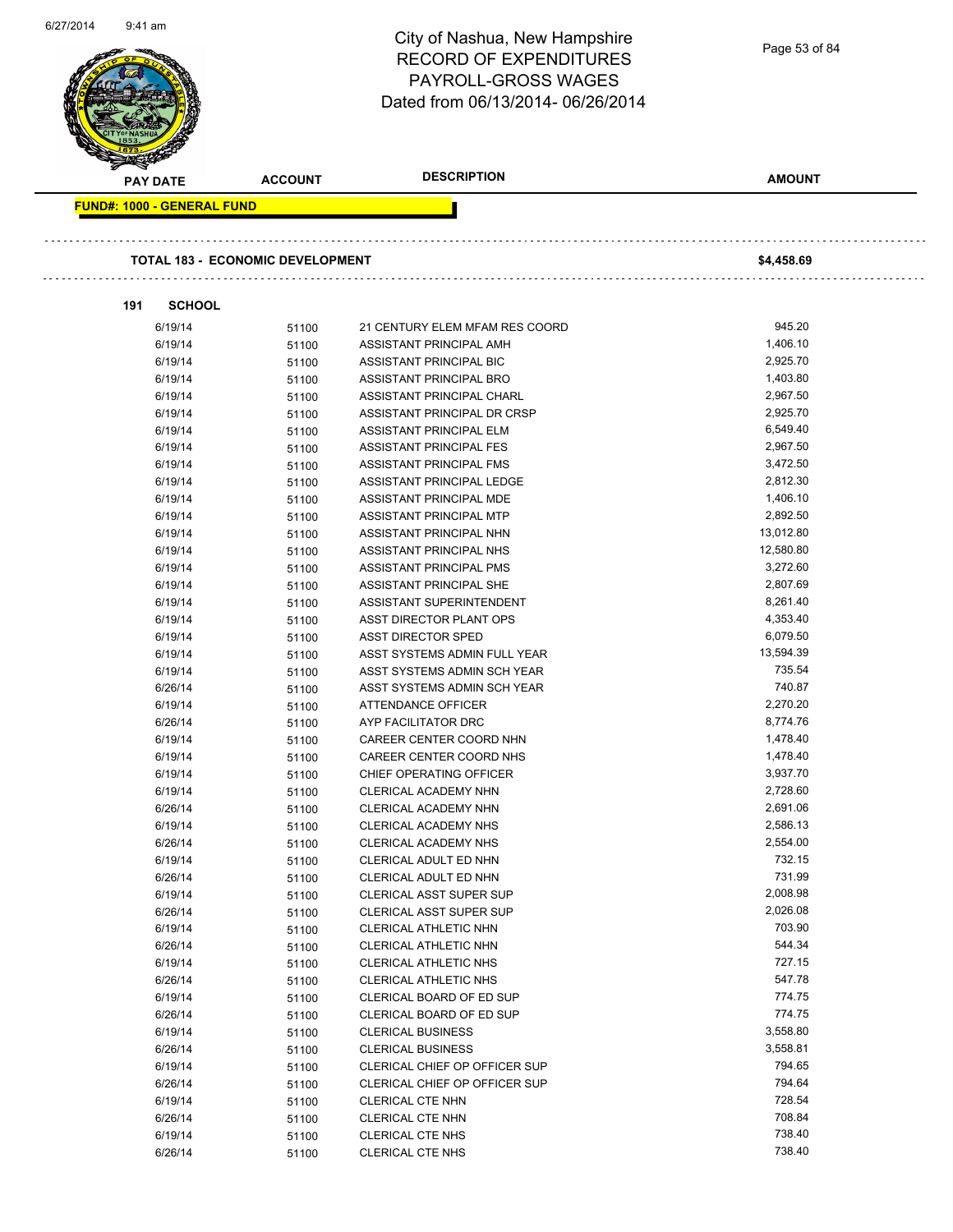

|     | <b>PAY DATE</b>                   | <b>ACCOUNT</b> | <b>DESCRIPTION</b>                                             | <b>AMOUNT</b>        |
|-----|-----------------------------------|----------------|----------------------------------------------------------------|----------------------|
|     | <b>FUND#: 1000 - GENERAL FUND</b> |                |                                                                |                      |
|     |                                   |                |                                                                |                      |
|     |                                   |                |                                                                |                      |
| 191 | <b>SCHOOL</b>                     |                |                                                                |                      |
|     | 6/19/14                           | 51100          | <b>CLERICAL GUIDANCE ELM</b>                                   | 738.40               |
|     | 6/26/14                           | 51100          | <b>CLERICAL GUIDANCE ELM</b>                                   | 738.40               |
|     | 6/19/14                           | 51100          | <b>CLERICAL GUIDANCE NHN</b>                                   | 1,994.15             |
|     | 6/26/14                           | 51100          | <b>CLERICAL GUIDANCE NHN</b>                                   | 2,006.46             |
|     | 6/19/14                           | 51100          | <b>CLERICAL GUIDANCE NHS</b>                                   | 2,751.15             |
|     | 6/26/14                           | 51100          | <b>CLERICAL GUIDANCE NHS</b>                                   | 2,751.15             |
|     | 6/19/14                           | 51100          | <b>CLERICAL HUMAN RESOURCES</b>                                | 2,092.38             |
|     | 6/26/14                           | 51100          | CLERICAL HUMAN RESOURCES                                       | 2,091.64             |
|     | 6/19/14                           | 51100          | <b>CLERICAL PAYROLL SUP</b>                                    | 656.35               |
|     | 6/26/14                           | 51100          | <b>CLERICAL PAYROLL SUP</b>                                    | 660.75               |
|     | 6/19/14                           | 51100          | <b>CLERICAL PLANT OPS</b>                                      | 738.40               |
|     | 6/26/14                           | 51100          | <b>CLERICAL PLANT OPS</b>                                      | 738.40               |
|     | 6/19/14                           | 51100          | CLERICAL PRINCIPAL AMH                                         | 1,252.11             |
|     | 6/26/14                           | 51100          | <b>CLERICAL PRINCIPAL AMH</b>                                  | 1,247.92             |
|     | 6/19/14                           | 51100          | <b>CLERICAL PRINCIPAL BIC</b>                                  | 1,332.05             |
|     | 6/26/14                           | 51100          | <b>CLERICAL PRINCIPAL BIC</b>                                  | 1,332.04             |
|     | 6/19/14                           | 51100          | <b>CLERICAL PRINCIPAL BIR</b>                                  | 1,407.80             |
|     | 6/26/14                           | 51100          | <b>CLERICAL PRINCIPAL BIR</b>                                  | 1,407.80             |
|     | 6/19/14                           | 51100          | <b>CLERICAL PRINCIPAL BRO</b>                                  | 1,476.80             |
|     | 6/26/14                           | 51100          | CLERICAL PRINCIPAL BRO                                         | 1,481.72             |
|     | 6/19/14                           | 51100          | CLERICAL PRINCIPAL CHA                                         | 1,321.50<br>1,321.50 |
|     | 6/26/14                           | 51100          | CLERICAL PRINCIPAL CHA                                         | 1,353.40             |
|     | 6/19/14                           | 51100          | <b>CLERICAL PRINCIPAL DRC</b>                                  | 1,353.40             |
|     | 6/26/14<br>6/19/14                | 51100          | <b>CLERICAL PRINCIPAL DRC</b><br><b>CLERICAL PRINCIPAL ELM</b> | 3,176.18             |
|     | 6/26/14                           | 51100          | <b>CLERICAL PRINCIPAL ELM</b>                                  | 2,909.58             |
|     | 6/19/14                           | 51100          | <b>CLERICAL PRINCIPAL FES</b>                                  | 1,353.40             |
|     | 6/26/14                           | 51100<br>51100 | <b>CLERICAL PRINCIPAL FES</b>                                  | 1,334.93             |
|     | 6/19/14                           | 51100          | <b>CLERICAL PRINCIPAL FMS</b>                                  | 2,123.70             |
|     | 6/26/14                           | 51100          | <b>CLERICAL PRINCIPAL FMS</b>                                  | 2,123.68             |
|     | 6/19/14                           | 51100          | CLERICAL PRINCIPAL LDG                                         | 1,353.40             |
|     | 6/26/14                           | 51100          | <b>CLERICAL PRINCIPAL LDG</b>                                  | 1,353.40             |
|     | 6/19/14                           | 51100          | CLERICAL PRINCIPAL MDE                                         | 1,431.05             |
|     | 6/26/14                           | 51100          | CLERICAL PRINCIPAL MDE                                         | 1,431.05             |
|     | 6/19/14                           | 51100          | <b>CLERICAL PRINCIPAL MTP</b>                                  | 1,364.65             |
|     | 6/26/14                           | 51100          | <b>CLERICAL PRINCIPAL MTP</b>                                  | 1,322.71             |
|     | 6/19/14                           | 51100          | <b>CLERICAL PRINCIPAL NHN</b>                                  | 1,899.28             |
|     | 6/26/14                           | 51100          | CLERICAL PRINCIPAL NHN                                         | 1,909.14             |
|     | 6/19/14                           | 51100          | <b>CLERICAL PRINCIPAL NHS</b>                                  | 1,437.80             |
|     | 6/26/14                           | 51100          | <b>CLERICAL PRINCIPAL NHS</b>                                  | 1,433.61             |
|     | 6/19/14                           | 51100          | <b>CLERICAL PRINCIPAL NSE</b>                                  | 1,465.55             |
|     | 6/26/14                           | 51100          | <b>CLERICAL PRINCIPAL NSE</b>                                  | 1,465.55             |
|     | 6/19/14                           | 51100          | <b>CLERICAL PRINCIPAL PMS</b>                                  | 2,059.20             |
|     | 6/26/14                           | 51100          | <b>CLERICAL PRINCIPAL PMS</b>                                  | 2,067.57             |
|     | 6/19/14                           | 51100          | <b>CLERICAL PRINCIPAL SHE</b>                                  | 1,442.30             |
|     | 6/26/14                           | 51100          | <b>CLERICAL PRINCIPAL SHE</b>                                  | 1,442.29             |
|     | 6/19/14                           | 51100          | CLERICAL RECEPTIONIST NHN                                      | 738.40               |
|     | 6/26/14                           | 51100          | CLERICAL RECEPTIONIST NHN                                      | 733.47               |
|     | 6/19/14                           | 51100          | CLERICAL RECEPTIONIST NHS                                      | 628.15               |
|     | 6/26/14                           | 51100          | CLERICAL RECEPTIONIST NHS                                      | 603.01               |
|     | 6/19/14                           | 51100          | CLERICAL SPECIAL ED NHN                                        | 703.90               |
|     | 6/26/14                           | 51100          | CLERICAL SPECIAL ED NHN                                        | 703.90               |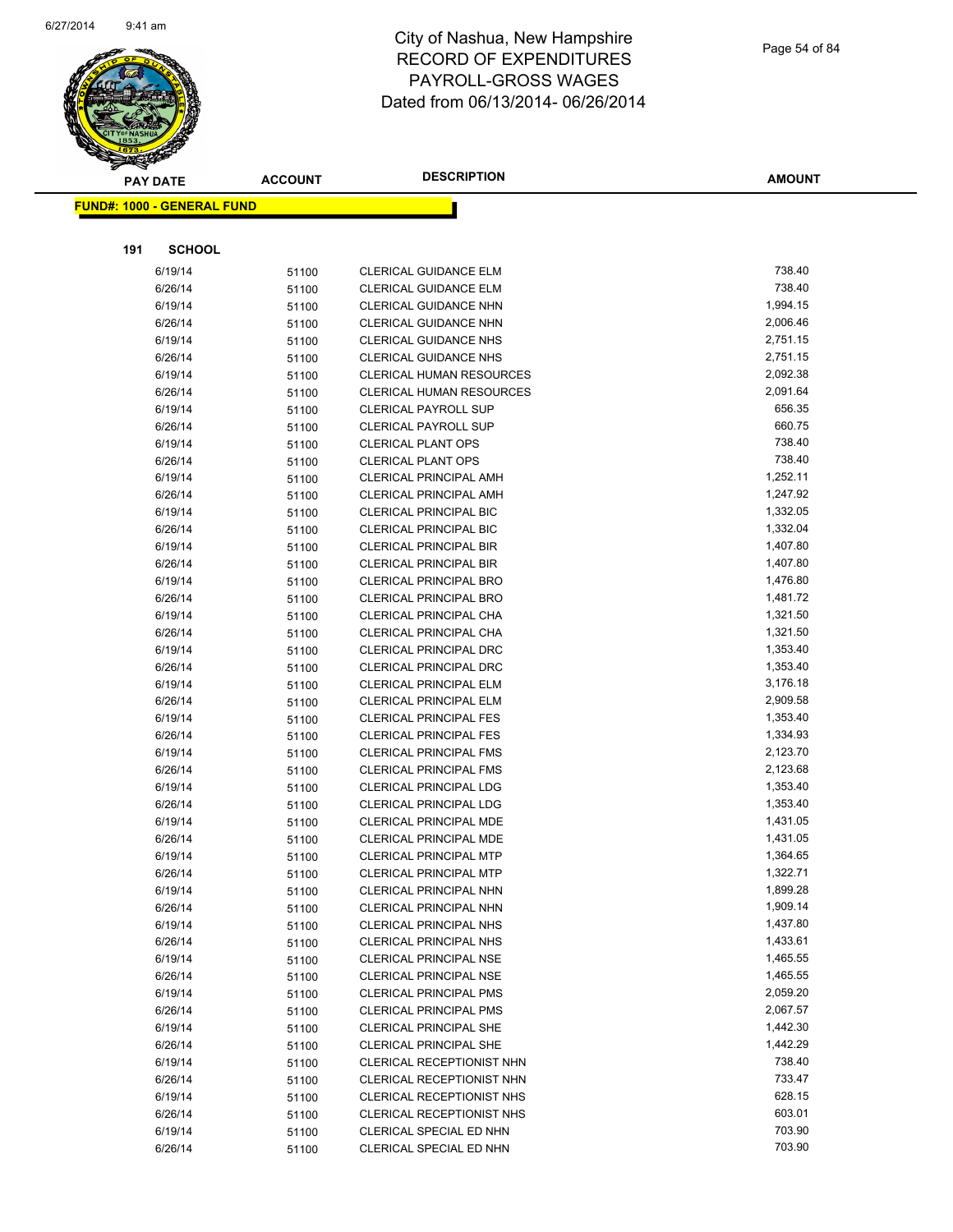

|     | <b>PAY DATE</b>                   | <b>ACCOUNT</b> | <b>DESCRIPTION</b>                                      | AMOUNT           |
|-----|-----------------------------------|----------------|---------------------------------------------------------|------------------|
|     | <b>FUND#: 1000 - GENERAL FUND</b> |                |                                                         |                  |
|     |                                   |                |                                                         |                  |
|     |                                   |                |                                                         |                  |
| 191 | <b>SCHOOL</b>                     |                |                                                         |                  |
|     | 6/19/14                           | 51100          | CLERICAL SPECIAL ED NHS                                 | 718.71           |
|     | 6/26/14                           | 51100          | CLERICAL SPECIAL ED NHS                                 | 738.40           |
|     | 6/19/14                           | 51100          | CLERICAL SPECIAL ED SUP                                 | 1,476.80         |
|     | 6/26/14                           | 51100          | CLERICAL SPECIAL ED SUP                                 | 1,476.80         |
|     | 6/19/14                           | 51100          | <b>CLERICAL STUDENT SERV SUP</b>                        | 784.15           |
|     | 6/26/14                           | 51100          | <b>CLERICAL STUDENT SERV SUP</b>                        | 784.15           |
|     | 6/19/14                           | 51100          | CLERICAL SUB SERVICE SUP                                | 737.78<br>754.53 |
|     | 6/26/14                           | 51100          | CLERICAL SUB SERVICE SUP<br>CLERICAL SUPERINTENDANT SUP | 925.90           |
|     | 6/19/14<br>6/26/14                | 51100          | CLERICAL SUPERINTENDANT SUP                             | 925.90           |
|     | 6/19/14                           | 51100          | <b>CLERICAL TRANSPORTATION SUP</b>                      | 293.13           |
|     | 6/26/14                           | 51100<br>51100 | <b>CLERICAL TRANSPORTATION SUP</b>                      | 335.00           |
|     | 6/19/14                           | 51100          | <b>CURRICULUM SUPERVISOR</b>                            | 5,847.00         |
|     | 6/19/14                           | 51100          | <b>CUSTODIAN AMH</b>                                    | 1,941.60         |
|     | 6/26/14                           | 51100          | <b>CUSTODIAN AMH</b>                                    | 1,941.60         |
|     | 6/19/14                           | 51100          | <b>CUSTODIAN ASST HEAD ELM</b>                          | 736.80           |
|     | 6/26/14                           | 51100          | <b>CUSTODIAN ASST HEAD ELM</b>                          | 736.80           |
|     | 6/19/14                           | 51100          | <b>CUSTODIAN ASST HEAD FMS</b>                          | 736.80           |
|     | 6/26/14                           | 51100          | <b>CUSTODIAN ASST HEAD FMS</b>                          | 736.80           |
|     | 6/19/14                           | 51100          | <b>CUSTODIAN ASST HEAD NHN</b>                          | 1,618.01         |
|     | 6/26/14                           | 51100          | <b>CUSTODIAN ASST HEAD NHN</b>                          | 1,447.27         |
|     | 6/19/14                           | 51100          | <b>CUSTODIAN ASST HEAD NHS</b>                          | 1,618.01         |
|     | 6/26/14                           | 51100          | <b>CUSTODIAN ASST HEAD NHS</b>                          | 1,618.01         |
|     | 6/19/14                           | 51100          | <b>CUSTODIAN ASST HEAD PMS</b>                          | 736.80           |
|     | 6/26/14                           | 51100          | <b>CUSTODIAN ASST HEAD PMS</b>                          | 736.80           |
|     | 6/19/14                           | 51100          | <b>CUSTODIAN BIC</b>                                    | 1,941.60         |
|     | 6/26/14                           | 51100          | <b>CUSTODIAN BIC</b>                                    | 1,941.60         |
|     | 6/19/14                           | 51100          | <b>CUSTODIAN BIR</b>                                    | 1,941.60         |
|     | 6/26/14                           | 51100          | <b>CUSTODIAN BIR</b>                                    | 1,941.60         |
|     | 6/19/14                           | 51100          | <b>CUSTODIAN BRO</b>                                    | 1,294.40         |
|     | 6/26/14                           | 51100          | <b>CUSTODIAN BRO</b>                                    | 1,294.40         |
|     | 6/19/14                           | 51100          | <b>CUSTODIAN CHA</b>                                    | 1,294.40         |
|     | 6/26/14                           | 51100          | <b>CUSTODIAN CHA</b>                                    | 1,294.40         |
|     | 6/19/14                           | 51100          | <b>CUSTODIAN DRC</b>                                    | 1,294.40         |
|     | 6/26/14                           | 51100          | <b>CUSTODIAN DRC</b>                                    | 1,294.40         |
|     | 6/19/14                           | 51100          | <b>CUSTODIAN ELM</b>                                    | 5,131.36         |
|     | 6/26/14                           | 51100          | <b>CUSTODIAN ELM</b>                                    | 5,260.80         |
|     | 6/19/14                           | 51100          | <b>CUSTODIAN FES</b>                                    | 1,294.40         |
|     | 6/26/14                           | 51100          | <b>CUSTODIAN FES</b>                                    | 1,294.40         |
|     | 6/19/14                           | 51100          | <b>CUSTODIAN FMS</b>                                    | 2,588.80         |
|     | 6/26/14                           | 51100          | <b>CUSTODIAN FMS</b>                                    | 2,588.81         |
|     | 6/19/14                           | 51100          | <b>CUSTODIAN HEAD AMH</b>                               | 736.80           |
|     | 6/26/14                           | 51100          | <b>CUSTODIAN HEAD AMH</b>                               | 736.80           |
|     | 6/19/14                           | 51100          | <b>CUSTODIAN HEAD BIC</b>                               | 736.80           |
|     | 6/26/14                           | 51100          | <b>CUSTODIAN HEAD BIC</b>                               | 736.80           |
|     | 6/19/14                           | 51100          | <b>CUSTODIAN HEAD BIR</b>                               | 736.80           |
|     | 6/26/14                           | 51100          | <b>CUSTODIAN HEAD BIR</b>                               | 736.80           |
|     | 6/19/14                           | 51100          | <b>CUSTODIAN HEAD BRO</b>                               | 736.80           |
|     | 6/26/14                           | 51100          | <b>CUSTODIAN HEAD BRO</b>                               | 736.80           |
|     | 6/19/14                           | 51100          | <b>CUSTODIAN HEAD CHA</b>                               | 736.80           |
|     | 6/26/14                           | 51100          | <b>CUSTODIAN HEAD CHA</b>                               | 736.80           |
|     | 6/19/14                           | 51100          | <b>CUSTODIAN HEAD DRC</b>                               | 736.80           |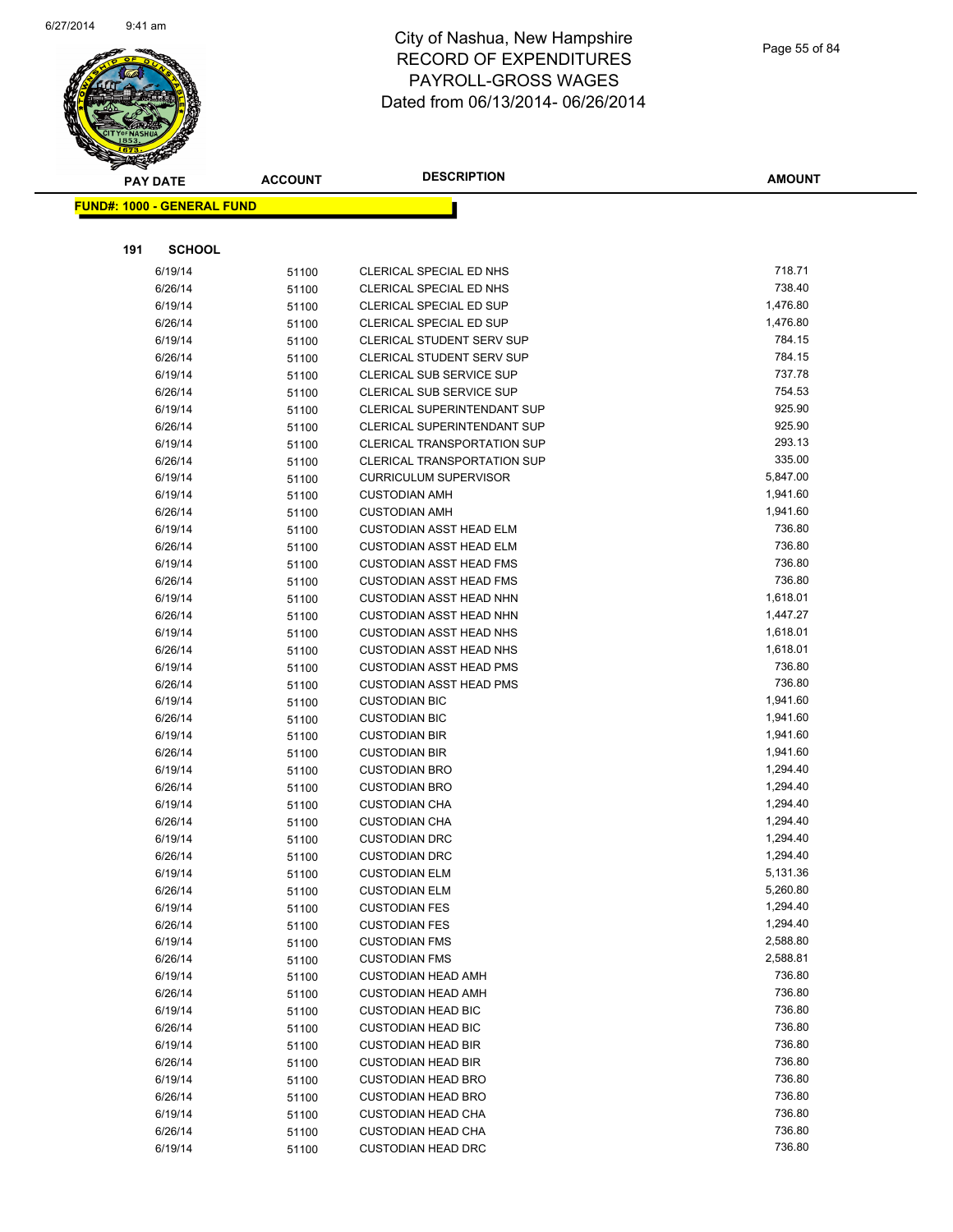

|     | <b>PAY DATE</b>                   | <b>ACCOUNT</b> | <b>DESCRIPTION</b>                               | <b>AMOUNT</b>        |
|-----|-----------------------------------|----------------|--------------------------------------------------|----------------------|
|     | <b>FUND#: 1000 - GENERAL FUND</b> |                |                                                  |                      |
|     |                                   |                |                                                  |                      |
| 191 | <b>SCHOOL</b>                     |                |                                                  |                      |
|     | 6/26/14                           | 51100          | <b>CUSTODIAN HEAD DRC</b>                        | 736.80               |
|     | 6/19/14                           | 51100          | <b>CUSTODIAN HEAD ELM</b>                        | 824.08               |
|     | 6/26/14                           | 51100          | <b>CUSTODIAN HEAD ELM</b>                        | 873.20               |
|     | 6/19/14                           | 51100          | <b>CUSTODIAN HEAD FES</b>                        | 736.80               |
|     | 6/26/14                           | 51100          | <b>CUSTODIAN HEAD FES</b>                        | 736.80               |
|     | 6/19/14                           | 51100          | <b>CUSTODIAN HEAD FMS</b>                        | 873.20               |
|     | 6/26/14                           | 51100          | <b>CUSTODIAN HEAD FMS</b>                        | 873.20               |
|     | 6/19/14                           | 51100          | <b>CUSTODIAN HEAD LDG</b>                        | 736.80               |
|     | 6/26/14                           | 51100          | <b>CUSTODIAN HEAD LDG</b>                        | 736.80               |
|     | 6/19/14                           | 51100          | <b>CUSTODIAN HEAD MTP</b>                        | 736.80               |
|     | 6/26/14                           | 51100          | <b>CUSTODIAN HEAD MTP</b>                        | 736.80               |
|     | 6/19/14                           | 51100          | <b>CUSTODIAN HEAD NHN</b>                        | 878.40               |
|     | 6/26/14                           | 51100          | <b>CUSTODIAN HEAD NHN</b>                        | 878.40               |
|     | 6/19/14                           | 51100          | <b>CUSTODIAN HEAD NHS</b>                        | 878.40               |
|     | 6/26/14                           | 51100          | <b>CUSTODIAN HEAD NHS</b>                        | 878.40               |
|     | 6/19/14                           | 51100          | <b>CUSTODIAN HEAD NSE</b>                        | 299.35               |
|     | 6/26/14                           | 51100          | <b>CUSTODIAN HEAD NSE</b>                        | 299.35               |
|     | 6/19/14                           | 51100          | <b>CUSTODIAN HEAD PMS</b>                        | 873.20               |
|     | 6/26/14                           | 51100          | <b>CUSTODIAN HEAD PMS</b>                        | 873.21               |
|     | 6/19/14                           | 51100          | <b>CUSTODIAN LDG</b>                             | 1,941.60             |
|     | 6/26/14                           | 51100          | <b>CUSTODIAN LDG</b>                             | 1,728.38             |
|     | 6/19/14                           | 51100          | <b>CUSTODIAN MDE</b>                             | 1,384.00             |
|     | 6/26/14                           | 51100          | <b>CUSTODIAN MDE</b>                             | 1,384.00             |
|     | 6/19/14                           | 51100          | <b>CUSTODIAN MTP</b>                             | 1,294.40             |
|     | 6/26/14                           | 51100          | <b>CUSTODIAN MTP</b>                             | 1,294.40             |
|     | 6/19/14                           | 51100          | <b>CUSTODIAN NHN</b>                             | 10,354.40            |
|     | 6/26/14                           | 51100          | <b>CUSTODIAN NHN</b>                             | 10,406.74            |
|     | 6/19/14                           | 51100          | <b>CUSTODIAN NHS</b>                             | 9,759.73             |
|     | 6/26/14                           | 51100          | <b>CUSTODIAN NHS</b>                             | 9,706.48             |
|     | 6/19/14                           | 51100          | <b>CUSTODIAN NSE</b>                             | 1,379.40             |
|     | 6/26/14                           | 51100          | <b>CUSTODIAN NSE</b>                             | 1,403.04             |
|     | 6/19/14                           | 51100          | <b>CUSTODIAN PMS</b>                             | 1,941.60             |
|     | 6/26/14                           | 51100          | <b>CUSTODIAN PMS</b>                             | 1,941.60             |
|     | 6/19/14                           | 51100          | <b>CUSTODIAN SHE</b>                             | 1,397.44             |
|     | 6/26/14                           | 51100          | <b>CUSTODIAN SHE</b>                             | 1,414.24             |
|     | 6/19/14                           | 51100          | <b>CUSTODIAN SUPERVISOR WPO</b>                  | 1,985.70             |
|     | 6/19/14                           | 51100          | <b>CUSTODIAN WID</b>                             | 1,282.27             |
|     | 6/26/14                           | 51100          | <b>CUSTODIAN WID</b>                             | 1,394.65             |
|     | 6/19/14                           | 51100          | DATA ANALYST                                     | 1,760.80             |
|     | 6/19/14                           | 51100          | DIRECTOR ADULT ED                                | 3,076.90             |
|     | 6/19/14                           | 51100          | <b>DIRECTOR ATHLETICS</b>                        | 3,342.30             |
|     | 6/19/14                           | 51100          | <b>DIRECTOR BUSINESS</b>                         | 2,893.00             |
|     | 6/19/14                           | 51100          | DIRECTOR COM GRANTS                              | 3,008.90<br>3,272.60 |
|     | 6/19/14                           | 51100          | <b>DIRECTOR GUIDANCE</b>                         | 3,117.00             |
|     | 6/19/14                           | 51100          | DIRECTOR HUMAN RESOURCES                         | 3,513.30             |
|     | 6/19/14                           | 51100          | <b>DIRECTOR PLANT OPS</b>                        | 2,593.50             |
|     | 6/19/14                           | 51100          | DIRECTOR PRE SCHOOL                              | 3,369.90             |
|     | 6/19/14<br>6/19/14                | 51100          | DIRECTOR SEC CURRICULUM & INST                   | 3,656.40             |
|     | 6/19/14                           | 51100          | DIRECTOR SPECIAL ED<br>DIRECTOR STUDENT SERVICES | 3,137.30             |
|     | 6/19/14                           | 51100          | DIRECTOR TECHNOLOGY                              | 3,951.60             |
|     | 6/19/14                           | 51100          |                                                  | 2,986.50             |
|     |                                   | 51100          | DIRECTOR TRANSPORTATION                          |                      |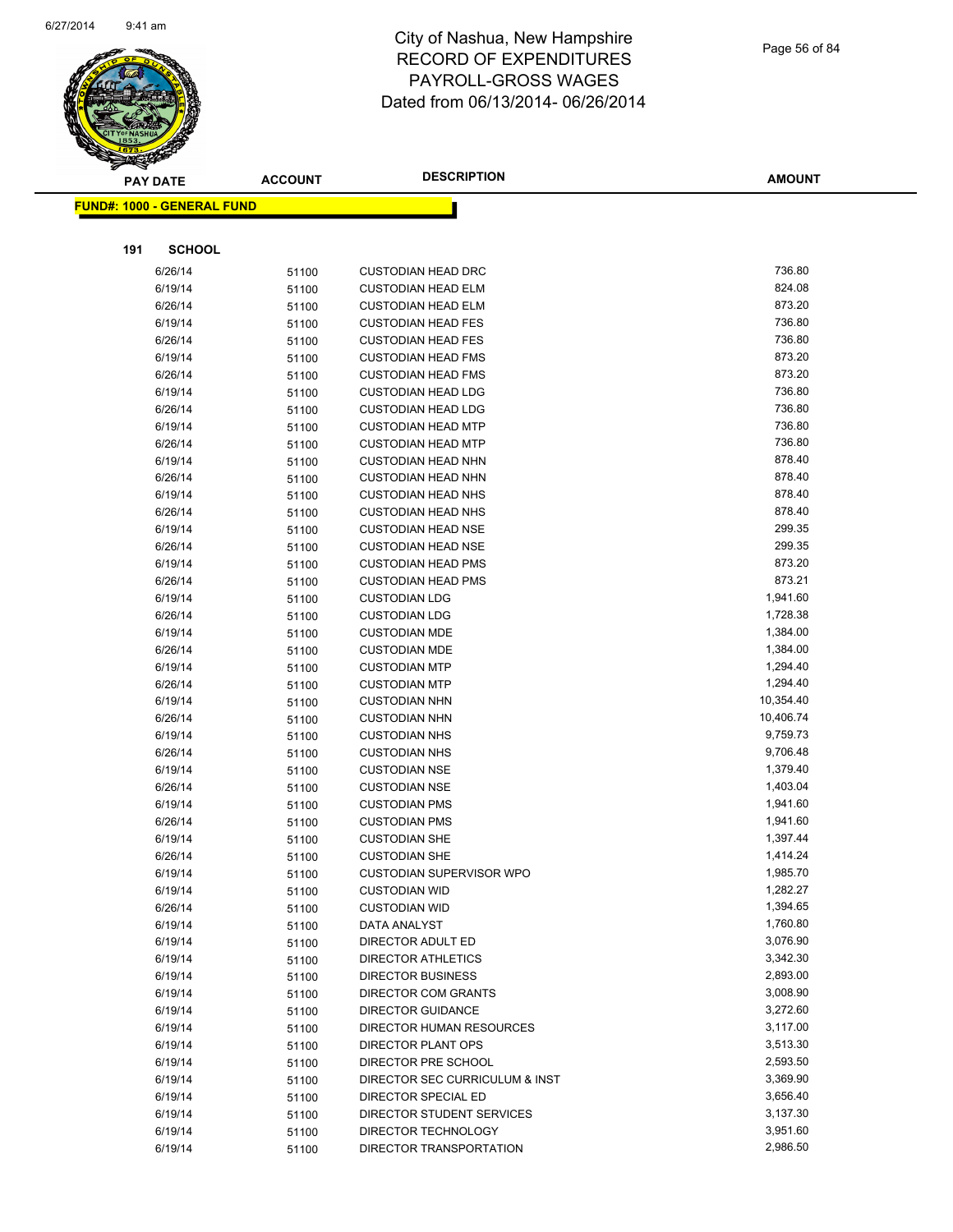

Page 57 of 84

|     | <b>PAY DATE</b>                   | <b>ACCOUNT</b> | <b>DESCRIPTION</b>                                    | AMOUNT                |
|-----|-----------------------------------|----------------|-------------------------------------------------------|-----------------------|
|     | <b>FUND#: 1000 - GENERAL FUND</b> |                |                                                       |                       |
|     |                                   |                |                                                       |                       |
|     |                                   |                |                                                       |                       |
| 191 | <b>SCHOOL</b>                     |                |                                                       |                       |
|     | 6/19/14                           | 51100          | <b>DIRECTOR VOCATIONAL</b>                            | 6,898.10              |
|     | 6/19/14                           | 51100          | DW TECHNOLOGY PEER COACH                              | 2,501.80              |
|     | 6/26/14                           | 51100          | DW TECHNOLOGY PEER COACH                              | 10,007.40             |
|     | 6/19/14                           | 51100          | ELL OUTREACH WORKER                                   | 1,538.40              |
|     | 6/19/14                           | 51100          | <b>GUIDANCE COUNSELOR AMH</b>                         | 1,694.50              |
|     | 6/19/14                           | 51100          | GUIDANCE COUNSELOR BIC                                | 1,497.70              |
|     | 6/19/14                           | 51100          | <b>GUIDANCE COUNSELOR BIR</b>                         | 13,807.08             |
|     | 6/19/14                           | 51100          | GUIDANCE COUNSELOR BRO                                | 1,650.70              |
|     | 6/19/14                           | 51100          | GUIDANCE COUNSELOR CHA                                | 2,761.40              |
|     | 6/19/14                           | 51100          | GUIDANCE COUNSELOR DRC                                | 13,374.20             |
|     | 6/19/14                           | 51100          | <b>GUIDANCE COUNSELOR ELM</b>                         | 33,885.56             |
|     | 6/19/14                           | 51100          | <b>GUIDANCE COUNSELOR FES</b>                         | 2,674.80              |
|     | 6/19/14                           | 51100          | <b>GUIDANCE COUNSELOR FMS</b>                         | 5,611.01              |
|     | 6/19/14                           | 51100          | <b>GUIDANCE COUNSELOR LDG</b>                         | 2,540.20              |
|     | 6/19/14                           | 51100          | <b>GUIDANCE COUNSELOR MDE</b>                         | 2,119.30              |
|     | 6/19/14                           | 51100          | <b>GUIDANCE COUNSELOR MTP</b>                         | 13,374.20             |
|     | 6/19/14                           | 51100          | GUIDANCE COUNSELOR NHN                                | 29,957.28             |
|     | 6/19/14                           | 51100          | GUIDANCE COUNSELOR NHS                                | 31,201.02             |
|     | 6/19/14                           | 51100          | <b>GUIDANCE COUNSELOR NSE</b>                         | 2,674.80              |
|     | 6/19/14                           | 51100          | <b>GUIDANCE COUNSELOR PMS</b>                         | 18,547.80             |
|     | 6/19/14                           | 51100          | <b>GUIDANCE COUNSELOR SHE</b>                         | 12,292.92             |
|     | 6/19/14                           | 51100          | JOB DEVELOPER SPED NHN                                | 2,761.40              |
|     | 6/19/14                           | 51100          | LIBRARIAN AMH                                         | 2,458.60              |
|     | 6/19/14                           | 51100          | <b>LIBRARIAN BIC</b>                                  | 1,168.40              |
|     | 6/19/14                           | 51100          | <b>LIBRARIAN BIR</b>                                  | 1,823.10              |
|     | 6/26/14                           | 51100          | LIBRARIAN BIR                                         | 7,292.32              |
|     | 6/19/14                           | 51100          | <b>LIBRARIAN BRO</b>                                  | 8,417.34              |
|     | 6/19/14                           | 51100          | LIBRARIAN CHA                                         | 13,807.08             |
|     | 6/19/14                           | 51100          | LIBRARIAN DRC                                         | 8,417.34              |
|     | 6/19/14                           | 51100          | <b>LIBRARIAN ELM</b>                                  | 1,554.80              |
|     | 6/19/14                           | 51100          | <b>LIBRARIAN FES</b>                                  | 2,154.50              |
|     | 6/19/14                           | 51100          | <b>LIBRARIAN FMS</b>                                  | 3,161.20              |
|     | 6/19/14                           | 51100          | <b>LIBRARIAN LDG</b>                                  | 1,823.10              |
|     | 6/19/14                           | 51100          | LIBRARIAN MDE                                         | 2,119.30              |
|     | 6/19/14                           | 51100          | <b>LIBRARIAN MTP</b>                                  | 2,295.90              |
|     | 6/19/14                           | 51100          | <b>LIBRARIAN NHN</b>                                  | 14,332.30             |
|     | 6/19/14                           | 51100          | <b>LIBRARIAN NHS</b>                                  | 4,590.10<br>10,596.54 |
|     | 6/19/14                           | 51100          | <b>LIBRARIAN NSE</b>                                  |                       |
|     | 6/19/14                           | 51100          | <b>LIBRARIAN PMS</b>                                  | 2,761.40              |
|     | 6/19/14                           | 51100          | <b>LIBRARIAN SHE</b><br>LICENSED PRACTICAL NURSE AMH  | 2,674.80<br>1,126.30  |
|     | 6/19/14                           | 51100          |                                                       | 1,437.20              |
|     | 6/19/14<br>6/19/14                | 51100          | LICENSED PRACTICAL NURSE ELM<br>MAINTENANCE ALARM WPO | 930.40                |
|     |                                   | 51100          |                                                       | 930.40                |
|     | 6/26/14<br>6/19/14                | 51100          | MAINTENANCE ALARM WPO<br>MAINTENANCE ASST GRDS WPO    | 858.70                |
|     |                                   | 51100          | MAINTENANCE ASST GRDS WPO                             | 886.40                |
|     | 6/26/14<br>6/19/14                | 51100          | MAINTENANCE CARPENTER WPO                             | 909.20                |
|     |                                   | 51100          | MAINTENANCE CARPENTER WPO                             | 909.20                |
|     | 6/26/14<br>6/19/14                | 51100          | MAINTENANCE ELECTRICIAN WPO                           | 1,860.80              |
|     |                                   | 51100          |                                                       | 1,860.80              |
|     | 6/26/14                           | 51100          | MAINTENANCE ELECTRICIAN WPO                           | 909.20                |
|     | 6/19/14                           | 51100          | MAINTENANCE GRDS FORMEN WPO                           | 909.20                |
|     | 6/26/14                           | 51100          | MAINTENANCE GRDS FORMEN WPO                           |                       |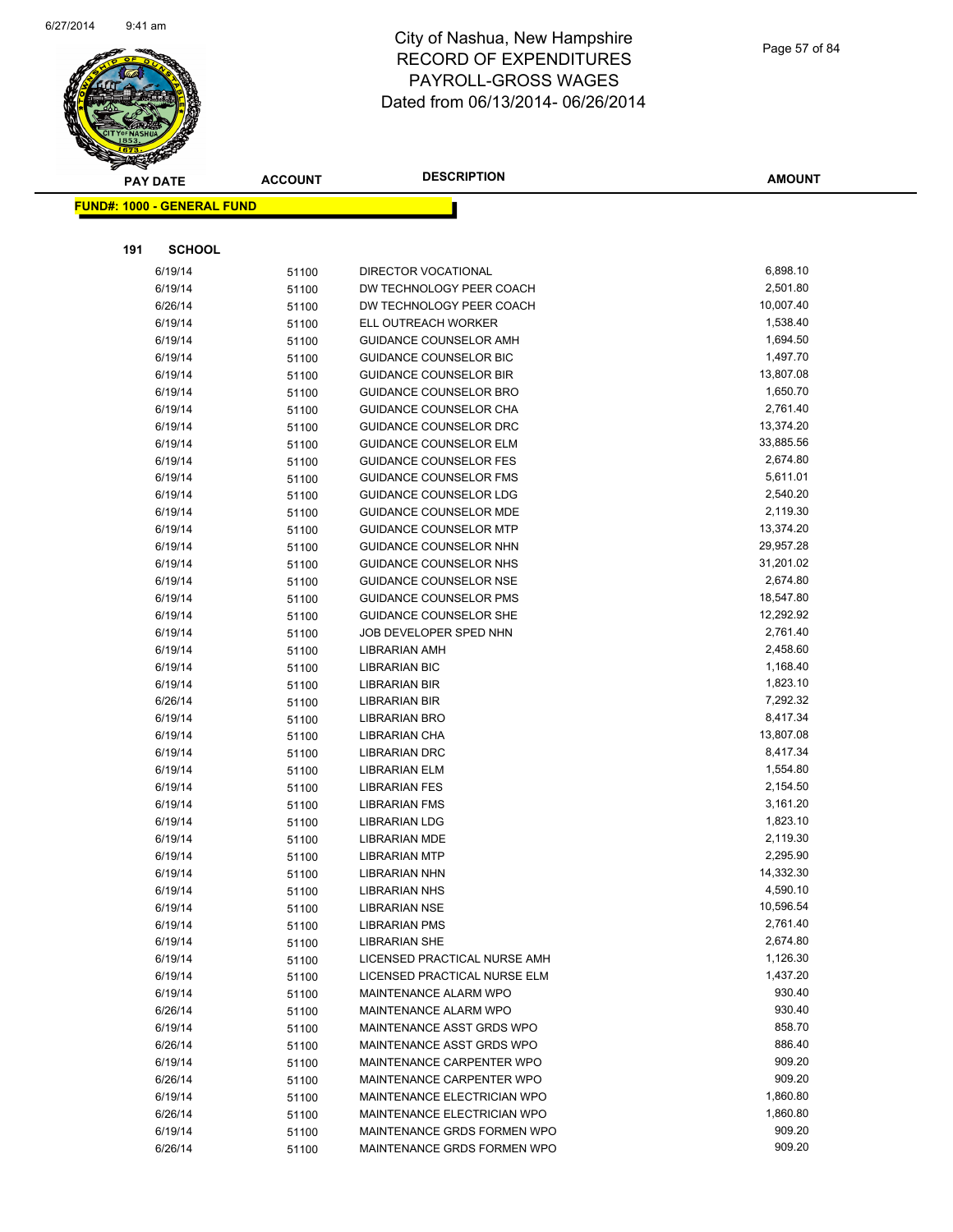

Page 58 of 84

| <b>PAY DATE</b>                   | <b>ACCOUNT</b> | <b>DESCRIPTION</b>             | <b>AMOUNT</b> |
|-----------------------------------|----------------|--------------------------------|---------------|
| <b>FUND#: 1000 - GENERAL FUND</b> |                |                                |               |
|                                   |                |                                |               |
|                                   |                |                                |               |
| 191<br><b>SCHOOL</b>              |                |                                |               |
| 6/19/14                           | 51100          | MAINTENANCE GROUNDS WPO        | 3,120.80      |
| 6/26/14                           | 51100          | MAINTENANCE GROUNDS WPO        | 3,120.81      |
| 6/19/14                           | 51100          | MAINTENANCE HVAC WPO           | 4,129.12      |
| 6/26/14                           | 51100          | MAINTENANCE HVAC WPO           | 4,220.04      |
| 6/19/14                           | 51100          | MAINTENANCE MESSENGER WPO      | 873.20        |
| 6/26/14                           | 51100          | MAINTENANCE MESSENGER WPO      | 873.20        |
| 6/19/14                           | 51100          | MAINTENANCE PLUMBER WPO        | 1,860.80      |
| 6/26/14                           | 51100          | MAINTENANCE PLUMBER WPO        | 1,860.80      |
| 6/19/14                           | 51100          | MAINTENANCE TRADES WPO         | 2,711.60      |
| 6/26/14                           | 51100          | MAINTENANCE TRADES WPO         | 2,711.60      |
| 6/19/14                           | 51100          | MARKETING TEACHER NHS          | 10,596.54     |
| 6/19/14                           | 51100          | <b>NURSE AMH</b>               | 11,883.88     |
| 6/19/14                           | 51100          | <b>NURSE BIC</b>               | 1,742.27      |
| 6/26/14                           | 51100          | <b>NURSE BIC</b>               | 308.72        |
| 6/19/14                           | 51100          | <b>NURSE BIR</b>               | 1,565.00      |
| 6/19/14                           | 51100          | <b>NURSE BRO</b>               | 2,027.30      |
| 6/19/14                           | 51100          | <b>NURSE CHA</b>               | 2,376.80      |
| 6/19/14                           | 51100          | <b>NURSE DRC</b>               | 2,617.04      |
| 6/19/14                           | 51100          | <b>NURSE ELM</b>               | 2,808.90      |
| 6/19/14                           | 51100          | <b>NURSE FES</b>               | 7,385.16      |
| 6/19/14                           | 51100          | <b>NURSE FMS</b>               | 2,376.80      |
| 6/19/14                           | 51100          | <b>NURSE LDG</b>               | 1,873.50      |
| 6/19/14                           | 51100          | <b>NURSE MDE</b>               | 2,376.80      |
| 6/19/14                           | 51100          | <b>NURSE MTP</b>               | 1,477.00      |
| 6/19/14                           | 51100          | <b>NURSE NHN</b>               | 13,282.38     |
| 6/19/14                           | 51100          | <b>NURSE NHS</b>               | 4,753.60      |
| 6/19/14                           | 51100          | <b>NURSE NSE</b>               | 2,181.10      |
| 6/19/14                           | 51100          | <b>NURSE PMS</b>               | 4,753.60      |
| 6/19/14                           | 51100          | <b>NURSE SHE</b>               | 2,808.90      |
| 6/19/14                           | 51100          | OFFICE MANAGER BUSINESS        | 2,389.10      |
| 6/19/14                           | 51100          | OFFICE MANAGER HUMAN RESOURCES | 2,076.90      |
| 6/19/14                           | 51100          | OFFICE MANAGER PLANT OPS       | 1,865.90      |
| 6/19/14                           | 51100          | OFFICE MANAGER SPED            | 1,831.40      |
| 6/19/14                           | 51100          | OUT DISTRICT COORDINATOR       | 2,977.70      |
| 6/19/14                           | 51100          | PARA ALT AMH                   | 534.84        |
| 6/26/14                           | 51100          | PARA ALT AMH                   | 566.55        |
| 6/19/14                           | 51100          | PARA ALT DRC                   | 424.39        |
| 6/26/14                           | 51100          | PARA ALT DRC                   | 437.98        |
| 6/19/14                           | 51100          | PARA ALT FMS                   | 611.90        |
| 6/26/14                           | 51100          | PARA ALT FMS                   | 602.84        |
| 6/19/14                           | 51100          | PARA ALT MTP                   | 431.18        |
| 6/26/14                           | 51100          | PARA ALT MTP                   | 427.79        |
| 6/19/14                           | 51100          | PARA ALT PMS                   | 575.09        |
| 6/26/14                           | 51100          | PARA ALT PMS                   | 513.63        |
| 6/19/14                           | 51100          | PARA DW SPEC ED AMH            | 8,765.59      |
| 6/26/14                           | 51100          | PARA DW SPEC ED AMH            | 7,966.73      |
| 6/19/14                           | 51100          | PARA DW SPEC ED BIC            | 1,026.53      |
| 6/26/14                           | 51100          | PARA DW SPEC ED BIC            | 830.36        |
| 6/19/14                           | 51100          | PARA DW SPEC ED BIR            | 1,445.73      |
| 6/26/14                           | 51100          | PARA DW SPEC ED BIR            | 1,314.19      |
| 6/19/14                           | 51100          | PARA DW SPEC ED BRO            | 3,904.02      |
| 6/26/14                           | 51100          | PARA DW SPEC ED BRO            | 3,670.85      |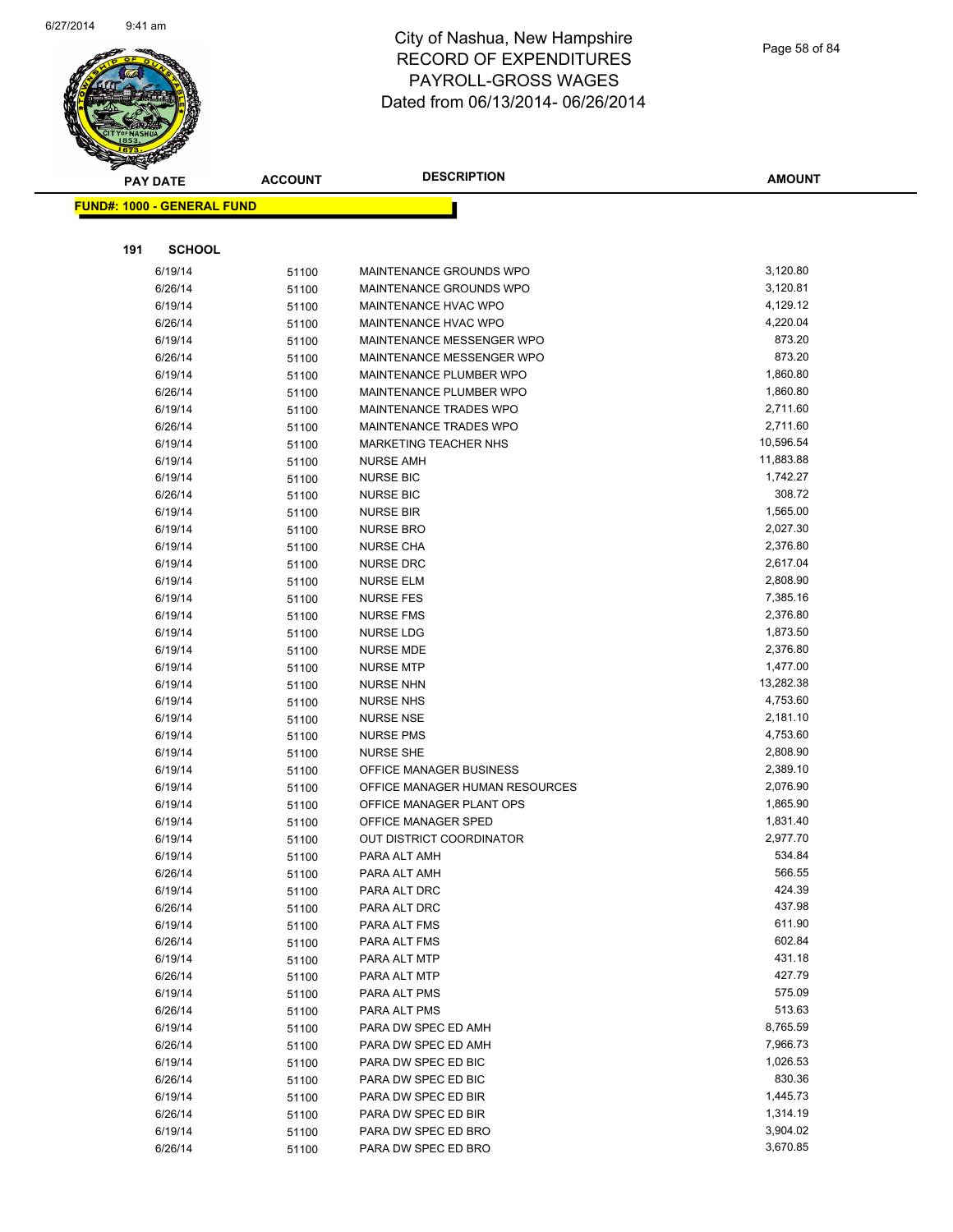

|     | <b>PAY DATE</b>                   | <b>ACCOUNT</b> | <b>DESCRIPTION</b>  | <b>AMOUNT</b> |
|-----|-----------------------------------|----------------|---------------------|---------------|
|     | <b>FUND#: 1000 - GENERAL FUND</b> |                |                     |               |
|     |                                   |                |                     |               |
| 191 | <b>SCHOOL</b>                     |                |                     |               |
|     |                                   |                |                     |               |
|     | 6/19/14                           | 51100          | PARA DW SPEC ED CHA | 5,241.25      |
|     | 6/26/14                           | 51100          | PARA DW SPEC ED CHA | 5,130.94      |
|     | 6/19/14                           | 51100          | PARA DW SPEC ED DRC | 490.54        |
|     | 6/26/14                           | 51100          | PARA DW SPEC ED DRC | 451.91        |
|     | 6/19/14                           | 51100          | PARA DW SPEC ED FMS | 1,065.08      |
|     | 6/26/14                           | 51100          | PARA DW SPEC ED FMS | 980.98        |
|     | 6/19/14                           | 51100          | PARA DW SPEC ED MDE | 8,334.19      |
|     | 6/26/14                           | 51100          | PARA DW SPEC ED MDE | 8,082.66      |
|     | 6/19/14                           | 51100          | PARA DW SPEC ED NHN | 4,059.88      |
|     | 6/26/14                           | 51100          | PARA DW SPEC ED NHN | 4,171.43      |
|     | 6/19/14                           | 51100          | PARA DW SPEC ED NHS | 7,795.84      |
|     | 6/26/14                           | 51100          | PARA DW SPEC ED NHS | 7,678.03      |
|     | 6/19/14                           | 51100          | PARA DW SPEC ED NSE | 5,455.44      |
|     | 6/26/14                           | 51100          | PARA DW SPEC ED NSE | 5,463.09      |
|     | 6/19/14                           | 51100          | PARA DW SPEC ED PMS | 5,896.33      |
|     | 6/26/14                           | 51100          | PARA DW SPEC ED PMS | 5,516.92      |
|     | 6/19/14                           | 51100          | PARA DW SPEC ED SHE | 7,526.54      |
|     | 6/26/14                           | 51100          | PARA DW SPEC ED SHE | 7,140.40      |
|     | 6/19/14                           | 51100          | PARA DW SPEC ED WID | 2,096.39      |
|     | 6/26/14                           | 51100          | PARA DW SPEC ED WID | 2,041.21      |
|     | 6/19/14                           | 51100          | PARA DW SPEC ELM    | 4,892.89      |
|     | 6/26/14                           | 51100          | PARA DW SPEC ELM    | 4,873.42      |
|     | 6/19/14                           | 51100          | PARA ELL BIR        | 536.90        |
|     | 6/26/14                           | 51100          | PARA ELL BIR        | 493.94        |
|     | 6/19/14                           | 51100          | PARA ELL DRC        | 524.01        |
|     | 6/26/14                           | 51100          | PARA ELL DRC        | 429.52        |
|     | 6/19/14                           | 51100          | PARA ELL ELM        | 554.07        |
|     | 6/26/14                           | 51100          | PARA ELL ELM        | 339.31        |
|     | 6/19/14                           | 51100          | PARA ELL FES        | 470.74        |
|     | 6/26/14                           | 51100          | PARA ELL FES        | 459.70        |
|     | 6/19/14                           | 51100          | PARA ELL FMS        | 432.65        |
|     | 6/26/14                           | 51100          | PARA ELL FMS        | 419.44        |
|     | 6/19/14                           | 51100          | PARA ELL LDG        | 924.40        |
|     | 6/26/14                           | 51100          | PARA ELL LDG        | 851.64        |
|     | 6/19/14                           | 51100          | PARA ELL MTP        | 384.40        |
|     | 6/26/14                           | 51100          | PARA ELL MTP        | 368.90        |
|     | 6/19/14                           | 51100          | PARA ELL NHS        | 579.85        |
|     | 6/26/14                           | 51100          | PARA ELL NHS        | 575.55        |
|     | 6/19/14                           | 51100          | PARA ELL PMS        | 576.55        |
|     | 6/26/14                           | 51100          | PARA ELL PMS        | 532.20        |
|     | 6/19/14                           | 51100          | PARA ELL SHE        | 536.90        |
|     | 6/26/14                           | 51100          | PARA ELL SHE        | 502.53        |
|     | 6/19/14                           | 51100          | PARA GRAPH NHN      | 598.31        |
|     | 6/26/14                           | 51100          | PARA GRAPH NHN      | 571.11        |
|     | 6/19/14                           | 51100          | PARA INST AMH       | 2,535.00      |
|     | 6/26/14                           | 51100          | PARA INST AMH       | 2,393.97      |
|     | 6/19/14                           | 51100          | PARA INST BIC       | 5,693.06      |
|     | 6/26/14                           | 51100          | PARA INST BIC       | 5,690.38      |
|     | 6/19/14                           | 51100          | PARA INST BIR       | 4,161.32      |
|     | 6/26/14                           | 51100          | PARA INST BIR       | 3,957.83      |
|     | 6/19/14                           | 51100          | PARA INST BRO       | 3,313.39      |
|     | 6/26/14                           | 51100          | PARA INST BRO       | 3,111.32      |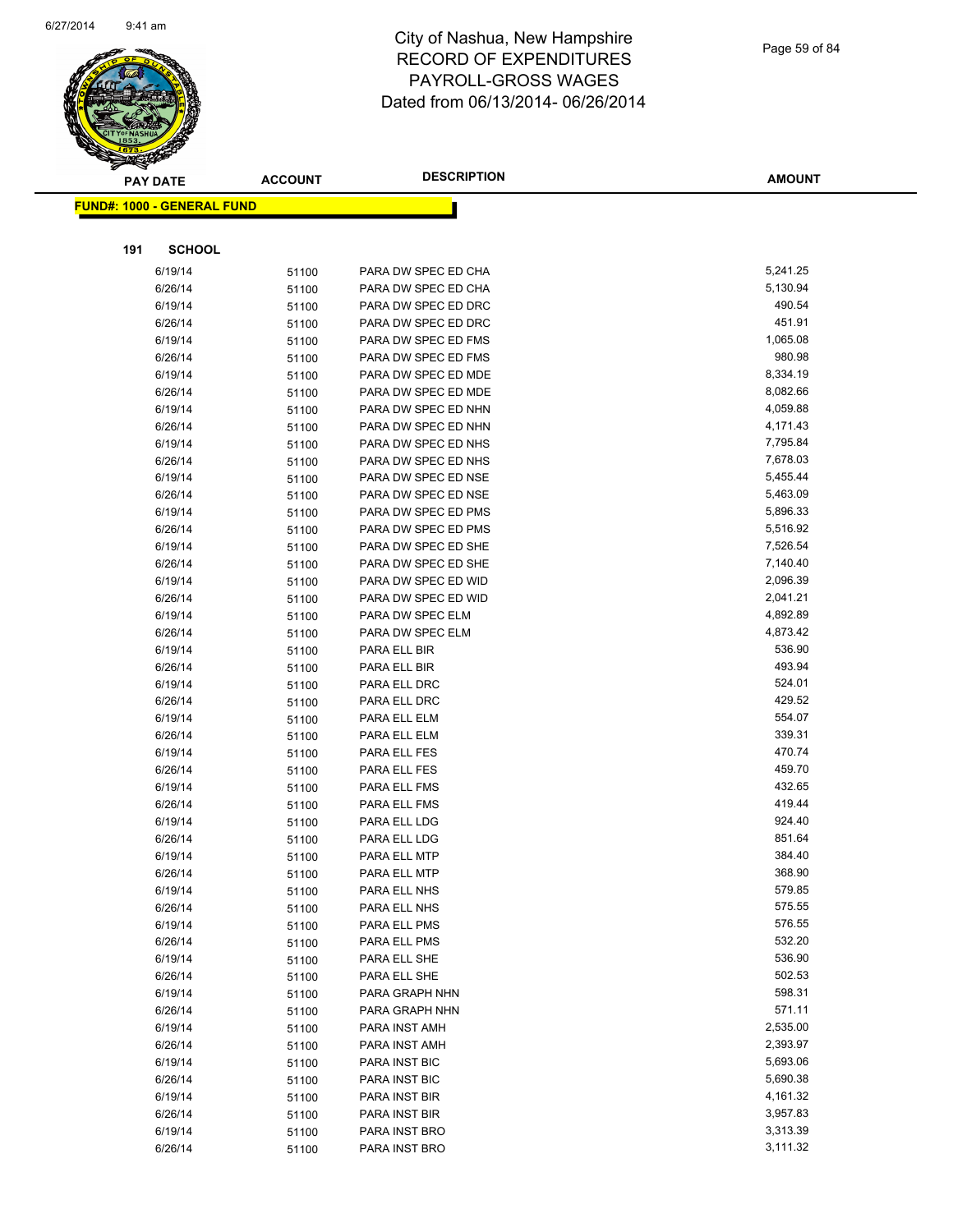

|     | <b>PAY DATE</b>                    | <b>ACCOUNT</b> | <b>DESCRIPTION</b>             | <b>AMOUNT</b>        |
|-----|------------------------------------|----------------|--------------------------------|----------------------|
|     | <u> FUND#: 1000 - GENERAL FUND</u> |                |                                |                      |
|     |                                    |                |                                |                      |
|     |                                    |                |                                |                      |
| 191 | <b>SCHOOL</b>                      |                |                                |                      |
|     | 6/19/14                            | 51100          | PARA INST CHA                  | 5,971.69             |
|     | 6/26/14                            | 51100          | PARA INST CHA                  | 5,793.22             |
|     | 6/19/14                            | 51100          | PARA INST DRC                  | 4,035.23             |
|     | 6/26/14                            | 51100          | PARA INST DRC                  | 4,005.64             |
|     | 6/19/14                            | 51100          | PARA INST ELM                  | 6,456.14             |
|     | 6/26/14                            | 51100          | PARA INST ELM                  | 6,170.03             |
|     | 6/19/14                            | 51100          | PARA INST FES                  | 5,550.72             |
|     | 6/26/14                            | 51100          | PARA INST FES                  | 5,363.20             |
|     | 6/19/14                            | 51100          | PARA INST FMS                  | 5,253.28             |
|     | 6/26/14                            | 51100          | PARA INST FMS                  | 5,107.24             |
|     | 6/19/14                            | 51100          | PARA INST LDG                  | 7,974.81             |
|     | 6/26/14                            | 51100          | PARA INST LDG                  | 7,502.94             |
|     | 6/19/14                            | 51100          | PARA INST MDE                  | 4,316.13             |
|     | 6/26/14                            | 51100          | PARA INST MDE                  | 3,972.39             |
|     | 6/19/14                            | 51100          | PARA INST MTP                  | 2,749.94             |
|     | 6/26/14                            | 51100          | PARA INST MTP                  | 2,477.96             |
|     | 6/19/14                            | 51100          | PARA INST NHN                  | 2,655.91<br>2,652.30 |
|     | 6/26/14                            | 51100          | PARA INST NHN                  |                      |
|     | 6/19/14                            | 51100          | PARA INST NHS                  | 2,055.28<br>2,042.37 |
|     | 6/26/14                            | 51100          | PARA INST NHS                  | 986.41               |
|     | 6/19/14                            | 51100          | PARA INST NSE                  | 893.77               |
|     | 6/26/14                            | 51100          | PARA INST NSE<br>PARA INST PMS | 4,301.75             |
|     | 6/19/14                            | 51100          |                                | 4,307.11             |
|     | 6/26/14<br>6/19/14                 | 51100          | PARA INST PMS                  | 3,739.25             |
|     | 6/26/14                            | 51100          | PARA INST SHE<br>PARA INST SHE | 3,723.52             |
|     | 6/19/14                            | 51100          | PARA JOB COACH                 | 399.62               |
|     | 6/26/14                            | 51100<br>51100 | PARA JOB COACH                 | 493.87               |
|     | 6/19/14                            | 51100          | PARA KIND AMH                  | 984.94               |
|     | 6/26/14                            | 51100          | PARA KIND AMH                  | 899.07               |
|     | 6/19/14                            | 51100          | PARA KIND BIC                  | 563.27               |
|     | 6/26/14                            | 51100          | PARA KIND BIC                  | 563.27               |
|     | 6/19/14                            | 51100          | PARA KIND BIR                  | 536.89               |
|     | 6/26/14                            | 51100          | PARA KIND BIR                  | 545.48               |
|     | 6/19/14                            | 51100          | PARA KIND BRO                  | 549.96               |
|     | 6/26/14                            | 51100          | PARA KIND BRO                  | 549.94               |
|     | 6/19/14                            | 51100          | PARA KIND CHA                  | 459.70               |
|     | 6/26/14                            | 51100          | PARA KIND CHA                  | 444.98               |
|     | 6/19/14                            | 51100          | PARA KIND DRC                  | 536.90               |
|     | 6/26/14                            | 51100          | PARA KIND DRC                  | 532.60               |
|     | 6/19/14                            | 51100          | PARA KIND FES                  | 832.22               |
|     | 6/26/14                            | 51100          | PARA KIND FES                  | 815.72               |
|     | 6/19/14                            | 51100          | PARA KIND LDG                  | 974.94               |
|     | 6/26/14                            | 51100          | PARA KIND LDG                  | 911.92               |
|     | 6/19/14                            | 51100          | PARA KIND MDE                  | 549.96               |
|     | 6/26/14                            | 51100          | PARA KIND MDE                  | 483.43               |
|     | 6/19/14                            | 51100          | PARA KIND MTP                  | 1,117.66             |
|     | 6/26/14                            | 51100          | PARA KIND MTP                  | 1,104.35             |
|     | 6/19/14                            | 51100          | PARA KIND NSE                  | 572.13               |
|     | 6/26/14                            | 51100          | PARA KIND NSE                  | 572.14               |
|     | 6/19/14                            | 51100          | PARA KIND SHE                  | 492.29               |
|     | 6/26/14                            | 51100          | PARA KIND SHE                  | 478.99               |
|     |                                    |                |                                |                      |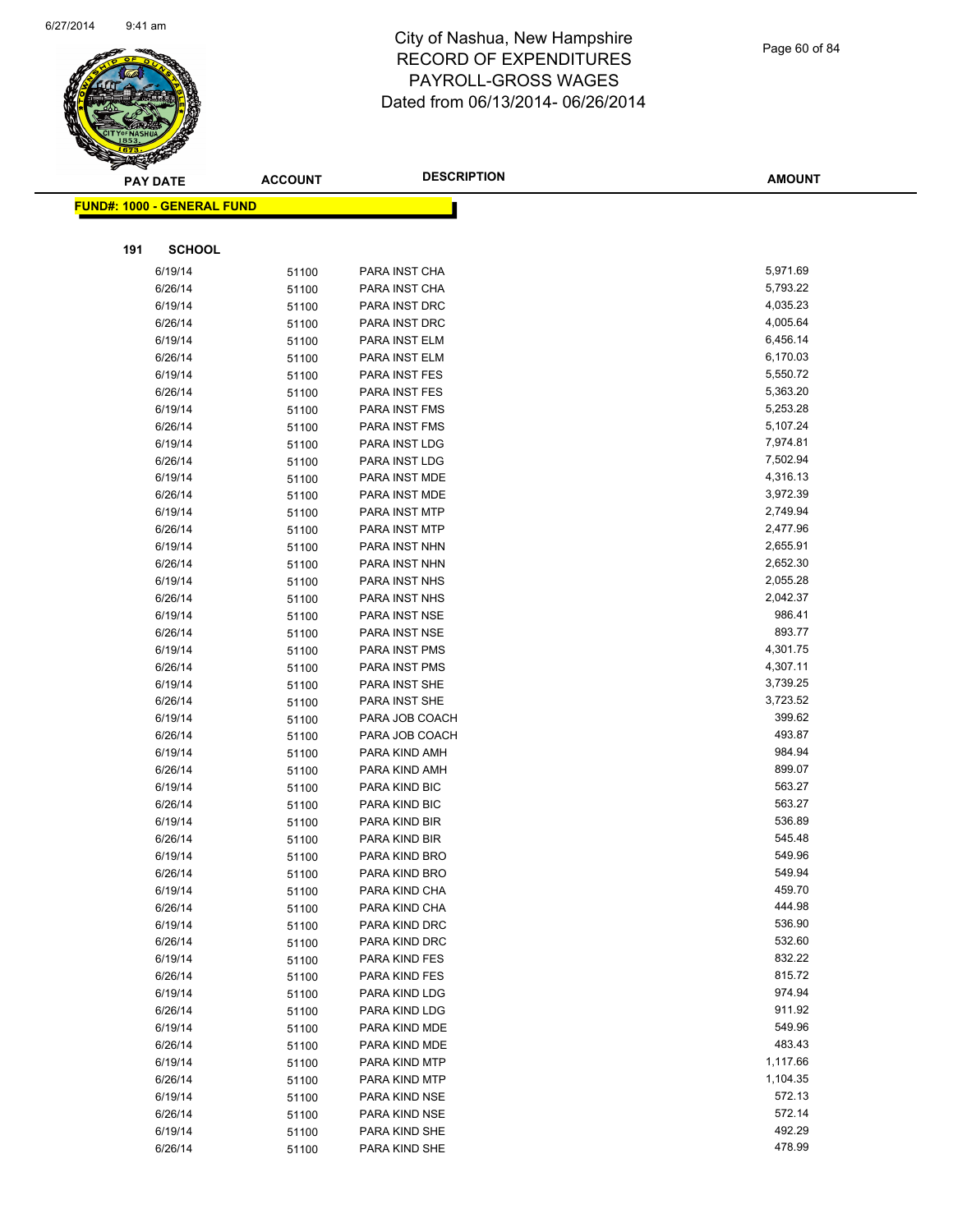

|     | <b>PAY DATE</b>                   | <b>ACCOUNT</b> | <b>DESCRIPTION</b>             | <b>AMOUNT</b>    |
|-----|-----------------------------------|----------------|--------------------------------|------------------|
|     | <b>FUND#: 1000 - GENERAL FUND</b> |                |                                |                  |
|     |                                   |                |                                |                  |
|     |                                   |                |                                |                  |
| 191 | <b>SCHOOL</b>                     |                |                                |                  |
|     | 6/19/14                           | 51100          | PARA MEDIA NHN                 | 634.55           |
|     | 6/26/14                           | 51100          | PARA MEDIA NHN                 | 634.55           |
|     | 6/19/14                           | 51100          | PARA MEDIA NHS                 | 1,169.89         |
|     | 6/26/14                           | 51100          | PARA MEDIA NHS                 | 1,173.66         |
|     | 6/19/14                           | 51100          | PARA PRE SCH BIC               | 946.87           |
|     | 6/26/14                           | 51100          | PARA PRE SCH BIC               | 939.14           |
|     | 6/19/14                           | 51100          | PARA PRE SCH BRO               | 3,972.87         |
|     | 6/26/14                           | 51100          | PARA PRE SCH BRO               | 4,040.82         |
|     | 6/19/14                           | 51100          | PARA READ ELM                  | 585.42           |
|     | 6/26/14                           | 51100          | PARA READ ELM                  | 576.56           |
|     | 6/19/14                           | 51100          | PARA SCI NHN                   | 566.55           |
|     | 6/26/14                           | 51100          | PARA SCI NHN                   | 580.15           |
|     | 6/19/14                           | 51100          | PARA SCI NHS                   | 548.75           |
|     | 6/26/14                           | 51100          | PARA SCI NHS                   | 548.75           |
|     | 6/19/14                           | 51100          | PARA TECH LDG                  | 571.09<br>539.37 |
|     | 6/26/14                           | 51100          | PARA TECH LDG                  |                  |
|     | 6/19/14                           | 51100          | PARA TTI LDG                   | 409.20<br>399.90 |
|     | 6/26/14                           | 51100          | PARA TTI LDG                   |                  |
|     | 6/19/14                           | 51100          | PARA VOC NHS                   | 575.09<br>579.48 |
|     | 6/26/14                           | 51100          | PARA VOC NHS                   | 16,135.60        |
|     | 6/19/14                           | 51100          | PEER COACH SCIENCE             | 3,426.00         |
|     | 6/19/14<br>6/19/14                | 51100          | PRINCIPAL AMH<br>PRINCIPAL BIC | 3,791.50         |
|     | 6/19/14                           | 51100          | PRINCIPAL BIR                  | 3,531.70         |
|     | 6/19/14                           | 51100<br>51100 | PRINCIPAL BRO                  | 3,572.60         |
|     | 6/19/14                           | 51100          | PRINCIPAL CHA                  | 3,474.90         |
|     | 6/19/14                           | 51100          | PRINCIPAL DRC                  | 3,636.40         |
|     | 6/19/14                           | 51100          | PRINCIPAL ELM                  | 3,630.60         |
|     | 6/19/14                           | 51100          | <b>PRINCIPAL FES</b>           | 3,426.00         |
|     | 6/19/14                           | 51100          | PRINCIPAL FMS                  | 3,980.20         |
|     | 6/19/14                           | 51100          | PRINCIPAL LDG                  | 3,795.10         |
|     | 6/19/14                           | 51100          | PRINCIPAL MDE                  | 3,474.90         |
|     | 6/19/14                           | 51100          | PRINCIPAL MTP                  | 3,572.60         |
|     | 6/19/14                           | 51100          | PRINCIPAL NHN                  | 4,021.50         |
|     | 6/19/14                           | 51100          | PRINCIPAL NHS                  | 4,032.80         |
|     | 6/19/14                           | 51100          | PRINCIPAL NSE                  | 3,531.70         |
|     | 6/19/14                           | 51100          | PRINCIPAL PMS                  | 3,680.50         |
|     | 6/19/14                           | 51100          | PRINCIPAL SHE                  | 3,841.80         |
|     | 6/19/14                           | 51100          | SCHOOL PSYCHOLOGIST WID        | 69,384.05        |
|     | 6/19/14                           | 51100          | SCHOOL PSYCHOLOGY INTERN       | 318.10           |
|     | 6/19/14                           | 51100          | <b>SECURITY GUARD NHS</b>      | 736.80           |
|     | 6/26/14                           | 51100          | SECURITY GUARD NHS             | 736.80           |
|     | 6/19/14                           | 51100          | SECURITY MONITOR NHN           | 1,941.61         |
|     | 6/26/14                           | 51100          | SECURITY MONITOR NHN           | 1,941.63         |
|     | 6/19/14                           | 51100          | SECURITY MONITOR NHS           | 1,941.60         |
|     | 6/26/14                           | 51100          | SECURITY MONITOR NHS           | 1,941.63         |
|     | 6/19/14                           | 51100          | SIGN LANGUAGE INTERPRETER      | 2,061.14         |
|     | 6/26/14                           | 51100          | SIGN LANGUAGE INTERPRETER      | 1,808.01         |
|     | 6/19/14                           | 51100          | SOCIAL WORKER ELM              | 2,289.00         |
|     | 6/19/14                           | 51100          | SOCIAL WORKER FMS              | 12,701.12        |
|     | 6/19/14                           | 51100          | SPEECH LANG PATHOLOGIST WID    | 84,398.52        |
|     | 6/19/14                           | 51100          | SPEECH LANGUAGE ASST           | 677.30           |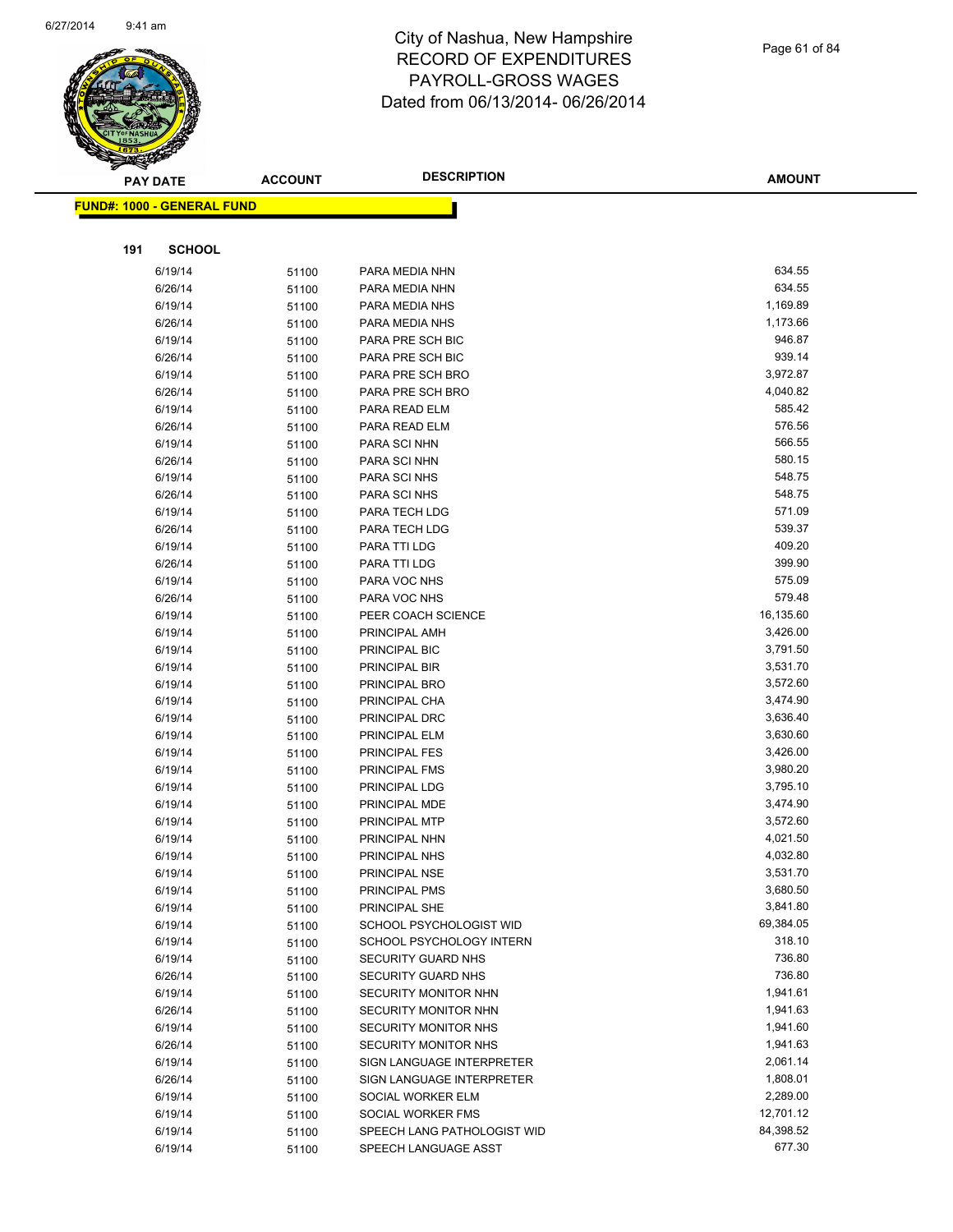

| <b>PAY DATE</b>                   | <b>ACCOUNT</b> | <b>DESCRIPTION</b>                                     | <b>AMOUNT</b>        |
|-----------------------------------|----------------|--------------------------------------------------------|----------------------|
| <b>FUND#: 1000 - GENERAL FUND</b> |                |                                                        |                      |
|                                   |                |                                                        |                      |
|                                   |                |                                                        |                      |
| <b>SCHOOL</b><br>191              |                |                                                        |                      |
| 6/26/14                           | 51100          | SPEECH LANGUAGE ASST                                   | 677.30               |
| 6/19/14                           | 51100          | STUDENT ACTIVITY COORD NHN                             | 1,165.90             |
| 6/19/14                           | 51100          | STUDENT ACTIVITY COORD NHS                             | 1,095.89             |
| 6/19/14                           | 51100          | STUDENT INFO COORDINATOR                               | 1,817.30             |
| 6/19/14                           | 51100          | <b>SUPERINTENDENT</b>                                  | 7,560.80             |
| 6/19/14                           | 51100          | SYSTEMS ADMIN FULL YEAR                                | 13,150.50            |
| 6/19/14                           | 51100          | <b>TEACHER ART AMH</b>                                 | 12,509.20            |
| 6/19/14                           | 51100          | <b>TEACHER ART BIC</b>                                 | 1,823.10             |
| 6/19/14                           | 51100          | <b>TEACHER ART BIR</b>                                 | 12,509.20            |
| 6/19/14                           | 51100          | <b>TEACHER ART BRO</b>                                 | 2,705.10             |
| 6/19/14                           | 51100          | <b>TEACHER ART CHA</b>                                 | 13,374.20            |
| 6/19/14                           | 51100          | TEACHER ART DRC                                        | 8,810.58             |
| 6/19/14                           | 51100          | <b>TEACHER ART ELM</b>                                 | 4,902.60             |
| 6/19/14                           | 51100          | <b>TEACHER ART FES</b>                                 | 2,674.79             |
| 6/19/14                           | 51100          | TEACHER ART FMS                                        | 14,643.20            |
| 6/19/14                           | 51100          | <b>TEACHER ART LDG</b>                                 | 9,860.58             |
| 6/19/14                           | 51100          | <b>TEACHER ART MDE</b>                                 | 1,762.10             |
| 6/19/14                           | 51100          | <b>TEACHER ART NHN</b>                                 | 27,916.72            |
| 6/19/14                           | 51100          | <b>TEACHER ART NHS</b>                                 | 31,687.76            |
| 6/19/14                           | 51100          | <b>TEACHER ART NSE</b>                                 | 13,807.08            |
| 6/19/14                           | 51100          | <b>TEACHER ART PMS</b>                                 | 9,880.98             |
| 6/19/14                           | 51100          | <b>TEACHER ART SHE</b>                                 | 1,633.01             |
| 6/19/14                           | 51100          | <b>TEACHER AUTO NHN</b>                                | 14,303.96            |
| 6/19/14                           | 51100          | TEACHER BEHAVIOR SPEC WID                              | 4,593.67             |
| 6/19/14                           | 51100          | TEACHER BIO TEC NHN                                    | 2,091.20<br>2,501.80 |
| 6/19/14<br>6/19/14                | 51100          | TEACHER BUILD CONST NHS<br><b>TEACHER BUSINESS NHN</b> | 24,065.08            |
| 6/19/14                           | 51100          | TEACHER BUSINESS NHS                                   | 5,050.40             |
| 6/19/14                           | 51100          | <b>TEACHER COMPUTER ELM</b>                            | 11,269.18            |
| 6/19/14                           | 51100<br>51100 | <b>TEACHER COMPUTER FMS</b>                            | 11,436.34            |
| 6/19/14                           | 51100          | TEACHER COMPUTER NHN                                   | 2,154.50             |
| 6/19/14                           | 51100          | TEACHER COMPUTER NHS                                   | 23,902.11            |
| 6/19/14                           | 51100          | TEACHER COMPUTER PMS                                   | 5,996.70             |
| 6/19/14                           | 51100          | TEACHER COSMETOLOGY NHN                                | 5,407.40             |
| 6/19/14                           | 51100          | <b>TEACHER CULINARY NHN</b>                            | 5,003.59             |
| 6/19/14                           | 51100          | TEACHER DEAF NSE                                       | 4,229.60             |
| 6/19/14                           | 51100          | <b>TEACHER DEAF WID</b>                                | 1,765.30             |
| 6/19/14                           | 51100          | <b>TEACHER DWSE AMH</b>                                | 6,827.90             |
| 6/19/14                           | 51100          | <b>TEACHER DWSE BIR</b>                                | 9,074.06             |
| 6/19/14                           | 51100          | <b>TEACHER DWSE BRO</b>                                | 5,350.00             |
| 6/19/14                           | 51100          | <b>TEACHER DWSE ELM</b>                                | 34,777.78            |
| 6/19/14                           | 51100          | <b>TEACHER DWSE MDE</b>                                | 1,972.10             |
| 6/19/14                           | 51100          | <b>TEACHER DWSE NSE</b>                                | 10,633.68            |
| 6/19/14                           | 51100          | TEACHER DWSE PMS                                       | 18,021.18            |
| 6/19/14                           | 51100          | <b>TEACHER DWSE SHE</b>                                | 10,328.38            |
| 6/19/14                           | 51100          | TEACHER ECE NHS                                        | 5,349.60             |
| 6/19/14                           | 51100          | TEACHER ELECTRICAL NHS                                 | 12,509.20            |
| 6/19/14                           | 51100          | <b>TEACHER ELL AMH</b>                                 | 8,417.34             |
| 6/19/14                           | 51100          | TEACHER ELL BIR                                        | 2,674.80             |
| 6/19/14                           | 51100          | <b>TEACHER ELL DRC</b>                                 | 15,046.04            |
| 6/19/14                           | 51100          | TEACHER ELL ELM                                        | 4,108.22             |
| 6/19/14                           | 51100          | TEACHER ELL FES                                        | 7,020.60             |
|                                   |                |                                                        |                      |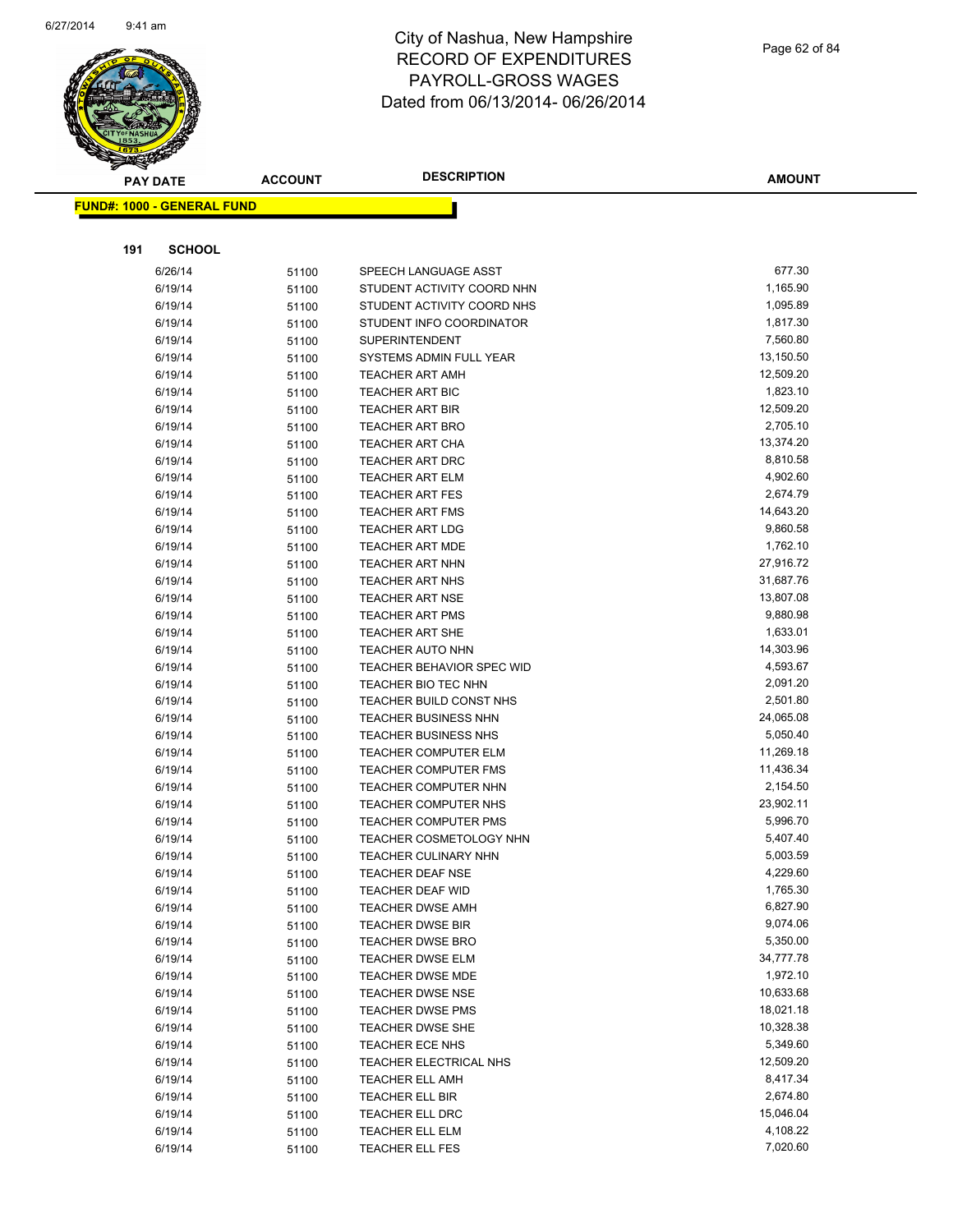

Page 63 of 84

|     | <b>PAY DATE</b>                   | <b>ACCOUNT</b> | <b>DESCRIPTION</b>                               | <b>AMOUNT</b>          |
|-----|-----------------------------------|----------------|--------------------------------------------------|------------------------|
|     | <b>FUND#: 1000 - GENERAL FUND</b> |                |                                                  |                        |
|     |                                   |                |                                                  |                        |
|     |                                   |                |                                                  |                        |
| 191 | <b>SCHOOL</b>                     |                |                                                  |                        |
|     | 6/19/14                           | 51100          | <b>TEACHER ELL FMS</b>                           | 1,949.70               |
|     | 6/19/14                           | 51100          | TEACHER ELL LDG                                  | 20,926.06              |
|     | 6/19/14                           | 51100          | TEACHER ELL MTP                                  | 2,674.80               |
|     | 6/19/14                           | 51100          | TEACHER ELL NHN                                  | 3,475.80               |
|     | 6/19/14                           | 51100          | TEACHER ELL NHS                                  | 6,702.61               |
|     | 6/19/14                           | 51100          | <b>TEACHER ELL PMS</b>                           | 9,115.42               |
|     | 6/19/14                           | 51100          | TEACHER ELL SHE                                  | 1,955.80               |
|     | 6/19/14                           | 51100          | <b>TEACHER ENGINEER NHS</b>                      | 2,193.70               |
|     | 6/19/14                           | 51100          | <b>TEACHER ENGLISH ELM</b>                       | 57,744.14              |
|     | 6/19/14                           | 51100          | <b>TEACHER ENGLISH FMS</b>                       | 73,622.82              |
|     | 6/19/14                           | 51100          | <b>TEACHER ENGLISH NHN</b>                       | 73,269.96              |
|     | 6/19/14                           | 51100          | <b>TEACHER ENGLISH NHS</b>                       | 54,192.18              |
|     | 6/19/14                           | 51100          | <b>TEACHER ENGLISH PMS</b>                       | 35,484.78              |
|     | 6/19/14                           | 51100          | <b>TEACHER FACS ELM</b>                          | 8,727.34               |
|     | 6/19/14                           | 51100          | <b>TEACHER FACS FMS</b>                          | 3,838.81               |
|     | 6/19/14                           | 51100          | <b>TEACHER FACS NHN</b>                          | 5,643.90               |
|     | 6/19/14                           | 51100          | <b>TEACHER FACS NHS</b>                          | 18,435.66              |
|     | 6/19/14                           | 51100          | <b>TEACHER FACS PMS</b>                          | 25,883.40              |
|     | 6/19/14                           | 51100          | TEACHER FOREIGN LANG ELM                         | 27,181.28              |
|     | 6/19/14                           | 51100          | TEACHER FOREIGN LANG FMS                         | 2,674.80               |
|     | 6/19/14                           | 51100          | TEACHER FOREIGN LANG NHN                         | 48,057.47              |
|     | 6/26/14                           | 51100          | TEACHER FOREIGN LANG NHN                         | 11,045.68              |
|     | 6/19/14                           | 51100          | TEACHER FOREIGN LANG NHS                         | 43,680.07              |
|     | 6/26/14                           | 51100          | TEACHER FOREIGN LANG NHS                         | 6,375.20               |
|     | 6/19/14                           | 51100          | TEACHER FOREIGN LANG PMS                         | 16,308.88              |
|     | 6/19/14                           | 51100          | <b>TEACHER GR1 AMH</b>                           | 17,385.10              |
|     | 6/19/14                           | 51100          | <b>TEACHER GR1 BIC</b>                           | 6,903.80               |
|     | 6/19/14                           | 51100          | <b>TEACHER GR1 BIR</b>                           | 31,162.80              |
|     | 6/19/14                           | 51100          | <b>TEACHER GR1 BRO</b>                           | 23,568.78              |
|     | 6/19/14                           | 51100          | <b>TEACHER GR1 CHA</b>                           | 15,279.28              |
|     | 6/19/14                           | 51100          | <b>TEACHER GR1 DRC</b>                           | 8,169.20               |
|     | 6/19/14                           | 51100          | <b>TEACHER GR1 FES</b>                           | 8,143.50               |
|     | 6/26/14                           | 51100          | <b>TEACHER GR1 FES</b>                           | 1,762.12               |
|     | 6/19/14                           | 51100          | <b>TEACHER GR1 LDG</b><br><b>TEACHER GR1 MDE</b> | 29,823.88<br>24,978.35 |
|     | 6/19/14                           | 51100          |                                                  |                        |
|     | 6/19/14                           | 51100          | TEACHER GR1 MTP                                  | 28,558.20<br>26,645.54 |
|     | 6/19/14                           | 51100          | TEACHER GR1 NSE                                  | 9,237.49               |
|     | 6/19/14                           | 51100          | TEACHER GR1 SHE<br><b>TEACHER GR2 AMH</b>        | 22,481.34              |
|     | 6/19/14<br>6/19/14                | 51100          | TEACHER GR2 BIC                                  | 31,485.68              |
|     | 6/19/14                           | 51100<br>51100 | <b>TEACHER GR2 BIR</b>                           | 30,901.50              |
|     | 6/19/14                           | 51100          | <b>TEACHER GR2 BRO</b>                           | 16,023.00              |
|     | 6/19/14                           | 51100          | TEACHER GR2 CHA                                  | 25,769.98              |
|     | 6/19/14                           | 51100          | TEACHER GR2 DRC                                  | 5,963.10               |
|     | 6/19/14                           | 51100          | <b>TEACHER GR2 FES</b>                           | 17,293.30              |
|     | 6/19/14                           | 51100          | TEACHER GR2 LDG                                  | 30,901.50              |
|     | 6/19/14                           | 51100          | <b>TEACHER GR2 MDE</b>                           | 16,600.94              |
|     | 6/19/14                           | 51100          | <b>TEACHER GR2 MTP</b>                           | 16,959.40              |
|     | 6/19/14                           | 51100          | <b>TEACHER GR2 NSE</b>                           | 6,458.90               |
|     | 6/19/14                           | 51100          | TEACHER GR2 SHE                                  | 11,994.58              |
|     | 6/19/14                           | 51100          | <b>TEACHER GR3 AMH</b>                           | 15,501.58              |
|     | 6/19/14                           | 51100          | <b>TEACHER GR3 BIC</b>                           | 33,313.18              |
|     |                                   |                |                                                  |                        |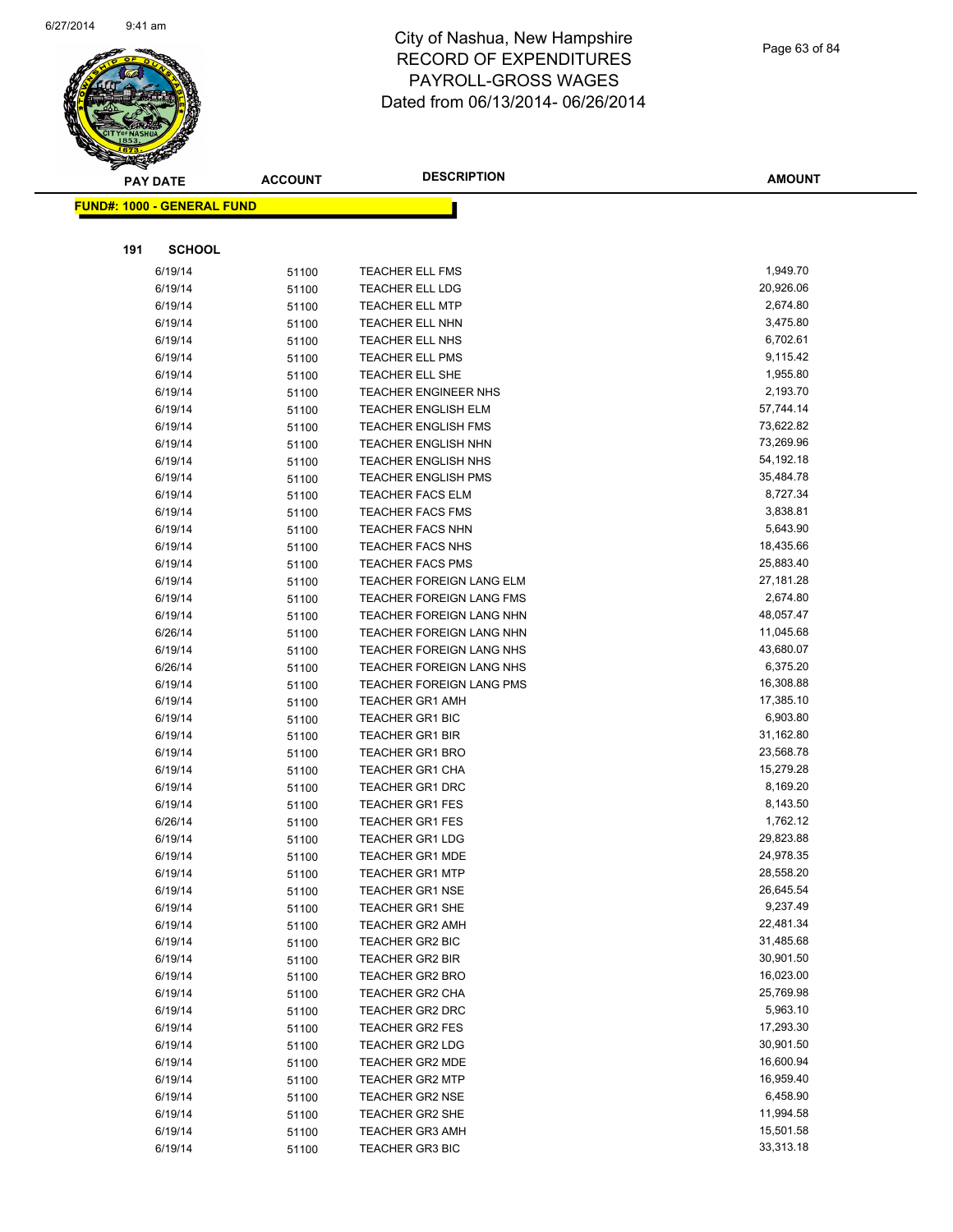

|     | <b>PAY DATE</b>                   | <b>ACCOUNT</b> | <b>DESCRIPTION</b>                               | <b>AMOUNT</b>          |
|-----|-----------------------------------|----------------|--------------------------------------------------|------------------------|
|     | <b>FUND#: 1000 - GENERAL FUND</b> |                |                                                  |                        |
|     |                                   |                |                                                  |                        |
|     |                                   |                |                                                  |                        |
| 191 | <b>SCHOOL</b>                     |                |                                                  |                        |
|     | 6/19/14                           | 51100          | <b>TEACHER GR3 BIR</b>                           | 28,916.42              |
|     | 6/19/14                           | 51100          | <b>TEACHER GR3 BRO</b>                           | 7,635.10               |
|     | 6/19/14                           | 51100          | <b>TEACHER GR3 CHA</b>                           | 12,622.02              |
|     | 6/19/14                           | 51100          | <b>TEACHER GR3 DRC</b>                           | 5,340.70               |
|     | 6/19/14                           | 51100          | <b>TEACHER GR3 FES</b>                           | 8,455.30               |
|     | 6/19/14                           | 51100          | <b>TEACHER GR3 LDG</b>                           | 27,189.60              |
|     | 6/19/14                           | 51100          | <b>TEACHER GR3 MDE</b>                           | 38,331.06              |
|     | 6/19/14                           | 51100          | <b>TEACHER GR3 MTP</b>                           | 15,955.08              |
|     | 6/19/14                           | 51100          | <b>TEACHER GR3 NSE</b>                           | 14,181.68              |
|     | 6/19/14                           | 51100          | <b>TEACHER GR3 SHE</b>                           | 32,332.48              |
|     | 6/19/14                           | 51100          | <b>TEACHER GR4 AMH</b>                           | 3,825.70               |
|     | 6/19/14                           | 51100          | <b>TEACHER GR4 BIC</b>                           | 7,105.50               |
|     | 6/19/14                           | 51100          | <b>TEACHER GR4 BIR</b>                           | 14,036.38              |
|     | 6/19/14                           | 51100          | <b>TEACHER GR4 BRO</b>                           | 16,039.38              |
|     | 6/19/14                           | 51100          | <b>TEACHER GR4 CHA</b>                           | 33,396.08              |
|     | 6/19/14                           | 51100          | <b>TEACHER GR4 DRC</b>                           | 4,896.80               |
|     | 6/19/14                           | 51100          | <b>TEACHER GR4 FES</b>                           | 15,232.88              |
|     | 6/26/14                           | 51100          | <b>TEACHER GR4 FES</b>                           | 6,734.00               |
|     | 6/19/14                           | 51100          | <b>TEACHER GR4 LDG</b>                           | 32,095.76              |
|     | 6/19/14                           | 51100          | <b>TEACHER GR4 MDE</b>                           | 14,386.16              |
|     | 6/19/14                           | 51100          | <b>TEACHER GR4 MTP</b>                           | 12,539.24              |
|     | 6/19/14                           | 51100          | <b>TEACHER GR4 NSE</b>                           | 23,775.28              |
|     | 6/19/14                           | 51100          | <b>TEACHER GR4 SHE</b>                           | 5,735.90               |
|     | 6/19/14                           | 51100          | <b>TEACHER GR5 AMH</b>                           | 5,176.60               |
|     | 6/19/14                           | 51100          | <b>TEACHER GR5 BIC</b>                           | 46,433.64              |
|     | 6/19/14                           | 51100          | <b>TEACHER GR5 BIR</b>                           | 31,262.10              |
|     | 6/19/14                           | 51100          | <b>TEACHER GR5 BRO</b>                           | 16,486.64              |
|     | 6/19/14                           | 51100          | <b>TEACHER GR5 CHA</b>                           | 22,917.18              |
|     | 6/19/14                           | 51100          | <b>TEACHER GR5 DRC</b>                           | 19,472.80              |
|     | 6/19/14                           | 51100          | <b>TEACHER GR5 FES</b>                           | 16,899.04              |
|     | 6/19/14                           | 51100          | <b>TEACHER GR5 LDG</b>                           | 20,457.30              |
|     | 6/19/14                           | 51100          | <b>TEACHER GR5 MDE</b>                           | 16,513.16<br>15,270.60 |
|     | 6/19/14                           | 51100          | <b>TEACHER GR5 MTP</b>                           |                        |
|     | 6/19/14                           | 51100          | <b>TEACHER GR5 NSE</b>                           | 17,556.02<br>28,002.70 |
|     | 6/19/14                           | 51100          | <b>TEACHER GR5 SHE</b>                           |                        |
|     | 6/19/14                           | 51100          | TEACHER GR6 ELM                                  | 63,395.47<br>52,393.40 |
|     | 6/19/14<br>6/19/14                | 51100          | <b>TEACHER GR6 FMS</b><br><b>TEACHER GR6 PMS</b> | 34,194.44              |
|     | 6/19/14                           | 51100          | <b>TEACHER GRAPH NHS</b>                         | 1,972.10               |
|     | 6/19/14                           | 51100<br>51100 | <b>TEACHER GRAPHICS NHN</b>                      | 2,501.80               |
|     | 6/19/14                           | 51100          | <b>TEACHER HEALTH ELM</b>                        | 2,377.00               |
|     | 6/19/14                           | 51100          | <b>TEACHER HEALTH NHN</b>                        | 3,002.10               |
|     | 6/19/14                           | 51100          | <b>TEACHER HEALTH NHS</b>                        | 2,501.80               |
|     | 6/19/14                           | 51100          | <b>TEACHER HEALTHOC NHS</b>                      | 7,851.40               |
|     | 6/19/14                           | 51100          | TEACHER IN SCH SUSPENSION ELM                    | 1,510.90               |
|     | 6/19/14                           | 51100          | TEACHER IN SCH SUSPENSION NHN                    | 2,458.60               |
|     | 6/19/14                           | 51100          | TEACHER IN SCH SUSPENSION NHS                    | 12,292.92              |
|     | 6/19/14                           | 51100          | TEACHER INST SPED WID                            | 5,537.27               |
|     | 6/19/14                           | 51100          | <b>TEACHER KIND AMH</b>                          | 14,581.92              |
|     | 6/19/14                           | 51100          | <b>TEACHER KIND BIC</b>                          | 21,312.18              |
|     | 6/19/14                           | 51100          | <b>TEACHER KIND BIR</b>                          | 2,289.00               |
|     | 6/19/14                           | 51100          | <b>TEACHER KIND BRO</b>                          | 12,509.20              |
|     |                                   |                |                                                  |                        |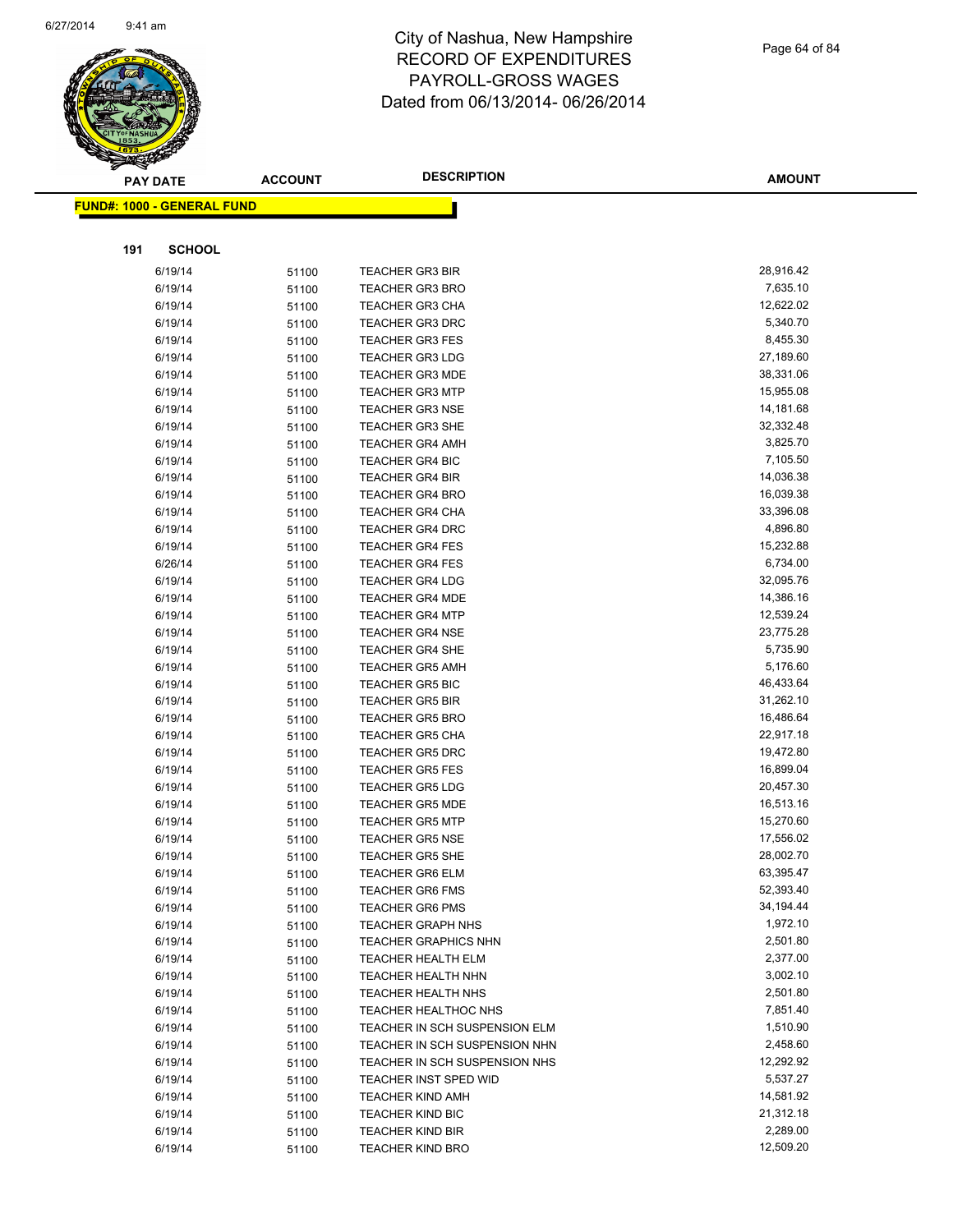

| <b>PAY DATE</b> |                                   | <b>ACCOUNT</b> | <b>DESCRIPTION</b>           | <b>AMOUNT</b> |
|-----------------|-----------------------------------|----------------|------------------------------|---------------|
|                 | <b>FUND#: 1000 - GENERAL FUND</b> |                |                              |               |
|                 |                                   |                |                              |               |
|                 |                                   |                |                              |               |
| 191             | <b>SCHOOL</b>                     |                |                              |               |
|                 | 6/19/14                           | 51100          | <b>TEACHER KIND CHA</b>      | 4,325.50      |
|                 | 6/19/14                           | 51100          | <b>TEACHER KIND DRC</b>      | 7,843.11      |
|                 | 6/19/14                           | 51100          | <b>TEACHER KIND FES</b>      | 24,003.86     |
|                 | 6/19/14                           | 51100          | <b>TEACHER KIND LDG</b>      | 27,575.68     |
|                 | 6/19/14                           | 51100          | <b>TEACHER KIND MDE</b>      | 4,486.30      |
|                 | 6/19/14                           | 51100          | <b>TEACHER KIND MTP</b>      | 12,206.48     |
|                 | 6/19/14                           | 51100          | <b>TEACHER KIND NSE</b>      | 1,554.80      |
|                 | 6/19/14                           | 51100          | <b>TEACHER KIND SHE</b>      | 2,061.80      |
|                 | 6/19/14                           | 51100          | <b>TEACHER MATH ELM</b>      | 65,214.82     |
|                 | 6/19/14                           | 51100          | <b>TEACHER MATH FMS</b>      | 40,184.13     |
|                 | 6/19/14                           | 51100          | <b>TEACHER MATH NHN</b>      | 73,578.62     |
|                 | 6/19/14                           | 51100          | <b>TEACHER MATH NHS</b>      | 81,223.72     |
|                 | 6/19/14                           | 51100          | <b>TEACHER MATH PMS</b>      | 29,559.80     |
|                 | 6/19/14                           | 51100          | <b>TEACHER MUSIC AMH</b>     | 1,554.80      |
|                 | 6/19/14                           | 51100          | <b>TEACHER MUSIC BIC</b>     | 12,509.20     |
|                 | 6/19/14                           | 51100          | <b>TEACHER MUSIC BIR</b>     | 12,509.20     |
|                 | 6/19/14                           | 51100          | <b>TEACHER MUSIC BRO</b>     | 2,674.80      |
|                 | 6/19/14                           | 51100          | <b>TEACHER MUSIC CHA</b>     | 13,374.20     |
|                 | 6/19/14                           | 51100          | <b>TEACHER MUSIC DRC</b>     | 2,501.79      |
|                 | 6/19/14                           | 51100          | <b>TEACHER MUSIC ELM</b>     | 10,302.34     |
|                 | 6/19/14                           | 51100          | <b>TEACHER MUSIC FES</b>     | 2,501.80      |
|                 | 6/19/14                           | 51100          | <b>TEACHER MUSIC FMS</b>     | 4,747.60      |
|                 | 6/19/14                           | 51100          | <b>TEACHER MUSIC LDG</b>     | 2,540.20      |
|                 | 6/19/14                           | 51100          | <b>TEACHER MUSIC MDE</b>     | 1,823.10      |
|                 | 6/19/14                           | 51100          | <b>TEACHER MUSIC NHN</b>     | 16,049.00     |
|                 | 6/19/14                           | 51100          | <b>TEACHER MUSIC NHS</b>     | 14,805.10     |
|                 | 6/19/14                           | 51100          | <b>TEACHER MUSIC NSE</b>     | 9,394.58      |
|                 | 6/19/14                           | 51100          | <b>TEACHER MUSIC PMS</b>     | 4,125.60      |
|                 | 6/19/14                           | 51100          | <b>TEACHER MUSIC SHE</b>     | 11,479.58     |
|                 | 6/19/14                           | 51100          | TEACHER PE BIC               | 9,425.16      |
|                 | 6/19/14                           | 51100          | TEACHER PE BIR               | 2,540.20      |
|                 | 6/19/14                           | 51100          | <b>TEACHER PE BRO</b>        | 2,588.30      |
|                 | 6/19/14                           | 51100          | <b>TEACHER PE CHA</b>        | 2,501.80      |
|                 | 6/19/14                           | 51100          | <b>TEACHER PE DRC</b>        | 2,674.80      |
|                 | 6/19/14                           | 51100          | <b>TEACHER PE ELM</b>        | 18,116.70     |
|                 | 6/19/14                           | 51100          | TEACHER PE FMS               | 15,011.00     |
|                 | 6/19/14                           | 51100          | <b>TEACHER PE LDG</b>        | 1,683.51      |
|                 | 6/19/14                           | 51100          | <b>TEACHER PE MDE</b>        | 12,292.92     |
|                 | 6/19/14                           | 51100          | <b>TEACHER PE MTP</b>        | 1,841.40      |
|                 | 6/19/14                           | 51100          | <b>TEACHER PE NHN</b>        | 17,479.90     |
|                 | 6/19/14                           | 51100          | <b>TEACHER PE NHS</b>        | 17,732.50     |
|                 | 6/19/14                           | 51100          | <b>TEACHER PE NSE</b>        | 2,304.10      |
|                 | 6/19/14                           | 51100          | TEACHER PE PMS               | 15,876.00     |
|                 | 6/19/14                           | 51100          | TEACHER PE SHE               | 1,972.10      |
|                 | 6/19/14                           | 51100          | <b>TEACHER PRESCHOOL BIC</b> | 7,387.00      |
|                 | 6/19/14                           | 51100          | <b>TEACHER PRESCHOOL BRO</b> | 16,884.72     |
|                 | 6/19/14                           | 51100          | <b>TEACHER PRESCHOOL DRC</b> | 2,501.80      |
|                 | 6/19/14                           | 51100          | <b>TEACHER PRESCHOOL MTP</b> | 4,358.30      |
|                 | 6/19/14                           | 51100          | <b>TEACHER PRESCHOOL NHS</b> | 883.60        |
|                 | 6/19/14                           | 51100          | <b>TEACHER PRESCHOOL NSE</b> | 5,410.60      |
|                 | 6/19/14                           | 51100          | <b>TEACHER READ AMH</b>      | 2,761.40      |
|                 | 6/19/14                           | 51100          | <b>TEACHER READ BIC</b>      | 16,096.08     |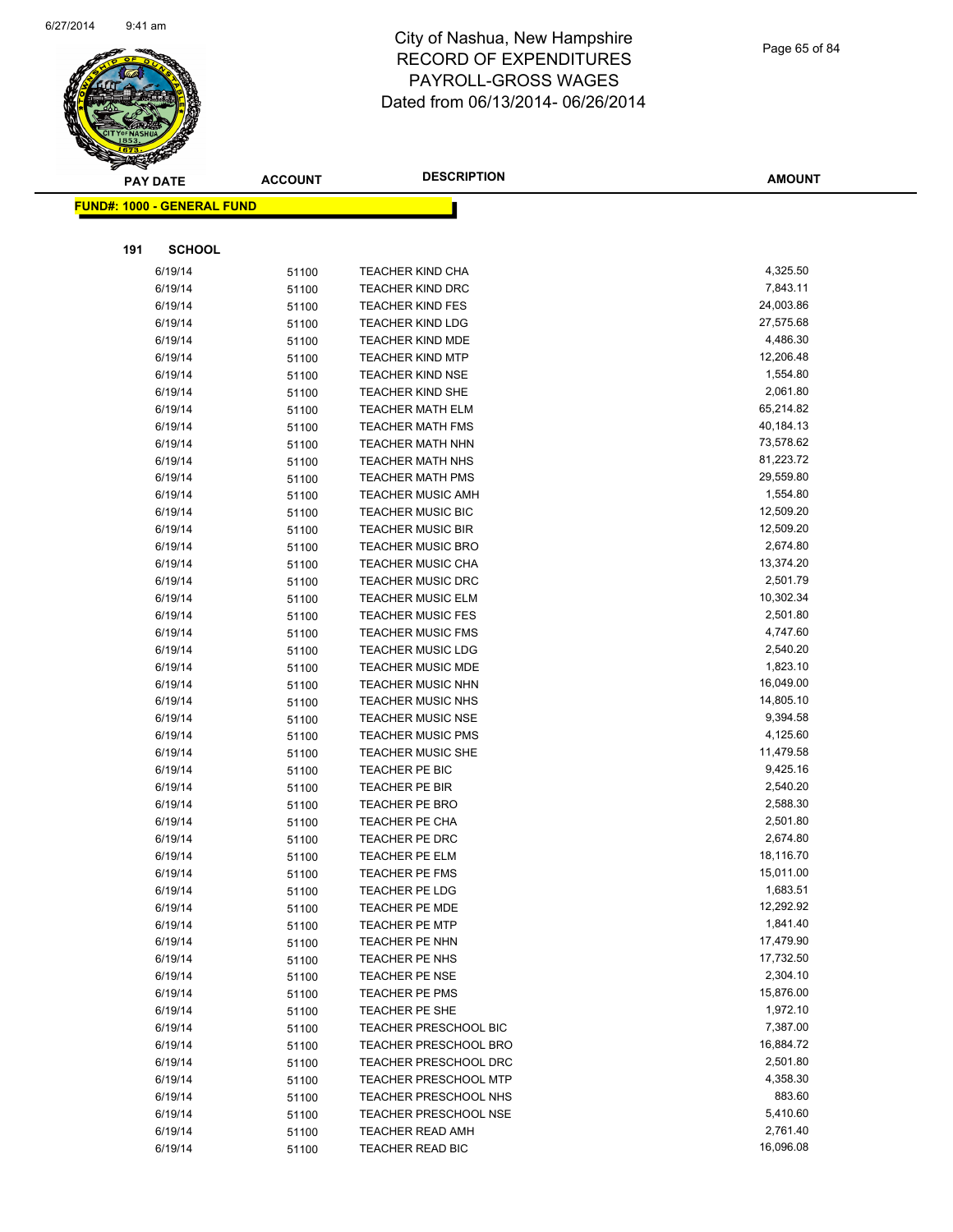

|     | <b>PAY DATE</b>                   | <b>ACCOUNT</b> | <b>DESCRIPTION</b>                | <b>AMOUNT</b>          |
|-----|-----------------------------------|----------------|-----------------------------------|------------------------|
|     | <b>FUND#: 1000 - GENERAL FUND</b> |                |                                   |                        |
|     |                                   |                |                                   |                        |
|     |                                   |                |                                   |                        |
| 191 | <b>SCHOOL</b>                     |                |                                   |                        |
|     | 6/19/14                           | 51100          | <b>TEACHER READ BIR</b>           | 2,674.80               |
|     | 6/19/14                           | 51100          | TEACHER READ BRO                  | 1,823.10               |
|     | 6/19/14                           | 51100          | TEACHER READ DRC                  | 13,807.08              |
|     | 6/19/14                           | 51100          | <b>TEACHER READ ELM</b>           | 5,922.60               |
|     | 6/19/14                           | 51100          | <b>TEACHER READ FES</b>           | 2,674.80               |
|     | 6/19/14                           | 51100          | <b>TEACHER READ FMS</b>           | 17,413.40              |
|     | 6/19/14                           | 51100          | <b>TEACHER READ LDG</b>           | 2,289.00               |
|     | 6/19/14                           | 51100          | <b>TEACHER READ MDE</b>           | 2,674.80               |
|     | 6/19/14                           | 51100          | <b>TEACHER READ MTP</b>           | 1,893.80               |
|     | 6/19/14                           | 51100          | <b>TEACHER READ NHN</b>           | 1,618.80               |
|     | 6/19/14                           | 51100          | <b>TEACHER READ NHS</b>           | 3,161.20               |
|     | 6/19/14                           | 51100          | <b>TEACHER READ NSE</b>           | 3,161.20               |
|     | 6/19/14                           | 51100          | <b>TEACHER READ PMS</b>           | 4,220.70               |
|     | 6/19/14                           | 51100          | <b>TEACHER READ SHE</b>           | 2,458.60               |
|     | 6/19/14                           | 51100          | <b>TEACHER SCIENCE ELM</b>        | 29,107.42              |
|     | 6/19/14                           | 51100          | <b>TEACHER SCIENCE FMS</b>        | 16,987.54              |
|     | 6/19/14                           | 51100          | <b>TEACHER SCIENCE NHN</b>        | 58,739.32              |
|     | 6/19/14                           | 51100          | <b>TEACHER SCIENCE NHS</b>        | 76,541.01              |
|     | 6/26/14                           | 51100          | <b>TEACHER SCIENCE NHS</b>        | 7,823.08               |
|     | 6/19/14                           | 51100          | <b>TEACHER SCIENCE PMS</b>        | 43,014.08              |
|     | 6/19/14                           | 51100          | TEACHER SOCIAL STUDIES ELM        | 49,100.56              |
|     | 6/19/14                           | 51100          | <b>TEACHER SOCIAL STUDIES FMS</b> | 55,577.21              |
|     | 6/19/14                           | 51100          | TEACHER SOCIAL STUDIES NHN        | 60,482.94              |
|     | 6/19/14                           | 51100          | TEACHER SOCIAL STUDIES NHS        | 94,407.67              |
|     | 6/19/14                           | 51100          | <b>TEACHER SOCIAL STUDIES PMS</b> | 19,802.20              |
|     | 6/19/14                           | 51100          | <b>TEACHER SPED BIC</b>           | 5,851.40               |
|     | 6/19/14                           | 51100          | <b>TEACHER SPED BIR</b>           | 2,295.90               |
|     | 6/19/14                           | 51100          | <b>TEACHER SPED BRO</b>           | 5,436.20               |
|     | 6/19/14                           | 51100          | <b>TEACHER SPED CHA</b>           | 17,772.40              |
|     | 6/19/14                           | 51100          | <b>TEACHER SPED DRC</b>           | 9,236.76               |
|     | 6/19/14                           | 51100          | <b>TEACHER SPED ELM</b>           | 54,582.11              |
|     | 6/19/14                           | 51100          | <b>TEACHER SPED FES</b>           | 23,695.69              |
|     | 6/19/14                           | 51100          | <b>TEACHER SPED FMS</b>           | 12,941.18              |
|     | 6/19/14                           | 51100          | <b>TEACHER SPED LDG</b>           | 9,164.80               |
|     | 6/19/14                           | 51100          | <b>TEACHER SPED MDE</b>           | 14,572.30              |
|     | 6/19/14                           | 51100          | TEACHER SPED MTP                  | 5,176.60               |
|     | 6/19/14                           | 51100          | <b>TEACHER SPED NHN</b>           | 52,288.12              |
|     | 6/19/14                           | 51100          | <b>TEACHER SPED NHS</b>           | 76,031.62              |
|     | 6/19/14                           | 51100          | <b>TEACHER SPED NSE</b>           | 1,878.90               |
|     | 6/19/14                           | 51100          | TEACHER SPED PMS                  | 28,874.56              |
|     | 6/19/14                           | 51100          | TEACHER SPED SHE                  | 15,184.00              |
|     | 6/19/14                           | 51100          | <b>TEACHER TECHED ELM</b>         | 8,152.70               |
|     | 6/19/14                           | 51100          | <b>TEACHER TECHED FMS</b>         | 26,100.00<br>16,836.55 |
|     | 6/19/14                           | 51100          | <b>TEACHER TECHED NHN</b>         |                        |
|     | 6/19/14                           | 51100          | <b>TEACHER TECHED NHS</b>         | 7,678.40               |
|     | 6/19/14                           | 51100          | <b>TEACHER TECHED PMS</b>         | 5,349.60               |
|     | 6/19/14                           | 51100          | TEACHER TV PROD NHS               | 2,458.60               |
|     | 6/19/14                           | 51100          | <b>TEACHER VISION WID</b>         | 3,263.50               |
|     | 6/19/14                           | 51100          | TECH INTERGRATION ASST BIC        | 632.42<br>602.77       |
|     | 6/26/14                           | 51100          | TECH INTERGRATION ASST BIC        | 571.89                 |
|     | 6/19/14                           | 51100          | TECH INTERGRATION ASST CHA        | 576.58                 |
|     | 6/26/14                           | 51100          | TECH INTERGRATION ASST CHA        |                        |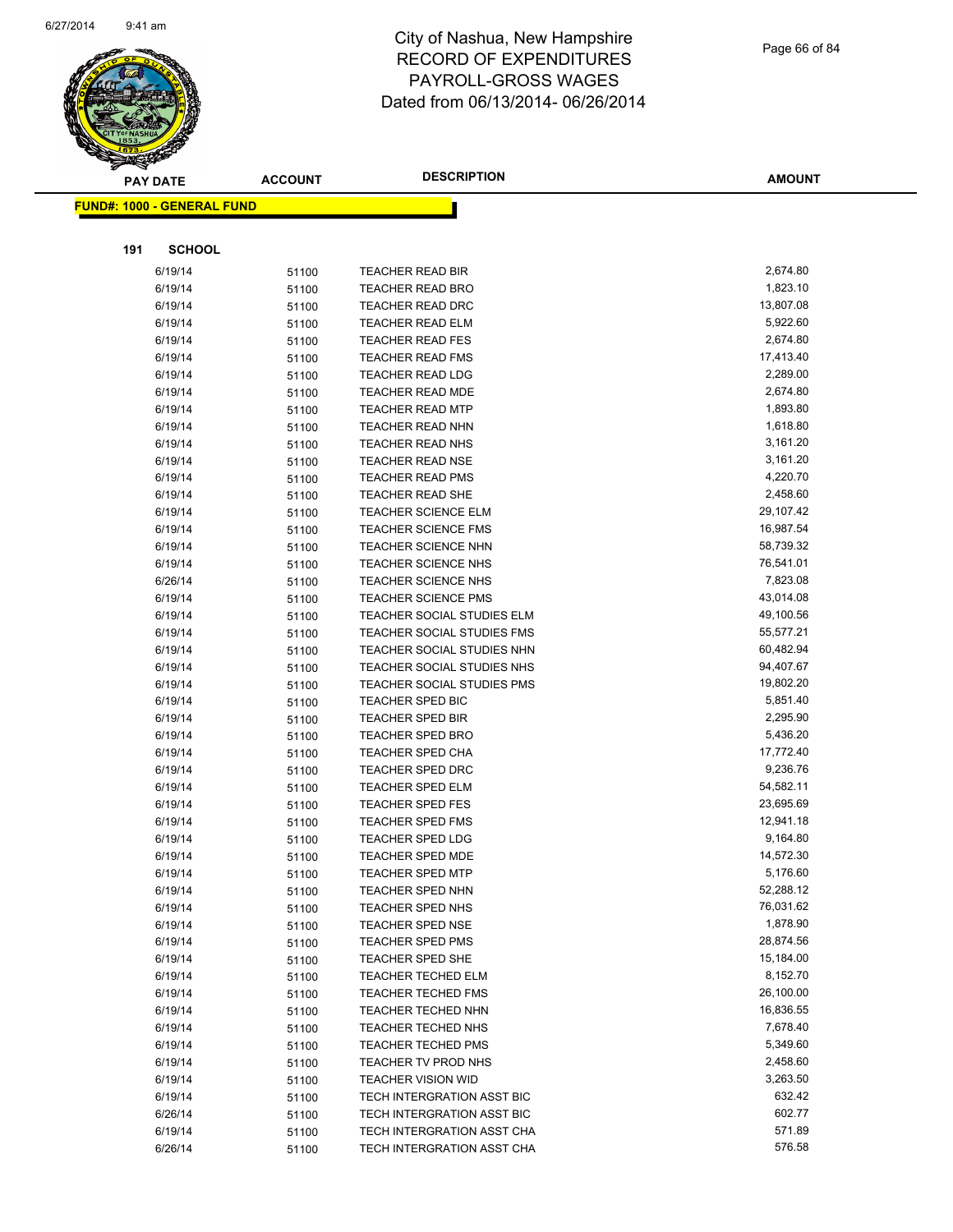

|     | <b>PAY DATE</b>                   | <b>ACCOUNT</b> | <b>DESCRIPTION</b>                                | AMOUNT         |
|-----|-----------------------------------|----------------|---------------------------------------------------|----------------|
|     | <b>FUND#: 1000 - GENERAL FUND</b> |                |                                                   |                |
|     |                                   |                |                                                   |                |
|     |                                   |                |                                                   |                |
| 191 | <b>SCHOOL</b>                     |                |                                                   |                |
|     | 6/19/14                           | 51100          | TECH INTERGRATION ASST FES                        | 629.95         |
|     | 6/26/14                           | 51100          | TECH INTERGRATION ASST FES                        | 604.75         |
|     | 6/19/14                           | 51100          | TECH INTERGRATION ASST LDG                        | 570.65         |
|     | 6/26/14                           | 51100          | TECH INTERGRATION ASST LDG                        | 570.64         |
|     | 6/19/14                           | 51100          | TECH INTERGRATION ASST MDE                        | 629.95         |
|     | 6/26/14                           | 51100          | TECH INTERGRATION ASST MDE                        | 629.95         |
|     | 6/19/14                           | 51100          | TECH INTERGRATION ASST NSE                        | 579.70         |
|     | 6/26/14                           | 51100          | TECH INTERGRATION ASST NSE                        | 589.20         |
|     | 6/19/14                           | 51100          | TECH INTERGRATION ASST SHE                        | 566.07         |
|     | 6/26/14                           | 51100          | TECH INTERGRATION ASST SHE                        | 556.94         |
|     | 6/19/14                           | 51200          | ADULT ED INSTRUCTOR                               | 700.00         |
|     | 6/19/14                           | 51200          | ADVISOR YEARBOOK PMS                              | 351.00         |
|     | 6/19/14                           | 51200          | ASSISTANT PRINCIPAL BIR                           | 1,543.71       |
|     | 6/19/14                           | 51200          | CLERICAL ACADEMY NHN                              | 351.00         |
|     | 6/19/14                           | 51200          | <b>CLERICAL ACADEMY NHS</b>                       | 351.00         |
|     | 6/19/14                           | 51200          | <b>CLERICAL VOLUNTEER SUP</b>                     | 360.18         |
|     | 6/26/14                           | 51200          | CLERICAL VOLUNTEER SUP                            | 360.18         |
|     | 6/19/14                           | 51200          | <b>CROSSING GUARD WPO</b>                         | 1,597.95       |
|     | 6/26/14                           | 51200          | <b>CROSSING GUARD WPO</b>                         | 1,563.00       |
|     | 6/19/14                           | 51200          | <b>CUSTODIAN CHA</b>                              | 323.60         |
|     | 6/26/14                           | 51200          | <b>CUSTODIAN CHA</b>                              | 323.60         |
|     | 6/19/14                           | 51200          | <b>CUSTODIAN HEAD MTP</b>                         | 22.50<br>93.75 |
|     | 6/19/14                           | 51200          | FOOD SERVICE ASST PT PMS                          | 93.75          |
|     | 6/26/14                           | 51200          | FOOD SERVICE ASST PT PMS<br>FOOD SERVICE COOK LDG | 75.00          |
|     | 6/19/14<br>6/26/14                | 51200          | FOOD SERVICE COOK LDG                             | 75.00          |
|     | 6/19/14                           | 51200          | <b>GUIDANCE COUNSELOR NHN</b>                     | 1,237.50       |
|     | 6/19/14                           | 51200          | <b>GUIDANCE COUNSELOR PMS</b>                     | 351.00         |
|     | 6/19/14                           | 51200          | <b>LIBRARIAN ELM</b>                              | 748.50         |
|     | 6/19/14                           | 51200          | LIBRARIAN FMS                                     | 374.50         |
|     | 6/19/14                           | 51200<br>51200 | <b>LIBRARIAN PMS</b>                              | 374.50         |
|     | 6/19/14                           | 51200          | LUNCH MONITOR AMH                                 | 395.45         |
|     | 6/26/14                           | 51200          | LUNCH MONITOR AMH                                 | 310.31         |
|     | 6/19/14                           | 51200          | <b>LUNCH MONITOR BIC</b>                          | 753.50         |
|     | 6/26/14                           | 51200          | LUNCH MONITOR BIC                                 | 533.50         |
|     | 6/19/14                           | 51200          | <b>LUNCH MONITOR BIR</b>                          | 717.27         |
|     | 6/26/14                           | 51200          | LUNCH MONITOR BIR                                 | 648.52         |
|     | 6/19/14                           | 51200          | LUNCH MONITOR BRO                                 | 440.00         |
|     | 6/26/14                           | 51200          | <b>LUNCH MONITOR BRO</b>                          | 330.00         |
|     | 6/19/14                           | 51200          | <b>LUNCH MONITOR CHA</b>                          | 478.50         |
|     | 6/26/14                           | 51200          | LUNCH MONITOR CHA                                 | 330.00         |
|     | 6/19/14                           | 51200          | LUNCH MONITOR DRC                                 | 534.90         |
|     | 6/26/14                           | 51200          | LUNCH MONITOR DRC                                 | 454.27         |
|     | 6/19/14                           | 51200          | <b>LUNCH MONITOR ELM</b>                          | 151.25         |
|     | 6/26/14                           | 51200          | LUNCH MONITOR ELM                                 | 90.75          |
|     | 6/19/14                           | 51200          | LUNCH MONITOR FES                                 | 856.25         |
|     | 6/26/14                           | 51200          | LUNCH MONITOR FES                                 | 718.75         |
|     | 6/19/14                           | 51200          | <b>LUNCH MONITOR FMS</b>                          | 138.60         |
|     | 6/26/14                           | 51200          | LUNCH MONITOR FMS                                 | 109.23         |
|     | 6/19/14                           | 51200          | LUNCH MONITOR LDG                                 | 676.50         |
|     | 6/26/14                           | 51200          | <b>LUNCH MONITOR LDG</b>                          | 640.75         |
|     | 6/19/14                           | 51200          | LUNCH MONITOR MDE                                 | 510.84         |
|     |                                   |                |                                                   |                |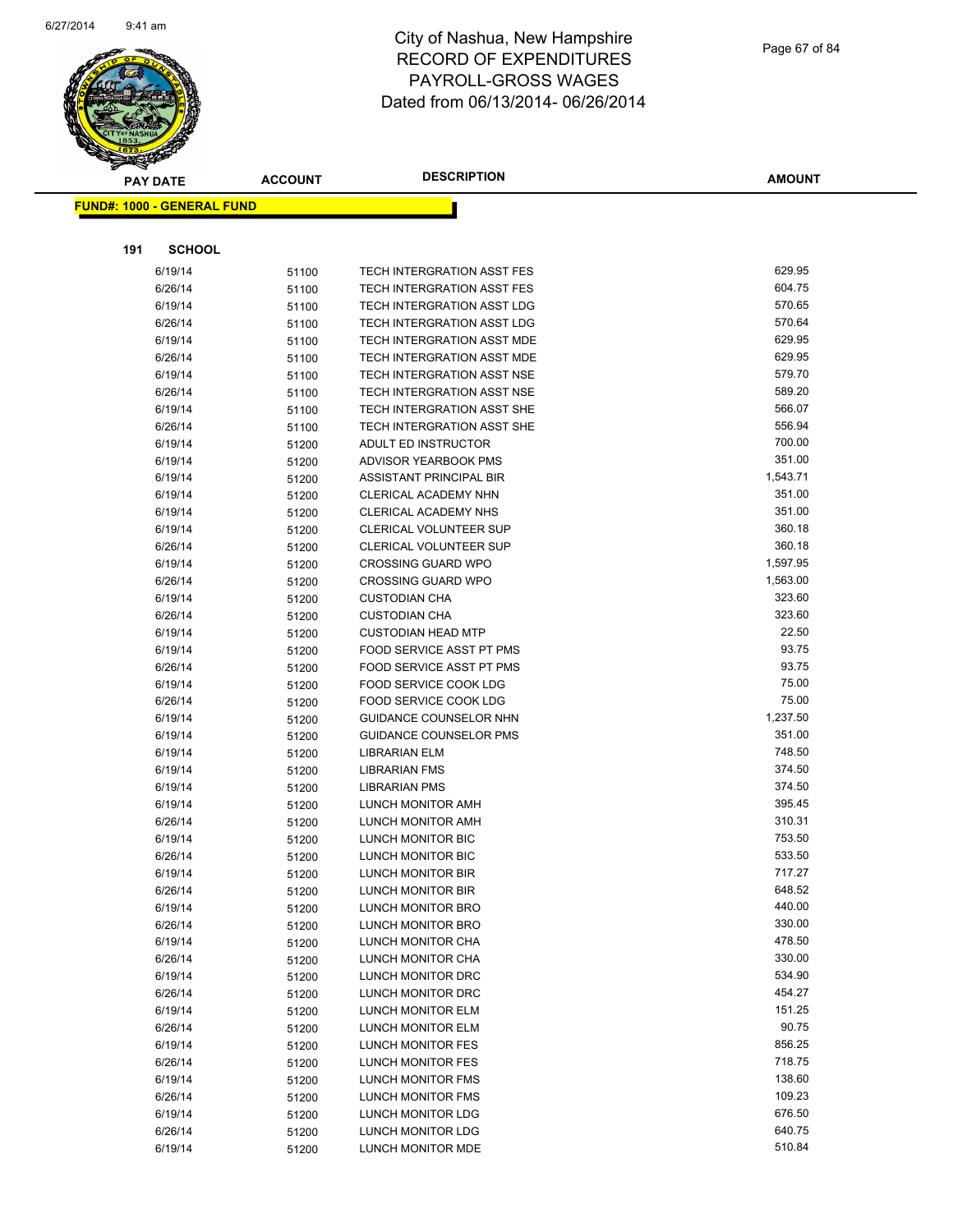

|     | <b>PAY DATE</b>                   | <b>ACCOUNT</b> | <b>DESCRIPTION</b>                     | <b>AMOUNT</b>    |
|-----|-----------------------------------|----------------|----------------------------------------|------------------|
|     | <b>FUND#: 1000 - GENERAL FUND</b> |                |                                        |                  |
|     |                                   |                |                                        |                  |
| 191 | <b>SCHOOL</b>                     |                |                                        |                  |
|     |                                   |                |                                        |                  |
|     | 6/26/14                           | 51200          | LUNCH MONITOR MDE                      | 417.45           |
|     | 6/19/14                           | 51200          | LUNCH MONITOR MTP                      | 573.25           |
|     | 6/26/14                           | 51200          | <b>LUNCH MONITOR MTP</b>               | 494.00           |
|     | 6/19/14                           | 51200          | LUNCH MONITOR NHN                      | 385.00           |
|     | 6/26/14                           | 51200          | LUNCH MONITOR NHN                      | 165.00           |
|     | 6/19/14                           | 51200          | LUNCH MONITOR NHS                      | 385.00<br>165.00 |
|     | 6/26/14<br>6/19/14                | 51200          | LUNCH MONITOR NHS                      | 440.00           |
|     |                                   | 51200          | LUNCH MONITOR NSE<br>LUNCH MONITOR NSE | 341.00           |
|     | 6/26/14<br>6/19/14                | 51200          | LUNCH MONITOR PMS                      | 247.50           |
|     | 6/26/14                           | 51200<br>51200 | LUNCH MONITOR PMS                      | 198.00           |
|     | 6/19/14                           | 51200          | LUNCH MONITOR SHE                      | 594.07           |
|     | 6/26/14                           | 51200          | LUNCH MONITOR SHE                      | 507.06           |
|     | 6/19/14                           | 51200          | PARA DW SPEC ED AMH                    | 370.75           |
|     | 6/26/14                           | 51200          | PARA DW SPEC ED AMH                    | 350.00           |
|     | 6/19/14                           | 51200          | PARA DW SPEC ED BIR                    | 419.84           |
|     | 6/26/14                           | 51200          | PARA DW SPEC ED BIR                    | 380.48           |
|     | 6/19/14                           | 51200          | PARA DW SPEC ED NHN                    | 225.00           |
|     | 6/26/14                           | 51200          | PARA DW SPEC ED NHN                    | 275.00           |
|     | 6/19/14                           | 51200          | PARA DW SPEC ED NHS                    | 37.50            |
|     | 6/26/14                           | 51200          | PARA DW SPEC ED NHS                    | 87.50            |
|     | 6/19/14                           | 51200          | PARA DW SPEC ED PMS                    | 80.85            |
|     | 6/26/14                           | 51200          | PARA DW SPEC ED PMS                    | 80.85            |
|     | 6/19/14                           | 51200          | PARA INST AMH                          | 718.50           |
|     | 6/26/14                           | 51200          | PARA INST AMH                          | 709.61           |
|     | 6/19/14                           | 51200          | PARA INST BIC                          | 620.83           |
|     | 6/26/14                           | 51200          | PARA INST BIC                          | 612.10           |
|     | 6/26/14                           | 51200          | PARA INST CHA                          | 462.50           |
|     | 6/19/14                           | 51200          | PARA INST MTP                          | 350.73           |
|     | 6/26/14                           | 51200          | PARA INST MTP                          | 331.40           |
|     | 6/19/14                           | 51200          | PARA INST NHN                          | 292.07           |
|     | 6/26/14                           | 51200          | PARA INST NHN                          | 283.47           |
|     | 6/19/14                           | 51200          | PARA INST PMS                          | 362.50           |
|     | 6/19/14                           | 51200          | PARA INST SHE                          | 268.46           |
|     | 6/26/14                           | 51200          | PARA INST SHE                          | 183.88           |
|     | 6/19/14                           | 51200          | PARA LIB NHN                           | 266.10           |
|     | 6/26/14                           | 51200          | PARA LIB NHN                           | 266.10           |
|     | 6/19/14                           | 51200          | PARA LIB PMS                           | 224.58           |
|     | 6/26/14                           | 51200          | PARA LIB PMS                           | 227.88           |
|     | 6/19/14                           | 51200          | PARA MEDIA NHS                         | 146.74           |
|     | 6/26/14                           | 51200          | PARA MEDIA NHS                         | 191.40           |
|     | 6/19/14                           | 51200          | PARA MUSIC FMS                         | 387.50           |
|     | 6/26/14                           | 51200          | PARA MUSIC FMS                         | 403.00           |
|     | 6/19/14                           | 51200          | PARA PRE SCH BIC                       | 3,533.40         |
|     | 6/26/14                           | 51200          | PARA PRE SCH BIC                       | 2,880.40         |
|     | 6/19/14                           | 51200          | PARA PRE SCH BRO                       | 1,752.28         |
|     | 6/26/14                           | 51200          | PARA PRE SCH BRO                       | 1,852.96         |
|     | 6/19/14                           | 51200          | PARA PRE SCH DRC                       | 1,081.70         |
|     | 6/26/14                           | 51200          | PARA PRE SCH DRC                       | 1,158.47         |
|     | 6/19/14                           | 51200          | PARA PRE SCH MTP                       | 2,354.97         |
|     | 6/26/14                           | 51200          | PARA PRE SCH MTP                       | 2,372.24         |
|     | 6/19/14                           | 51200          | PARA PRE SCH NSE                       | 3,654.12         |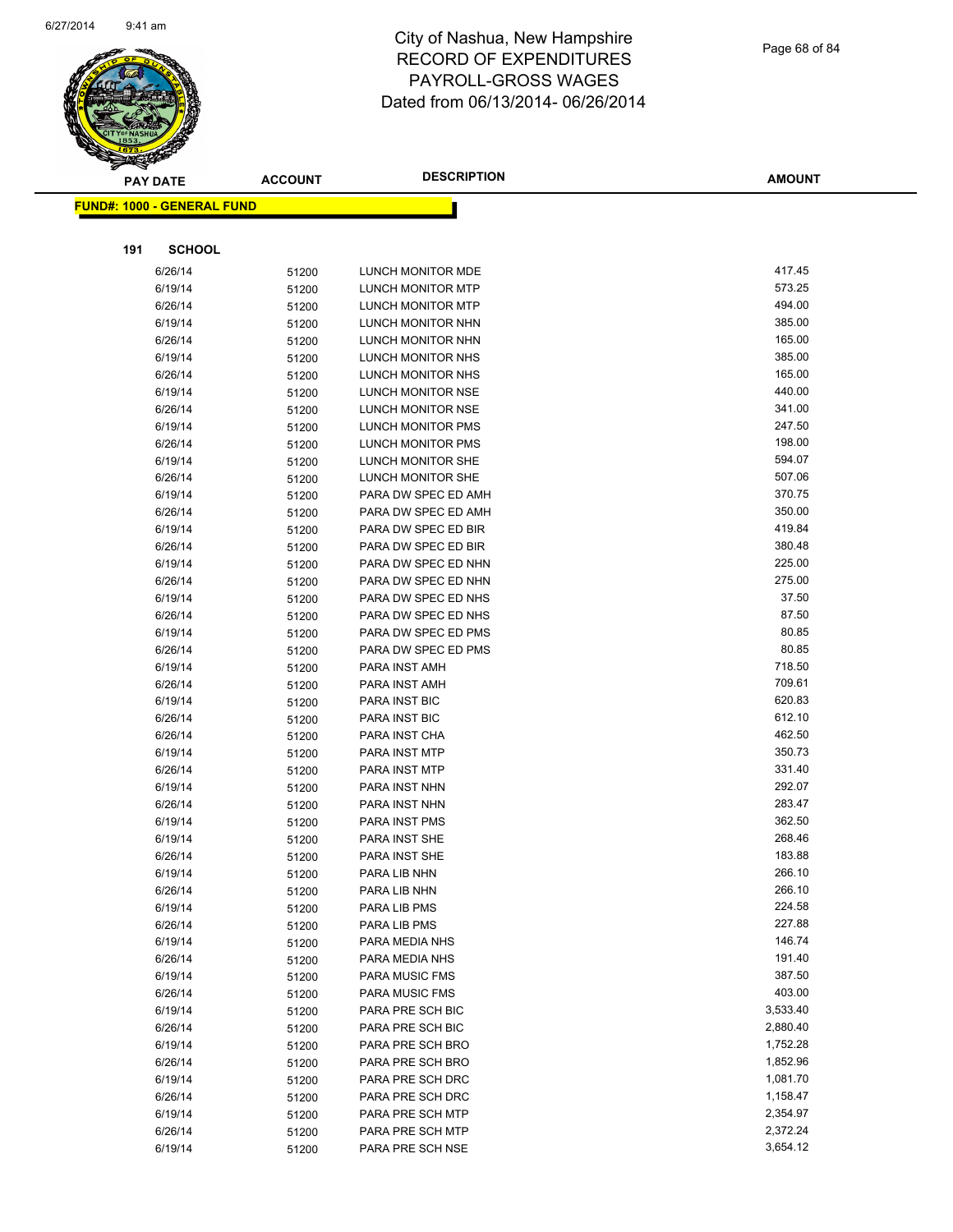

Page 69 of 84

| <b>PAY DATE</b>                   | <b>ACCOUNT</b> | <b>DESCRIPTION</b>                                       | <b>AMOUNT</b>     |
|-----------------------------------|----------------|----------------------------------------------------------|-------------------|
| <b>FUND#: 1000 - GENERAL FUND</b> |                |                                                          |                   |
|                                   |                |                                                          |                   |
|                                   |                |                                                          |                   |
| <b>SCHOOL</b><br>191              |                |                                                          |                   |
| 6/26/14                           | 51200          | PARA PRE SCH NSE                                         | 3,489.19          |
| 6/19/14                           | 51200          | PARA TTI DRC                                             | 214.65            |
| 6/26/14                           | 51200          | PARA TTI DRC                                             | 168.42            |
| 6/19/14                           | 51200          | PARA TTI LDG                                             | 75.00             |
| 6/26/14                           | 51200          | PARA TTI LDG                                             | 75.00             |
| 6/19/14                           | 51200          | SCHOOL PSYCHOLOGIST WID                                  | 2,278.39          |
| 6/19/14                           | 51200          | SPECIAL EDUCATION TUTOR                                  | 812.50<br>925.00  |
| 6/26/14                           | 51200          | SPECIAL EDUCATION TUTOR                                  | 21,891.17         |
| 6/19/14                           | 51200          | SPEECH LANG PATHOLOGIST WID                              | 882.78            |
| 6/19/14<br>6/19/14                | 51200          | STUDENT ACTIVITY COORD NHN<br>STUDENT ACTIVITY COORD NHS | 469.50            |
| 6/19/14                           | 51200          | <b>SUB CLERICAL</b>                                      | 383.36            |
| 6/26/14                           | 51200<br>51200 | <b>SUB CLERICAL</b>                                      | 383.36            |
| 6/17/14                           | 51200          | <b>SUB CROSSING GUARD</b>                                | (60.00)           |
| 6/26/14                           | 51200          | <b>SUB TEACHER</b>                                       | 1,568.75          |
| 6/19/14                           | 51200          | SYSTEMS ADMIN FULL YEAR                                  | 458.38            |
| 6/19/14                           | 51200          | <b>TEACHER ART FMS</b>                                   | 351.00            |
| 6/19/14                           | 51200          | TEACHER ART NHS                                          | 6,254.58          |
| 6/19/14                           | 51200          | <b>TEACHER BUSINESS NHS</b>                              | 449.50            |
| 6/19/14                           | 51200          | <b>TEACHER COMPUTER NHS</b>                              | 748.50            |
| 6/19/14                           | 51200          | <b>TEACHER ENGINEER NHS</b>                              | 884.42            |
| 6/19/14                           | 51200          | <b>TEACHER ENGLISH NHN</b>                               | 2,822.11          |
| 6/19/14                           | 51200          | <b>TEACHER ENGLISH NHS</b>                               | 2,883.56          |
| 6/19/14                           | 51200          | <b>TEACHER FACS FMS</b>                                  | 175.50            |
| 6/19/14                           | 51200          | <b>TEACHER FOREIGN LANG FMS</b>                          | 918.40            |
| 6/19/14                           | 51200          | TEACHER FOREIGN LANG NHN                                 | 1,759.65          |
| 6/19/14                           | 51200          | <b>TEACHER GR6 ELM</b>                                   | 702.00            |
| 6/19/14                           | 51200          | <b>TEACHER HVAC NHS</b>                                  | 1,188.50          |
| 6/19/14                           | 51200          | <b>TEACHER KIND BIR</b>                                  | 3,996.93          |
| 6/19/14                           | 51200          | <b>TEACHER MATH NHN</b>                                  | 748.75            |
| 6/19/14                           | 51200          | TEACHER MATH NHS                                         | 2,750.99          |
| 6/19/14                           | 51200          | <b>TEACHER MUSIC ELM</b>                                 | 932.90            |
| 6/19/14                           | 51200          | <b>TEACHER MUSIC NHN</b>                                 | 2,970.80          |
| 6/19/14                           | 51200          | <b>TEACHER MUSIC NHS</b>                                 | 2,153.74          |
| 6/19/14                           | 51200          | <b>TEACHER PE NHS</b>                                    | 234.75            |
| 6/19/14                           | 51200          | TEACHER SCIENCE NHS                                      | 1,571.25          |
| 6/19/14                           | 51200          | TEACHER SOCIAL STUDIES NHN                               | 2,114.76          |
| 6/19/14                           | 51200          | TEACHER SOCIAL STUDIES NHS                               | 1,299.88          |
| 6/19/14                           | 51200          | <b>TEACHER SPED FMS</b>                                  | 175.50            |
| 6/19/14                           | 51200          | TEACHER SPED NHN                                         | 9,273.93          |
| 6/19/14                           | 51200          | TEACHER SPED NHS                                         | 325.00            |
| 6/19/14                           | 51200          | TEACHER TECHED NHS                                       | 1,171.45          |
| 6/19/14                           | 51200          | <b>TEACHER TTI FES</b>                                   | 28,779.08         |
| 6/19/14                           | 51200          | TEACHER TTI LDG                                          | 28,547.44         |
| 6/19/14                           | 51200          | <b>TEACHER TTI MTP</b>                                   | 13,370.32         |
| 6/19/14                           | 51200          | <b>TEACHER TTI NURSERY</b>                               | 7,557.75          |
| 6/19/14                           | 51200          | <b>TEACHER TTIDRC</b>                                    | 23,509.22         |
| 6/19/14                           | 51200          | TEACHER VISION WIDE                                      | 6,687.10<br>74.00 |
| 6/19/14                           | 51200          | TECH INTERGRATION ASST NHS                               | 9,291.47          |
| 6/19/14                           | 51300          | OVERTIME-REGULAR                                         | 6,155.11          |
| 6/26/14<br>6/19/14                | 51300          | OVERTIME-REGULAR<br>WAGES TEMP-SEASONAL                  | 2,689.12          |
|                                   | 51400          |                                                          |                   |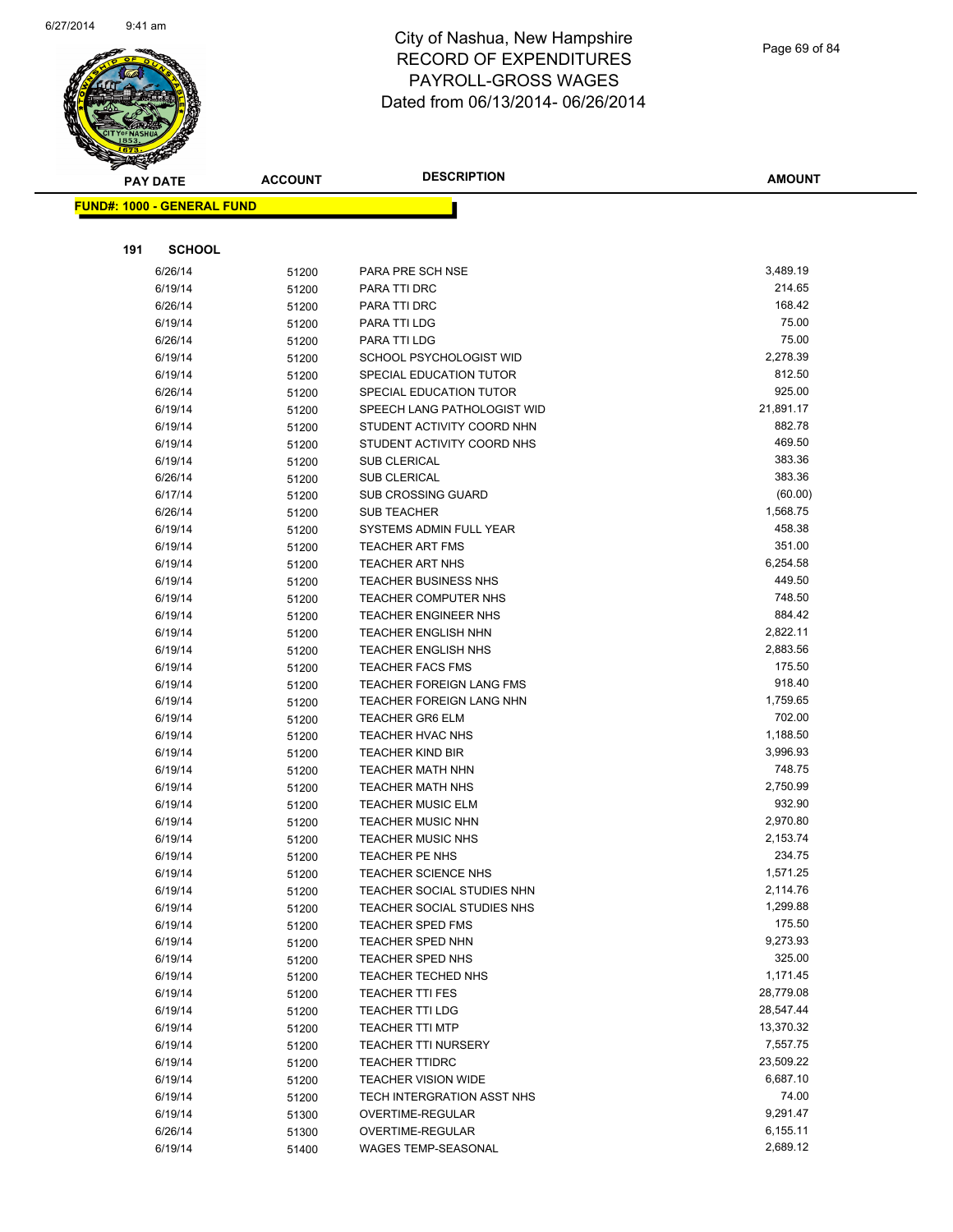

Page 70 of 84

| <b>FUND#: 1000 - GENERAL FUND</b>                | <b>ACCOUNT</b> | <b>DESCRIPTION</b>                             | <b>AMOUNT</b>    |
|--------------------------------------------------|----------------|------------------------------------------------|------------------|
|                                                  |                |                                                |                  |
| 191<br><b>SCHOOL</b>                             |                |                                                |                  |
| 6/26/14                                          | 51400          | <b>WAGES TEMP-SEASONAL</b>                     | 2,696.40         |
| 6/19/14                                          | 51412          | <b>WAGES PER DIEM</b>                          | 52,071.26        |
| 6/26/14                                          | 51412          | <b>WAGES PER DIEM</b>                          | 36,488.28        |
| 6/26/14                                          | 51500          | ELECTED SCHOOL BOARD                           | 9,000.00         |
| 6/19/14                                          | 51650          | <b>ADDITIONAL HOURS</b>                        | 612.50           |
| 6/26/14                                          | 51650          | ADDITIONAL HOURS                               | 462.64           |
| 6/19/14                                          | 51700          | <b>STIPENDS</b>                                | 6,621.33         |
| 6/19/14                                          | 51750          | <b>RETIREMENT &amp; SEPARATION PAY</b>         | 626.98           |
| 6/26/14                                          | 51750          | <b>RETIREMENT &amp; SEPARATION PAY</b>         | 17,646.86        |
| 6/19/14                                          | 52800          | EDUCATIONAL ASSISTANCE                         | 972.00           |
| 6/19/14                                          | 55118          | TELEPHONE-CELLULAR                             | 2,660.00         |
| <b>TOTAL 191 - SCHOOL</b>                        |                |                                                | \$5,930,729.15   |
|                                                  |                |                                                |                  |
|                                                  |                |                                                |                  |
| <b>TOTAL FUND 1000 - GENERAL FUND</b>            |                |                                                | \$7,699,018.10   |
|                                                  |                |                                                |                  |
| 161<br><b>STREETS-CAP IMP</b>                    |                |                                                |                  |
| 6/12/14                                          | 51300          | OVERTIME-REGULAR                               | (355.96)         |
| 6/12/14                                          | 81100          | <b>CAPITAL IMPROVEMENTS</b>                    | 355.96           |
| TOTAL 161 - STREETS-CAP IMP                      |                |                                                | \$0.00           |
|                                                  |                |                                                |                  |
| <b>TOTAL FUND 1001 - GF-CAPITAL IMPROVEMENTS</b> |                |                                                | \$0.00           |
| <b>FUND#: 2100 - FOOD SERVICES FUND</b>          |                |                                                |                  |
|                                                  |                |                                                |                  |
| 6/19/14                                          | 51100          | CLERICAL FOOD SERVICE NHS                      | 692.65           |
| 6/26/14                                          | 51100          | CLERICAL FOOD SERVICE NHS                      | 692.65           |
| 6/19/14                                          | 51100          | DELIVERY DRIVER FOOD SERVICE                   | 727.70           |
| 6/26/14                                          | 51100          | DELIVERY DRIVER FOOD SERVICE                   | 737.27           |
| 6/19/14                                          | 51100          | DIRECTOR FOOD SERVICE                          | 2,972.70         |
| 6/19/14                                          | 51100          | <b>FOOD SERVICE BUSINESS MANAGER</b>           | 2,030.50         |
| 6/19/14                                          | 51100          | FOOD SERVICE COOK AMH                          | 482.30           |
| 6/26/14                                          | 51100          | FOOD SERVICE COOK AMH                          | 482.30           |
| 6/19/14                                          | 51100          | FOOD SERVICE COOK BIC                          | 482.30           |
| 6/26/14<br>6/19/14                               | 51100<br>51100 | FOOD SERVICE COOK BIC<br>FOOD SERVICE COOK BIR | 454.74<br>482.30 |

6/26/14 51100 FOOD SERVICE COOK BIR 468.52 6/19/14 51100 FOOD SERVICE COOK BRO 355.32

6/19/14 51100 FOOD SERVICE COOK CHA 482.30 6/26/14 51100 FOOD SERVICE COOK CHA 482.30

6/26/14 51100 FOOD SERVICE COOK BRO

6/19/14 51100 FOOD SERVICE COOK ELM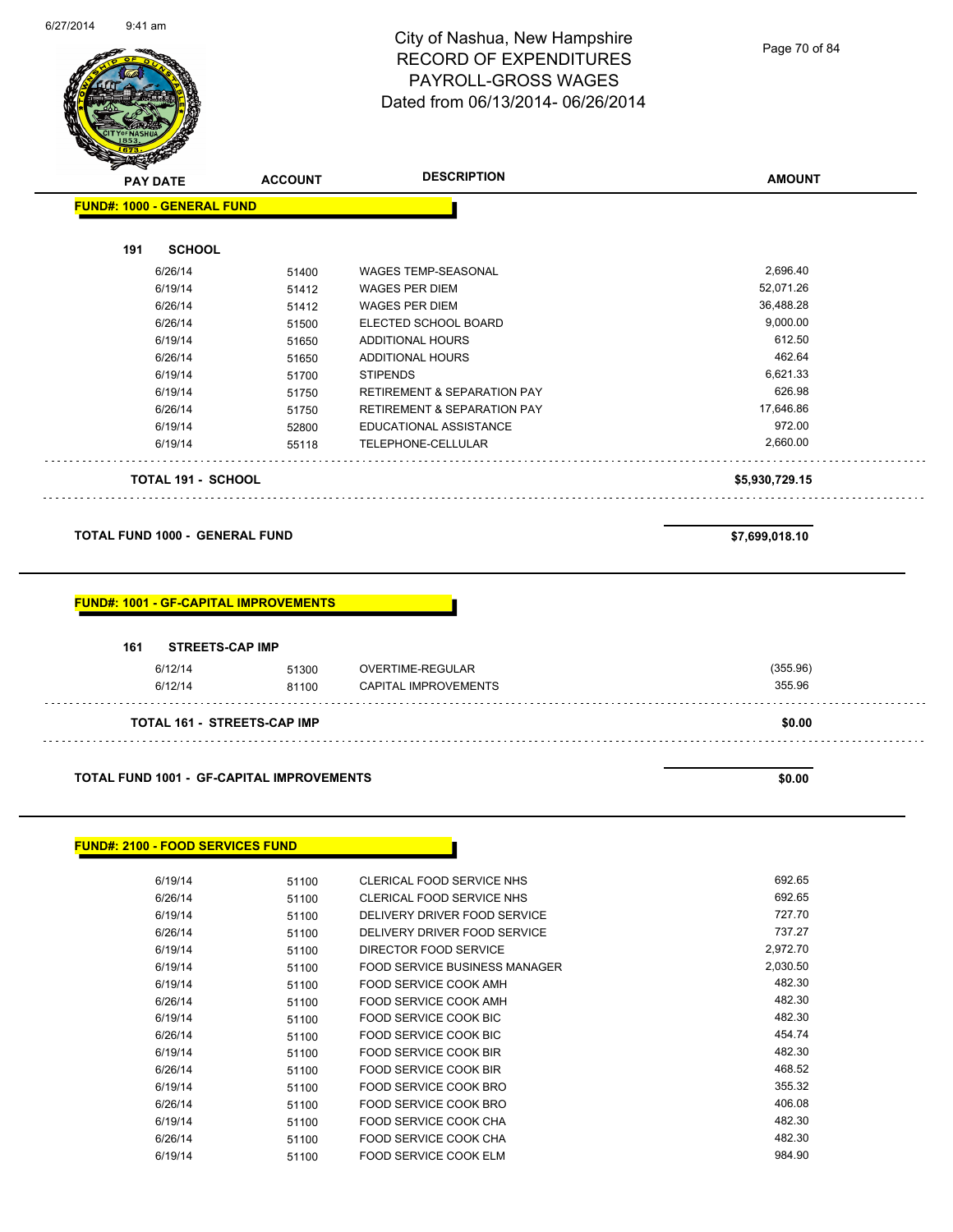

| <b>PAY DATE</b> |                                          | <b>ACCOUNT</b> | <b>DESCRIPTION</b>                                   | <b>AMOUNT</b>    |
|-----------------|------------------------------------------|----------------|------------------------------------------------------|------------------|
|                 | <u> FUND#: 2100 - FOOD SERVICES FUND</u> |                |                                                      |                  |
|                 |                                          |                |                                                      |                  |
|                 | 6/26/14                                  | 51100          | <b>FOOD SERVICE COOK ELM</b>                         | 935.66           |
|                 | 6/19/14                                  | 51100          | <b>FOOD SERVICE COOK FES</b>                         | 423.85           |
|                 | 6/26/14                                  | 51100          | <b>FOOD SERVICE COOK FES</b>                         | 399.64           |
|                 | 6/19/14                                  | 51100          | FOOD SERVICE COOK FMS                                | 492.45           |
|                 | 6/26/14                                  | 51100          | <b>FOOD SERVICE COOK FMS</b>                         | 432.65           |
|                 | 6/19/14                                  | 51100          | <b>FOOD SERVICE COOK LDG</b>                         | 464.80           |
|                 | 6/26/14                                  | 51100          | FOOD SERVICE COOK LDG                                | 464.80           |
|                 | 6/19/14                                  | 51100          | FOOD SERVICE COOK MDE                                | 947.10           |
|                 | 6/26/14                                  | 51100          | FOOD SERVICE COOK MDE                                | 920.54           |
|                 | 6/19/14                                  | 51100          | FOOD SERVICE COOK NHN                                | 1,016.05         |
|                 | 6/26/14                                  | 51100          | FOOD SERVICE COOK NHN                                | 957.77           |
|                 | 6/19/14                                  | 51100          | FOOD SERVICE COOK NHS                                | 503.30           |
|                 | 6/26/14                                  | 51100          | FOOD SERVICE COOK NHS                                | 497.07           |
|                 | 6/19/14                                  | 51100          | FOOD SERVICE COOK NSE                                | 461.65           |
|                 | 6/26/14                                  | 51100          | <b>FOOD SERVICE COOK NSE</b>                         | 435.27           |
|                 | 6/19/14                                  | 51100          | <b>FOOD SERVICE COOK PMS</b>                         | 492.45           |
|                 | 6/26/14                                  | 51100          | <b>FOOD SERVICE COOK PMS</b>                         | 492.45           |
|                 | 6/19/14                                  | 51100          | FOOD SERVICE COOK SHE                                | 464.80           |
|                 | 6/26/14                                  | 51100          | FOOD SERVICE COOK SHE                                | 341.96           |
|                 | 6/19/14                                  | 51100          | <b>FOOD SERVICE SITE CORD</b>                        | 11,366.20        |
|                 | 6/19/14                                  | 51100          | <b>FOOD SERVICECOOK MTP</b>                          | 423.85           |
|                 | 6/26/14                                  | 51100          | <b>FOOD SERVICECOOK MTP</b>                          | 408.71           |
|                 | 6/19/14                                  | 51200          | <b>FOOD SERVICE ASST PT AMH</b>                      | 509.15           |
|                 | 6/26/14                                  | 51200          | FOOD SERVICE ASST PT AMH                             | 500.64           |
|                 | 6/19/14                                  | 51200          | FOOD SERVICE ASST PT BIC                             | 537.25           |
|                 | 6/26/14                                  | 51200          | FOOD SERVICE ASST PT BIC                             | 504.17           |
|                 | 6/19/14                                  | 51200          | FOOD SERVICE ASST PT BIR                             | 591.40           |
|                 | 6/26/14                                  | 51200          | <b>FOOD SERVICE ASST PT BIR</b>                      | 599.39           |
|                 | 6/19/14                                  | 51200          | FOOD SERVICE ASST PT BRO                             | 278.40           |
|                 | 6/26/14                                  | 51200          | FOOD SERVICE ASST PT BRO                             | 316.10           |
|                 | 6/19/14                                  | 51200          | FOOD SERVICE ASST PT CHA                             | 631.40<br>628.44 |
|                 | 6/26/14                                  | 51200          | FOOD SERVICE ASST PT CHA<br>FOOD SERVICE ASST PT DRC | 682.74           |
|                 | 6/19/14                                  | 51200          |                                                      | 623.36           |
|                 | 6/26/14                                  | 51200          | FOOD SERVICE ASST PT DRC                             | 2,649.70         |
|                 | 6/19/14                                  | 51200          | FOOD SERVICE ASST PT ELM<br>FOOD SERVICE ASST PT ELM | 2,326.27         |
|                 | 6/26/14<br>6/19/14                       | 51200          | <b>FOOD SERVICE ASST PT FES</b>                      | 884.50           |
|                 |                                          | 51200          | <b>FOOD SERVICE ASST PT FES</b>                      | 850.05           |
|                 | 6/26/14<br>6/19/14                       | 51200          | <b>FOOD SERVICE ASST PT FMS</b>                      | 2,142.73         |
|                 | 6/26/14                                  | 51200<br>51200 | FOOD SERVICE ASST PT FMS                             | 1,862.74         |
|                 | 6/19/14                                  | 51200          | FOOD SERVICE ASST PT LDG                             | 827.86           |
|                 | 6/26/14                                  | 51200          | FOOD SERVICE ASST PT LDG                             | 827.40           |
|                 | 6/19/14                                  | 51200          | <b>FOOD SERVICE ASST PT MDE</b>                      | 695.59           |
|                 | 6/26/14                                  | 51200          | FOOD SERVICE ASST PT MDE                             | 725.09           |
|                 | 6/19/14                                  | 51200          | FOOD SERVICE ASST PT MTP                             | 467.80           |
|                 | 6/26/14                                  | 51200          | FOOD SERVICE ASST PT MTP                             | 408.26           |
|                 | 6/19/14                                  | 51200          | FOOD SERVICE ASST PT NHN                             | 3,951.34         |
|                 | 6/26/14                                  | 51200          | FOOD SERVICE ASST PT NHN                             | 2,940.72         |
|                 | 6/19/14                                  | 51200          | FOOD SERVICE ASST PT NHS                             | 4,880.78         |
|                 | 6/26/14                                  | 51200          | FOOD SERVICE ASST PT NHS                             | 3,379.74         |
|                 | 6/19/14                                  | 51200          | FOOD SERVICE ASST PT NSE                             | 250.45           |
|                 | 6/26/14                                  | 51200          | FOOD SERVICE ASST PT NSE                             | 200.36           |
|                 | 6/19/14                                  | 51200          | FOOD SERVICE ASST PT PMS                             | 2,478.63         |
|                 | 6/26/14                                  | 51200          | FOOD SERVICE ASST PT PMS                             | 2,226.54         |
|                 |                                          |                |                                                      |                  |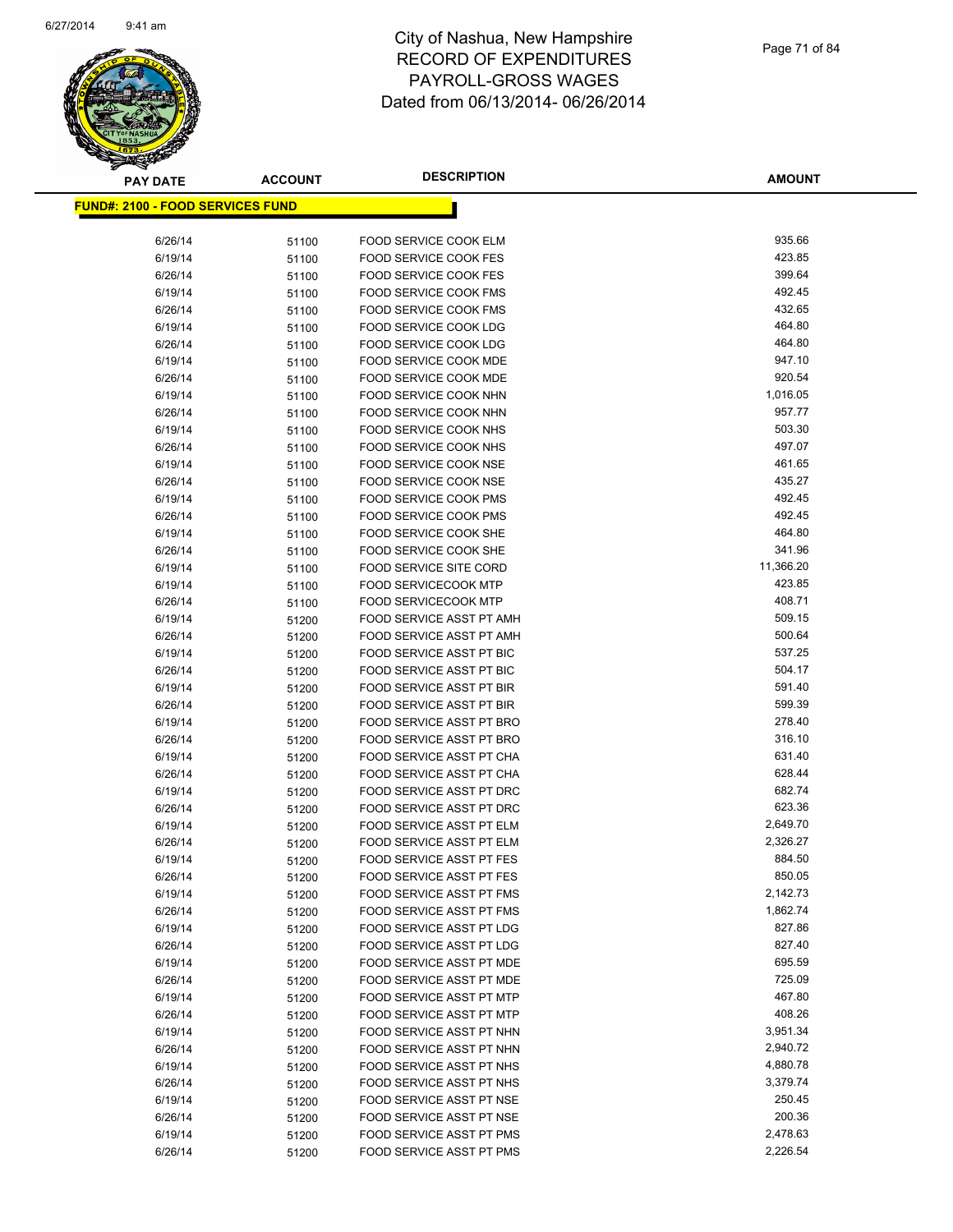

| z<br>$\tilde{\phantom{a}}$<br><b>PAY DATE</b> | <b>ACCOUNT</b> | <b>DESCRIPTION</b>                     | <b>AMOUNT</b> |
|-----------------------------------------------|----------------|----------------------------------------|---------------|
| <b>FUND#: 2100 - FOOD SERVICES FUND</b>       |                |                                        |               |
| 6/19/14                                       | 51200          | FOOD SERVICE ASST PT SHE               | 516.80        |
| 6/26/14                                       | 51200          | FOOD SERVICE ASST PT SHE               | 510.94        |
| 6/19/14                                       | 51300          | OVERTIME-REGULAR                       | 185.46        |
| 6/26/14                                       | 51300          | OVERTIME-REGULAR                       | 63.69         |
| 6/19/14                                       | 51412          | <b>WAGES PER DIEM</b>                  | 1,599.95      |
| 6/26/14                                       | 51412          | WAGES PER DIEM                         | 831.98        |
| 6/26/14                                       | 51750          | <b>RETIREMENT &amp; SEPARATION PAY</b> | 16,798.78     |
| 6/19/14                                       | 55118          | TELEPHONE-CELLULAR                     | 80.00         |
| <b>TOTAL FUND 2100 - FOOD SERVICES FUND</b>   |                |                                        | \$98,726.44   |
|                                               |                |                                        |               |

| 6/19/14 | 51200 | DRIVER INSTRUCTOR          | 150.00 |
|---------|-------|----------------------------|--------|
| 6/19/14 | 51200 | ELL OUTREACH WORKER HOURLY | 100.00 |
| 6/19/14 | 51200 | <b>TEACHER TECHED ELM</b>  | 400.00 |
| 6/19/14 | 51200 | <b>TEACHER TECHED FMS</b>  | 200.00 |
| 6/19/14 | 51300 | OVERTIME-REGULAR           | 29.09  |
|         |       |                            |        |

#### **TOTAL FUND 2201 - DRIVERS EDUCATION FUND \$879.09**

**FUND#: 2201 - DRIVERS EDUCATION FUND**

#### **FUND#: 2207 - ADULT ED/CONTINUING ED**

| 6/19/14 | 51200 | 21ST CENTURY INSTRUCTOR           | 75.00    |
|---------|-------|-----------------------------------|----------|
| 6/19/14 | 51200 | ADULT ED ENRICHMENT INST          | 75.00    |
| 6/19/14 | 51200 | ADULT ED INSTRUCTOR               | 75.00    |
| 6/19/14 | 51200 | ASSISTANT PRINCIPAL NHN           | 800.00   |
| 6/19/14 | 51200 | <b>DIRECTOR GUIDANCE</b>          | 600.00   |
| 6/19/14 | 51200 | <b>GUIDANCE COUNSELOR NHN</b>     | 1,000.00 |
| 6/19/14 | 51200 | <b>GUIDANCE COUNSELOR NHS</b>     | 600.00   |
| 6/19/14 | 51200 | <b>LIBRARIAN NHN</b>              | 50.00    |
| 6/19/14 | 51200 | <b>LIBRARIAN NHS</b>              | 50.00    |
| 6/19/14 | 51200 | SCHOOL PSYCHOLOGIST WID           | 200.00   |
| 6/19/14 | 51200 | <b>SUB TEACHER</b>                | 75.00    |
| 6/19/14 | 51200 | SYSTEMS ADMIN FULL YEAR           | 200.00   |
| 6/19/14 | 51200 | <b>TEACHER ART NHN</b>            | 200.00   |
| 6/19/14 | 51200 | <b>TEACHER ART NHS</b>            | 200.00   |
| 6/19/14 | 51200 | <b>TEACHER BIO TEC NHN</b>        | 200.00   |
| 6/19/14 | 51200 | <b>TEACHER BUSINESS NHN</b>       | 600.00   |
| 6/19/14 | 51200 | <b>TEACHER COMPUTER NHN</b>       | 200.00   |
| 6/19/14 | 51200 | <b>TEACHER COMPUTER NHS</b>       | 1,000.00 |
| 6/19/14 | 51200 | <b>TEACHER ENGLISH NHS</b>        | 275.00   |
| 6/19/14 | 51200 | <b>TEACHER FOREIGN LANG NHN</b>   | 600.00   |
| 6/19/14 | 51200 | <b>TEACHER FOREIGN LANG NHS</b>   | 433.35   |
| 6/19/14 | 51200 | <b>TEACHER MATH NHS</b>           | 75.00    |
| 6/19/14 | 51200 | <b>TEACHER PE NHN</b>             | 200.00   |
| 6/19/14 | 51200 | <b>TEACHER SCIENCE NHN</b>        | 75.00    |
| 6/19/14 | 51200 | <b>TEACHER SCIENCE NHS</b>        | 600.00   |
| 6/19/14 | 51200 | <b>TEACHER SOCIAL STUDIES NHN</b> | 400.00   |
| 6/19/14 | 51200 | TEACHER SOCIAL STUDIES NHS        | 1.475.00 |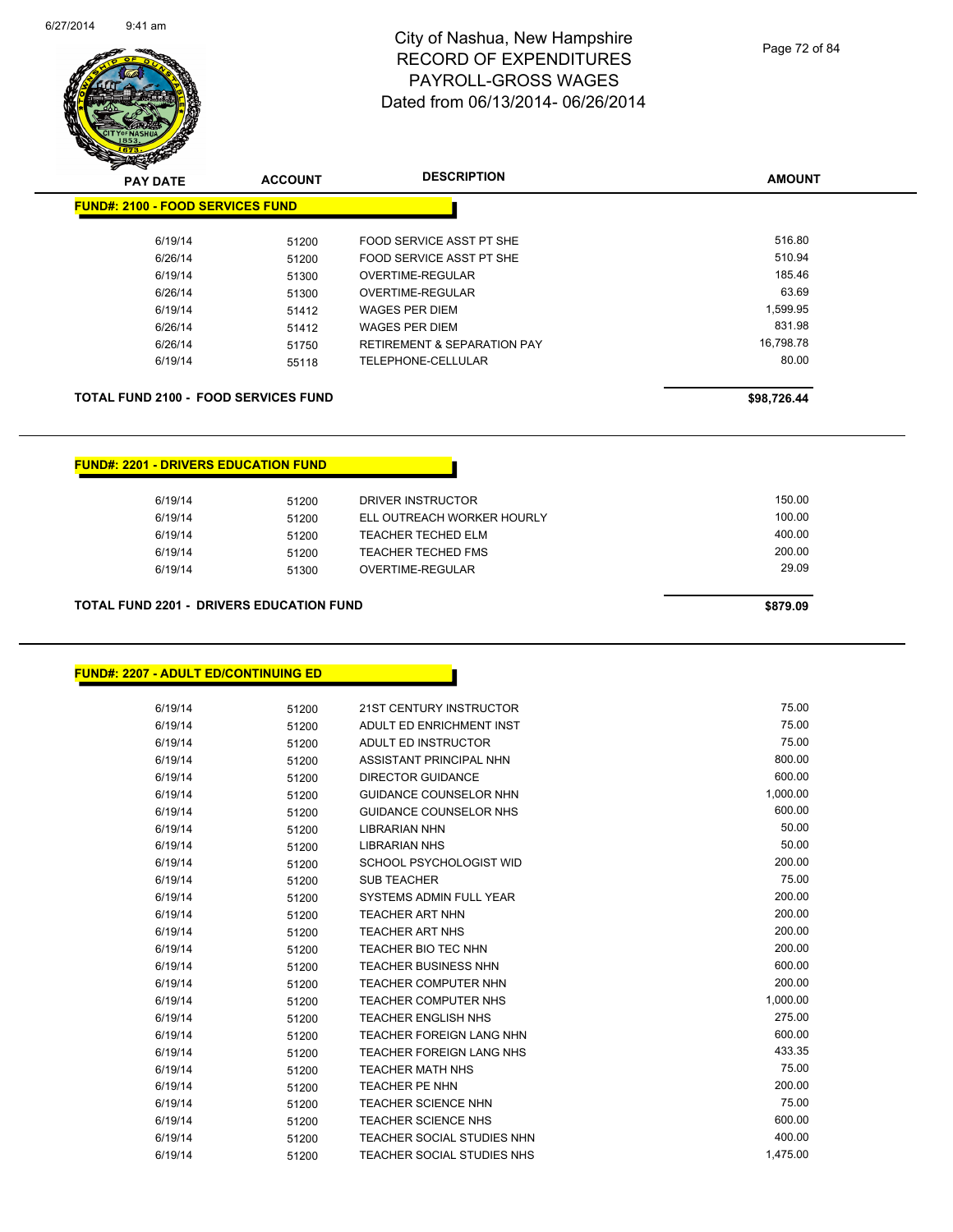

Page 73 of 84

| <b>PAY DATE</b>                                    | <b>ACCOUNT</b> | <b>DESCRIPTION</b>         | <b>AMOUNT</b> |
|----------------------------------------------------|----------------|----------------------------|---------------|
| <b>FUND#: 2207 - ADULT ED/CONTINUING ED</b>        |                |                            |               |
| 6/19/14                                            | 51200          | <b>TEACHER SPED NHN</b>    | 200.00        |
| 6/19/14                                            | 51200          | TEACHER SPED NHS           | 400.00        |
| 6/19/14                                            | 51200          | <b>TEACHER SPED PMS</b>    | 75.00         |
| 6/19/14                                            | 51200          | TEACHER TV PROD NHS        | 200.00        |
| <b>TOTAL FUND 2207 - ADULT ED/CONTINUING ED</b>    |                |                            | \$11,208.35   |
| <u> FUND#: 2222 - AFTER SCHOOL PROGRAM</u>         |                |                            |               |
| 6/19/14                                            | 51100          | <b>DIRECTOR 21 CENTURY</b> | 2,196.70      |
| TOTAL FUND 2222 - AFTER SCHOOL PROGRAM             |                |                            | \$2,196.70    |
| <b>FUND#: 2252 - DAY CARE</b>                      |                |                            |               |
| 6/19/14                                            | 51100          | PANTHER PRESCHOOL DIRECTOR | 1,000.00      |
|                                                    |                |                            |               |
| <b>TOTAL FUND 2252 - DAY CARE</b>                  |                |                            | \$1,000.00    |
|                                                    |                |                            |               |
|                                                    |                |                            |               |
| <b>FUND#: 2257 - SPECIAL ED LOCAL</b>              |                |                            |               |
| 6/19/14                                            | 51100          | PARA DW SPEC ED AMH        | 442.60        |
| 6/26/14                                            | 51100          | PARA DW SPEC ED AMH        | 404.28        |
| 6/19/14                                            | 51100          | PARA DW SPEC ED CHA        | 457.88        |
| 6/26/14                                            | 51100          | PARA DW SPEC ED CHA        | 596.65        |
| 6/19/14                                            | 51100          | PARA DW SPEC ED MDE        | 413.28        |
| 6/26/14                                            | 51100          | PARA DW SPEC ED MDE        | 216.48        |
| 6/19/14                                            | 51100          | PARA DW SPEC ED MTP        | 482.80        |
| 6/26/14                                            | 51100          | PARA DW SPEC ED MTP        | 463.49        |
| 6/19/14                                            | 51100          | PARA DW SPEC ED SHE        | 1,047.31      |
| 6/26/14                                            | 51100          | PARA DW SPEC ED SHE        | 1,002.13      |
| 6/19/14                                            | 51100          | PARA DW SPEC ELM           | 453.05        |
| 6/26/14                                            | 51100          | PARA DW SPEC ELM           | 400.78        |
| 6/19/14                                            | 51100          | SIGN LANGUAGE INTERPRETER  | 1,048.60      |
| 6/26/14                                            | 51100          | SIGN LANGUAGE INTERPRETER  | 932.90        |
| 6/19/14                                            | 51412          | WAGES PER DIEM             | 346.08        |
| 6/26/14                                            | 51412          | <b>WAGES PER DIEM</b>      | 222.72        |
|                                                    |                |                            |               |
| <b>TOTAL FUND 2257 - SPECIAL ED LOCAL</b>          |                |                            | \$8,931.03    |
|                                                    |                |                            |               |
|                                                    |                |                            |               |
| <b>FUND#: 2503 - PARKS &amp; REC PROGRAMS FUND</b> |                |                            |               |
| 6/19/14                                            | 51100          | PROGRAM COORDINATOR        | 347.90        |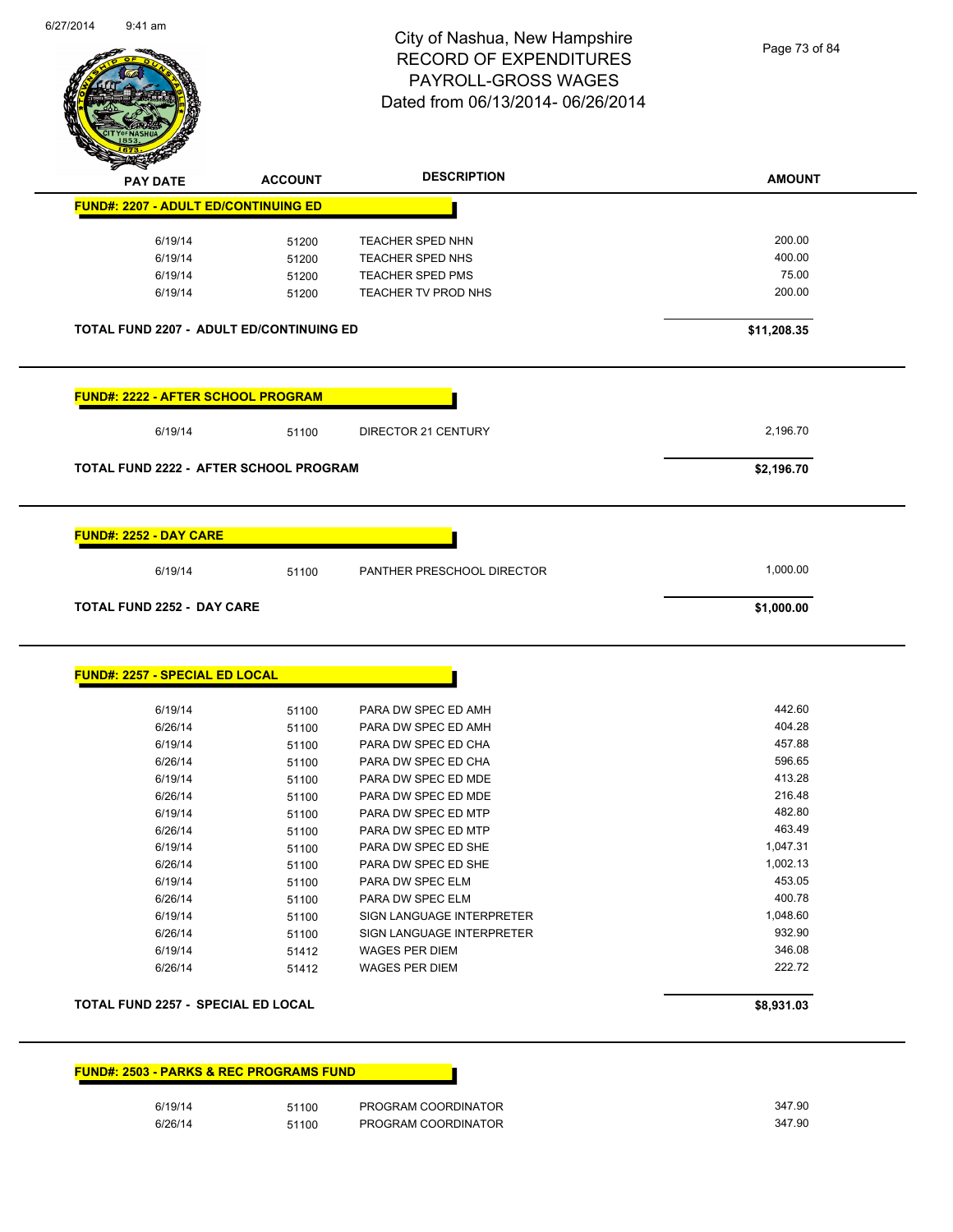|                                        |                                                             | City of Nashua, New Hampshire<br><b>RECORD OF EXPENDITURES</b><br>PAYROLL-GROSS WAGES<br>Dated from 06/13/2014-06/26/2014 | Page 74 of 84              |
|----------------------------------------|-------------------------------------------------------------|---------------------------------------------------------------------------------------------------------------------------|----------------------------|
| <b>PAY DATE</b>                        | <b>ACCOUNT</b>                                              | <b>DESCRIPTION</b>                                                                                                        | <b>AMOUNT</b>              |
|                                        | <b>TOTAL FUND 2503 - PARKS &amp; REC PROGRAMS FUND</b>      |                                                                                                                           | \$695.80                   |
|                                        | <b>FUND#: 2505 - GOVT &amp; EDUCATION CHANNELS FUND</b>     |                                                                                                                           |                            |
| 6/19/14                                | 51100                                                       | ECHANNEL ACCESS ADMINISTRATOR                                                                                             | 1,014.70                   |
| 6/26/14                                | 51100                                                       | ECHANNEL ACCESS ADMINISTRATOR                                                                                             | 1,014.70                   |
| 6/19/14                                | 51100                                                       | PEG PROGRAM MANAGER                                                                                                       | 1,139.75                   |
| 6/26/14                                | 51100                                                       | PEG PROGRAM MANAGER                                                                                                       | 1,139.75                   |
| 6/26/14                                | 55118                                                       | TELEPHONE-CELLULAR                                                                                                        | 100.00                     |
|                                        | <b>TOTAL FUND 2505 - GOVT &amp; EDUCATION CHANNELS FUND</b> |                                                                                                                           | \$4,408.90                 |
| 6/5/14<br>6/19/14<br>6/26/14<br>6/5/14 | 51100<br>51100<br>51100<br>51100                            | DOMESTIC VIOLENCE ADVOCATE<br>DOMESTIC VIOLENCE ADVOCATE<br>DOMESTIC VIOLENCE ADVOCATE<br>PATROLMAN ALL RANKS             | 788.05<br>788.05<br>469.56 |
| 6/19/14                                | 51100                                                       | PATROLMAN ALL RANKS                                                                                                       | 1,173.90                   |
| 6/26/14                                | 51100                                                       | PATROLMAN ALL RANKS                                                                                                       | 1,173.90                   |
| 6/19/14                                | 51300                                                       | OVERTIME-REGULAR                                                                                                          | 2,860.91                   |
| 6/26/14                                | 51300                                                       | OVERTIME-REGULAR                                                                                                          | 1,064.62                   |
| 6/19/14                                | 51628                                                       | <b>EXTRA HOLIDAY</b>                                                                                                      | 234.78                     |
|                                        | <b>TOTAL FUND 3050 - POLICE GRANTS FUND</b>                 |                                                                                                                           | \$8,711.38                 |
| <b>FUND#: 3060 - FIRE GRANTS FUND</b>  |                                                             |                                                                                                                           |                            |
| 6/19/14                                | 51100                                                       | <b>CAPTAIN</b>                                                                                                            | 279.39                     |
| 6/19/14                                | 51100                                                       | FIRE LIEUTENANT                                                                                                           | 760.65                     |
| 6/19/14                                | 51100                                                       | FIREFIGHTERS ALL RANKS                                                                                                    | 1,500.90                   |
| 6/19/14                                | 51300                                                       | <b>OVERTIME-REGULAR</b>                                                                                                   | 2,459.29                   |
| 6/26/14                                | 51300                                                       | <b>OVERTIME-REGULAR</b>                                                                                                   | 117.51                     |
|                                        | <b>TOTAL FUND 3060 - FIRE GRANTS FUND</b>                   |                                                                                                                           | \$5,117.74                 |
|                                        | <b>FUND#: 3068 - COMMUNITY SERVICES GRANTS FUND</b>         |                                                                                                                           |                            |
| 6/19/14                                | 51100                                                       | <b>EPIDEMIOLOGIST</b>                                                                                                     | 1,302.65                   |
| 6/26/14                                | 51100                                                       | <b>EPIDEMIOLOGIST</b>                                                                                                     | 1,302.65                   |
|                                        |                                                             |                                                                                                                           |                            |

6/19/14 51100 INTAKE SPECIALIST PROGRAM ASST<br>6/26/14 51100 INTAKE SPECIALIST PROGRAM ASST 6/26/14 51100 INTAKE SPECIALIST PROGRAM ASST 366.50 6/19/14 51100 PROGRAM ASSISTANT 6/26/14 51100 PROGRAM ASSISTANT 419.85 6/19/14 51100 PUB HEALTH NURSE 6/19/14 132.25 6/26/14 51100 PUB HEALTH NURSE 6/26/14 512.25 6/19/14 51100 PUB HEALTH PREPAREDNESS COORD 1,117.45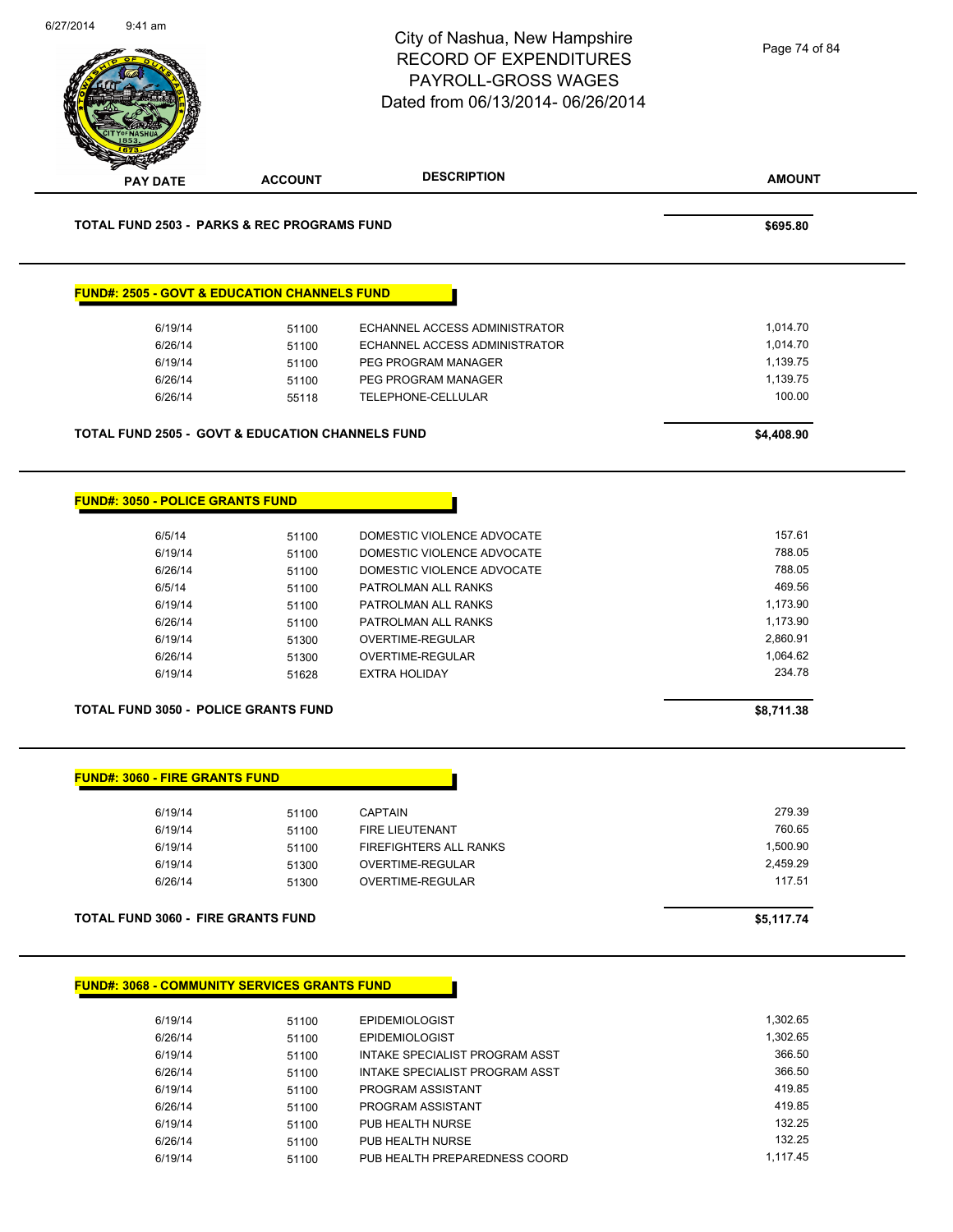

Page 75 of 84

|                                                         | <b>ACCOUNT</b> | <b>DESCRIPTION</b>                                              | <b>AMOUNT</b> |
|---------------------------------------------------------|----------------|-----------------------------------------------------------------|---------------|
| <b>FUND#: 3068 - COMMUNITY SERVICES GRANTS FUND</b>     |                |                                                                 |               |
| 6/26/14                                                 | 51100          | PUB HEALTH PREPAREDNESS COORD                                   | 1,117.45      |
| 6/19/14                                                 | 51100          | SMP PROGRAM COORDINATOR                                         | 827.75        |
| 6/26/14                                                 | 51100          | SMP PROGRAM COORDINATOR                                         | 827.74        |
| 6/26/14                                                 | 55118          | TELEPHONE-CELLULAR                                              | 100.00        |
| <b>TOTAL FUND 3068 - COMMUNITY SERVICES GRANTS FUND</b> |                |                                                                 | \$8,432.89    |
| <b>FUND#: 3070 - COMMUNITY HEALTH GRANTS FUND</b>       |                |                                                                 |               |
| 6/19/14                                                 | 51100          | PUB HEALTH NURSE                                                | 885.15        |
| 6/26/14                                                 | 51100          | PUB HEALTH NURSE                                                | 885.15        |
| 6/19/14                                                 | 51412          | <b>WAGES PER DIEM</b>                                           | 123.50        |
| 6/26/14                                                 | 51412          | <b>WAGES PER DIEM</b>                                           | 104.50        |
| <b>TOTAL FUND 3070 - COMMUNITY HEALTH GRANTS FUND</b>   |                |                                                                 | \$1,998.30    |
|                                                         |                |                                                                 |               |
| 6/19/14                                                 | 51100          | OED PROGRAM COORDINATOR                                         | 154.00        |
| 6/26/14                                                 | 51100          | OED PROGRAM COORDINATOR                                         | 154.00        |
| TOTAL FUND 3080 - COMMUNITY DEVELOPMENT GRANTS          |                |                                                                 | \$308.00      |
| <b>FUND#: 3090 - URBAN PROGRAM GRANTS FUND</b>          |                |                                                                 |               |
| 6/19/14                                                 | 51100          | <b>GRANT MGMT SPECIALIST</b>                                    | 961.60        |
| 6/26/14                                                 | 51100          | <b>GRANT MGMT SPECIALIST</b>                                    | 961.60        |
| 6/19/14                                                 | 51100          | INTAKE SPECIALIST PROGRAM ASST                                  | 549.71        |
| 6/26/14                                                 |                |                                                                 | 549.70        |
| 6/19/14                                                 | 51100<br>51100 | INTAKE SPECIALIST PROGRAM ASST<br><b>MANAGER URBAN PROGRAMS</b> | 1,408.20      |
| 6/26/14                                                 | 51100          | <b>MANAGER URBAN PROGRAMS</b>                                   | 1,408.20      |
| 6/19/14                                                 | 51100          | PROGRAM COORDINATOR LP&HH                                       | 1,073.90      |
| 6/26/14                                                 |                | PROGRAM COORDINATOR LP&HH                                       | 1,073.90      |
| 6/19/14                                                 | 51100<br>51100 | PROJECT ADMINISTRATOR                                           | 1,162.45      |
| 6/26/14                                                 | 51100          | PROJECT ADMINISTRATOR                                           | 1,162.45      |
| 6/19/14                                                 | 51100          | PROJECT ADMINISTRATOR LP&HH                                     | 1,000.40      |
| 6/26/14                                                 |                | PROJECT ADMINISTRATOR LP&HH                                     | 1,000.40      |
| 6/26/14                                                 | 51100          | CODE ENFORCEMENT OFFICER II                                     | 559.66        |
| 6/26/14                                                 | 51200<br>55118 | TELEPHONE-CELLULAR                                              | 34.00         |
| TOTAL FUND 3090 - URBAN PROGRAM GRANTS FUND             |                |                                                                 | \$12,906.17   |

| 6/19/14 | 51100 | OED PROGRAM COORDINATOR | 154.00 |
|---------|-------|-------------------------|--------|
| 6/26/14 | 51100 | OED PROGRAM COORDINATOR | 154.00 |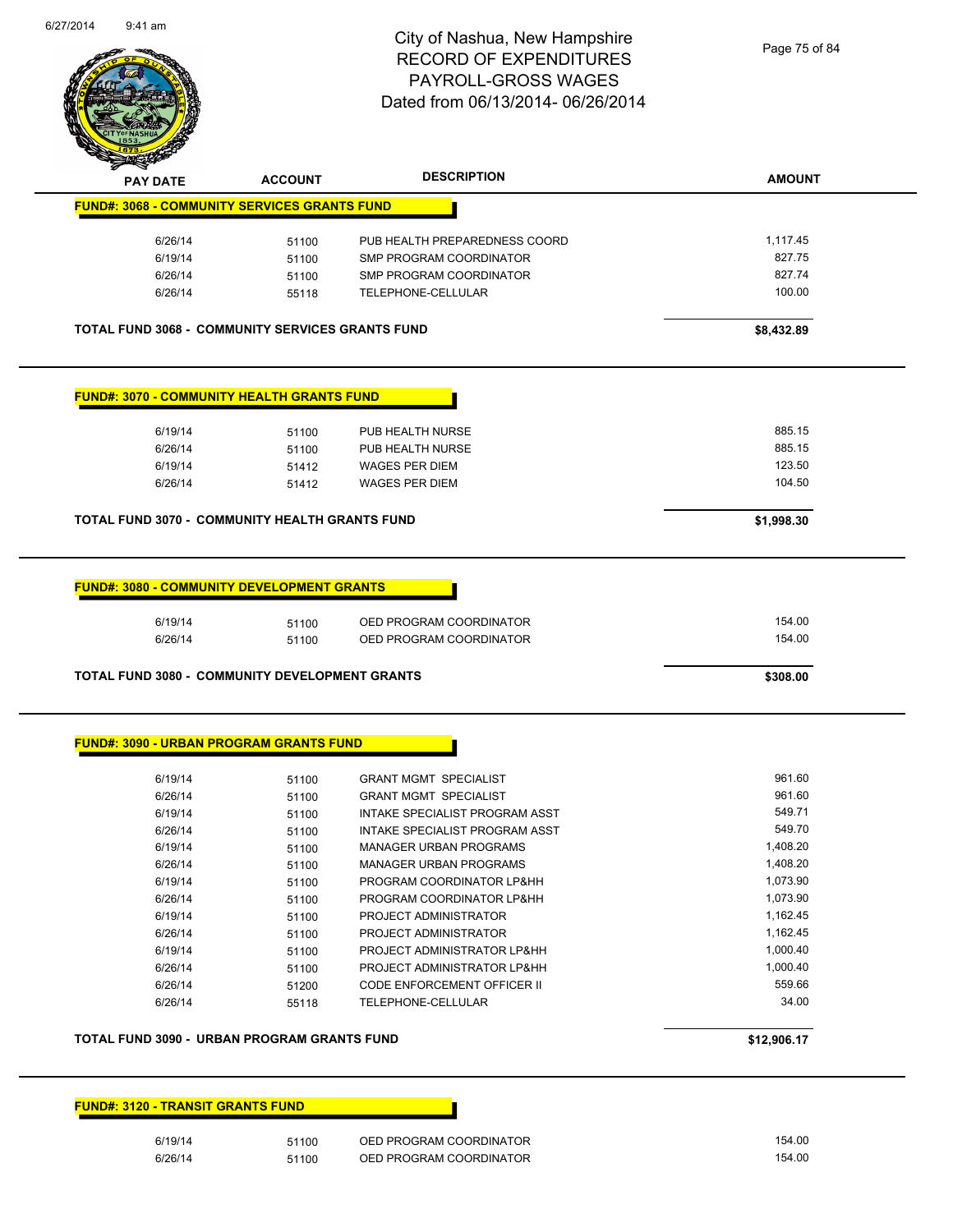

| <b>PAY DATE</b>                           | <b>ACCOUNT</b> | <b>DESCRIPTION</b>                     | <b>AMOUNT</b> |
|-------------------------------------------|----------------|----------------------------------------|---------------|
| <u> FUND#: 3120 - TRANSIT GRANTS FUND</u> |                |                                        |               |
|                                           |                |                                        |               |
| 6/19/14                                   | 51100          | <b>TRANSIT FINANCE COORDINATOR</b>     | 1,139.65      |
| 6/26/14                                   | 51100          | TRANSIT FINANCE COORDINATOR            | 1,139.65      |
| 6/19/14                                   | 51100          | TRANSIT FLEET FACILITIES SUPV          | 961.60        |
| 6/26/14                                   | 51100          | TRANSIT FLEET FACILITIES SUPV          | 961.60        |
| 6/19/14                                   | 51100          | <b>TRANSIT MECHANICS</b>               | 1,744.00      |
| 6/26/14                                   | 51100          | <b>TRANSIT MECHANICS</b>               | 1,744.00      |
| 6/19/14                                   | 51100          | TRANSIT OPER MKTG SUPV                 | 985.15        |
| 6/26/14                                   | 51100          | TRANSIT OPER MKTG SUPV                 | 985.15        |
| 6/19/14                                   | 51100          | TRANSIT OPERATIONS COORDINATOR         | 863.35        |
| 6/26/14                                   | 51100          | TRANSIT OPERATIONS COORDINATOR         | 863.35        |
| 6/19/14                                   | 51100          | TRANSIT UTILITY SERVICE WORKER         | 783.18        |
| 6/26/14                                   | 51100          | TRANSIT UTILITY SERVICE WORKER         | 802.04        |
| 6/19/14                                   | 51100          | TRANSPORTATION DEPT MANAGER            | 876.33        |
| 6/19/14                                   | 51750          | <b>RETIREMENT &amp; SEPARATION PAY</b> | 12,049.56     |
|                                           |                |                                        |               |

**TOTAL FUND 3120 - TRANSIT GRANTS FUND \$26,206.61 \$26,206.61** 

#### **FUND#: 3800 - SCHOOL GRANTS FUND**

| 6/19/14 | 51100 | 21 CENTURY ELEM MFAM RES COORD | 5,608.21 |
|---------|-------|--------------------------------|----------|
| 6/19/14 | 51100 | 21 CENTURY MIDL FAM RES COORD  | 2,088.30 |
| 6/19/14 | 51100 | ASSISTANT PRINCIPAL AMH        | 1,406.20 |
| 6/19/14 | 51100 | ASSISTANT PRINCIPAL BRO        | 1,403.90 |
| 6/19/14 | 51100 | <b>ASSISTANT PRINCIPAL MDE</b> | 1,406.20 |
| 6/19/14 | 51100 | AYP FACILITATOR DRC            | 2,193.70 |
| 6/19/14 | 51100 | <b>AYP FACILITATOR FES</b>     | 1,955.80 |
| 6/19/14 | 51100 | AYP FACILITATOR LDG            | 3,365.80 |
| 6/19/14 | 51100 | <b>CLERICAL 21 CENTURY</b>     | 727.15   |
| 6/26/14 | 51100 | CLERICAL 21 CENTURY            | 727.15   |
| 6/19/14 | 51100 | <b>DIRECTOR TITLE 1</b>        | 3,153.80 |
| 6/19/14 | 51100 | DW TECHNOLOGY PEER COACH       | 252.90   |
| 6/19/14 | 51100 | JOB DEVELOPER SPED NHS         | 1,955.80 |
| 6/19/14 | 51100 | <b>OFFICE MANAGER TITLE 1</b>  | 1,494.60 |
| 6/19/14 | 51100 | PARA KIND FES                  | 419.41   |
| 6/26/14 | 51100 | PARA KIND FES                  | 406.20   |
| 6/19/14 | 51100 | PARA TTI AMH                   | 1,483.37 |
| 6/26/14 | 51100 | PARA TTI AMH                   | 1,484.57 |
| 6/19/14 | 51100 | PARA TTI DRC                   | 864.71   |
| 6/26/14 | 51100 | PARA TTI DRC                   | 849.24   |
| 6/19/14 | 51100 | PARA TTI LDG                   | 1,636.95 |
| 6/26/14 | 51100 | PARA TTI LDG                   | 1,566.83 |
| 6/19/14 | 51100 | PARA TTI NURSERY               | 1,055.62 |
| 6/26/14 | 51100 | PARA TTI NURSERY               | 420.76   |
| 6/19/14 | 51100 | PARA VOC NHS                   | 414.44   |
| 6/26/14 | 51100 | PARA VOC NHS                   | 384.71   |
| 6/19/14 | 51100 | SYSTEMS ADMIN SCH YEAR         | 2,143.50 |
| 6/19/14 | 51100 | <b>TEACHER DWSE BIR</b>        | 1,694.50 |
| 6/19/14 | 51100 | <b>TEACHER DWSE BRO</b>        | 1,832.90 |
| 6/19/14 | 51100 | <b>TEACHER DWSE CHA</b>        | 1,858.10 |
| 6/19/14 | 51100 | <b>TEACHER DWSE ELM</b>        | 1,554.80 |
| 6/19/14 | 51100 | <b>TEACHER DWSE MDE</b>        | 1,762.10 |
| 6/19/14 | 51100 | <b>TEACHER DWSE SHE</b>        | 1,554.80 |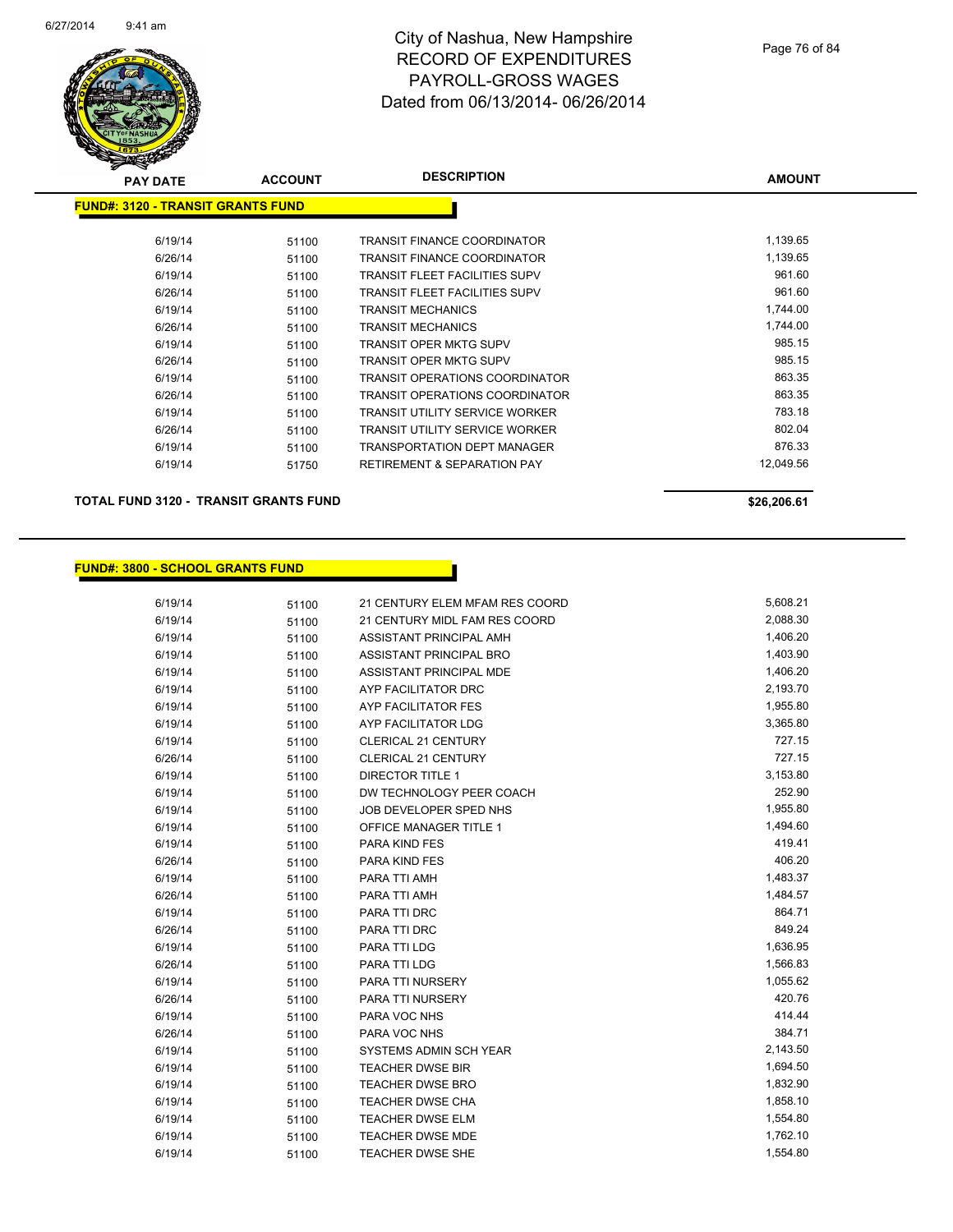

| <b>PAY DATE</b>                          | <b>ACCOUNT</b> | <b>DESCRIPTION</b>                  | <b>AMOUNT</b>    |
|------------------------------------------|----------------|-------------------------------------|------------------|
| <u> FUND#: 3800 - SCHOOL GRANTS FUND</u> |                |                                     |                  |
|                                          |                |                                     |                  |
| 6/19/14                                  | 51100          | <b>TEACHER GR3 BIC</b>              | 3,249.30         |
| 6/19/14                                  | 51100          | <b>TEACHER KIND FES</b>             | 1,686.40         |
| 6/19/14                                  | 51100          | TEACHER PRESCHOOL NHS               | 1,877.80         |
| 6/19/14                                  | 51100          | <b>TEACHER SPED AMH</b>             | 3,377.90         |
| 6/19/14                                  | 51100          | <b>TEACHER SPED DRC</b>             | 3,378.00         |
| 6/19/14                                  | 51100          | <b>TEACHER SPED ELM</b>             | 3,377.90         |
| 6/19/14                                  | 51100          | TEACHER SPED FES                    | 2,295.90         |
| 6/19/14                                  | 51100          | <b>TEACHER SPED FMS</b>             | 3,575.40         |
| 6/19/14                                  | 51100          | <b>TEACHER SPED LDG</b>             | 3,506.60         |
| 6/19/14                                  | 51100          | <b>TEACHER SPED MDE</b>             | 1,554.80         |
| 6/19/14                                  | 51100          | <b>TEACHER SPED NHN</b>             | 6,694.90         |
| 6/19/14                                  | 51100          | <b>TEACHER SPED NHS</b>             | 5,072.50         |
| 6/19/14                                  | 51100          | <b>TEACHER SPED NSE</b>             | 1,622.40         |
| 6/19/14                                  | 51100          | <b>TEACHER SPED PMS</b>             | 1,554.80         |
| 6/19/14                                  | 51100          | <b>TEACHER SPED SHE</b>             | 1,823.09         |
| 6/19/14                                  | 51100          | <b>TEACHER TEAM FACILITATOR AMH</b> | 2,501.80         |
| 6/19/14                                  | 51100          | <b>TEACHER TEAM FACILITATOR MTP</b> | 1,459.90         |
| 6/19/14                                  | 51200          | 21 CENTURY ELEM MFAM RES COORD      | 90.03            |
| 6/19/14                                  | 51200          | 21ST CENTURY INSTRUCTOR             | 1,445.72         |
| 6/26/14                                  | 51200          | 21ST CENTURY INSTRUCTOR             | 956.09           |
| 6/19/14                                  | 51200          | ADULT ED DIPOLMA TEACHER            | 75.00            |
| 6/19/14                                  | 51200          | AYP FACILITATOR DRC                 | 37.50            |
| 6/19/14                                  | 51200          | <b>CLERICAL GUIDANCE NHN</b>        | 197.12           |
| 6/19/14                                  | 51200          | <b>CLERICAL PRINCIPAL AMH</b>       | 12.50            |
| 6/19/14                                  | 51200          | DW TECHNOLOGY PEER COACH            | 1,011.58         |
| 6/19/14                                  | 51200          | ELL OUTREACH WORKER HOURLY          | 600.00           |
| 6/19/14                                  | 51200          | ELL TUTOR                           | 300.00           |
| 6/19/14                                  | 51200          | <b>FAMILY LIAISON</b>               | 250.00           |
| 6/19/14                                  | 51200          | FOCUS MONITORING DATA ANALYST       | 1,721.30         |
| 6/19/14                                  | 51200          | <b>GUIDANCE COUNSELOR FES</b>       | 231.83           |
| 6/19/14                                  | 51200          | HOME SCHOOL CORD TTI                | 3,733.70         |
| 6/26/14                                  | 51200          | HOME SCHOOL CORD TTI                | 2,315.09         |
| 6/19/14                                  | 51200          | <b>INTERPRETER</b>                  | 250.00           |
| 6/19/14                                  | 51200          | <b>LIBRARIAN NHN</b>                | 50.00            |
| 6/19/14                                  | 51200          | <b>LIBRARIAN NHS</b>                | 50.00            |
| 6/19/14                                  | 51200          | LUNCH MONITOR DRC                   | 170.22           |
| 6/26/14                                  | 51200          | LUNCH MONITOR DRC                   | 126.83           |
| 6/19/14                                  | 51200          | LUNCH MONITOR SHE                   | 150.19           |
| 6/26/14                                  | 51200          | LUNCH MONITOR SHE                   | 150.19           |
| 6/19/14                                  | 51200          | PARA DW SPEC ED AMH                 | 170.22           |
| 6/26/14                                  | 51200          | PARA DW SPEC ED AMH                 | 143.52           |
| 6/19/14                                  | 51200          | PARA DW SPEC ED PMS                 | 122.50<br>262.50 |
| 6/19/14                                  | 51200          | PARA DW SPEC ELM                    | 35.00            |
| 6/19/14                                  | 51200          | PARA ELL FES                        | 80.10            |
| 6/19/14<br>6/26/14                       | 51200          | PARA ELL MTP<br>PARA ELL MTP        | 80.10            |
| 6/19/14                                  | 51200<br>51200 | PARA INST AMH                       | 31.11            |
| 6/19/14                                  |                | PARA INST DRC                       | 180.23           |
| 6/26/14                                  | 51200<br>51200 | PARA INST DRC                       | 133.50           |
| 6/19/14                                  | 51200          | PARA INST ELM                       | 96.25            |
| 6/19/14                                  | 51200          | PARA INST FES                       | 173.55           |
| 6/26/14                                  | 51200          | PARA INST FES                       | 146.85           |
| 6/19/14                                  | 51200          | PARA INST FMS                       | 70.00            |
| 6/19/14                                  | 51200          | PARA INST LDG                       | 360.46           |
|                                          |                |                                     |                  |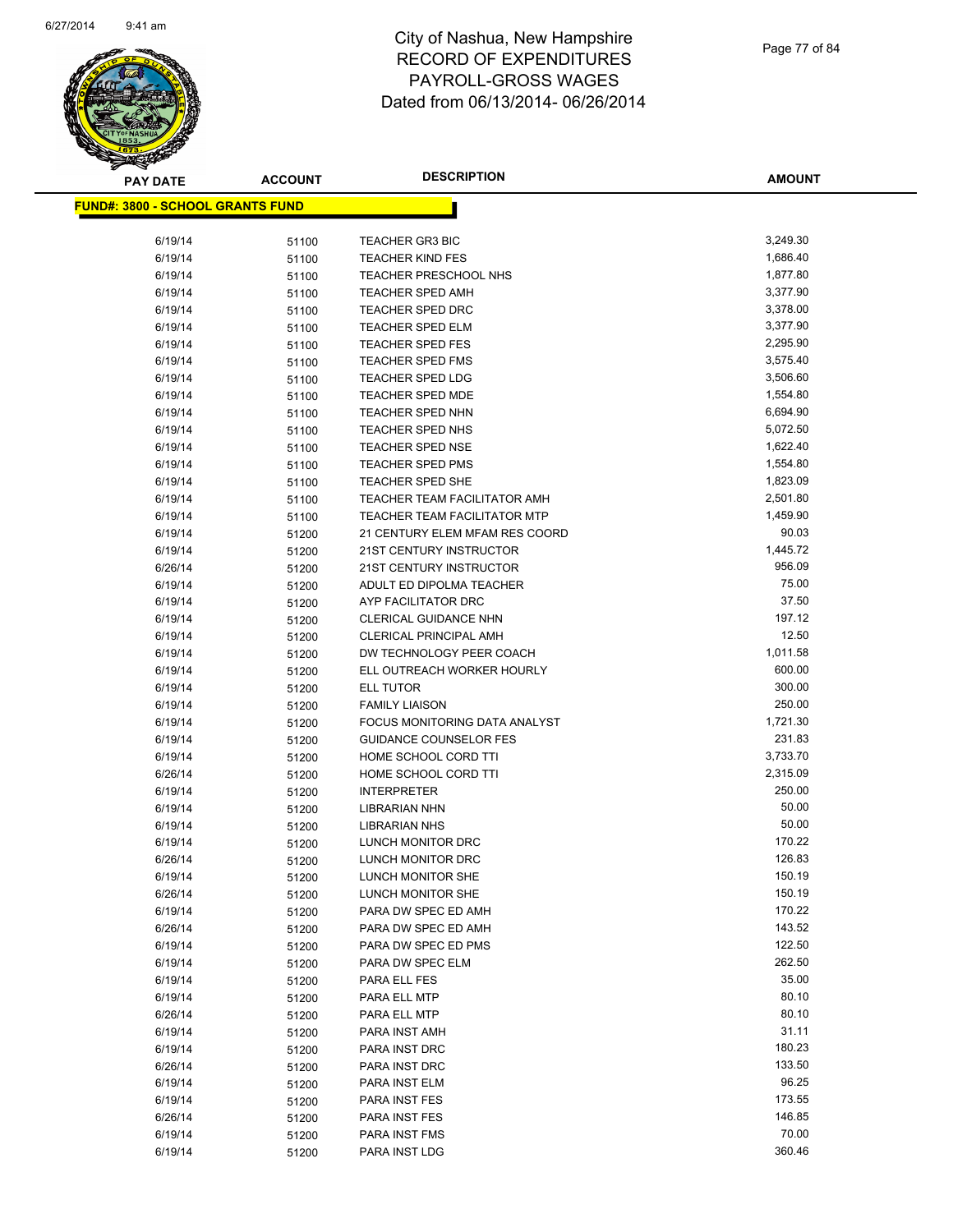

| <b>PAY DATE</b>                          | <b>ACCOUNT</b> | <b>DESCRIPTION</b>                               | <b>AMOUNT</b>   |
|------------------------------------------|----------------|--------------------------------------------------|-----------------|
| <u> FUND#: 3800 - SCHOOL GRANTS FUND</u> |                |                                                  |                 |
|                                          |                |                                                  |                 |
| 6/26/14                                  | 51200          | PARA INST LDG                                    | 306.98          |
| 6/19/14                                  | 51200          | PARA INST NHN                                    | 73.43           |
| 6/26/14                                  | 51200          | PARA INST NHN                                    | 73.43           |
| 6/19/14                                  | 51200          | PARA INST PMS                                    | 170.13          |
| 6/26/14                                  | 51200          | PARA INST PMS                                    | 40.05           |
| 6/26/14                                  | 51200          | PARA KIND AMH                                    | 160.20          |
| 6/26/14                                  | 51200          | PARA KIND LDG                                    | 53.40           |
| 6/19/14                                  | 51200          | PARA MEDIA NHN                                   | 161.74          |
| 6/26/14                                  | 51200          | PARA MEDIA NHN                                   | 26.70           |
| 6/19/14                                  | 51200          | PARA PRE SCH MTP                                 | 106.80          |
| 6/26/14                                  | 51200          | PARA PRE SCH MTP                                 | 106.80          |
| 6/19/14                                  | 51200          | PARA TTI DRC                                     | 35.00           |
| 6/19/14                                  | 51200          | PARA TTI LDG                                     | 80.10           |
| 6/26/14                                  | 51200          | PARA TTI LDG                                     | 63.41           |
| 6/19/14                                  | 51200          | SOCIAL WORKER FMS                                | 175.00          |
| 6/19/14                                  | 51200          | <b>SUB TEACHER</b>                               | 85.00           |
| 6/19/14                                  | 51200          | SUB TEACHER LONG TERM                            | 17.50           |
| 6/19/14                                  | 51200          | TEACHER ELL BIR                                  | 50.00           |
| 6/19/14                                  | 51200          | TEACHER ELL ELM                                  | 262.50          |
| 6/19/14                                  | 51200          | <b>TEACHER ELL FMS</b>                           | 100.00          |
| 6/19/14                                  | 51200          | <b>TEACHER ENGLISH FMS</b>                       | 320.00          |
| 6/19/14                                  | 51200          | <b>TEACHER ENGLISH NHN</b>                       | 75.00           |
| 6/19/14                                  | 51200          | TEACHER ENGLISH NHS                              | 75.00           |
| 6/19/14                                  | 51200          | <b>TEACHER ENGLISH PMS</b>                       | 70.00           |
| 6/19/14                                  | 51200          | <b>TEACHER GR1 FES</b>                           | 200.00          |
| 6/19/14                                  | 51200          | <b>TEACHER GR2 DRC</b>                           | 50.00           |
| 6/19/14                                  | 51200          | <b>TEACHER GR2 FES</b>                           | 125.00<br>50.00 |
| 6/19/14<br>6/19/14                       | 51200          | <b>TEACHER GR3 DRC</b><br><b>TEACHER GR3 FES</b> | 75.00           |
| 6/19/14                                  | 51200<br>51200 | <b>TEACHER GR3 MTP</b>                           | 42.50           |
| 6/19/14                                  | 51200          | <b>TEACHER GR3 SHE</b>                           | 17.50           |
| 6/19/14                                  | 51200          | <b>TEACHER GR4 BIR</b>                           | 25.00           |
| 6/19/14                                  | 51200          | <b>TEACHER GR4 FES</b>                           | 115.10          |
| 6/19/14                                  | 51200          | TEACHER GR5 DRC                                  | 50.00           |
| 6/19/14                                  | 51200          | <b>TEACHER GR6 ELM</b>                           | 265.00          |
| 6/19/14                                  | 51200          | <b>TEACHER GR6 FMS</b>                           | 163.35          |
| 6/19/14                                  | 51200          | <b>TEACHER GR6 PMS</b>                           | 170.00          |
| 6/19/14                                  | 51200          | <b>TEACHER KIND DRC</b>                          | 92.55           |
| 6/19/14                                  | 51200          | <b>TEACHER KIND FES</b>                          | 156.25          |
| 6/19/14                                  | 51200          | <b>TEACHER MATH ELM</b>                          | 25.00           |
| 6/19/14                                  | 51200          | <b>TEACHER MATH NHN</b>                          | 75.00           |
| 6/19/14                                  | 51200          | <b>TEACHER MATH NHS</b>                          | 225.00          |
| 6/19/14                                  | 51200          | TEACHER SCIENCE ELM                              | 47.50           |
| 6/19/14                                  | 51200          | <b>TEACHER SCIENCE NHN</b>                       | 75.00           |
| 6/19/14                                  | 51200          | <b>TEACHER SCIENCE NHS</b>                       | 75.00           |
| 6/19/14                                  | 51200          | TEACHER SOCIAL STUDIES NHN                       | 412.50          |
| 6/19/14                                  | 51200          | TEACHER SOCIAL STUDIES NHS                       | 150.00          |
| 6/19/14                                  | 51200          | TEACHER SPED FMS                                 | 226.25          |
| 6/19/14                                  | 51200          | TEACHER SPED LDG                                 | 185.00          |
| 6/19/14                                  | 51200          | <b>TEACHER SPED PMS</b>                          | 75.00           |
| 6/19/14                                  | 51200          | <b>TEACHER TTI AMH</b>                           | 7,242.00        |
| 6/19/14                                  | 51200          | <b>TEACHER TTI FES</b>                           | 14,528.40       |
| 6/19/14                                  | 51200          | <b>TEACHER TTI LDG</b>                           | 10,602.08       |
| 6/19/14                                  | 51200          | <b>TEACHER TTI MTP</b>                           | 7,694.10        |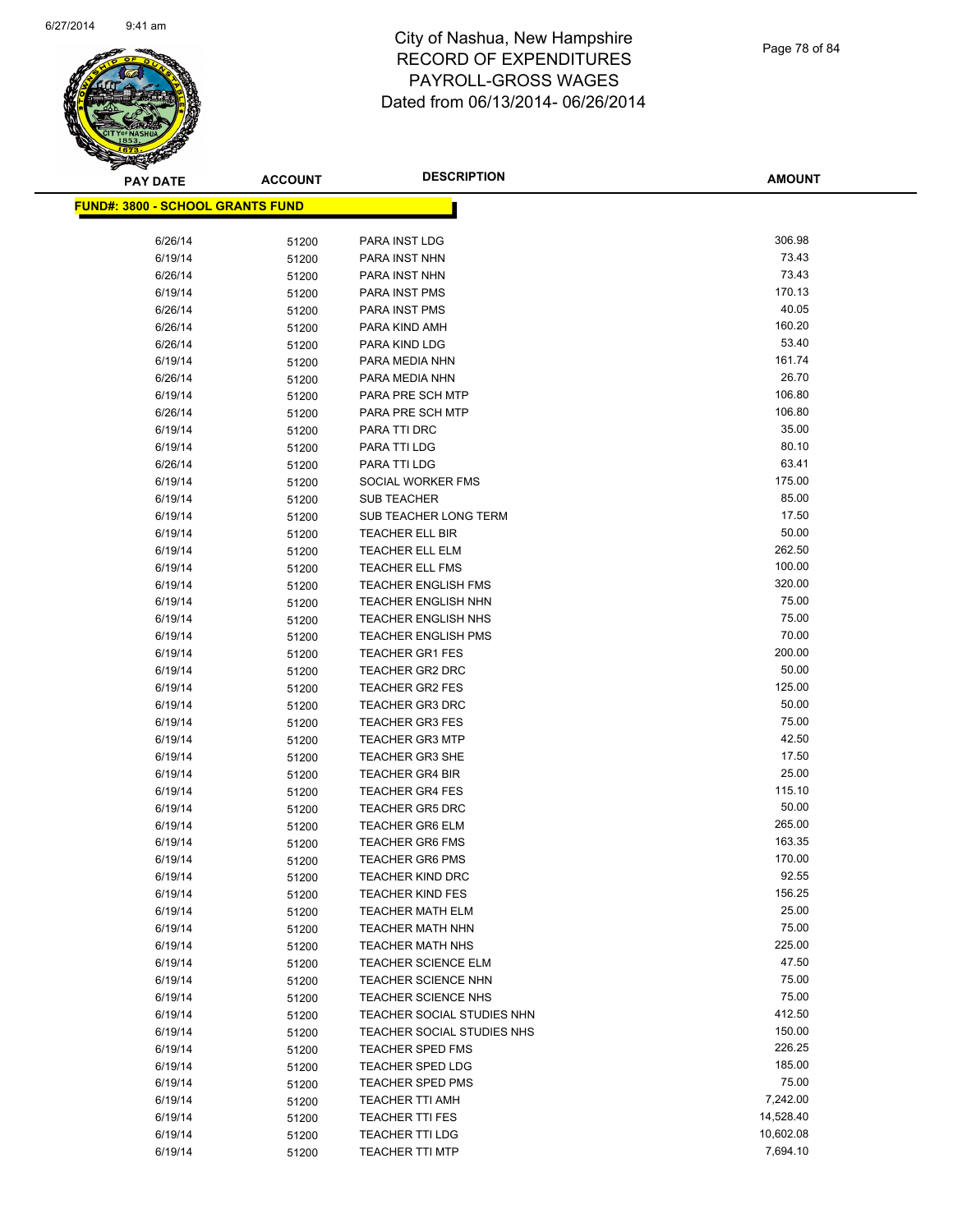

Page 79 of 84

| <b>SACTOR</b>                                     |                |                                   |               |
|---------------------------------------------------|----------------|-----------------------------------|---------------|
| <b>PAY DATE</b>                                   | <b>ACCOUNT</b> | <b>DESCRIPTION</b>                | <b>AMOUNT</b> |
| <b>FUND#: 3800 - SCHOOL GRANTS FUND</b>           |                |                                   |               |
| 6/19/14                                           | 51200          | <b>TEACHER TTI NURSERY</b>        | 4,497.99      |
| 6/19/14                                           | 51200          | <b>TEACHER TTIDRC</b>             | 8,229.61      |
| 6/26/14                                           | 51300          | OVERTIME-REGULAR                  | 46.93         |
| 6/19/14                                           | 51412          | <b>WAGES PER DIEM</b>             | 41.76         |
| 6/26/14                                           | 51412          | <b>WAGES PER DIEM</b>             | 10.00         |
| 6/19/14                                           | 51650          | <b>ADDITIONAL HOURS</b>           | 2,393.75      |
| 6/19/14                                           | 51700          | <b>STIPENDS</b>                   | 11,750.00     |
| TOTAL FUND 3800 - SCHOOL GRANTS FUND              |                |                                   | \$188,640.48  |
| <b>FUND#: 3810 - FOOD SERVICE GRANTS FUND</b>     |                |                                   |               |
| 6/19/14                                           | 51300          | OVERTIME-REGULAR                  | 1,677.14      |
| 6/26/14                                           | 51300          | OVERTIME-REGULAR                  | 622.82        |
| <b>TOTAL FUND 3810 - FOOD SERVICE GRANTS FUND</b> |                |                                   | \$2,299.96    |
|                                                   |                |                                   |               |
| <b>FUND#: 4005 - TRAFFIC VIOLATIONS FUND</b>      |                |                                   |               |
| 6/19/14                                           | 51100          | PARKING ENFORCEMENT SPEC          | 3,055.61      |
| 6/26/14                                           | 51100          | PARKING ENFORCEMENT SPEC          | 3,055.61      |
| 6/19/14                                           | 51100          | <b>RESOURCE COORDINATOR</b>       | 113.10        |
| 6/26/14                                           | 51100          | RESOURCE COORDINATOR              | 113.10        |
| 6/19/14                                           | 51100          | <b>VEHICLE REGISTRATION CLERK</b> | 787.40        |
| 6/26/14                                           | 51100          | <b>VEHICLE REGISTRATION CLERK</b> | 787.40        |
| 6/19/14                                           | 51300          | OVERTIME-REGULAR                  | 38.68         |
| 6/26/14                                           | 51300          | OVERTIME-REGULAR                  | 2.50          |
| 6/19/14                                           | 51330          | OVERTIME-COVERAGE                 | 230.32        |
| 6/26/14                                           | 51330          | OVERTIME-COVERAGE                 | (43.10)       |
| 6/26/14                                           | 51390          | <b>OVERTIME-OTHER</b>             | 454.27        |
| TOTAL FUND 4005 - TRAFFIC VIOLATIONS FUND         |                |                                   | \$8,594.89    |
| <b>FUND#: 4010 - MOTOR VEHICLE ADMIN FUND</b>     |                |                                   |               |
| 6/19/14                                           | 51100          | <b>VEHICLE REGISTRATION CLERK</b> | 787.39        |
| 6/26/14                                           | 51100          | <b>VEHICLE REGISTRATION CLERK</b> | 787.40        |
| 6/19/14                                           | 51300          | OVERTIME-REGULAR                  | 19.64         |
| 6/26/14                                           | 51300          | OVERTIME-REGULAR                  | 2.49          |
| TOTAL FUND 4010 - MOTOR VEHICLE ADMIN FUND        |                |                                   | \$1,596.92    |
| <b>FUND#: 4030 - POLICE SPECIAL DETAILS FUND</b>  |                |                                   |               |
| 6/19/14                                           | 51200          | <b>OUTSIDE DETAIL SPEC PT</b>     | 588.28        |

6/26/14 51200 OUTSIDE DETAIL SPEC PT 588.28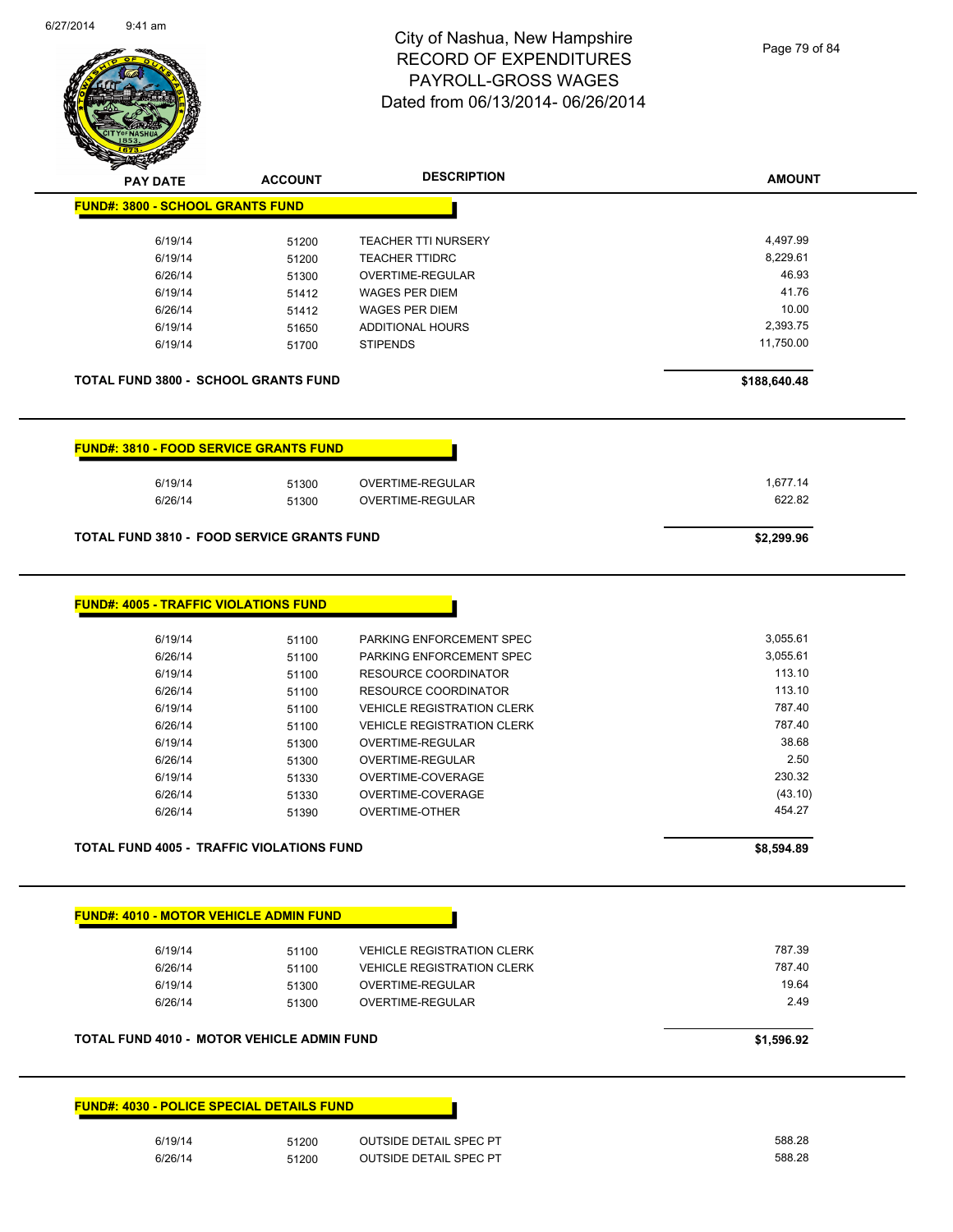

Page 80 of 84

| <b>PAY DATE</b>                                      | <b>ACCOUNT</b> | <b>DESCRIPTION</b>        | <b>AMOUNT</b> |
|------------------------------------------------------|----------------|---------------------------|---------------|
| <b>FUND#: 4030 - POLICE SPECIAL DETAILS FUND</b>     |                |                           |               |
| 6/19/14                                              | 51712          | <b>SPECIAL DETAIL</b>     | 10,692.29     |
| 6/26/14                                              | 51712          | <b>SPECIAL DETAIL</b>     | 11,661.05     |
|                                                      |                |                           |               |
| <b>TOTAL FUND 4030 - POLICE SPECIAL DETAILS FUND</b> |                |                           | \$23,529.90   |
| <b>FUND#: 4035 - POLICE OVERTIME BILLING FUND</b>    |                |                           |               |
| 6/19/14                                              | 51300          | OVERTIME-REGULAR          | 1,072.62      |
| 6/26/14                                              | 51300          | OVERTIME-REGULAR          | 573.73        |
| TOTAL FUND 4035 - POLICE OVERTIME BILLING FUND       |                |                           | \$1,646.35    |
| <b>FUND#: 4065 - FIRE WATCHGUARDS FUND</b>           |                |                           |               |
| 6/19/14                                              | 51712          | <b>SPECIAL DETAIL</b>     | 127.20        |
|                                                      |                |                           |               |
| <b>TOTAL FUND 4065 - FIRE WATCHGUARDS FUND</b>       |                |                           | \$127.20      |
| 6/19/14                                              | 51300          | OVERTIME-REGULAR          | 117.03        |
| <b>TOTAL FUND 4068 - ENGINEERING SERVICES FUND</b>   |                |                           | \$117.03      |
| <b>FUND#: 4600 - ECON DEV-GREATER NASHUA RLF</b>     |                |                           |               |
| 6/19/14                                              | 51100          | OED PROGRAM COORDINATOR   | 76.95         |
| 6/26/14                                              | 51100          | OED PROGRAM COORDINATOR   | 76.95         |
| TOTAL FUND 4600 - ECON DEV-GREATER NASHUA RLF        |                |                           | \$153.90      |
| FUND#: 5010 - CAP PROJECTS-INFO TECHNOLOGY           |                |                           |               |
| 6/19/14                                              | 51300          | OVERTIME-REGULAR          | 35.12         |
| 6/26/14                                              | 51300          | OVERTIME-REGULAR          | 11.04         |
| TOTAL FUND 5010 - CAP PROJECTS-INFO TECHNOLOGY       |                |                           | \$46.16       |
|                                                      |                |                           |               |
| <b>FUND#: 6000 - SOLID WASTE FUND</b>                |                |                           |               |
| 6/19/14                                              | 51100          | ACCOUNTING COMPLIANCE MGR | 153.40        |
| 6/26/14                                              | 51100          | ACCOUNTING COMPLIANCE MGR | 153.40        |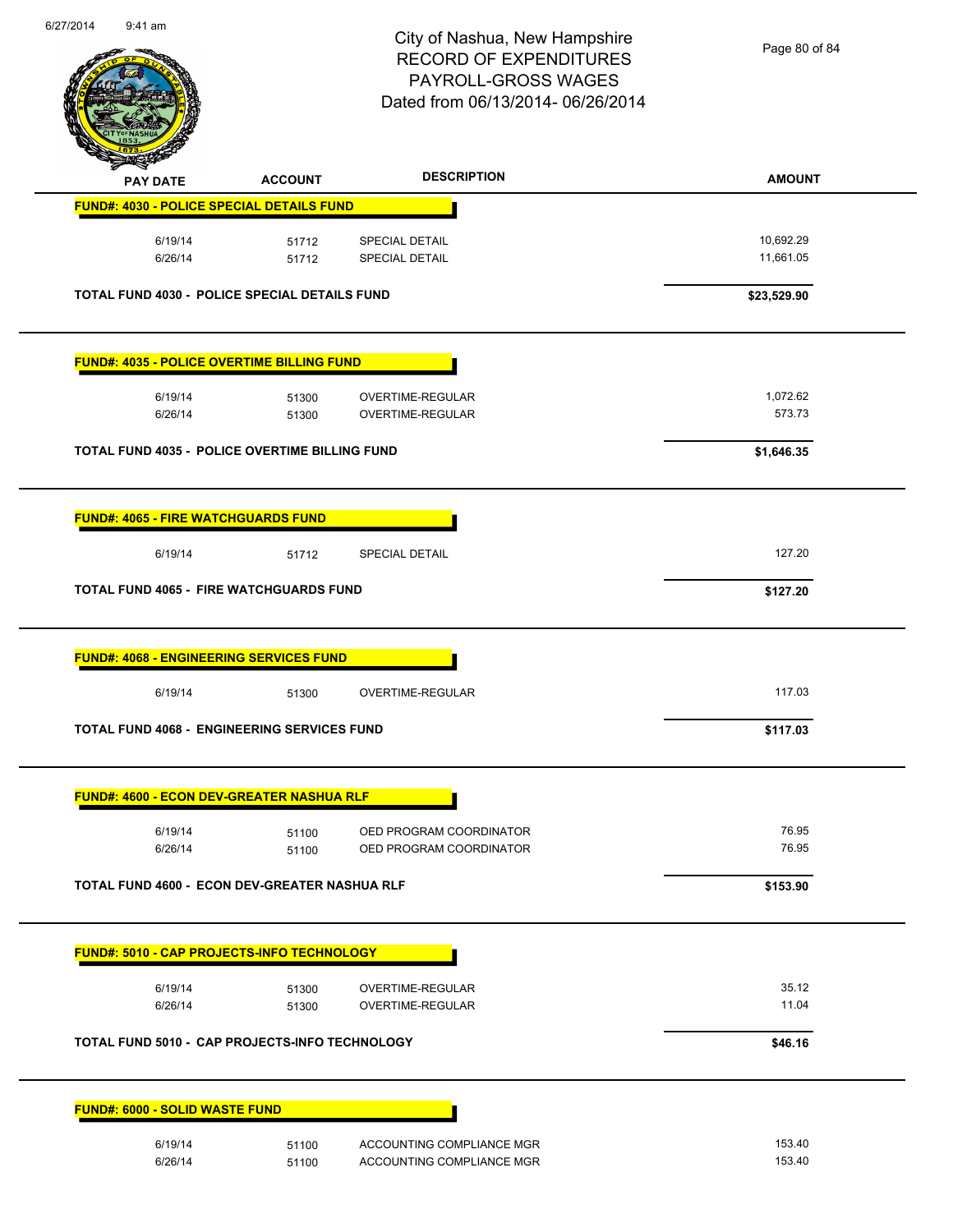

| <b>PAY DATE</b>                       | <b>ACCOUNT</b> | <b>DESCRIPTION</b>                   | <b>AMOUNT</b> |
|---------------------------------------|----------------|--------------------------------------|---------------|
| <b>FUND#: 6000 - SOLID WASTE FUND</b> |                |                                      |               |
|                                       |                |                                      |               |
| 6/19/14                               | 51100          | ADMINISTRATIVE ASSISTANT I           | 632.00        |
| 6/26/14                               | 51100          | ADMINISTRATIVE ASSISTANT I           | 1,892.05      |
| 6/19/14                               | 51100          | ADMINISTRATIVE ASSISTANT II          | 665.60        |
| 6/26/14                               | 51100          | ADMINISTRATIVE ASSISTANT II          | 764.78        |
| 6/19/14                               | 51100          | AUTOMATIC COLLECTION EQUIP OPR       | 3,636.80      |
| 6/26/14                               | 51100          | AUTOMATIC COLLECTION EQUIP OPR       | 3,636.82      |
| 6/19/14                               | 51100          | <b>CITY ENGINEER</b>                 | 298.00        |
| 6/26/14                               | 51100          | <b>CITY ENGINEER</b>                 | 298.00        |
| 6/19/14                               | 51100          | <b>COLLECTION EQUIP OPR</b>          | 8,609.84      |
| 6/26/14                               | 51100          | <b>COLLECTION EQUIP OPR</b>          | 8,668.88      |
| 6/19/14                               | 51100          | <b>COLLECTION EQUIP OPR LANDFILL</b> | 900.80        |
| 6/26/14                               | 51100          | <b>COLLECTION EQUIP OPR LANDFILL</b> | 900.80        |
| 6/19/14                               | 51100          | DEP TREASURER TAX COLLECTOR          | 230.60        |
| 6/26/14                               | 51100          | DEP TREASURER TAX COLLECTOR          | 230.60        |
| 6/19/14                               | 51100          | DEPUTY MANAGER OF ENGINEERING        | 74.50         |
| 6/26/14                               | 51100          | DEPUTY MANAGER OF ENGINEERING        | 74.50         |
| 6/19/14                               | 51100          | <b>DIRECTOR PUBLIC WORKS</b>         | 205.85        |
| 6/26/14                               | 51100          | DIRECTOR PUBLIC WORKS                | 205.85        |
| 6/19/14                               | 51100          | <b>DIVISION OPERATIONS MANAGER</b>   | 171.55        |
| 6/26/14                               | 51100          | <b>DIVISION OPERATIONS MANAGER</b>   | 171.55        |
| 6/19/14                               | 51100          | DPW BILLING ACCOUNTANT               | 438.30        |
| 6/26/14                               | 51100          | DPW BILLING ACCOUNTANT               | 438.30        |
| 6/19/14                               | 51100          | DPW COLLECTIONS SPEC III             | 364.60        |
| 6/26/14                               | 51100          | DPW COLLECTIONS SPEC III             | 364.60        |
| 6/19/14                               | 51100          | DPW CONTRACT ADMINISTRATOR           | 108.35        |
| 6/26/14                               | 51100          | DPW CONTRACT ADMINISTRATOR           | 108.35        |
| 6/19/14                               | 51100          | <b>ENVIRONMENTAL ENGINEER</b>        | 1,255.85      |
| 6/26/14                               | 51100          | <b>ENVIRONMENTAL ENGINEER</b>        | 1,255.85      |
| 6/19/14                               | 51100          | <b>EQUIPMENT OPR LANDFILL</b>        | 6,392.40      |
| 6/26/14                               | 51100          | <b>EQUIPMENT OPR LANDFILL</b>        | 6,392.40      |
| 6/19/14                               | 51100          | FINANCE AND ADMIN MANAGER            | 372.35        |
| 6/26/14                               | 51100          | FINANCE AND ADMIN MANAGER            | 372.36        |
| 6/19/14                               | 51100          | LICENSED SCALE OPERATOR              | 680.10        |
| 6/26/14                               | 51100          | LICENSED SCALE OPERATOR              | 680.10        |
| 6/19/14                               | 51100          | RECYCLING COORDINATOR                | 1,061.70      |
| 6/26/14                               | 51100          | RECYCLING COORDINATOR                | 1,061.70      |
| 6/19/14                               | 51100          | <b>SOLID WASTE FOREMAN</b>           | 2,308.30      |
| 6/26/14                               | 51100          | <b>SOLID WASTE FOREMAN</b>           | 2,308.28      |
| 6/19/14                               | 51100          | SUPERINTENDENT OF SOLID WASTE        | 1,529.80      |
| 6/26/14                               | 51100          | SUPERINTENDENT OF SOLID WASTE        | 1,529.80      |
| 6/19/14                               | 51300          | OVERTIME-REGULAR                     | 2,225.71      |
| 6/26/14                               | 51300          | OVERTIME-REGULAR                     | 1,625.65      |
| 6/19/14                               | 51400          | WAGES TEMP-SEASONAL                  | 4,007.25      |
| 6/26/14                               | 51400          | WAGES TEMP-SEASONAL                  | 3,916.25      |
| 6/26/14                               | 55118          | TELEPHONE-CELLULAR                   | 101.00        |

#### **TOTAL FUND 6000 - SOLID WASTE FUND \$73,475.52**

**FUND#: 6200 - WASTEWATER FUND**

6/19/14 51100 ACCOUNTING COMPLIANCE MGR 405.70 6/26/14 51100 ACCOUNTING COMPLIANCE MGR 306.70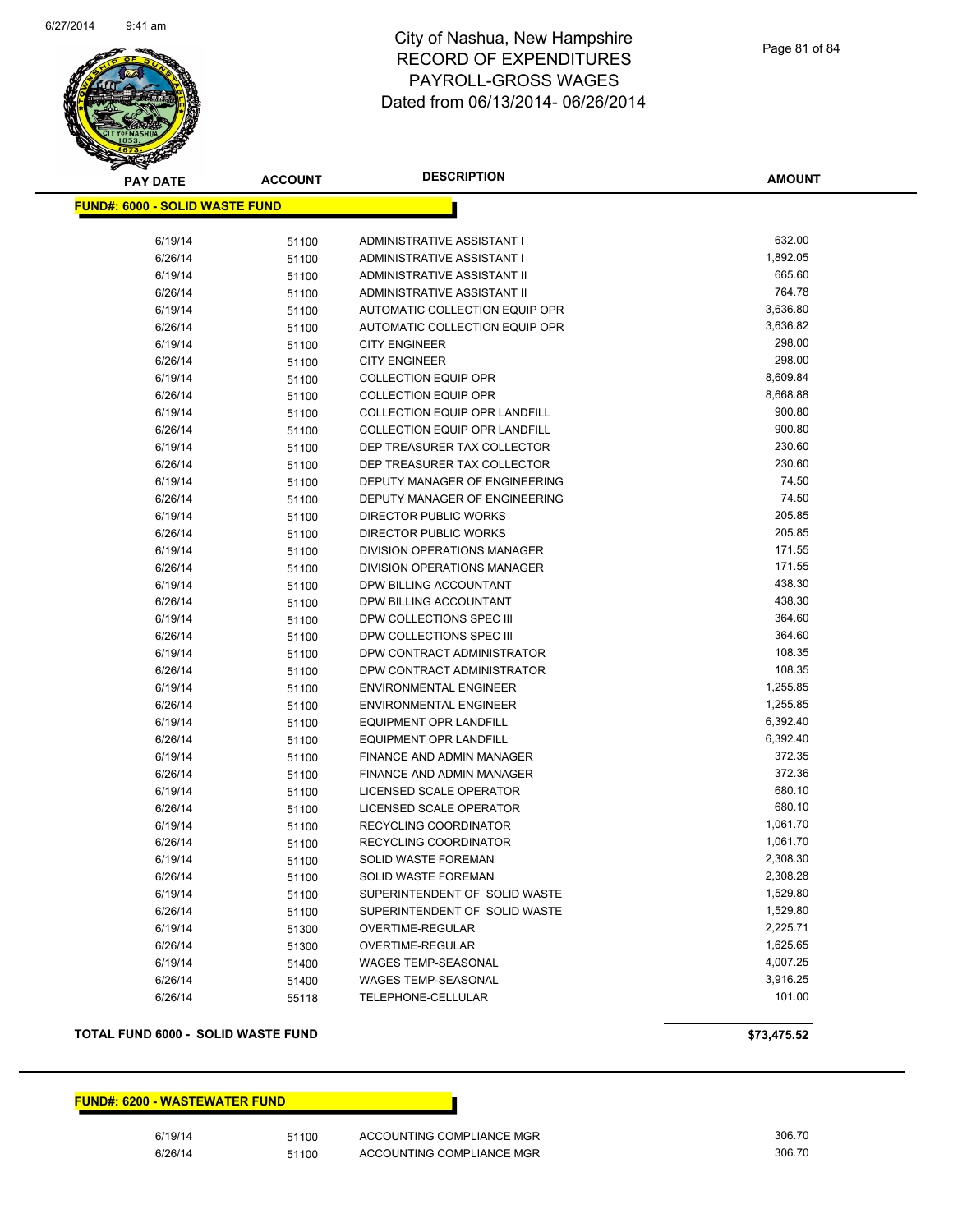

| <b>PAY DATE</b>                       | <b>ACCOUNT</b> | <b>DESCRIPTION</b>                                            | <b>AMOUNT</b>    |
|---------------------------------------|----------------|---------------------------------------------------------------|------------------|
| <u> FUND#: 6200 - WASTEWATER FUND</u> |                |                                                               |                  |
|                                       |                |                                                               |                  |
| 6/19/14                               | 51100          | ADMINISTRATIVE ASSISTANT II                                   | 811.25           |
| 6/26/14                               | 51100          | <b>ADMINISTRATIVE ASSISTANT II</b>                            | 811.25           |
| 6/19/14                               | 51100          | <b>ANALYTICAL CHEMIST</b>                                     | 853.70           |
| 6/26/14                               | 51100          | <b>ANALYTICAL CHEMIST</b>                                     | 853.70           |
| 6/19/14                               | 51100          | <b>CITY ENGINEER</b>                                          | 695.35           |
| 6/26/14                               | 51100          | <b>CITY ENGINEER</b>                                          | 695.35           |
| 6/19/14                               | 51100          | <b>COLLECTION SYSTEM FOREMAN</b>                              | 1,087.56         |
| 6/26/14                               | 51100          | <b>COLLECTION SYSTEM FOREMAN</b>                              | 1,087.55         |
| 6/19/14                               | 51100          | <b>COLLECTION SYSTEMS OPERATOR</b>                            | 2,727.61         |
| 6/26/14                               | 51100          | <b>COLLECTION SYSTEMS OPERATOR</b>                            | 2,727.60         |
| 6/19/14                               | 51100          | <b>COLLECTION SYSTEMS TECHNICIAN</b>                          | 1,952.00         |
| 6/26/14                               | 51100          | <b>COLLECTION SYSTEMS TECHNICIAN</b>                          | 1,952.00         |
| 6/19/14                               | 51100          | <b>COLLECTIONS SPEC II</b>                                    | 791.45           |
| 6/26/14                               | 51100          | <b>COLLECTIONS SPEC II</b>                                    | 791.45           |
| 6/19/14                               | 51100          | <b>CSO STORM WATER ENGINEER</b>                               | 1,200.50         |
| 6/26/14                               | 51100          | <b>CSO STORM WATER ENGINEER</b>                               | 1,200.50         |
| 6/19/14                               | 51100          | <b>CSO TECHNICIAN INSPECTOR</b>                               | 993.75           |
| 6/26/14                               | 51100          | <b>CSO TECHNICIAN INSPECTOR</b>                               | 993.75           |
| 6/19/14                               | 51100          | DEP TREASURER TAX COLLECTOR                                   | 230.60           |
| 6/26/14                               | 51100          | DEP TREASURER TAX COLLECTOR                                   | 230.60           |
| 6/19/14                               | 51100          | DEPUTY MANAGER OF ENGINEERING                                 | 744.65           |
| 6/26/14                               | 51100          | DEPUTY MANAGER OF ENGINEERING<br><b>DIRECTOR PUBLIC WORKS</b> | 744.65<br>411.90 |
| 6/19/14                               | 51100          |                                                               | 411.90           |
| 6/26/14<br>6/19/14                    | 51100          | DIRECTOR PUBLIC WORKS<br>DIVISION OPERATIONS MANAGER          | 171.60           |
| 6/26/14                               | 51100          | DIVISION OPERATIONS MANAGER                                   | 171.60           |
| 6/19/14                               | 51100          | DPW BILLING ACCOUNTANT                                        | 438.25           |
| 6/26/14                               | 51100<br>51100 | DPW BILLING ACCOUNTANT                                        | 438.25           |
| 6/19/14                               | 51100          | DPW COLLECTIONS SPEC III                                      | 364.60           |
| 6/26/14                               | 51100          | DPW COLLECTIONS SPEC III                                      | 364.60           |
| 6/19/14                               | 51100          | DPW CONTRACT ADMINISTRATOR                                    | 649.70           |
| 6/26/14                               | 51100          | DPW CONTRACT ADMINISTRATOR                                    | 649.70           |
| 6/19/14                               | 51100          | ELECTRICAL DIAGNOSTIC TECH I                                  | 2,079.20         |
| 6/26/14                               | 51100          | ELECTRICAL DIAGNOSTIC TECH I                                  | 2,079.20         |
| 6/19/14                               | 51100          | <b>FINANCE AND ADMIN MANAGER</b>                              | 372.35           |
| 6/26/14                               | 51100          | <b>FINANCE AND ADMIN MANAGER</b>                              | 372.36           |
| 6/19/14                               | 51100          | FLEET MANAGER STREET DEPT                                     | 352.05           |
| 6/26/14                               | 51100          | FLEET MANAGER STREET DEPT                                     | 352.05           |
| 6/19/14                               | 51100          | INDUSTRIAL PRETREATMENT COORD                                 | 1,154.10         |
| 6/26/14                               | 51100          | INDUSTRIAL PRETREATMENT COORD                                 | 1,154.10         |
| 6/19/14                               | 51100          | MECHANIC WWTP 1ST CLASS                                       | 4,004.80         |
| 6/26/14                               | 51100          | MECHANIC WWTP 1ST CLASS                                       | 3,948.48         |
| 6/19/14                               | 51100          | OPERATOR II WWTP                                              | 3,976.81         |
| 6/26/14                               | 51100          | OPERATOR II WWTP                                              | 3,976.80         |
| 6/19/14                               | 51100          | OPERATOR II WWTP 2nd                                          | 1,009.20         |
| 6/26/14                               | 51100          | OPERATOR II WWTP 2nd                                          | 1,009.20         |
| 6/19/14                               | 51100          | OPERATOR II WWTP 3rd                                          | 2,010.40         |
| 6/26/14                               | 51100          | OPERATOR II WWTP 3rd                                          | 2,278.50         |
| 6/19/14                               | 51100          | <b>OPERATOR III WWTP</b>                                      | 3,147.21         |
| 6/26/14                               | 51100          | OPERATOR III WWTP                                             | 3,147.20         |
| 6/19/14                               | 51100          | PLANT OPERATIONS SUPERVISOR                                   | 1,405.05         |
| 6/26/14                               | 51100          | PLANT OPERATIONS SUPERVISOR                                   | 1,405.05         |
| 6/19/14                               | 51100          | PROCESS CHEMIST                                               | 1,088.34         |
| 6/26/14                               | 51100          | PROCESS CHEMIST                                               | 1,073.90         |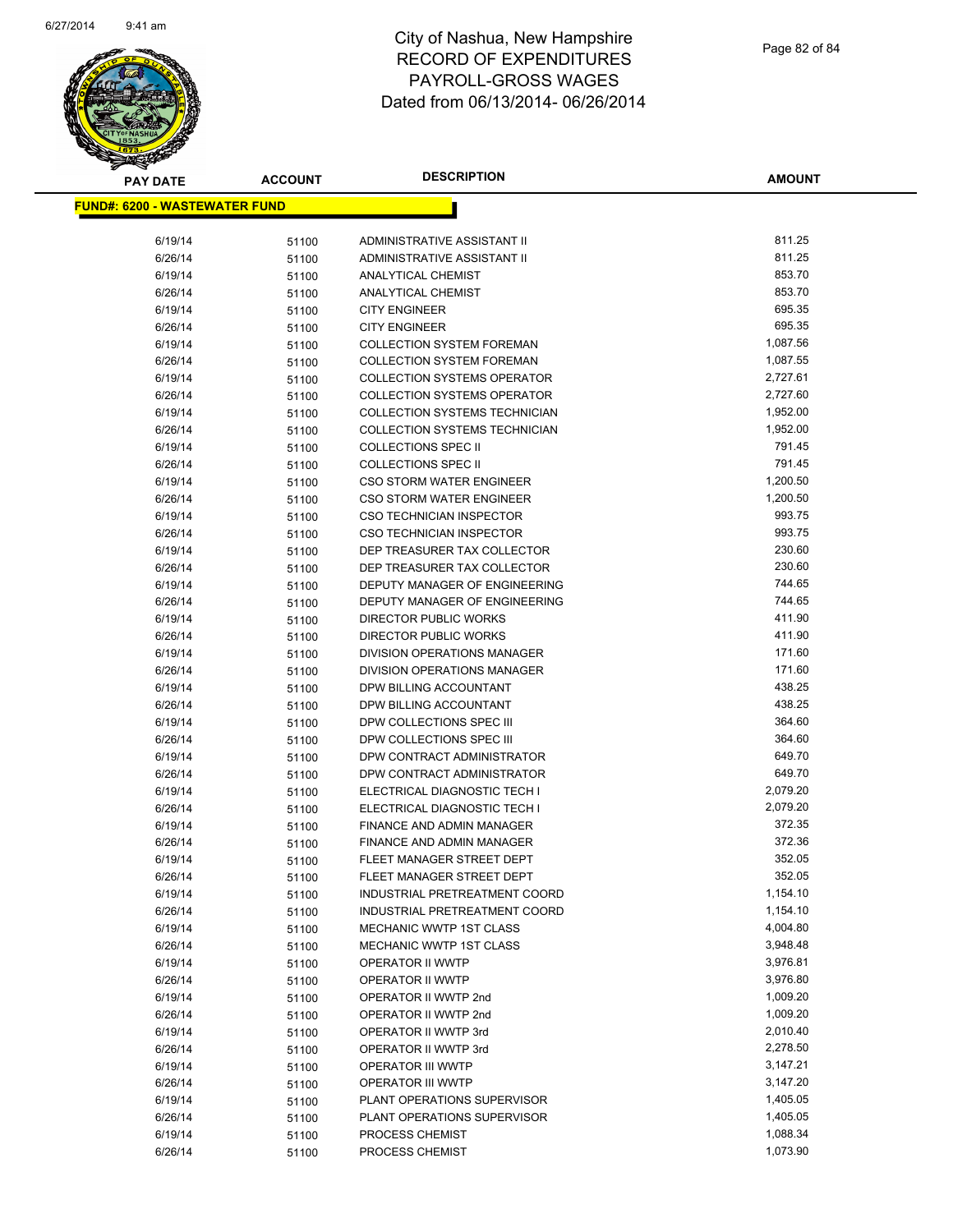

| <b>PAY DATE</b>                      | <b>ACCOUNT</b> | <b>DESCRIPTION</b>           | <b>AMOUNT</b> |
|--------------------------------------|----------------|------------------------------|---------------|
| <b>FUND#: 6200 - WASTEWATER FUND</b> |                |                              |               |
| 6/19/14                              | 51100          | SUPERINTENDENT OF WASTEWATER | 1,720.00      |
| 6/26/14                              | 51100          | SUPERINTENDENT OF WASTEWATER | 1,720.00      |
| 6/19/14                              | 51100          | <b>SUPV LABORATORY</b>       | 1,154.10      |
| 6/26/14                              | 51100          | <b>SUPV LABORATORY</b>       | 1,154.10      |
| 6/19/14                              | 51100          | TRUCK DRIVER STREET REPAIR   | 852.80        |
| 6/26/14                              | 51100          | TRUCK DRIVER STREET REPAIR   | 854.00        |
| 6/19/14                              | 51100          | WASTEWATER PROJECT ENGINEER  | 1,293.10      |
| 6/26/14                              | 51100          | WASTEWATER PROJECT ENGINEER  | 1,293.10      |
| 6/19/14                              | 51300          | OVERTIME-REGULAR             | 3,978.67      |
| 6/26/14                              | 51300          | OVERTIME-REGULAR             | 3,406.96      |
| 6/19/14                              | 51400          | <b>WAGES TEMP-SEASONAL</b>   | 3,344.00      |
| 6/26/14                              | 51400          | <b>WAGES TEMP-SEASONAL</b>   | 3,353.00      |
| 6/26/14                              | 55118          | TELEPHONE-CELLULAR           | 51.00         |
| TOTAL FUND 6200 - WASTEWATER FUND    |                |                              | \$94,433.50   |

#### **FUND#: 6500 - PROPERTY & CASUALTY FUND**

| 6/19/14 | 51100 | <b>PROGRAM SUPV</b>            | 1.143.30 |
|---------|-------|--------------------------------|----------|
| 6/26/14 | 51100 | <b>PROGRAM SUPV</b>            | 1.143.30 |
| 6/19/14 | 51100 | PROPERTY AND CASUALTY ADJUSTER | 1.985.70 |
| 6/26/14 | 51100 | PROPERTY AND CASUALTY ADJUSTER | 1.985.72 |
| 6/19/14 | 51100 | <b>RISK MANAGER</b>            | 1,533.60 |
| 6/26/14 | 51100 | <b>RISK MANAGER</b>            | 1,533.60 |
| 6/19/14 | 51100 | SAFETY LOSS PREVENTION SPEC    | 1.011.35 |
| 6/26/14 | 51100 | SAFETY LOSS PREVENTION SPEC    | 1.011.35 |
| 6/19/14 | 59207 | WORKERS COMPENSATION CLAIMS    | 5.380.83 |
| 6/26/14 | 59207 | WORKERS COMPENSATION CLAIMS    | 7.704.71 |
| 6/19/14 | 59290 | LONG TERM DISABILITY CLAIMS    | 3.455.12 |
| 6/26/14 | 59290 | LONG TERM DISABILITY CLAIMS    | 3.880.64 |
|         |       |                                |          |

Г

**TOTAL FUND 6500 - PROPERTY & CASUALTY FUND \$31,769.22** 

#### **FUND#: 6600 - BENEFITS SELF INSURANCE FUND**

| 6/26/14 | 45600 | <b>BC/BS HDHP-EMPLOYER PREMIUMS</b> | 1,500.00 |
|---------|-------|-------------------------------------|----------|
| 6/26/14 | 45600 | <b>BC/BS HMO-EMPLOYER PREMIUMS</b>  | 1,500.00 |
| 6/26/14 | 45600 | <b>BC/BS JW-EMPLOYER PREMIUMS</b>   | 1,500.00 |
| 6/26/14 | 45600 | <b>BC/BS POS-EMPLOYER PREMIUMS</b>  | 1,500.00 |
| 6/26/14 | 45600 | DENTAL-EMPLOYER PREMIUMS            | 1,500.00 |
| 6/26/14 | 45600 | EMPLOYER CONTRIBUTIONS              | 1,500.00 |
| 6/26/14 | 45600 | <b>HPHC-EMPLOYER PREMIUMS</b>       | 1,500.00 |
| 6/26/14 | 45600 | PREMIUM ALLOCATION ADJUSTMENTS      | 1,500.00 |
| 6/19/14 | 51100 | DEPUTY MGR HUMAN RESOURCES          | 1,219.70 |
| 6/26/14 | 51100 | DEPUTY MGR HUMAN RESOURCES          | 1,219.70 |
| 6/19/14 | 51100 | EMPLOYEE BENEFITS ASSISTANT         | 561.40   |
| 6/26/14 | 51100 | EMPLOYEE BENEFITS ASSISTANT         | 561.40   |
| 6/19/14 | 51100 | <b>EMPLOYEE BENEFITS SPEC I</b>     | 909.85   |
| 6/26/14 | 51100 | <b>EMPLOYEE BENEFITS SPEC I</b>     | 909.85   |
| 6/19/14 | 51100 | <b>HUMAN RESOURCES DIRECTOR</b>     | 272.90   |